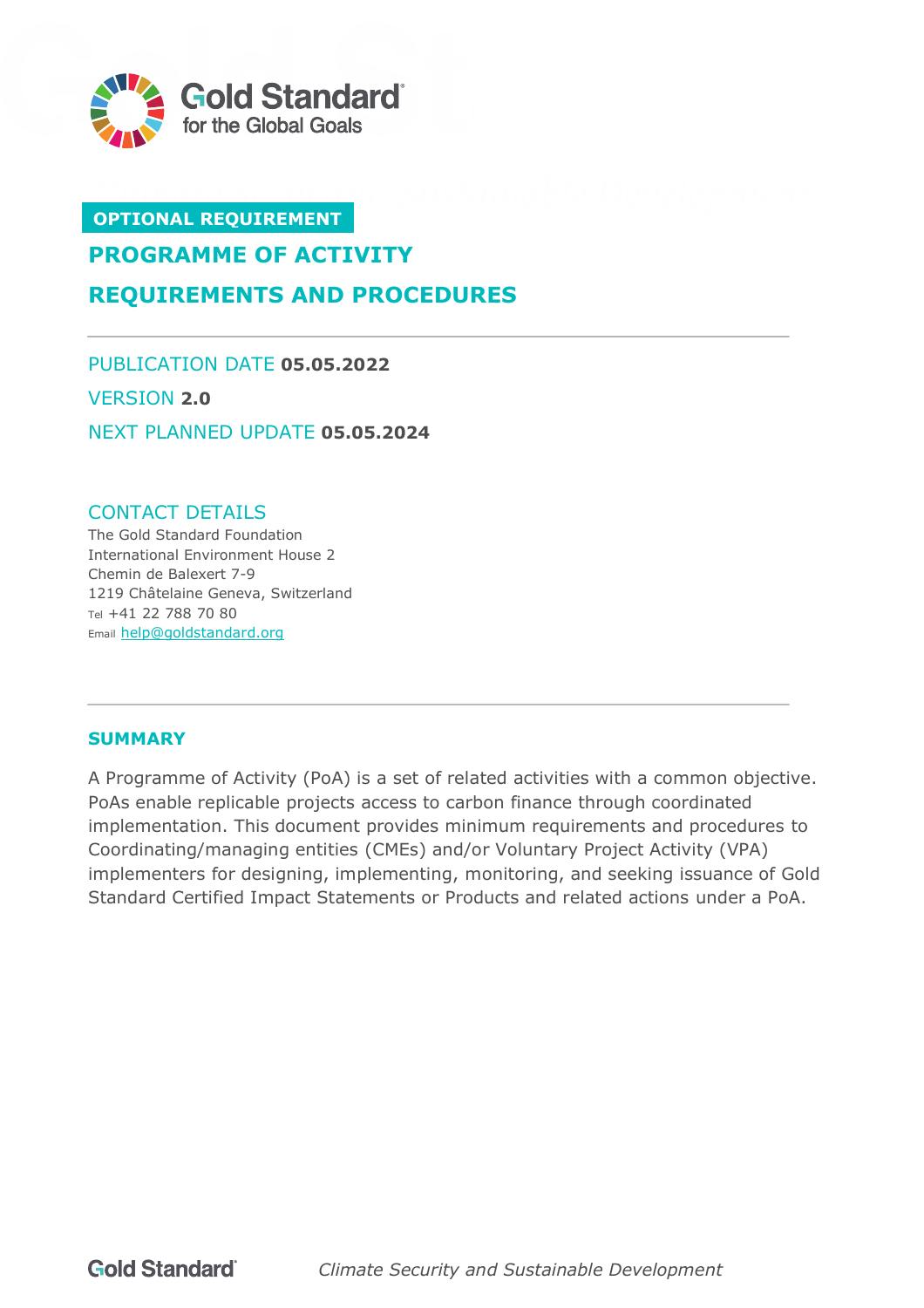# <span id="page-1-0"></span>**TABLE OF CONTENTS**

|            | 1  SCOPE, APPLICABILITY AND ENTRY INTO FORCE ___________________________________5   |    |
|------------|-------------------------------------------------------------------------------------|----|
|            |                                                                                     |    |
|            |                                                                                     |    |
|            |                                                                                     |    |
|            |                                                                                     | 5  |
|            |                                                                                     |    |
|            | 3.1   Compliance with applicable requirements and procedures ___________________7   |    |
|            |                                                                                     |    |
|            |                                                                                     |    |
|            |                                                                                     |    |
|            |                                                                                     |    |
|            |                                                                                     |    |
|            |                                                                                     |    |
|            |                                                                                     |    |
|            | 4.2   Purpose and general description of the PoA ________________________________12 |    |
| $4.3 \mid$ |                                                                                     |    |
|            |                                                                                     |    |
|            |                                                                                     |    |
| $4.6 \mid$ |                                                                                     |    |
|            |                                                                                     |    |
| $4.8$      |                                                                                     |    |
|            |                                                                                     |    |
|            | 4.10   Approval and Authorisation                                                   |    |
| $4.11$     |                                                                                     |    |
|            |                                                                                     |    |
|            | b. Application of multiple small scale methodologies ___________________________16  |    |
|            | c. Application of multiple large scale methodologies ___________________________18  |    |
|            |                                                                                     |    |
|            |                                                                                     |    |
|            |                                                                                     |    |
|            |                                                                                     |    |
|            | 5.2   General description of the Real Case VPA __________________________________25 |    |
|            |                                                                                     | 27 |
|            | 5.4   Start date, duration and crediting period ________________________________    | 29 |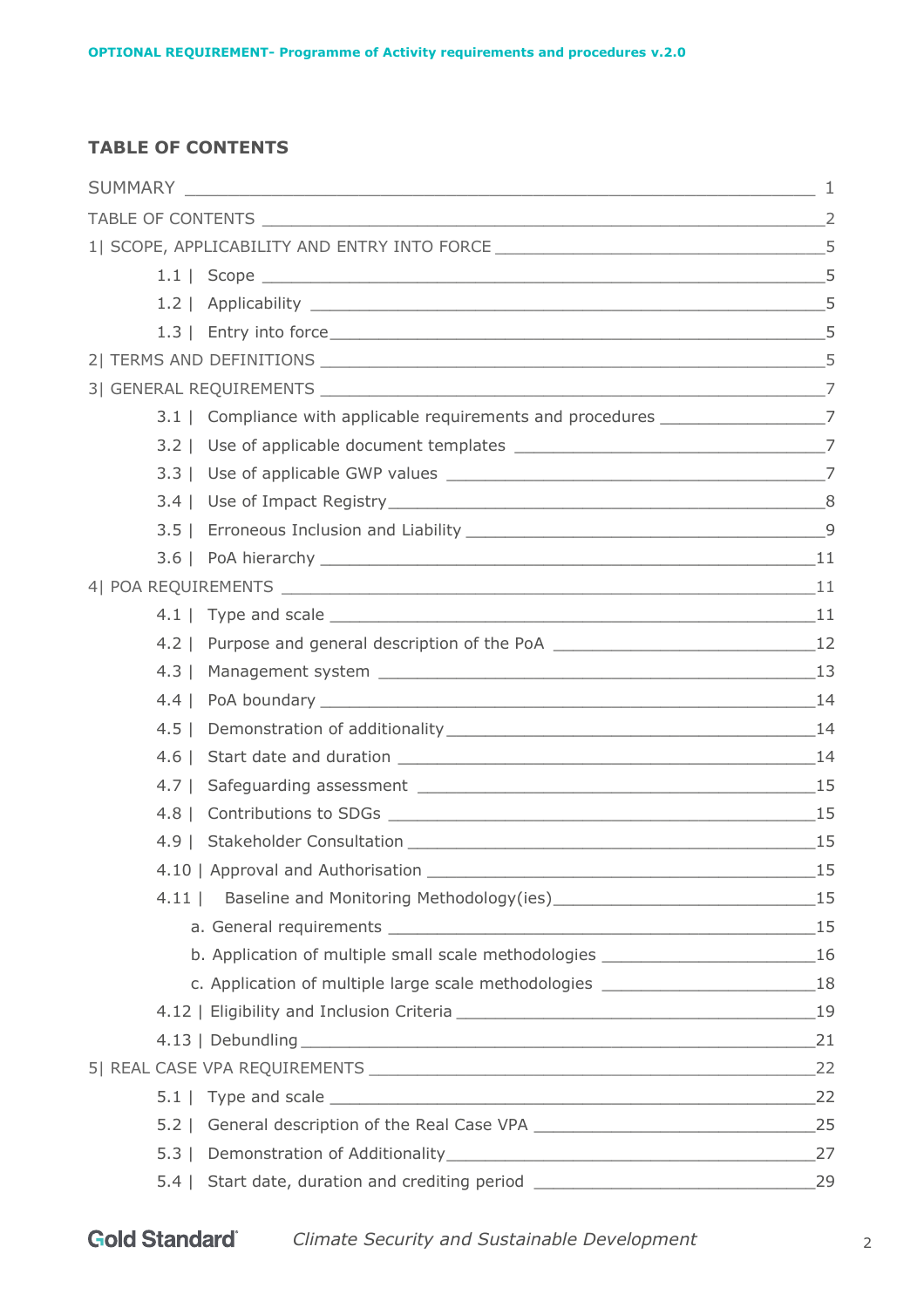|       | 5.8   Application of Baseline and Monitoring Methodology(ies) ___________________32 |       |
|-------|-------------------------------------------------------------------------------------|-------|
|       |                                                                                     |       |
|       | b. VPA boundary, sources, and greenhouse gases (GHGs) __________________________33  |       |
|       |                                                                                     |       |
|       |                                                                                     |       |
|       |                                                                                     |       |
|       |                                                                                     |       |
|       |                                                                                     |       |
|       |                                                                                     |       |
|       |                                                                                     |       |
|       | 6.3   Start date, Duration and Crediting Period _________________________________46 |       |
|       |                                                                                     |       |
|       |                                                                                     |       |
|       |                                                                                     |       |
|       | 6.7   Application of Baseline and Monitoring Methodology(ies) ___________________47 |       |
|       |                                                                                     |       |
|       | b. VPA boundary, sources, and greenhouse gases (GHGs) ________________________47    |       |
|       |                                                                                     |       |
|       | 6.9   Estimation of emissions reductions or net anthropogenic removals __________48 |       |
|       |                                                                                     |       |
|       |                                                                                     |       |
|       | 71 IMPLEMENTATION AND MONITORING                                                    | $-49$ |
|       |                                                                                     |       |
|       |                                                                                     |       |
| 7.3 1 | Description of implemented registered PoA and real case VPA__________________50     |       |
|       |                                                                                     |       |
|       |                                                                                     |       |
|       | 7.6   Calculation of emission reductions and removal enhancements _______________52 |       |
|       | 7.7   Verification of implementation of registered PoA and monitored emission       |       |
|       |                                                                                     |       |
|       |                                                                                     |       |
|       |                                                                                     |       |
|       |                                                                                     |       |
|       |                                                                                     | 55    |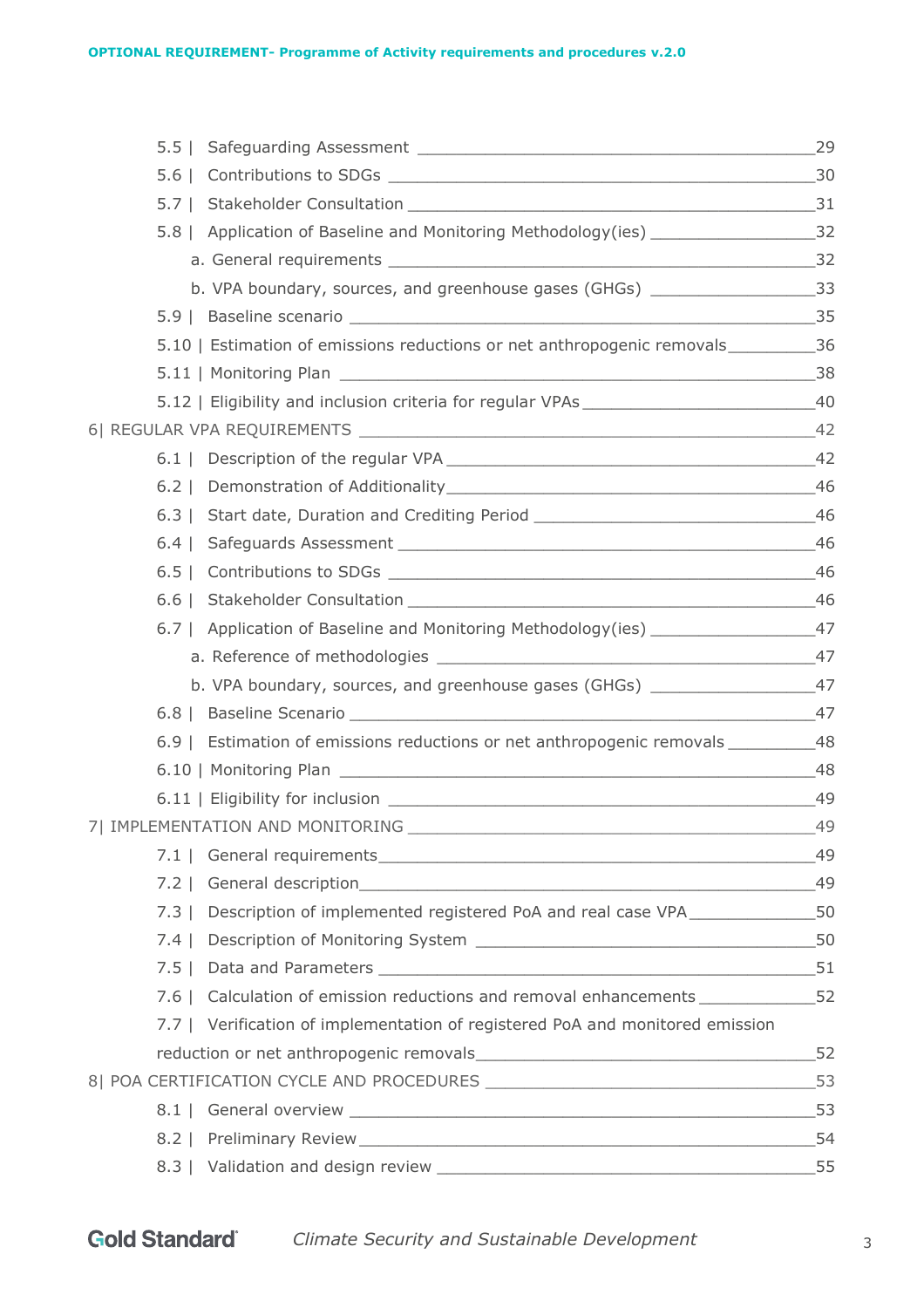|   | iii. Combined inclusion and issuance of real-case and regular VPAs _____________60  |    |
|---|-------------------------------------------------------------------------------------|----|
|   |                                                                                     |    |
|   |                                                                                     |    |
|   | $8.6$                                                                               |    |
|   |                                                                                     |    |
|   |                                                                                     |    |
|   |                                                                                     |    |
|   |                                                                                     |    |
|   |                                                                                     |    |
|   |                                                                                     |    |
|   | ANNEX -1 INSTRUCTION FOR CONSIDERATION OF CROSS EFFECTS FOR THE                     |    |
|   | APPLICATION OF MULTIPLE METHODOLOGIES FOR POA __________________________________ 70 |    |
|   |                                                                                     |    |
|   |                                                                                     |    |
|   | ANNEX -2 MICROSCALE PROGRAMME OF ACTIVITIES REQUIREMENTS _______________ 72         |    |
| 1 |                                                                                     |    |
| 2 |                                                                                     |    |
| 3 |                                                                                     |    |
|   |                                                                                     |    |
|   | 3.2 Validation and design review Manuscript Contract Contract of Table 22           |    |
|   |                                                                                     | 73 |
|   |                                                                                     | 74 |
|   | 3.5 Selection, role and responsibilities of Objective Observers/CB                  | 76 |
|   |                                                                                     | 78 |
|   | DOCUMENT REVISION HISTORY                                                           | 79 |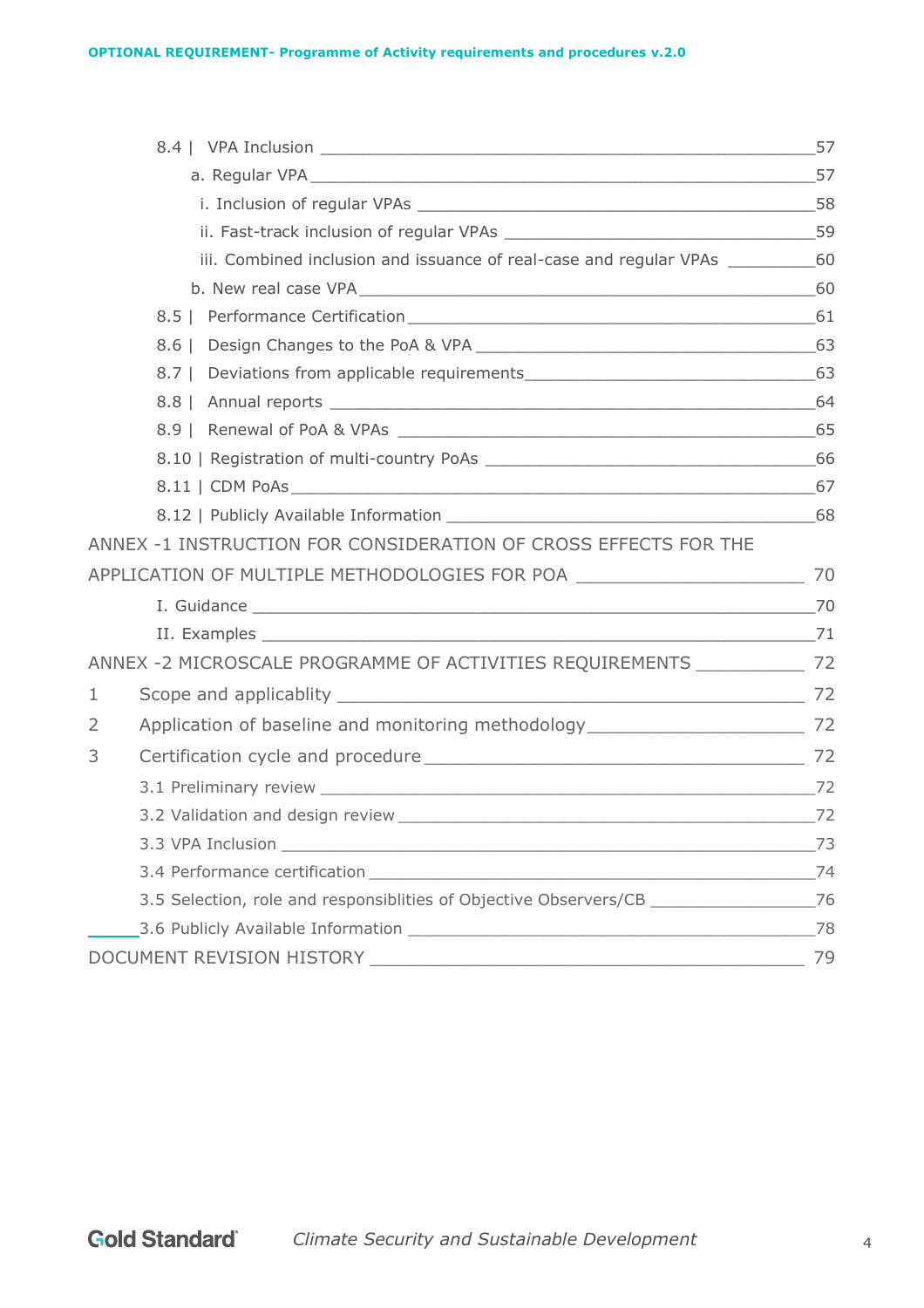# <span id="page-4-0"></span>**1| SCOPE, APPLICABILITY AND ENTRY INTO FORCE**

#### <span id="page-4-1"></span>**1.1 | Scope**

- 1.1.1 | This document provides minimum requirements and procedures for designing, implementing, and monitoring a PoA (and VPAs/CPAs) and seeking issuance of Gold Standard Certified Impact Statements or Products and related actions.
- 1.1.2 | Coordinating/managing entities (CMEs), VPA implementers, Validation and Verification Bodies (VVBs) and other stakeholders shall, adhere and/or refer to, as applicable, the minimum requirements for designing, implementing, and monitoring PoAs and VPAs/CPAs and procedures for seeking issuance of Gold Standard Certified Impact Statements or Products (GSVERs/ GSCERs).

#### <span id="page-4-2"></span>**1.2 | Applicability**

- 1.2.1 | This document is applicable to all proposed PoAs and VPAs seeking Design Certification, Performance Certification and Issuance of Gold Standard Certified Impact Statements or Products.
- 1.2.2 | These requirements and procedures are not applicable to projects applying GS4GG *Contextual [requirements](https://globalgoals.goldstandard.org/300-contextual-requirements/)*.
- 1.2.3 | Unless otherwise stated the requirements outlined in the below sections applies to all scale/activity types. For Agriculture (AGR), Forestry, and microscale PoAs, if and where requirements differ from general requirements, these are clearly highlighted in this document accordingly.
- 1.2.4 | Unless otherwise stated the term VPA(s) also refers to CPAs, including all applicable requirements.

#### <span id="page-4-3"></span>**1.3 | Entry into force**

1.3.1 | The date of entry into force of this document is 03 August 2022.

# <span id="page-4-4"></span>**2| TERMS AND DEFINITIONS**

2.1.1 | In addition to the definition contained in the *[Glossary: GS4GG](https://globalgoals.goldstandard.org/faqs-glossary/#glossary)*, the following terms apply in this document:

| Coordinating   | The entity nominated in the cover letter submitted for                                                               |
|----------------|----------------------------------------------------------------------------------------------------------------------|
| and Managing   | each activity. This is the entity that communicates with                                                             |
| Entity (CME)   | Gold Standard on all matters related to a PoA and                                                                    |
|                | associated activities.                                                                                               |
| GS4GG          | The framework of requirements and procedures applicable                                                              |
| requirements   | to Gold Standard for the Global Goals (GS4GG) that have                                                              |
| and procedures | been adopted by the Secretariat (upon approval from the                                                              |
|                | Technical Advisory Committee and/or Board) including the<br>applicable rules and modalities of the GS4GG, standards, |
|                |                                                                                                                      |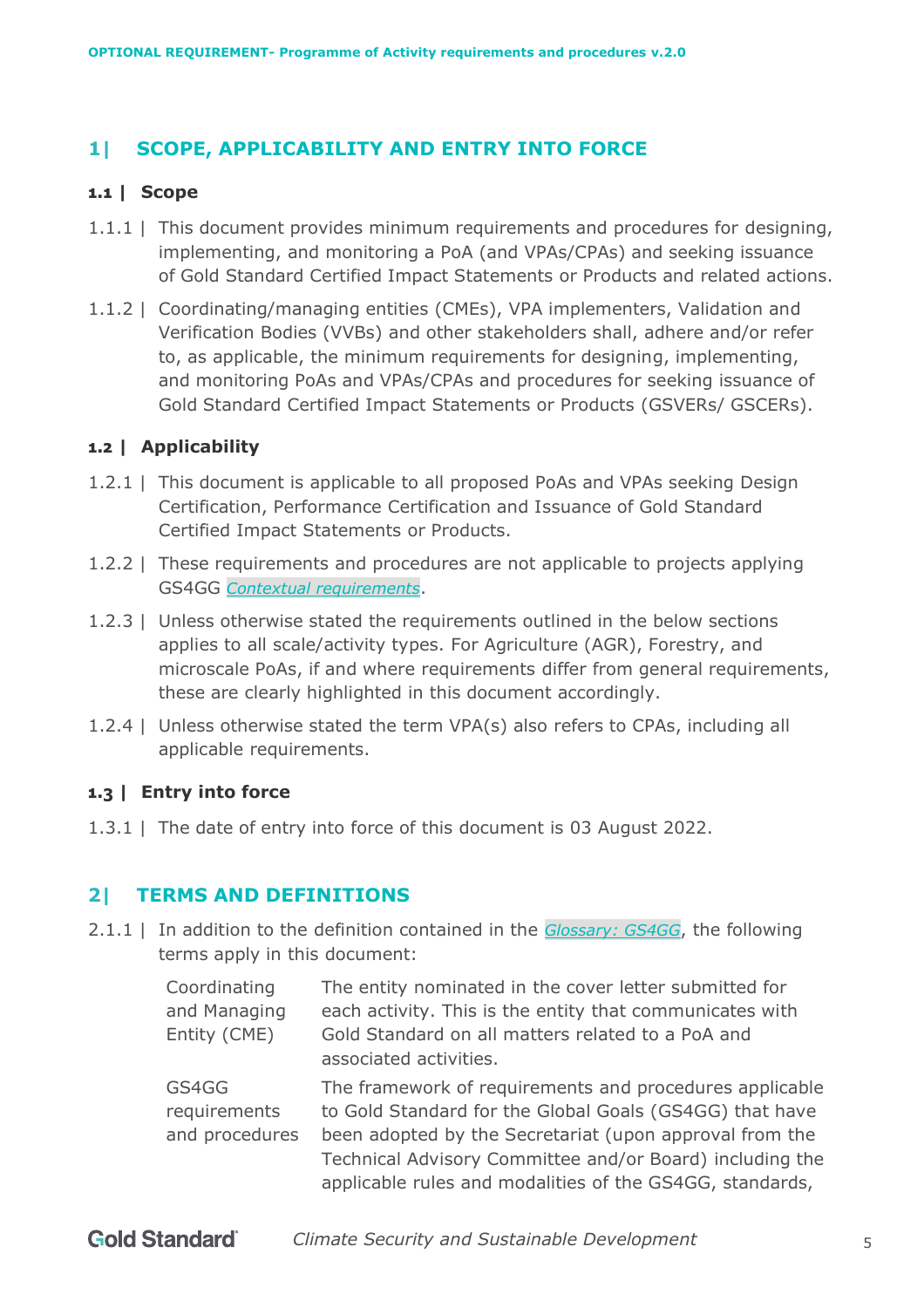|                                                  | activity and product requirements, eligible/approved<br>methodologies, procedures, Rule Updates and Rule<br>Clarifications.                                                                                                                                                                                           |
|--------------------------------------------------|-----------------------------------------------------------------------------------------------------------------------------------------------------------------------------------------------------------------------------------------------------------------------------------------------------------------------|
| Non-Forestry or<br>Non - AGR<br>project activity | An activity that cannot be categorised as either a<br>FORESTRY project activity or AGRICULTURE (AGR) activity<br>(e.g., a Renewable Energy project activity).                                                                                                                                                         |
|                                                  | Current version of LUF Requirements is applicable to both<br>Forestry and Agriculture activities. A new version of these<br>activity requirements will be published later in 2022, separating<br>the activity requirements for Forestry and for Agriculture project<br>activity types.                                |
| Programme of<br>Activity (PoA)                   | A programme is a linked series of project activities - a set<br>of related activities with a common objective submitted to<br>Gold Standard.                                                                                                                                                                          |
| PoA-DD                                           | Document that includes all information concerning PoA<br>design and how it conforms to the Gold Standard<br>Requirements                                                                                                                                                                                              |
|                                                  | The template of the PoA-DD is located here.                                                                                                                                                                                                                                                                           |
| PoA boundary                                     | The geographical area (e.g., municipality, region within a<br>country or several countries) within which all VPAs/CPAs<br>will be implemented.                                                                                                                                                                        |
| PoA crediting<br>cycle                           | The approved operational duration of a PoA under which<br>continued verification, certification and issuance of<br>VERs/other products, inclusion of new VPAs or renewal of<br>the crediting periods of existing VPAs can occur.                                                                                      |
| Real case VPA                                    | An actual activity implemented/proposed to be<br>implemented under a PoA that sets out a specific<br>regulatory and design framework to be followed by similar<br>regular VPAs. It is distinguished with other real case VPAs<br>based on aspects like; technology/measure types, host<br>country, end user type etc. |
| Regular VPA                                      | An activity involving single measure or a set of<br>interrelated measures implemented under a PoA that<br>follow the framework/requirements set out by an<br>associated real case VPA and PoA.                                                                                                                        |
| Start date of<br>crediting cycle<br>of PoA       | The crediting period start date of the earliest VPA included<br>in the PoA.                                                                                                                                                                                                                                           |
| Start date of<br>crediting period<br>of VPA      | As per project start date definition provided in <i>Principles &amp;</i><br>Requirements or as per relevant <b>Activity Requirements</b> if<br>includes a definition of start date.                                                                                                                                   |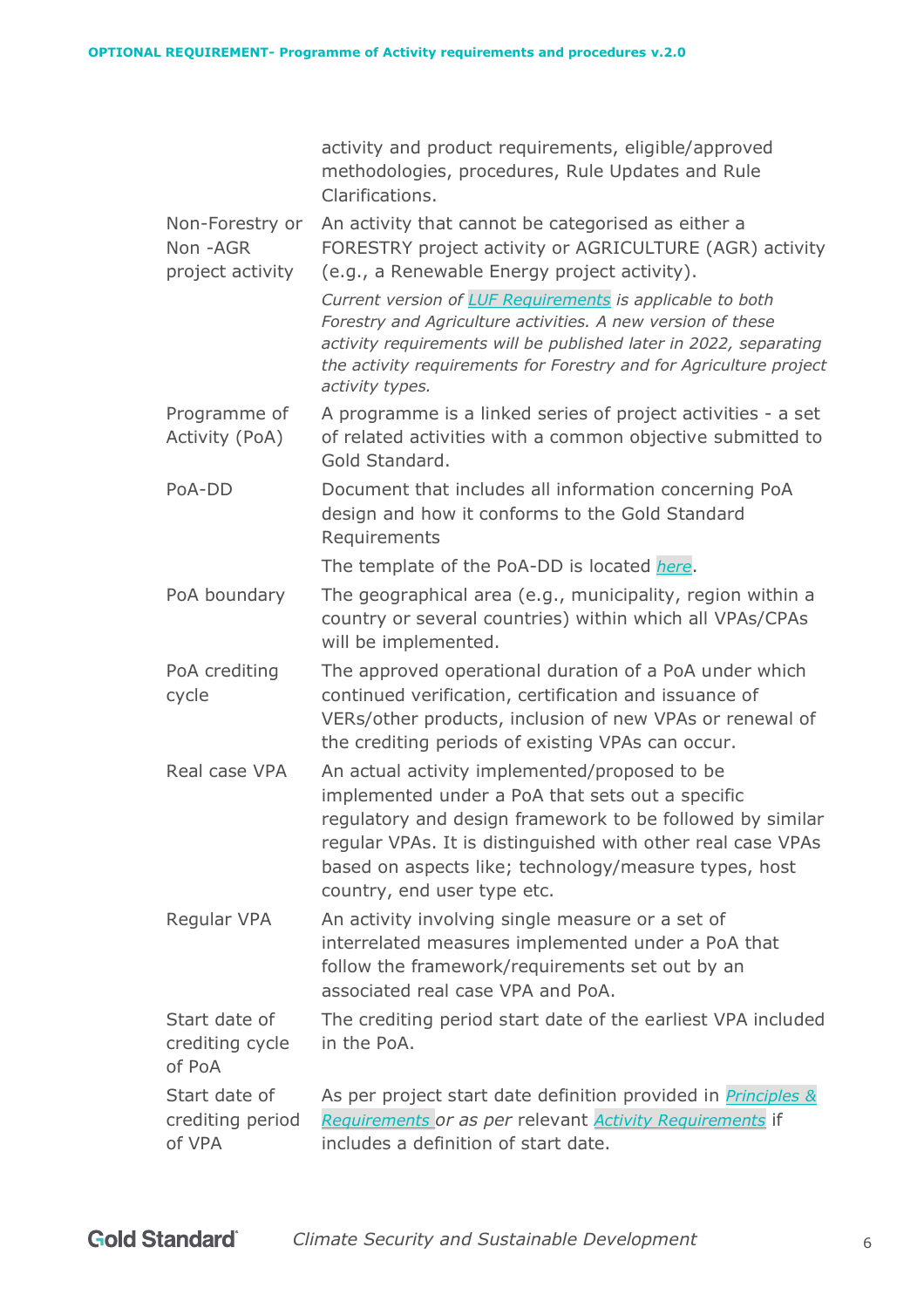| <b>VPA</b>                | A generic term used to denote both real case VPA and<br>regular VPA.                                                     |
|---------------------------|--------------------------------------------------------------------------------------------------------------------------|
| VPA-DD                    | Document that includes all information concerning VPA<br>design and how it conforms to the Gold Standard<br>Requirements |
|                           | The template of the VPA-DD is located here.                                                                              |
| <b>VPA</b><br>implementer | The entity in charge of managing and operating an<br>individual VPA under the PoA.                                       |

# <span id="page-6-0"></span>**3| GENERAL REQUIREMENTS**

#### <span id="page-6-1"></span>**3.1 | Compliance with applicable requirements and procedures**

3.1.1 | CMEs, when designing, implementing and monitoring a PoA and VPAs, shall consider and adhere to *[Principles & Requirements](https://globalgoals.goldstandard.org/101-1-gold-standard-for-the-global-goals-principles-requirements/)*, applicable *[Activity](https://globalgoals.goldstandard.org/200-activity-requirements/)  [Requirements,](https://globalgoals.goldstandard.org/200-activity-requirements/) [methodology\(ies\)](https://globalgoals.goldstandard.org/400-sdg-impact-quantification/)* and methodological tools, guidelines and other regulatory documents developed and/or recognised by the Gold Standard in accordance with this document.

# <span id="page-6-2"></span>**3.2 | Use of applicable document templates**

3.2.1 | CMEs seeking Design or Performance Certification of proposed PoA and VPAs shall prepare and submit to the  $VVB<sup>1</sup>$  using the latest version of the applicable template and provide all necessary information and documentation to demonstrate compliance with all applicable rules and requirements in this document and other applicable standard documents (Po*[A-DD or V/CPA-DD](https://globalgoals.goldstandard.org/templates/)  [templates](https://globalgoals.goldstandard.org/templates/) a*nd *[Monitoring Report template](https://globalgoals.goldstandard.org/templates/)*).

# <span id="page-6-3"></span>**3.3 | Use of applicable GWP values**

3.3.1 | The CMEs shall apply IPCC AR5 GWP values<sup>2</sup> for the vintage 01 January 2020 onwards, as summarised in the table 1 below.

 $1$  In case of microscale Programme of Activity (PoA) SustainCERT acts as VVB for design & performance certification of PoA and VPAs that opt to apply for internal validation and verification.

<sup>&</sup>lt;sup>2</sup> Refer to rule updates on applicability of GWPs for GS4GG Projects/ PoAs from 01 January 2020 onwards. Available at <https://globalgoals.goldstandard.org/standards/RU-2020-PR-V1.2-GWP-values.pdf>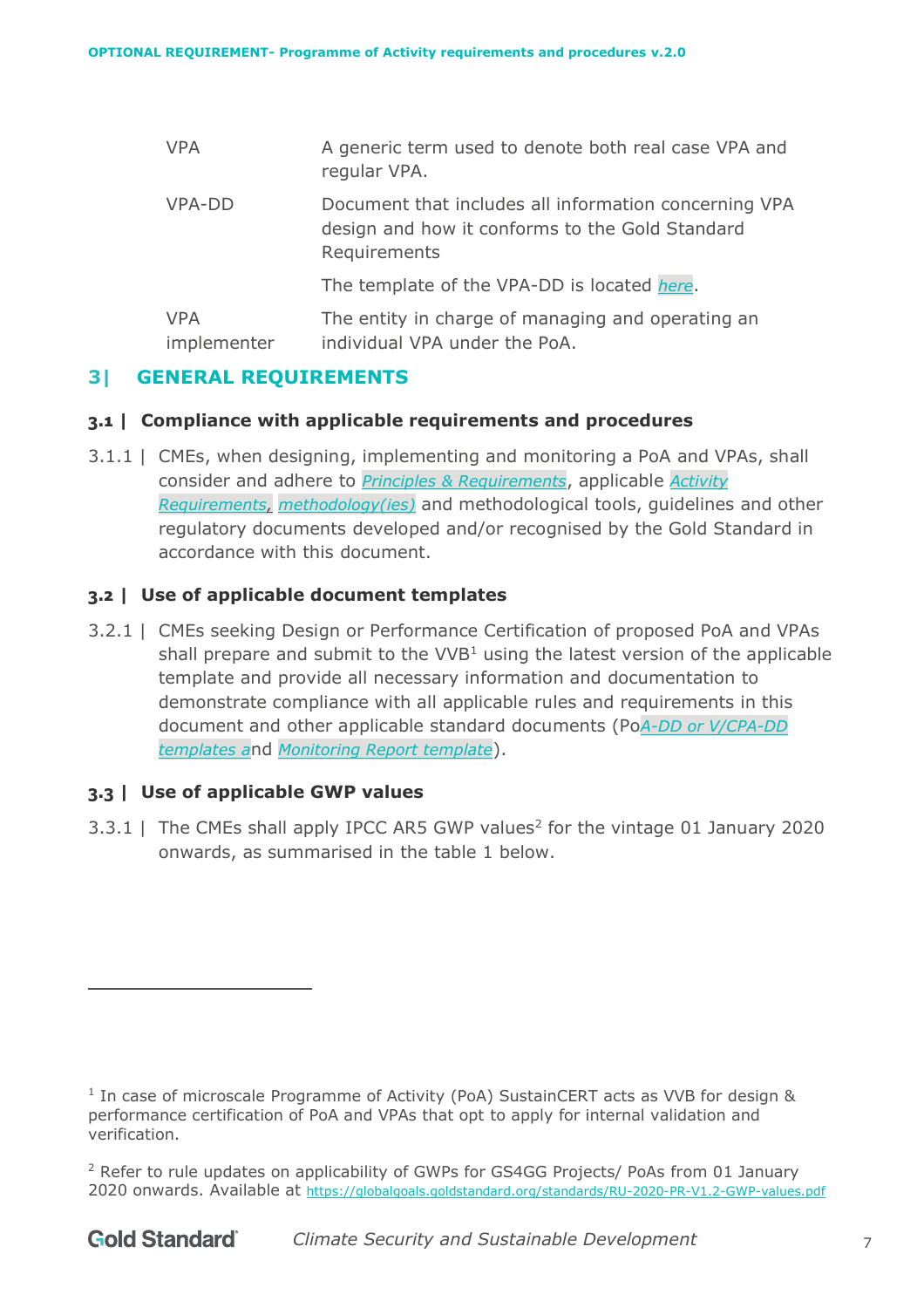#### Table 1 – Applicable GWP values

| <b>GHGs</b> | $\overline{CO_{2}}$ | CH <sub>4</sub> | N <sub>2</sub> O |
|-------------|---------------------|-----------------|------------------|
| GWP         |                     | 28              | 265              |

#### <span id="page-7-0"></span>**3.4 | Use of Impact Registry**

- 3.4.1 | The CME shall have an account in the Gold Standard *[Impact Registry](https://registry.goldstandard.org/projects)* to manage the PoA and its VPAs.
- 3.4.2 | The CME follows below steps:
	- a. The CME opens an account in the *[Impact Registry](https://registry.goldstandard.org/projects) – email*  [registry@goldstandard.org](mailto:registry@goldstandard.org) *for information on how to open an account.*
	- b. PoA entry is created under registry account using a unique GS ID
	- c. Each VPA is created with its own unique GS ID in the CME account or in the VPA implementers' accounts as per the signed *[Cover Letter](https://globalgoals.goldstandard.org/standards/T-PreReview_V1.1-Cover-Letter.docx)*.
	- d. Each real case VPA title must be prefixed with PoA GS ID that VPA is linked to.
	- e. Each regular VPA title must be prefixed with the corresponding real case VPA GS ID followed by PoA GS ID that VPA is linked to.

**Example:** A cookstove PoA in Mongolia comprised of two real case VPAs, each with one regular VPA will have the following three entries in the *[Impact](https://registry.goldstandard.org/projects)  [Registry](https://registry.goldstandard.org/projects)*:

|           |            | <b>PoA/VPA GS ID Real case</b><br>/regular VPA | <b>PoA/VPA Title</b>                                     |
|-----------|------------|------------------------------------------------|----------------------------------------------------------|
| PoA       | GS000      |                                                | GS001 PoA ABC Cookstove PoA in Mongolia                  |
| $VPA - 1$ | GS002<br>5 | Real case                                      | GS001 VPA-1 Choybalsan cookstoves in<br>Mongolia         |
| $VPA - 2$ | GS002<br>9 | Real case                                      | GS001 VPA-2 Dzuunmod cookstoves in<br>Mongolia           |
| $VPA - 3$ | GS004<br>5 | <b>Regular VPA</b>                             | GS001 GS0025 RVPA-1 Choybalsan<br>cookstoves in Mongolia |
| $VPA -4$  | GS004<br>6 | Regular VPA                                    | GS001 GS0029 RVPA-1 Dzuunmod<br>cookstoves in Mongolia   |
|           |            |                                                |                                                          |

| Table 2 - PoA & VPAs Title |  |  |  |  |  |  |
|----------------------------|--|--|--|--|--|--|
|----------------------------|--|--|--|--|--|--|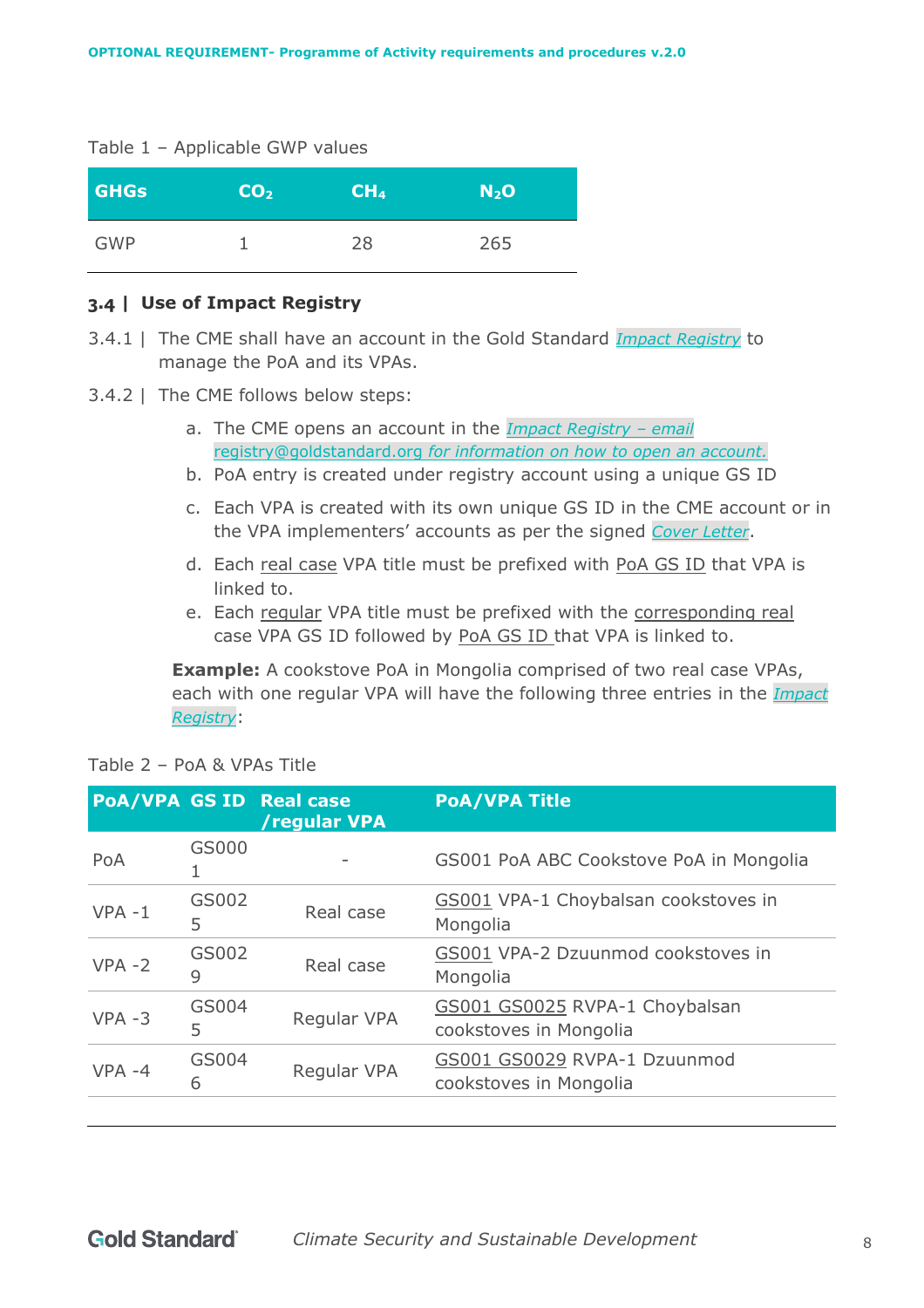# <span id="page-8-0"></span>**3.5 | Erroneous Inclusion and Liability**

- 3.5.1 | For PoAs, the liability for erroneous inclusions lies with the CME.
- 3.5.2 | An Erroneous Inclusion occurs where a non-conformity is identified against a VPA that is part of a wider group certification of a PoA. The implication of the non-conformity is that the VPA should not have been successfully included within the certification due to the non-conformity and that there may be systemic issues with other activities included. An Erroneous Inclusion may be identified by Gold Standard or the VVB, typically during Verification or Performance Review.
- 3.5.3 | When an Erroneous Inclusion is identified:
	- a. VPAs that have been verified, including a site visit, can proceed to Performance Certification and issuance as appropriate
	- b. VPAs of the same type that have not been verified with a site visit (for example, due to the application of a sample-based approach) shall remain on hold subject to the closure of the non-conformity by Gold Standard, as per the Non-conformity Requirements of the *[Principles &](https://globalgoals.goldstandard.org/101-1-gold-standard-for-the-global-goals-principles-requirements/)  [Requirements](https://globalgoals.goldstandard.org/101-1-gold-standard-for-the-global-goals-principles-requirements/)*.
- 3.5.4 | Where sampled VPAs provide evidence to conclude that the Erroneous Inclusion does not represent a systemic non-conformity<sup>3</sup>, then all other VPAs that have not actually been verified due to a sample-based approach verification shall also proceed to Performance Certification and issuance as appropriate. In the case of LUF activities, the Erroneous Inclusion will be assessed for parcels of land within the same VPA following a valid samplebased approach.
- 3.5.5 | Where there is a risk for an Erroneous Inclusion to represent a systemic nonconformity (meaning the non-conformity identified in the randomly selected sample of VPAs verified by a VVB) the VPAs that have not been visited by a VVB as a result of the selection of a random sampling verification shall also be put on hold until the issue is resolved to the satisfaction of Gold Standard. The assessment by Gold Standard shall be as per the Non-conformity Requirements of *[Principles & Requirements](https://globalgoals.goldstandard.org/101-1-gold-standard-for-the-global-goals-principles-requirements/)*.

<sup>&</sup>lt;sup>3</sup> Systemic non-conformity: A non-conformity that has been identified as part of the Verification of activities under a PoA that may be reasonably assumed to arise in other included activities that have not be verified (for example due to a Sample-based approach).

Non-systemic Non-conformity: A non-systemic non-conformity is one that can be demonstrated to have occurred due to the particular circumstances of the activity that does not apply to other activities in the Sample.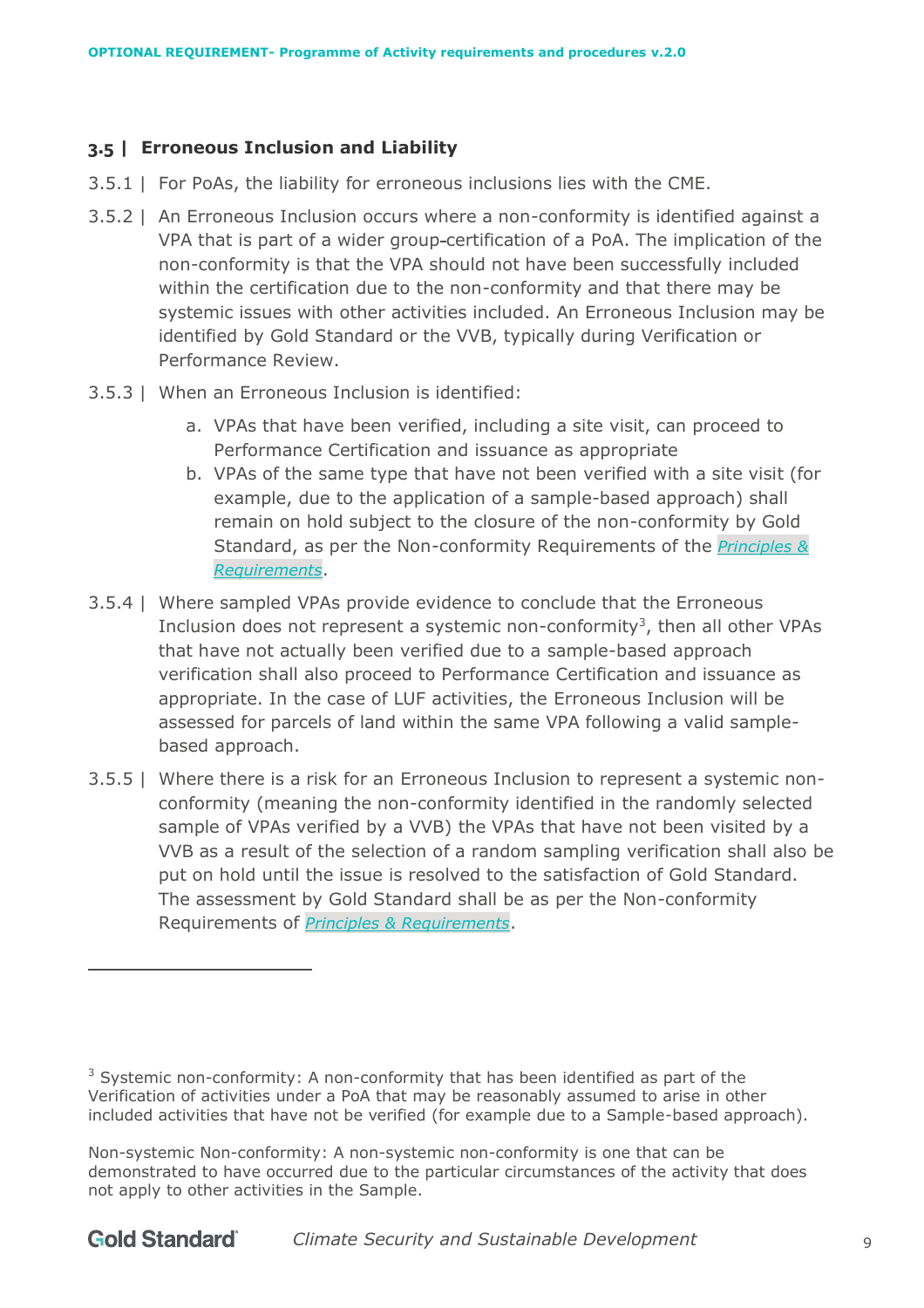- 3.5.6 | CME shall assess the risk of an Erroneous Inclusion from being a systemic non-conformity. The assessment shall be based on credible sources (including, but not limited to, peer-reviewed literature, data from official national sources, expert opinion). As a result of the risk assessment, the CME shall provide conclusive evidence on whether the Erroneous Inclusion is a systemic non-conformity. In assessing the risk of an Erroneous Inclusion being systemic, a CME shall consider the significance of the impact of the non-conformity against relevant activity requirements, methodology, and permanence of a VPA (as applicable).
- 3.5.7 | For PoAs, whenever a VPA is found to be erroneously included and has already been issued Gold Standard Certified SDG Impact Statements or Products, the CME shall within sixty (60) calendar days after receiving notification of non-conformity:
	- a. Compensate issued Certified Impact Statements or Products by retiring equivalent number of Certified Impact statements or products from other projects of its portfolio; or
	- b. Compensate issued Certified Impact Statements or Products by retiring equivalent number of Certified Impact Statements or Products bought from other Gold Standard projects.
	- c. In the case of Forestry and AGR projects, follow the requirements of the *[Performance Shortfall Guidelines](https://globalgoals.goldstandard.org/501g-pr-performance-shortfall-guidelines/)*.
- 3.5.8 | For PoAs, whenever a verified VPA is found not to be delivering in accordance with the registered PoA (e.g., the VPA is no longer operating), but Gold Standard Certified Impact Statements or Products have already been issued to that PoA, the CME shall within sixty (60) calendar days after receiving notification of non-conformity:
	- a. Compensate issued Certified Impact Statements or Products by retiring equivalent number of Certified Impact Statements or Products from other projects of its portfolio; or
	- b. Compensate issued Certified Impact Statements or Products by retiring equivalent number of Certified Impact Statements or Products bought from other Gold Standard projects.
	- c. In the case of Forestry and AGR projects, follow the requirements of the *[Performance Shortfall Guidelines](https://globalgoals.goldstandard.org/501g-pr-performance-shortfall-guidelines/)*.
- 3.5.9 | For CDM PoAs, whenever the Clean Development Mechanism Executive Board (CDM EB) finds a VPA to be erroneously included and the CERs have been incorrectly issued and labelled, the CME shall proactively inform Gold Standard and the equivalent number of Gold Standard labels already issued under Gold Standard for the VPA shall be compensated by the CME within sixty (60) calendar days after receiving notification/decision from CDM EB.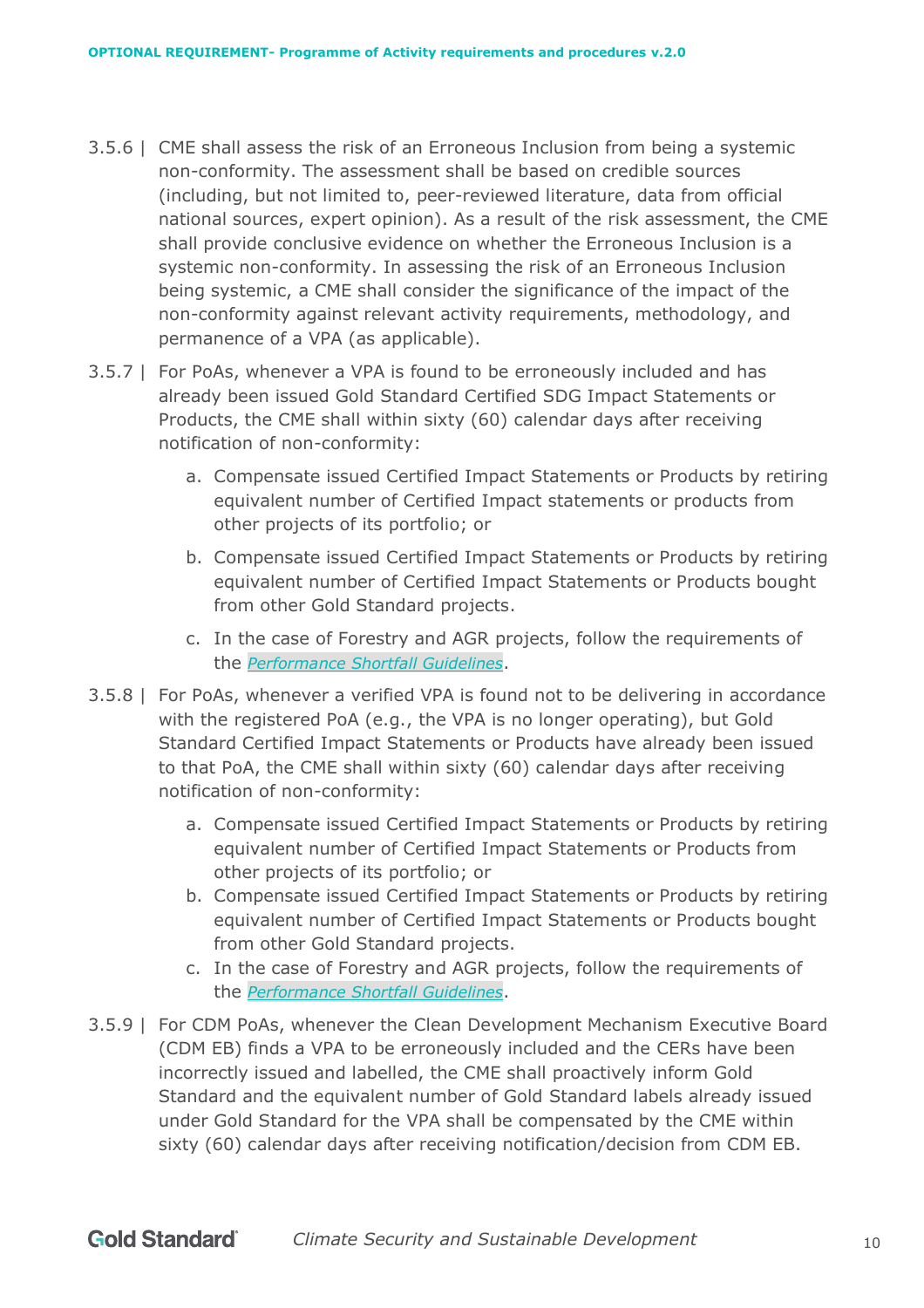# <span id="page-10-0"></span>**3.6 | PoA hierarchy**

3.6.1 | The PoA hierarchy comprising its various elements as recognised by GS4GG is laid out in the figure below. All PoAs seeking certification/certified under GS4GG shall be designed and implemented in accordance with the established PoA hierarchy. Refer to the *section 2| [above](#page-4-4)* for further details.



**Figure 1 PoA hierarchy**

# <span id="page-10-1"></span>**4| POA REQUIREMENTS**

# <span id="page-10-2"></span>**4.1 | Type and scale**

- 4.1.1 | The CME shall determine the type of PoA from the following:
	- a. Non Forestry and/or Non -AGR PoA
	- b. Forestry and/or AGR PoA
- 4.1.2 | A PoA may comprise of VPAs of different scales. Therefore, the scale is determined at real case VPAs level following the definition of scale<sup>4</sup>. A regular VPA shall comply with the scale requirements as defined at corresponding real case VPA. For further details refer to *Section [5.1 | below](#page-21-2)*.

<sup>4</sup> Refer to corresponding Activity Requirements for definition of the scale of PoA.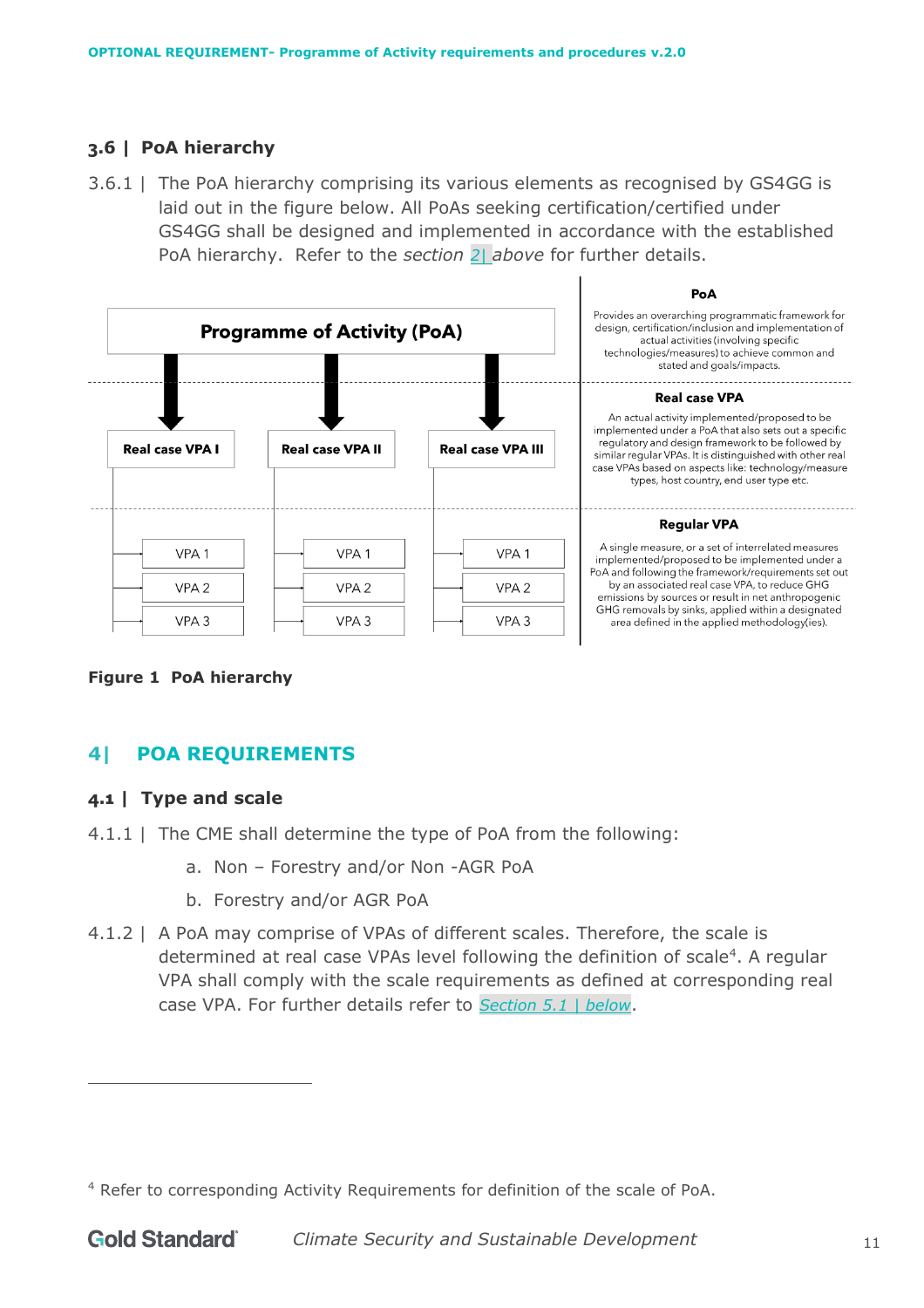4.1.3 | In case a PoA comprises microscale scale VPAs along with small or large-scale VPAs, the CME cannot opt for the internal validation or verification option available for microscale PoA /VPAs.

#### <span id="page-11-0"></span>**4.2 | Purpose and general description of the PoA**

- 4.2.1 | The CME shall describe the proposed PoA in the PoA-DD to provide an understanding of the nature and implementation of PoA and monitoring arrangement for VPAs that are or will be included in the proposed PoA.
- 4.2.2 | The CME shall provide, inter alia, the information on the following design elements of the PoA:
	- a. A unique title of the PoA
	- b. The purpose and general description of the proposed PoA, which includes:
		- i. The policy/measure or stated goal that the PoA seeks to promote
		- ii. A framework for the implementation of the PoA and inclusion of VPAs in the PoA
		- iii. A confirmation that the PoA is a voluntary action by the CME
	- c. The physical/geographical boundary of the proposed PoA in terms of a geographical area e.g., municipality, region within a country, country or several countries within which all VPAs to be included in the PoA will be implemented
	- d. The technologies and/or measures to be employed and/or implemented by the VPAs under the PoA
	- e. A description of how the technologies/measures and know-how for their use are transferred to the host Party, where applicable
	- f. The name of the CME of the proposed PoA, and their contact information
	- g. The CME shall indicate whether the proposed PoA receives any public funding. If any public funding is received, the CME shall provide information on the sources of the public funding. For PoAs taking place in countries on the OECD Development Assistance Committee's ODA recipient list<sup>5</sup>, a signed *[Official Development Assistance \(ODA\) Declaration](https://globalgoals.goldstandard.org/501-ar-ghgs-oda-declaration-template/)* is required

<sup>5</sup> List of ODA Recipients - *[https://www.oecd.org/dac/financing-sustainable](https://www.oecd.org/dac/financing-sustainable-development/development-finance-standards/daclist.htm)[development/development-finance-standards/daclist.htm](https://www.oecd.org/dac/financing-sustainable-development/development-finance-standards/daclist.htm)*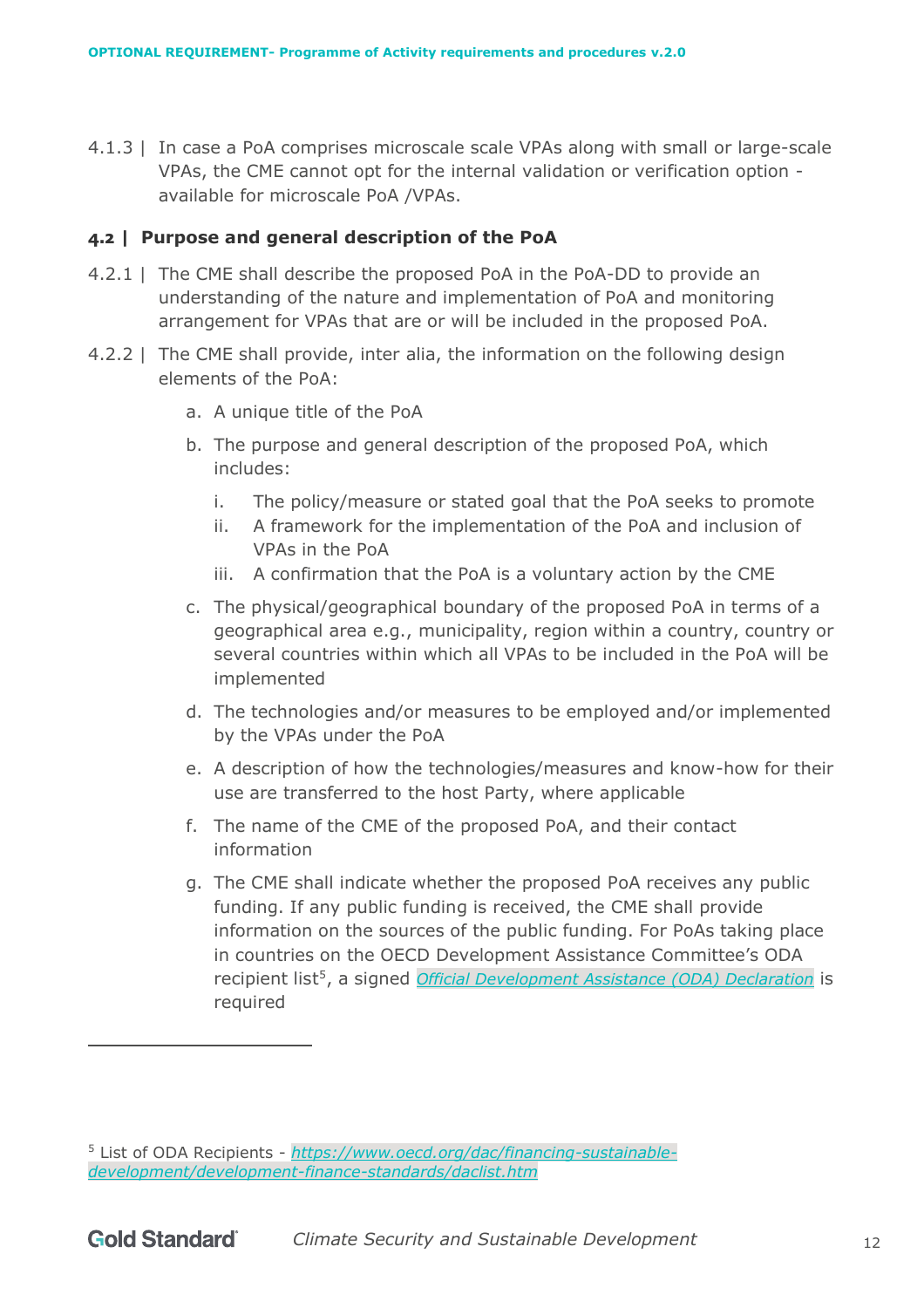h. The CME shall define the inclusion criteria of VPAs by setting out required conditions for a proposed VPA to be included in the PoA. The CME shall demonstrate the usability of the criteria for assessing the inclusion of VPAs in the PoA.

#### <span id="page-12-0"></span>**4.3 | Management system**

- 4.3.1 | The CME shall establish, implement, and provide a description of the operational and management system for the implementation of the proposed PoA, including the following information:
	- a. A clear definition of roles and responsibilities of personnel<sup>6</sup> involved in the process of inclusion of VPAs, including a review of their competencies
	- b. Records of arrangements for training and capacity development for personnel
	- c. A procedure for technical review of inclusion of VPAs
	- d. A procedure to avoid double counting (e.g., to avoid the case of including a new VPA that has already been registered either as a project activity or included as a VPA in another registered PoA, including but not limited to Gold Standard, CDM, other voluntary standards<sup>7</sup> registered PoAs)
	- e. Records and documentation control process for each VPA under the PoA
	- f. Measures for continuous improvements of the PoA management system<sup>8</sup>
	- g. Any other relevant elements
- 4.3.2 | The CME shall have the competencies to check the features of potential VPAs and ensure that each VPA meets all requirements and eligibility criteria for inclusion of VPAs in the proposed PoA before its inclusion.

<sup>&</sup>lt;sup>6</sup> It is not necessary to specify the names of personnel, but the descriptions of functions are required.

 $<sup>7</sup>$  Note that other voluntary standards may have different terms to define PoAs and VPAs, such</sup> as group projects etc.

<sup>&</sup>lt;sup>8</sup> Improvements may include addition or restructuring of functions/posts for which approval by the Secretariat is not required as long as the CME is able to demonstrate to the VVB that the deliverables of the management system specified in the registered PoA-DD are fully met.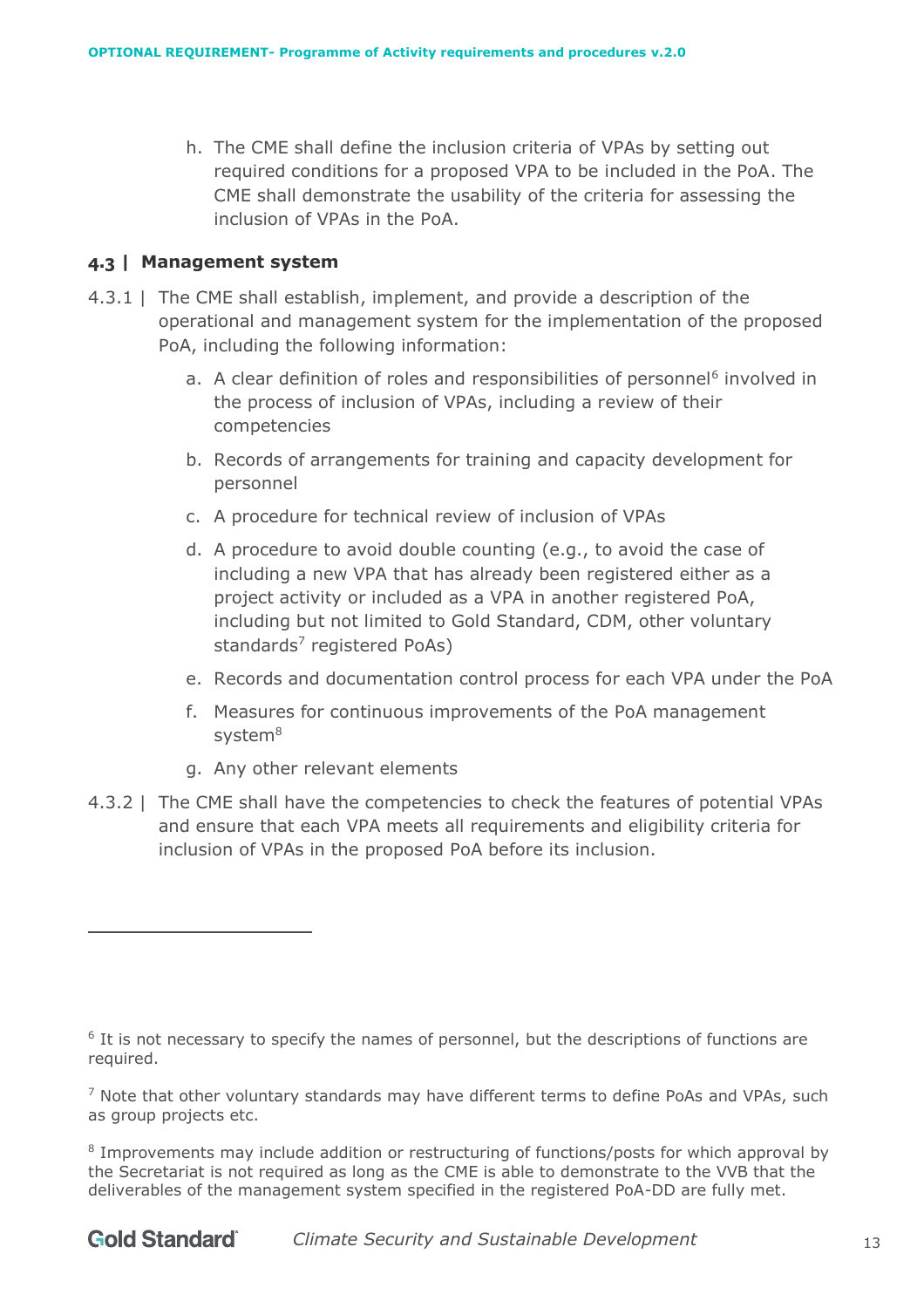# <span id="page-13-0"></span>**4.4 | PoA boundary**

4.4.1 | The PoA boundary shall be defined in its entirety at the time of Design Certification. A change in the PoA boundary can be requested following the design change approval procedure (refer to *Section [8.6 | below](#page-62-0)* for details).

#### <span id="page-13-1"></span>**4.5 | Demonstration of additionality**

- 4.5.1 | The CME shall demonstrate additionality at PoA level by establishing that in the absence of Gold Standard Certification related finance:
	- a. the proposed VPAs would not be implemented, or
	- b. the mandatory policy/regulation would systematically not be enforced and that noncompliance with those requirements is widespread in the country/region, or
	- c. the PoA will lead to a greater level of enforcement of the existing mandatory policy/regulation or to a greater level of adoption of an existing voluntary scheme.
- 4.5.2 | The CME shall include conditions in the eligibility criteria for inclusion of VPAs in the PoA that would systematically demonstrate additionality of real case and its regular VPAs to be included under the proposed PoA.
- 4.5.3 | For retroactive PoAs/VPAs, the CME shall demonstrate prior consideration in accordance with *[GHG Emissions Reduction & Sequestration Product Requirements](https://globalgoals.goldstandard.org/standards/501_V2.0_PR_GHG-Emissions-Reductions-Sequestration.pdf)*.

# <span id="page-13-2"></span>**4.6 | Start date and duration**

- 4.6.1 | In order for the PoA to be listed, the PoA document including a *[Stakeholder](https://globalgoals.goldstandard.org/stakeholder-consultation-report/)  [Consultation Report](https://globalgoals.goldstandard.org/stakeholder-consultation-report/)* shall be submitted for preliminary review with each one of its real case VPA submitted with PoA.
- 4.6.2 | The PoA crediting cycle start date is the crediting period start date of the earliest VPA included in the PoA.
- 4.6.3 | The duration of PoA which starts from the crediting period start date of earliest VPA of the PoA is specified in table 3 below.

| Table 5 - POA duration    |                                                     |                                             |  |
|---------------------------|-----------------------------------------------------|---------------------------------------------|--|
| Type of PoAs              | <b>Maximum</b><br><b>Duration (yrs) date of PoA</b> | <b>Crediting cycle start</b>                |  |
| Non - Forestry or AGR PoA | 20                                                  |                                             |  |
| AGR                       | 20                                                  | Crediting period start<br>date of first VPA |  |
| Forestry                  | 50                                                  |                                             |  |

# **Table 3 – PoA duration**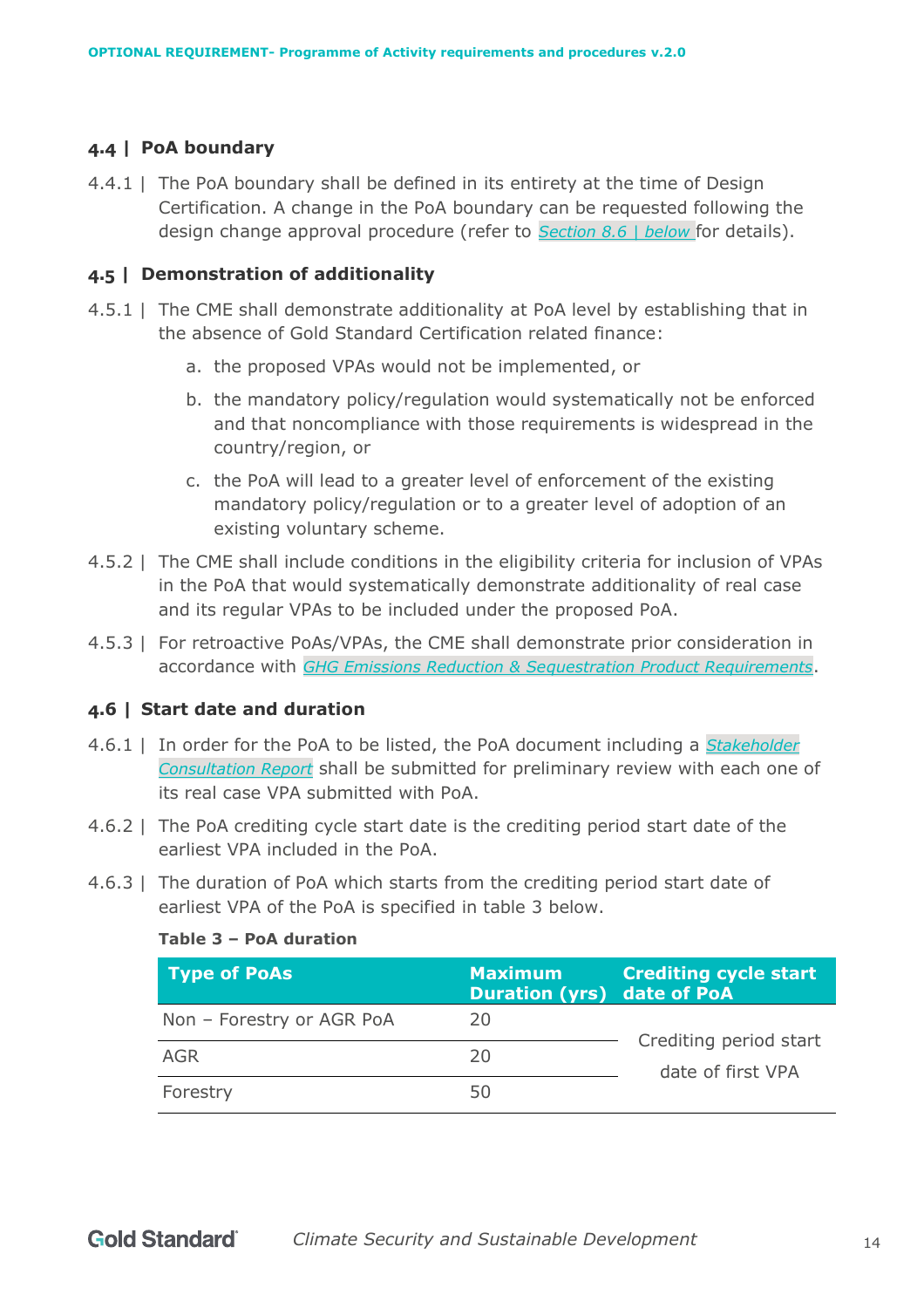- 4.6.4 | The start date for a CDM Gold Standard PoA follows the definition of start date of a CDM PoA<sup>9</sup>.
- 4.6.5 | The PoA that are design certified under an earlier version of Gold Standard shall maintain their maximum crediting periods as envisaged at time of registration. Refer to *[Transition Requirements](https://globalgoals.goldstandard.org/100-gs4gg-transition-requirements/)* for further details.

#### <span id="page-14-0"></span>**4.7 | Safeguarding assessment**

4.7.1 | The CME shall conduct the Safeguarding Principles Assessment as per the *[Safeguarding Principles & Requirements](https://globalgoals.goldstandard.org/standards/103_V1.2_PAR_Safeguarding-Principles-Requirements.pdf)* at the VPA equivalent level.

# <span id="page-14-1"></span>**4.8 | Contributions to SDGs**

4.8.1 | The CME shall conduct the Sustainable Development Goals (SDGs) impact assessment at the VPA equivalent level as per *[Principles & Requirements](https://globalgoals.goldstandard.org/standards/101_V1.2_PAR_Principles-Requirements.pdf)*.

# <span id="page-14-2"></span>**4.9 | Stakeholder Consultation**

- 4.9.1 | The CME shall conduct the local Stakeholder Consultation at both the PoA level i.e., PoA Design Consultation and VPA equivalent level in accordance with *[Stakeholder Consultation & Engagement Requirements](https://globalgoals.goldstandard.org/standards/102_V1.2_PAR_Stakeholder-Consultation-Requirements.pdf)*.
- 4.9.2 | The PoA design consultation report and first real case VPA stakeholder consultation report (at minimum summary of physical stakeholder meeting) shall be submitted together to Gold Standard at the time of first submission (Preliminary Review).

# <span id="page-14-3"></span>**4.10 | Approval and Authorisation**

4.10.1 |PoA and its VPAs, shall comply with requirements pertaining to approval and authorisation prescribed in *[GHG Emissions Reduction & Sequestration](https://globalgoals.goldstandard.org/standards/501_V2.0_PR_GHG-Emissions-Reductions-Sequestration.pdf) Product [Requirements](https://globalgoals.goldstandard.org/standards/501_V2.0_PR_GHG-Emissions-Reductions-Sequestration.pdf)*, if applicable.

# <span id="page-14-4"></span>**4.11 | Baseline and Monitoring Methodology(ies)**

# <span id="page-14-5"></span>**a. General requirements**

4.11.1 |The CME shall:

<sup>9</sup> For a CDM PoA, the start date is the date on which the CME officially notifies the secretariat and the DNA(s) of the host Party(ies) of its intention to seek the CDM status, or the date of publication of the PoA-DD for global stakeholder consultation, whichever is earlier (*[CDM](https://cdm.unfccc.int/Reference/Guidclarif/glos_CDM.pdf)  [Glossary](https://cdm.unfccc.int/Reference/Guidclarif/glos_CDM.pdf)*).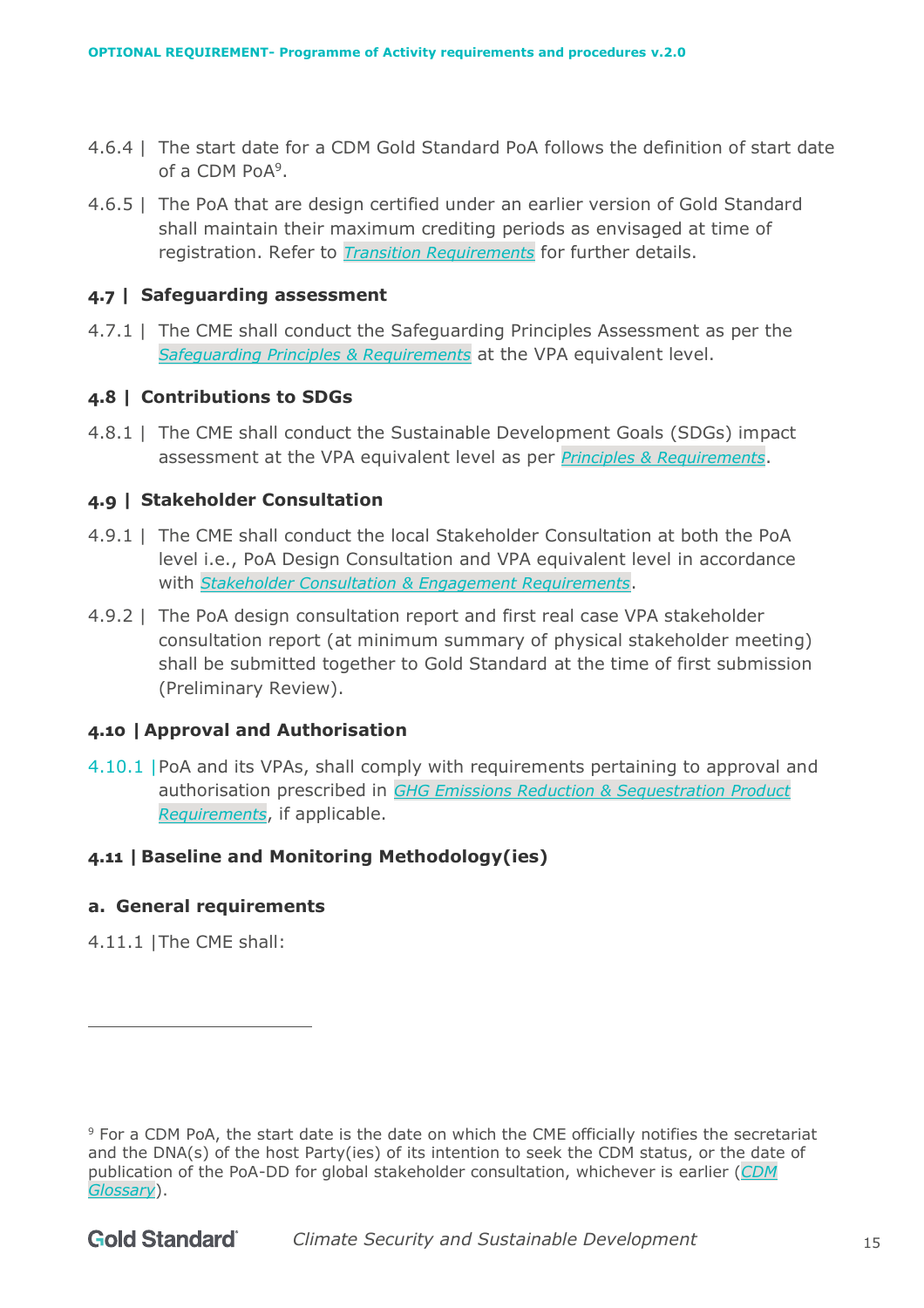- a. prepare and submit a *real case [VPA DD](https://globalgoals.goldstandard.org/wp-content/uploads/2017/06/101.1-OR-POA-T-GS4GG_VPA-DD_ver1.doc)* for each methodology or methodology combinations with PoA DD at the time of validation of the PoA.
- b. provide the references (titles, versions, and reference numbers) of the selected methodology(ies) that are applied to the proposed real case VPA(s), including any other methodologies or methodological tools to which the selected methodologies refer.
- c. shall include a summary of eligible technology(ies)/measures the selected methodology(ies) will be applicable to as per the justification included in *real case VPA DD*.
- 4.11.2 |The CME designing a small-scale VPA shall only use small-scale methodologies. However, the CME may use large-scale methodologies for small scale VPAs if the VPA follows applicable rules and requirements for large-scale project activities.

#### <span id="page-15-0"></span>**b. Application of multiple small scale methodologies**

- 4.11.3 |The CME may apply combinations of multiple technologies/measures and/or small-scale methodologies for the proposed PoA using one of the following options:
	- a. The same combination of technologies/measures under the same combination of methodologies are applied consistently in every VPA corresponding to a real case VPA. For example, methane recovered from an anaerobic digester to treat animal manure applying the methodology AMS-III.D is used for heat generation applying the methodology AMS-I.C;
	- b. A single methodology is consistently applied in each VPA in the PoA but using different technologies/measures for different VPAs. For example, different wastewater treatment technologies are used in different VPAs in the PoA, applying the methodology AMS-III.H;
	- c. A principal technology/measure is used in the PoA, applying different combinations of methodologies to different real case and its regular VPAs. For example, wastewater treatment projects<sup>10</sup> with different ways of utilising recovered methane (methodologies AMS-I.C for heat, AMS-I.D and AMS-I.F for electricity, or both) or biomass/biogas projects with

 $10$  Biogas/methane recovery from an anaerobic digester is the principal technology/measure in this example.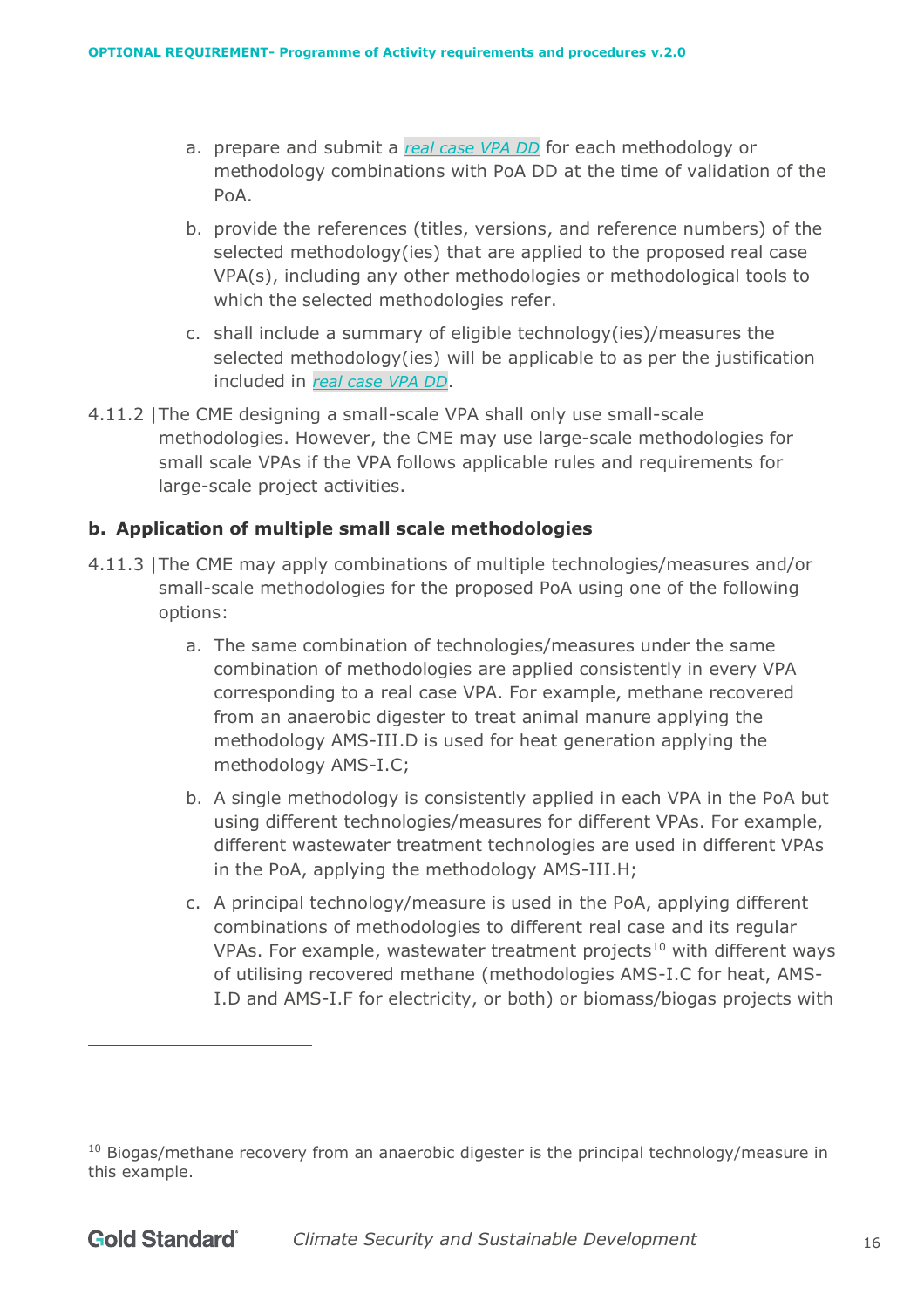different fuel displacement (methodologies AMS-I.C and AMS-I.I for fossil fuel, AMS-I.E for non-renewable biomass, or both); or

- d. Combinations of technologies/measures and/or methodologies vary across real case and its regular VPAs in the PoA to realise the policy or the goal of the PoA. To apply such combinations, $11$  the CME entity shall demonstrate that the implementation of the activities through VPAs is integrated through the design of the PoA. For example:
	- i. The CME initiates and coordinates different GHG emission reduction activities as part of a city-wide effort to reduce GHG emissions to implement policy goals adopted by the city or the government. This may include different measures, such as energy production, transport, energy efficiency and waste management.
	- ii. The CME initiates and coordinates the installation of renewable electricity systems, which may include grid-connected and off-grid systems, by providing financial incentives for the installation of these systems.
	- iii. The CME initiates and coordinates a combination of Forestry and AGR activities on same parcel of land.
- 4.11.4 |In any of the options referred to in paragraph 4.11.3 above, the CME shall either:
	- a. Demonstrate that no cross effects exist between the technologies/ measures by following the instructions provided in *Annex -1* [Instruction](#page-69-0)  [for consideration of cross effects for the application of multiple](#page-69-0)  [methodologies for PoA;](#page-69-0) or
	- b. If cross effects exist, take them into account in the calculation of GHG emission reductions or removals.
- 4.11.5 |For the purpose of meeting the requirement referred to in paragraph 4.11.4 above, the CME may:
	- a. Seek clarification from the Gold Standard on the existence of cross effects or how they should be taken into account in the calculation of GHG emission reductions
	- b. Propose a revision to the applied methodologies to take into account the identified cross effects; or

 $11$  Choosing this option may influence the choices for the sampling plan.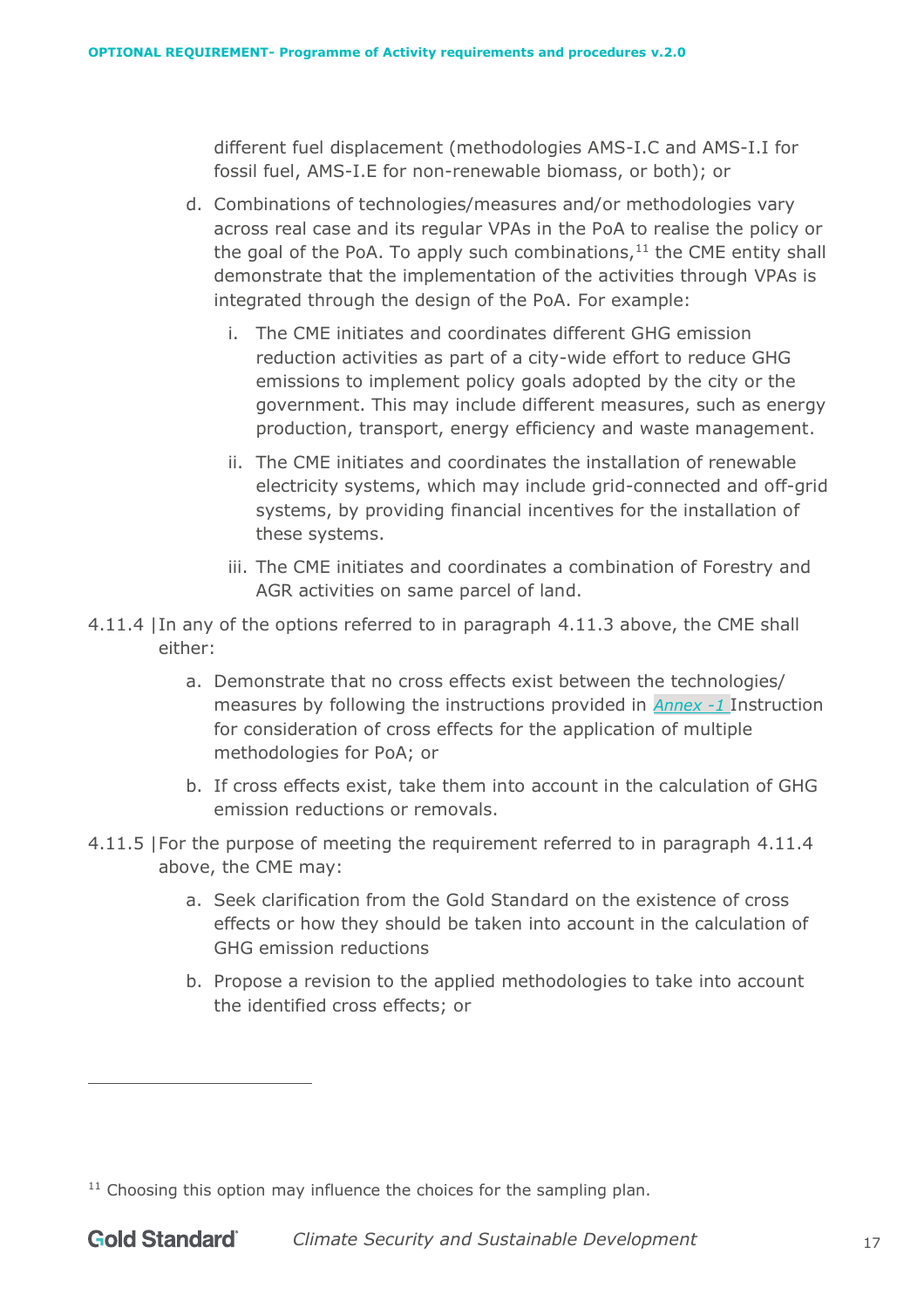c. Request approval of deviation from the applied methodologies to take into account the identified cross effects.

# <span id="page-17-0"></span>**c. Application of multiple large scale methodologies**

- 4.11.6 |The CME may apply combinations of multiple large-scale methodologies for the proposed PoA, if it demonstrates that the application of multiple methodologies for the PoA is to realise the policy or goal of the PoA, and that the implementation of the activities through VPAs is integrated through the design of the PoA (see examples in paragraph 4.11.3 (d) [above\)](#page-4-0).
- 4.11.7 |To apply multiple large-scale methodologies for the proposed PoA, the CME shall follow the instructions on the consideration of cross effects provided in this section and shall seek clarification from Gold Standard on potential cross effects in the proposed combinations. In doing so, a note with detailed technical descriptions shall also be submitted.
- 4.11.8 |Notwithstanding paragraph 4.11.6 above, the CME may apply the combinations explicitly permitted in the methodologies or the combinations that satisfy one of the following two conditions without seeking clarification from the Gold Standard:
	- a. If each VPA applies only one methodology, and there is no interaction between different VPAs. An interaction shall be deemed to occur in the following cases, but not limited to, where:
		- i. one VPA is dependent on the implementation of another VPA, or one VPA impacts the profitability or GHG emission reductions or net anthropogenic GHG removals achieved by another VPA
		- ii. one VPA is interlinked with another VPA by the technologies applied or economic decisions taken
	- b. If multiple large-scale methodologies are combined within a real case VPA, or different real case VPAs applying different methodologies are implemented such that geographical boundaries overlap, and the combination falls under one of the following types:
		- i. Recovery of waste gas/energy under one measure and its use in another measure for one or more applications (e.g. power, heat, natural gas distribution grid, feedstock). For example, biogas may be firstly recovered (methodology ACM0010), and then used as a feedstock and fuel for town gas production (methodology AM0069) or for the purpose of injection to a natural gas distribution grid (methodology AM0053)
		- ii. Waste gas destruction (e.g.  $N_2O$ ) under one measure and energy efficiency/fuel switch as another measure in the same industrial plant where the waste gas is generated. For example, while implementing N2O abatement from nitric acid production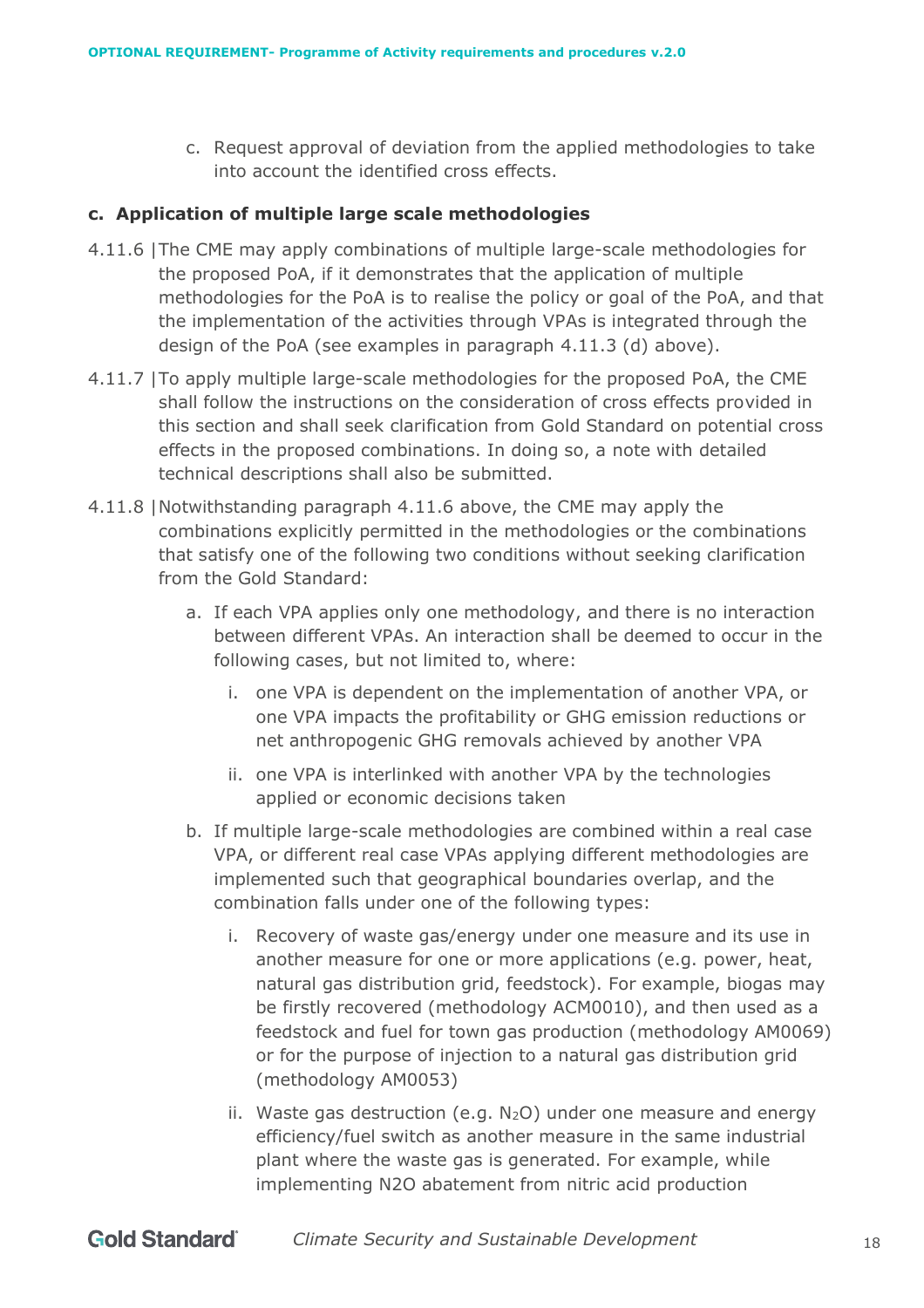(methodology ACM0019), fossil fuel trigeneration systems may also be implemented in the facilities (methodology AM0076)

- iii. Renewable energy production for different uses. For example, a renewable energy power plant supplies power to the grid under one measure (methodology ACM0002) and the same plant replaces part of the electricity production of a standalone fossil fuel fired power plant under another measure (methodology AM0019)
- iv. Interconnection of electricity grid systems and at the same time, the introduction of renewable-, natural gas- or clean coal-based power plants. For example, while interconnecting different electricity systems for energy exchange (methodology AM0108), a new renewable-based power plant may be built to supply power to the exporting grid (methodology ACM0002)
- v. Aeration of landfills and collection of the residual landfill gas or residual waste after aeration for further utilisation. For example, the solid waste in a landfill after aeration (methodology AM0083) may be further incinerated for gainful use (methodology ACM0022)
- 4.11.9 |The CME may apply a combination of large-scale, small-scale and microscale methodologies for the proposed PoA if it complies with the same requirements for the combinations of multiple large-scale methodologies referred to in paragraphs 4.11.6 to 4.11.8 above, mutatis mutandis.

# <span id="page-18-0"></span>**4.12 |Eligibility and Inclusion Criteria**

- 4.12.1 |The CME shall define the eligibility criteria for inclusion of real case and its regular VPAs in the PoA. A set of eligibility criteria per technology/measure or combination of technology/measure shall be defined in the real case VPAs. As a minimum, the eligibility criteria for inclusion of real case VPA in PoA shall include the following
	- a. Geographical boundaries of the VPA consistent with that of the PoA
	- b. Conditions to avoid double counting of GHG emission reductions or net anthropogenic GHG removals, such as unique identifications of product and end user locations
	- c. Conditions to check the start dates of VPA through documentary evidence
	- d. Conditions to ensure compliance with the applicability of the applied methodologies, the applied standardised baselines and the other applied methodological regulatory documents
	- e. Conditions to ensure that VPA meet the requirements for demonstration of additionality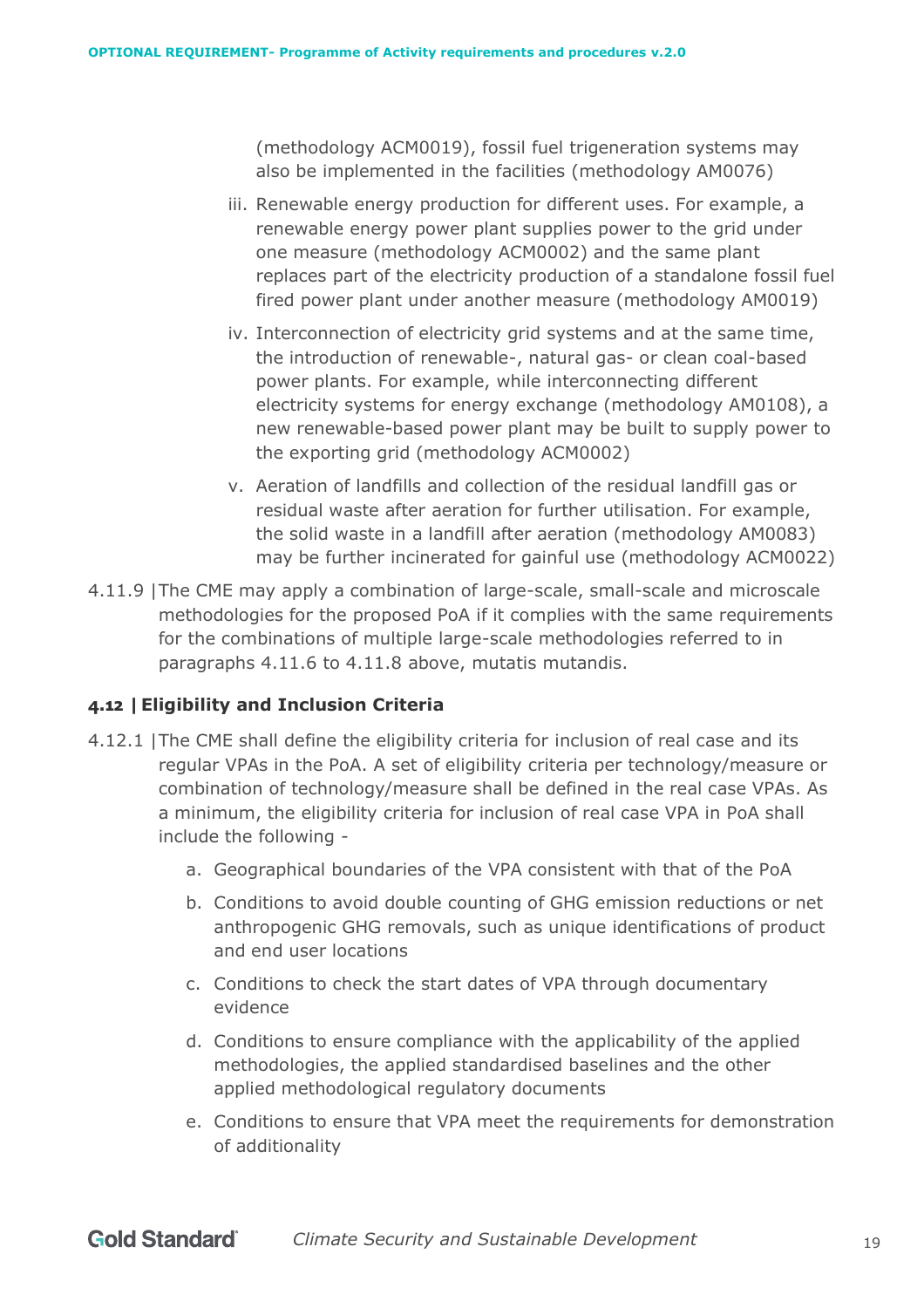- f. Condition to ensure that the real case VPA and its regular VPAs meet the applicability criteria of selected methodology of combination of methodologies
- g. Conditions to ensure that real case and its regular VPAs systematically demonstrate additionality in accordance with *[Principles & Requirements](https://globalgoals.goldstandard.org/101-1-gold-standard-for-the-global-goals-principles-requirements/)*.
- 4.12.2 |With the proposed PoA DD, the CME shall also prepare at minimum, one real case VPA DD. The real case VPA DD shall:
	- a. Describe the technologies/measures to be employed and/or implemented by the real case VPAs and its regular VPAs, including a description of their common features
	- b. Define the conditions and circumstances under which technologies/measures included in real case VPA may be included as part of its regular VPAs, by establishing eligibility criteria for inclusion of regular VPAs at real case VPA DD level
	- c. Specify how the real case and its regular VPAs are to be designed to ensure that they comply with all applicable requirements, including the requirements in this standard and in the applied methodologies.
- 4.12.3 |A new real case VPA may be submitted for inclusion to the PoA at any time during the duration of the PoA. The new real case VPA shall comply with the latest inclusion criteria applicable at the time of submission of Validation report by VVB. The CME shall follow design change rules to include a new real case VPA involving new technology/ measures and/or new methodology or combination of new methodology submitted after PoA design certification.
- 4.12.4 |For a proposed PoA applying more than one technology/measure or more than one methodology, the coordinating/managing entity shall prepare a real case VPA-DD for each technology/measure, each methodology and each combination thereof $^{12}$ .

 $12$  For instance, a PoA for efficient residential lighting applying more than one methodology will need more than one real case VPA-DD (e.g. real case VPA-DD for efficient residential lighting under AMSII.C and real case VPA-DD for efficient residential lighting under AMSII.J). Similarly, a PoA for energy-efficiency activities applying a single methodology but including different technologies will need more than real case VPA-DD (e.g. real case VPA-DD for efficient street lighting under AMSII.C and real case VPA-DD for efficient water pumping under AMSII.C). Furthermore, a PoA for treatment of domestic manure will need more than real case VPA-DD for applying more than one combination of methodologies (e.g. a real case VPA-DD for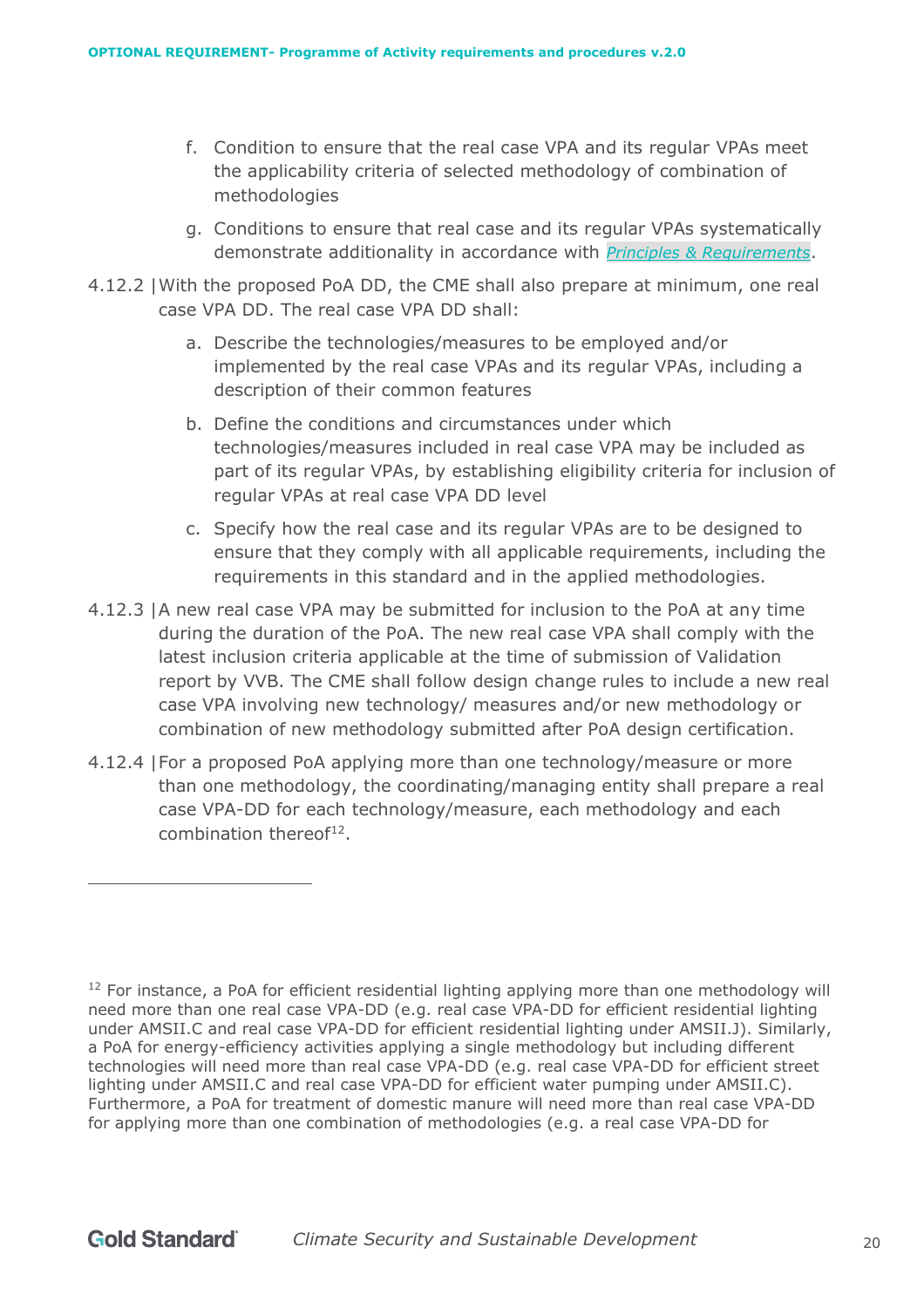- 4.12.5 |The CME shall consider any specific guidance in the applied methodologies, where available, regarding the requirement to prepare separate real case VPA-DDs for each technology/measure, taking into account differences in the means of demonstration of additionality, GHG emission reduction or net anthropogenic GHG removal calculations, and monitoring methods applicable to the technologies/measures being implemented.
- 4.12.6 |As an exception to paragraphs 4.12.2 and 4.12.4 above, when the technologies/measures are included in the positive lists for additionality demonstration in the Activity requirements, methodology or latest version of CDM Methodological tool: *[Tool 22 "Demonstration of additionality of small-scale](https://cdm.unfccc.int/methodologies/PAmethodologies/tools/am-tool-21-v13.1.pdf/history_view)  [project activities"](https://cdm.unfccc.int/methodologies/PAmethodologies/tools/am-tool-21-v13.1.pdf/history_view)* a real case VPA-DD may cover more than one technology/measure. However, the CME shall still include all information related to eligibility criteria, GHG emission reduction or net anthropogenic GHG removal calculations and monitoring requirements for each technology/measure separately taking into account any specific guidance in the applied methodologies.
- 4.12.7 |A VPA included in a registered PoA may not be re-included in the same or different PoA or registered as a project activity after the expiry of its final crediting period.
- 4.12.8 |Regular and Retroactive VPA are defined as the activity for which the:
	- a. Stakeholder Consultation (first round) has been conducted before the Start Date of the VPA; or
	- b. Stakeholder Consultation (first round) is conducted after the Start Date of the VPA.
- 4.12.9 |The CME shall develop a distinct set of eligibility criteria for each real case VPA type, if the PoA establishes multiple types of VPAs based on implemented technologies/measures/practices or applied methodology(ies) etc.
- 4.12.10 | If the real case VPA applies sampling for the determination of parameter values for calculating GHG emission reductions or net anthropogenic GHG removals, conditions related to sampling requirements for the PoA in

applying the combination AMSIII.R.+AMSI.E.+AMSI.I. and real case VPA DD for applying the combination AMSIII.R.+AMSI.I). However, separate real case VPA-DDs are not required to cover cases that do not differ in terms of GHG emission reduction calculations (e.g. separate real case VPA-DDs are not required for installing prefabricated project stoves of efficiency N under methodology AMSII.G by manufacturer M1 versus installing prefabricated project stoves of efficiency N under methodology AMSII.G by manufacturer M2).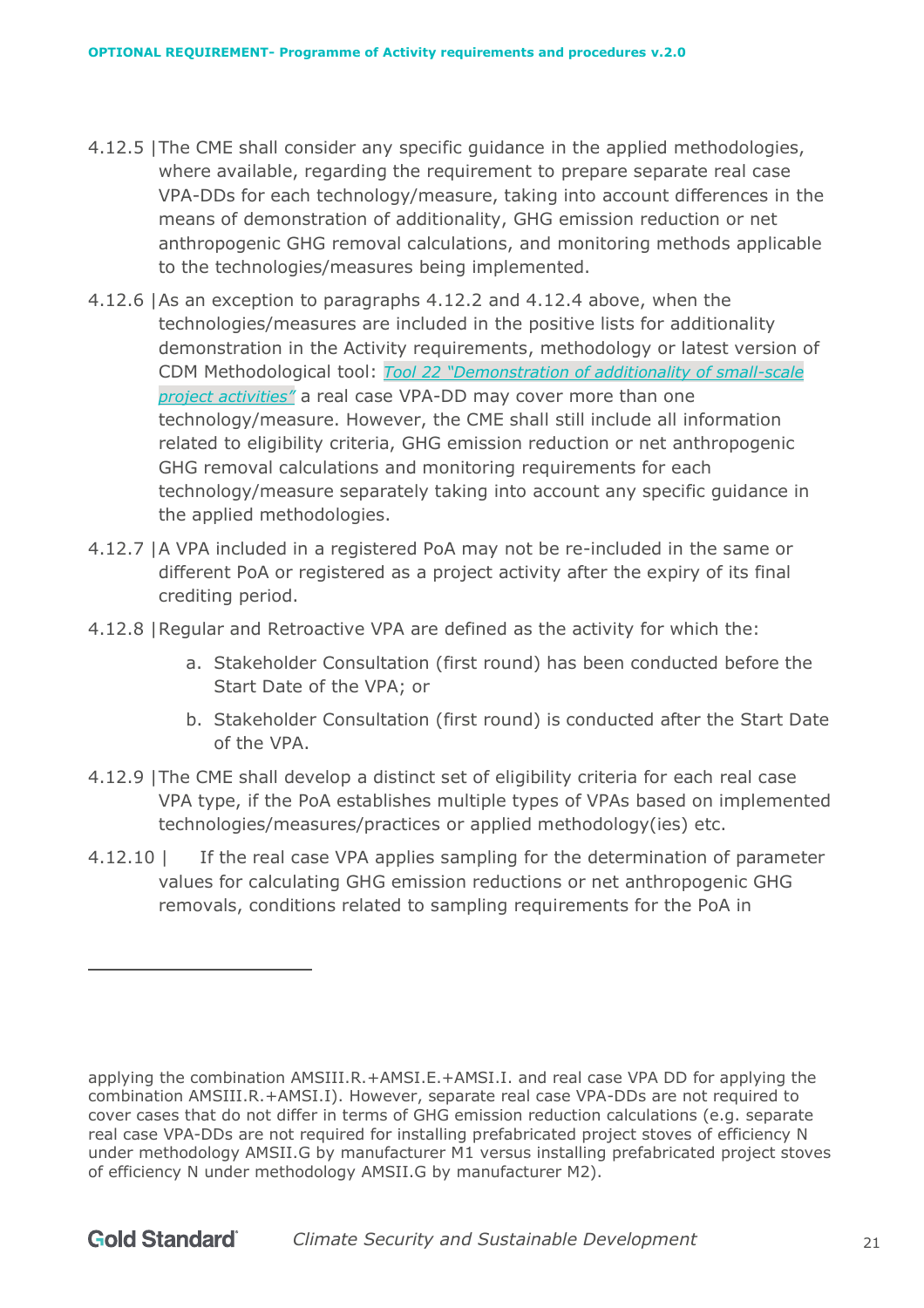accordance with the *["Standard: Sampling and surveys for CDM project activities](https://cdm.unfccc.int/filestorage/e/x/t/extfile-20210531160756474-Meth_Stan05.pdf/Meth_Stan05.pdf?t=ZEF8cjJnNHFjfDCXregpytH2iP-khwzsdxKp) [and programme of activities](https://cdm.unfccc.int/filestorage/e/x/t/extfile-20210531160756474-Meth_Stan05.pdf/Meth_Stan05.pdf?t=ZEF8cjJnNHFjfDCXregpytH2iP-khwzsdxKp)*".

#### <span id="page-21-0"></span>**4.13 |Debundling**

4.13.1 |De-bundling provisions included in CDM methodology Tool *[Assessment of De](https://cdm.unfccc.int/methodologies/PAmethodologies/tools/am-tool-20-v1.pdf/history_view)[bundling for small-scale project activities](https://cdm.unfccc.int/methodologies/PAmethodologies/tools/am-tool-20-v1.pdf/history_view)* do not apply to small scale or micro scale<sup>13</sup> PoAs submitted for registration under GS4GG, unless otherwise stated in applicable methodology.

#### <span id="page-21-1"></span>**5| REAL CASE VPA REQUIREMENTS**

#### <span id="page-21-2"></span>**5.1 | Type and scale**

- 5.1.1 | The CME shall indicate
	- a. real case VPA DD i.e., the first VPA involving specific technology/measures and/or methodology/methodological combinations proposed to include in a PoA
	- b. type of regular VPA PoA eligibility inclusion criteria
	- c. the scale of VPAs following the applicable activity scale definition, summarised below

#### **Table 4 – Activity Scale and Type**

| <b>Activity</b>                                |                         | <b>Scale and type</b>                                     |                                            |
|------------------------------------------------|-------------------------|-----------------------------------------------------------|--------------------------------------------|
| <b>requirements</b>                            | Large scale Small scale |                                                           | Microscale <sup>14</sup>                   |
| Renewable<br>Energy (RE)                       |                         | As per Renewable Energy<br><b>Activity Requirements</b>   | $10,000$ tCO <sub>2</sub> e/yr             |
| Community<br><b>Services</b><br>Activity (CSA) |                         | <b>Community Services Activity</b><br><b>Requirements</b> | $10,000$ tCO <sub>2</sub> e/yr             |
| Agriculture<br>(AGR)                           | No cap applies          | 60,000 tCO <sub>2</sub> e/yr                              | 10,000 tCO <sub>2</sub> e/yr<br>and 500 ha |
| Forestry                                       |                         | 16,000 tCO <sub>2</sub> e/yr                              | 10,000 tCO <sub>2</sub> e/yr<br>and 500 ha |
| Others                                         |                         | As per defined cap in the<br>methodology                  |                                            |

<sup>13</sup> The Gold Standard Technical Advisory Committee (TAC) can decide to discontinue the scheme at any time in the case it's shown as being abused. In such cases, activities under mPoA already submitted or registered remain eligible for their entire crediting period.

 $14$  The established scale if regardless of the activity belonging to either type I, II and III.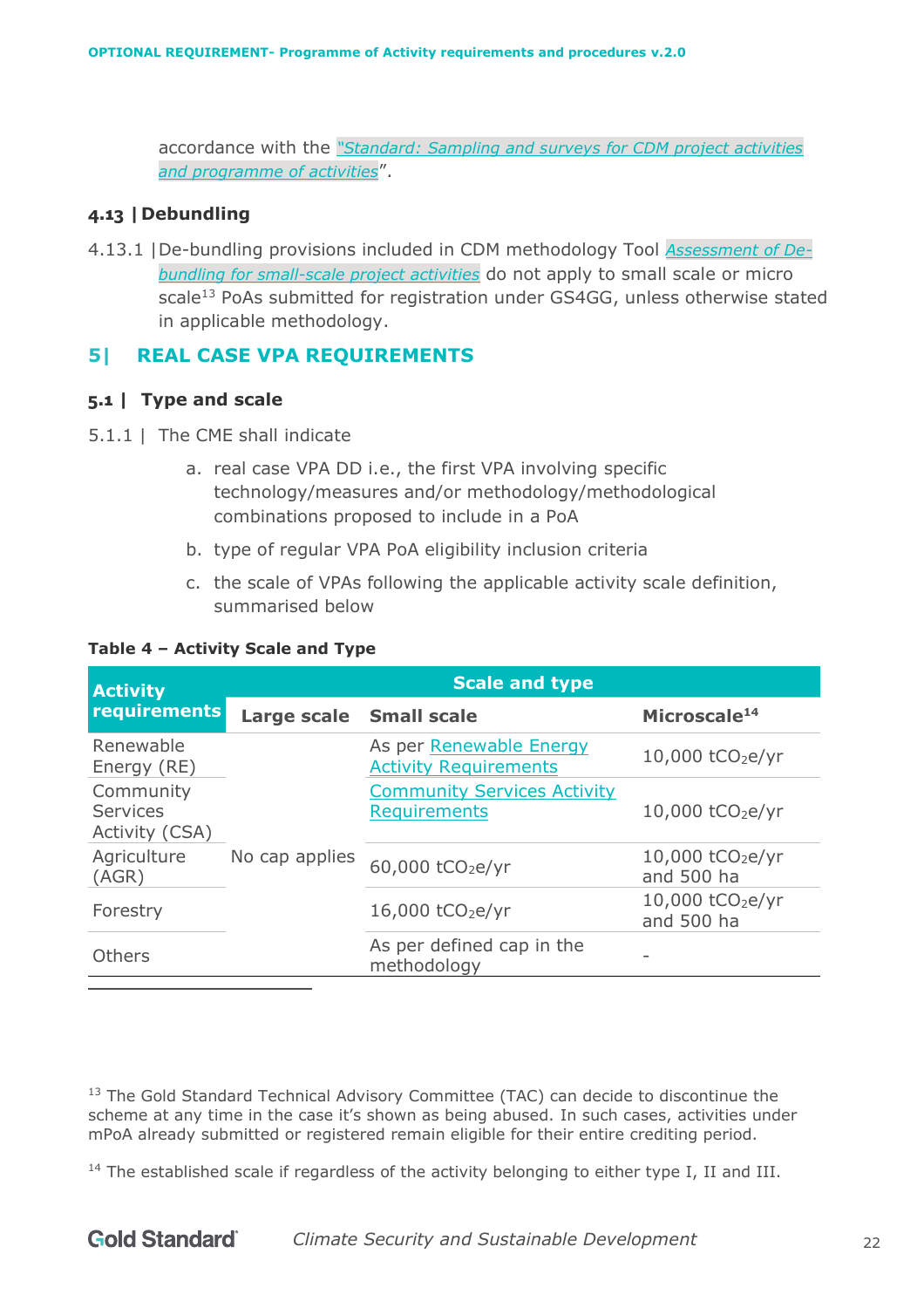- 5.1.2 | If selecting a small-scale VPA, the CME shall consider that:
	- a. The three small scale project types (i.e. Type I, II and/or III) are mutually exclusive;
	- b. A small-scale VPA may contain more than one component, each belonging to one of the three project types referred to above. In this case, the sum of the scale of components belonging to the same project type shall not exceed the limit of that project type.
	- c. If more than one component is included in the VPA, the CME shall provide information on the small-scale project type (i.e. Type I, II and/or III), technologies/measures and applied methodologies separately for each component.
- 5.1.3 | The CME shall provide the geographic reference or other means of identification of the real case VPA<sup>15</sup>, and demonstrate that it is within the geographical boundary of the registered PoA. A real case VPA boundary shall be limited to only one of the host countries, which is listed in the PoA-DD.
- 5.1.4 | The CME shall indicate whether the real case VPA receives any public funding. If any public funding is received, the CME shall provide information on the sources of the public funding.
- 5.1.5 | The CME shall identify entity/individual responsible for the operation of real VPAs (VPA implementers), including their names and contact details.
- 5.1.6 | The CME shall confirm that the proposed VPA is neither registered as a Gold Standard/CDM or other scheme project activity nor included in another registered PoA or an activity that has been deregistered.
- 5.1.7 | The CME shall declare, if applicable, the existence of a registered project activity or a VPA under a registered Gold Standard, CDM PoA and/or other scheme and/or whose crediting period has or has not expired (hereinafter

 $15$  For example: the geographic reference for stationary real case VPA (physical/geographical location of the VPA, including physical address (host Party, region/state/province, city/town/community, street name and number) and a map and, if necessary, other information allowing for the unique identification of the VPA (e.g. geographic coordinates)); the registration number or GPS devices for mobile VPA.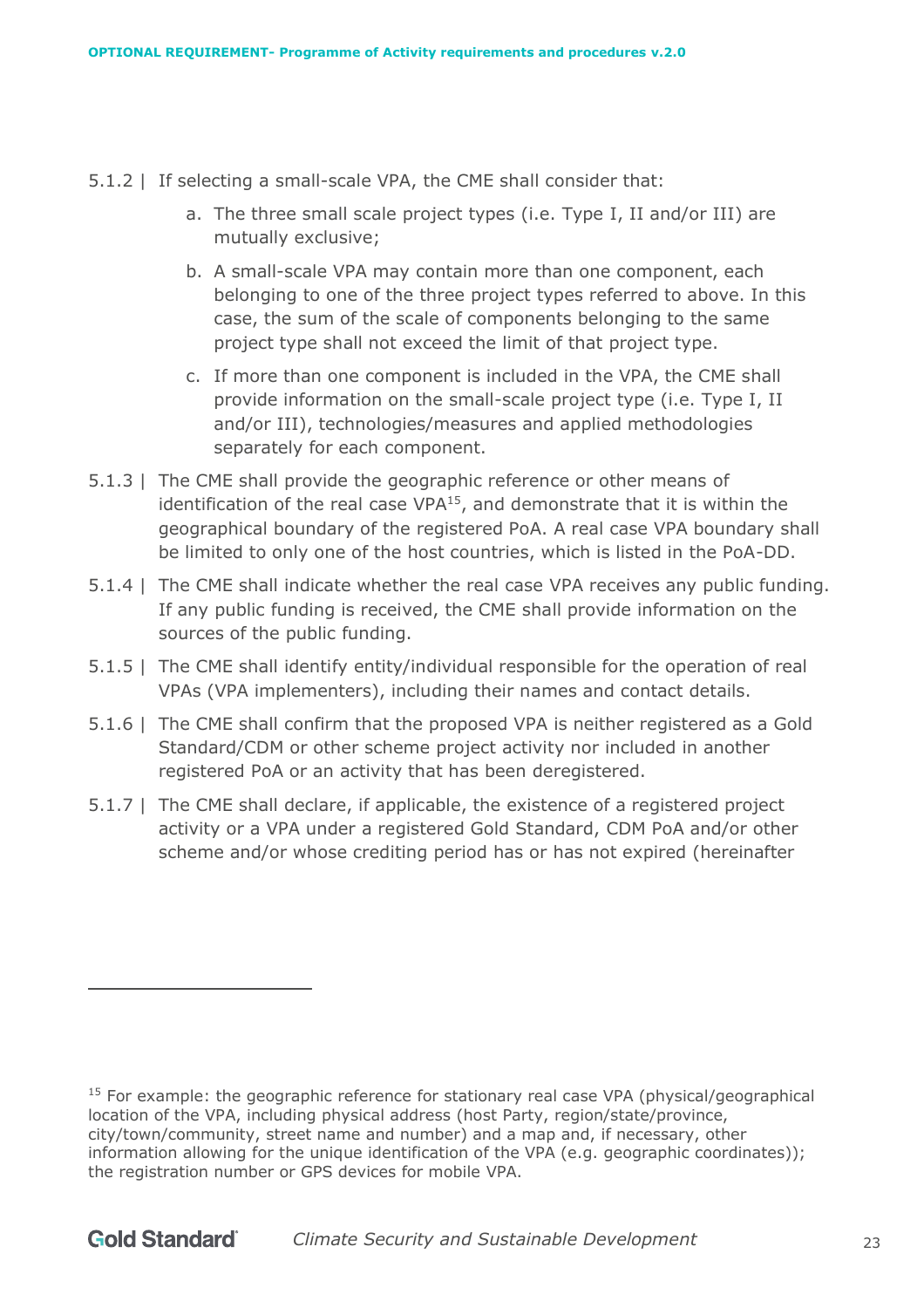referred to as former project) in the same geographical location<sup>16</sup> as that of the proposed VPA.

- 5.1.8 | If the CME identifies that the proposed real case VPA is in the same geographical location as that of a former project, it shall declare that the proposed VPA will not lead to the discontinuation or modification of the former project and does not decrease the GHG emission reductions or net anthropogenic GHG removals by the former project, and that the proposed VPA complies with the following conditions:
	- a. It utilises both a different measure and a different technology from those of the former project;
	- b. It does not share or utilise any of the assets of the former project;
	- c. It utilises a different resource type compared to the former project.
- 5.1.9 | The following definitions shall apply for paragraph above:
	- a. Measure<sup>17</sup>: fuel/feedstock switch, technology switch, methane destruction and methane avoidance
	- b. Technology: equipment or conversion process used for the production of goods or provision of services. Two different project activities/CPAs are considered to be using the same technology(ies) if they:
		- i. Provide the same kind of output and use the same kind of equipment and conversion process; or
		- ii. Undertake the same course of action that results in the same kind of effect (e.g. two projects using the same management practice such as fuel switching).
	- c. Assets: resources with economic value that an individual, corporation or country owns or controls with the expectation that it will provide future benefit; the assets could be physical such as project equipment, or non-corporeal such as permits and exclusive position in legislation. The definition of assets in this context excludes land
	- d. Output: the amount of goods or services produced by a technology
	- e. Resource: A source of supply or support needed for the production of an output. It may include categories of goods, energy and energy

 $16$  The geographical location includes the project boundary excluding the location of nonproject-specific equipment such as electricity grid and district heating. It does not apply to distributed unit projects in which the project boundary consists of a region.  $17$  "Guidelines for determining baselines for measure(s)"

<sup>&</sup>lt;http://cdm.unfccc.int/Reference/Guidclarif/meth/meth\_guid50.pdf>.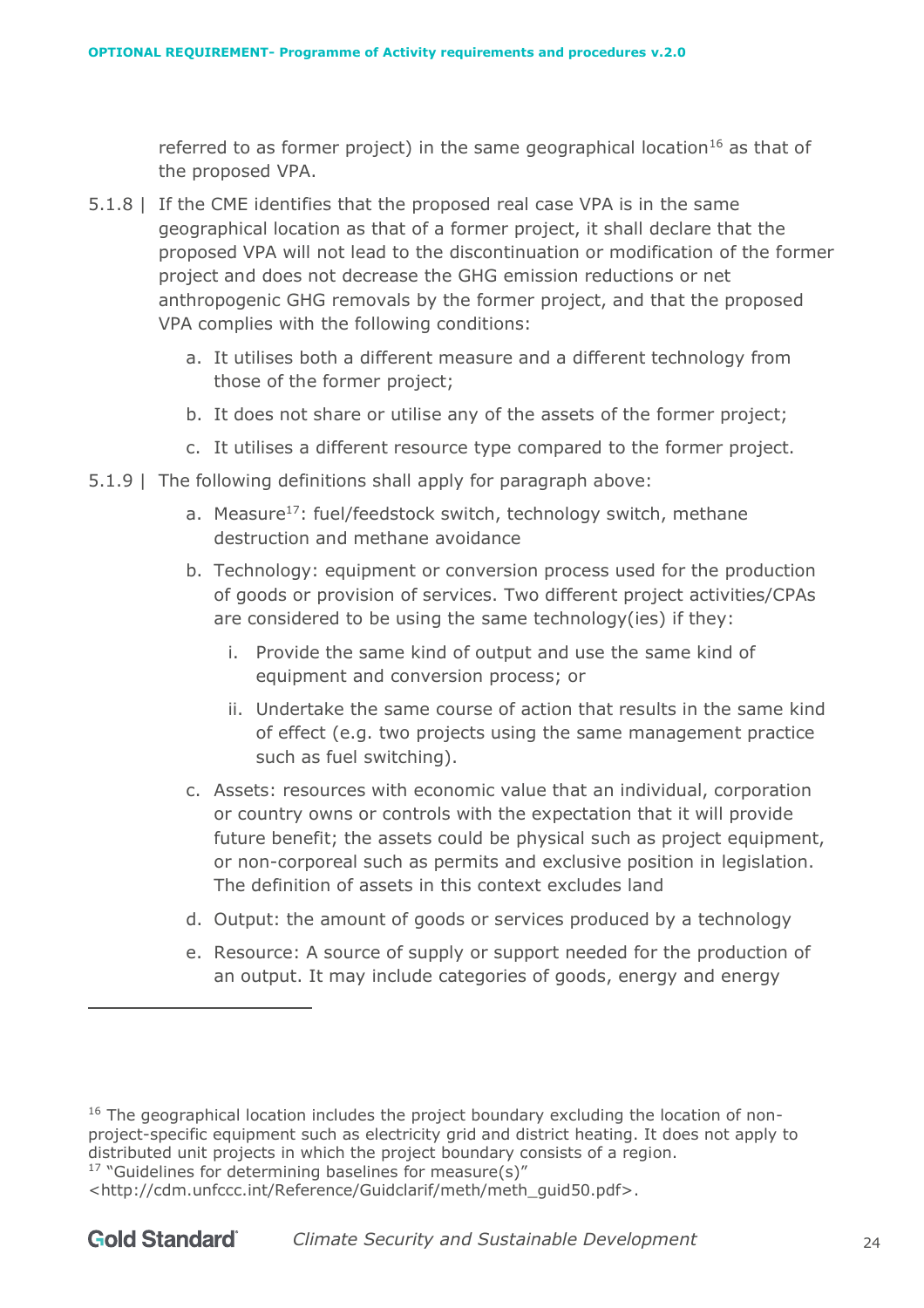carriers that are supplied into the project location and are required for the implementation of the project activity/VPA, such as fossil fuel, byproduct of a process, biomass, solar, wind, or geothermal heat

- 5.1.10 |If the proposed real case VPA and its regular VPAs involves the implementation of distributed units in households and the conditions referred to in paragraphs 5.1.8 (a)−(c) above are not met, the CME shall request a VVB to validate and confirm by other means that the proposed VPA will not lead to the discontinuation or modification of the former project, and does not decrease the GHG emission reductions or net anthropogenic GHGs removals by the former project, in accordance with the *["CDM validation and verification](https://cdm.unfccc.int/Reference/Standards/index.html)  [standard for programmes of activities](https://cdm.unfccc.int/Reference/Standards/index.html)*".
- 5.1.11 |In all other cases, the CME may submit a request clarification, prior to the inclusion of the proposed VPA in the registered PoA.

#### <span id="page-24-0"></span>**5.2 | General description of the Real Case VPA**

- 5.2.1 | The CME shall describe the specific design of the real case VPA in the VPA DD. When describing the real case VPA, the CME shall provide, inter alia, the following information:
	- a. A unique GS ID and title of the VPA
	- b. The sectoral scopes linked to the methodology(ies) applied and relevant to VPA
	- c. The purpose and a general description of the VPA
	- d. The physical/geographical location of the VPA
	- e. The technologies and measures to be employed and/or implemented by the real case VPA and its regular VPAs, including:
		- i. A list of the facilities, systems and equipment that will be installed and/or modified by the real case VPA and its regular VPAs
		- ii. The types and levels of services (such as the amount of certain type of product type produced or the amount of electricity fed into the electricity grid) provided by the facilities, systems and equipment and their relation, if any, to other facilities, systems and equipment outside the project boundary
		- iii. The arrangement of the facilities, systems and equipment
		- iv. The age and average lifetime of the equipment based on the manufacturer's specifications and industry standards
		- v. The installed capacities, load factors and efficiencies
		- vi. Provides the ranges, for example range of the age and average lifespan of the equipment based on the manufacturer's specifications and industry standards, installed capacities, load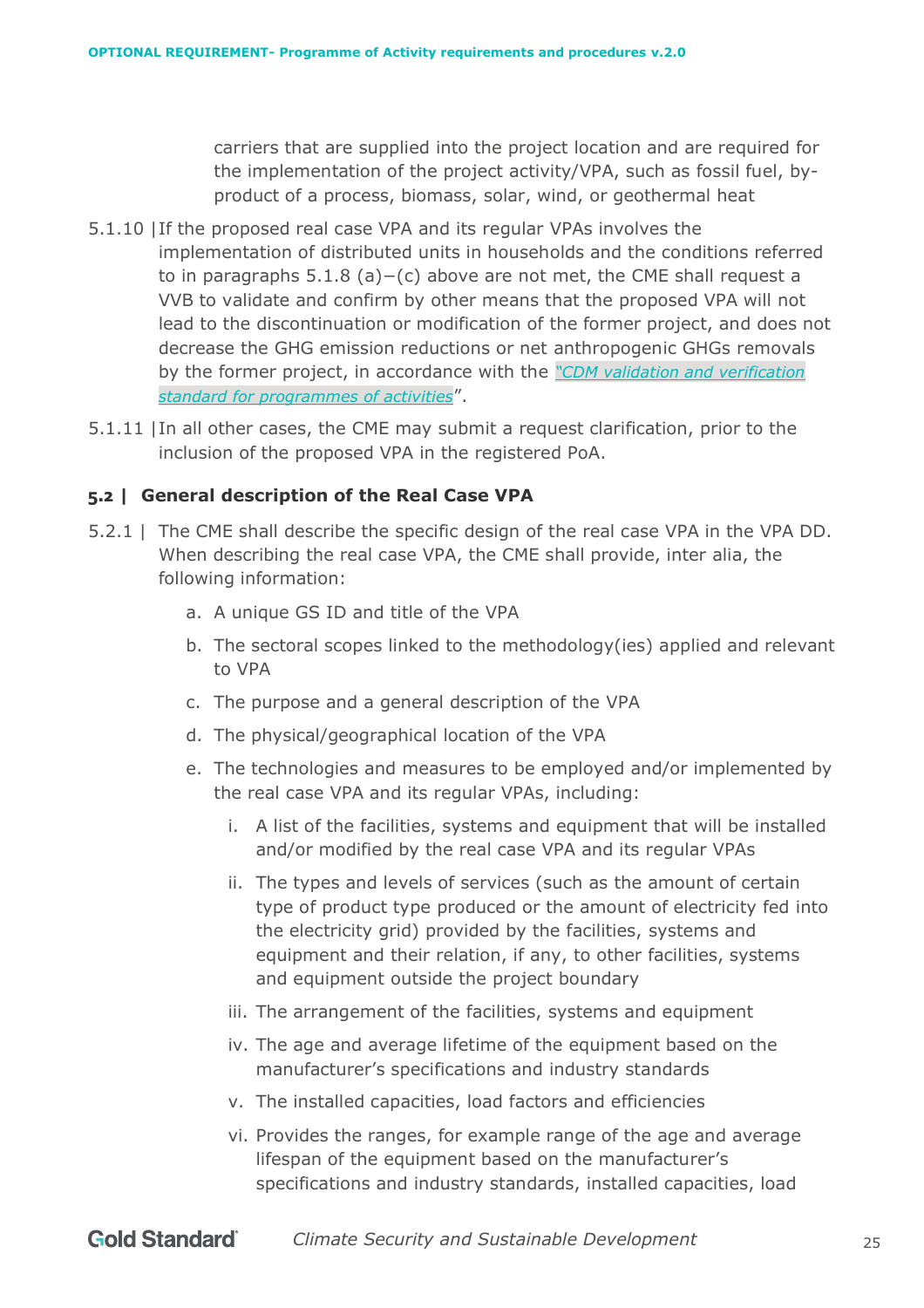factors and efficiencies, if regular VPAs are expected to have variations in equipment features $18$ 

- f. The energy and mass flows and balances of the facilities, systems and equipment, if necessary;
	- i. The monitoring equipment and their location in the systems
	- ii. All information essential to understand the purpose of the activity
- g. The technologies/measures existing prior to the implementation of the VPA at the same site, as applicable, including the equivalent information listed in subparagraph (e) above on the facilities, systems and equipment
- h. The baseline scenario as established in accordance with section 5.9 below, including the equivalent information listed in subparagraph (e) above
- i. The scale of the project its justification in accordance with the applied methodology and activity requirements
- 5.2.2 | In case of Forestry and AGR real case VPAs, in addition to para 5.2.1, the CME shall also:
	- a. Describe the present environmental conditions of the area planned for the Forestry and AGR VPAs, including the climate, hydrology, soils and ecosystems
	- b. Describe the presence, if any, of rare and endangered species and their habitats
	- c. Describe the species and varieties selected for the Forestry VPA
	- d. Describe the measures and know-how that will be transferred to the host Party, if applicable
	- e. Describe or list the legal title(s) to the land, current land tenure and rights enabling determination of the owner of the GS VERs to be issued for the Forestry and AGR VPAs

<sup>&</sup>lt;sup>18</sup> At the time of real case VPA inclusion the manufacturer's specification is not mandatory for the entire range, however the evidences shall be provided at the time of inclusion of specific equipment in the VPA.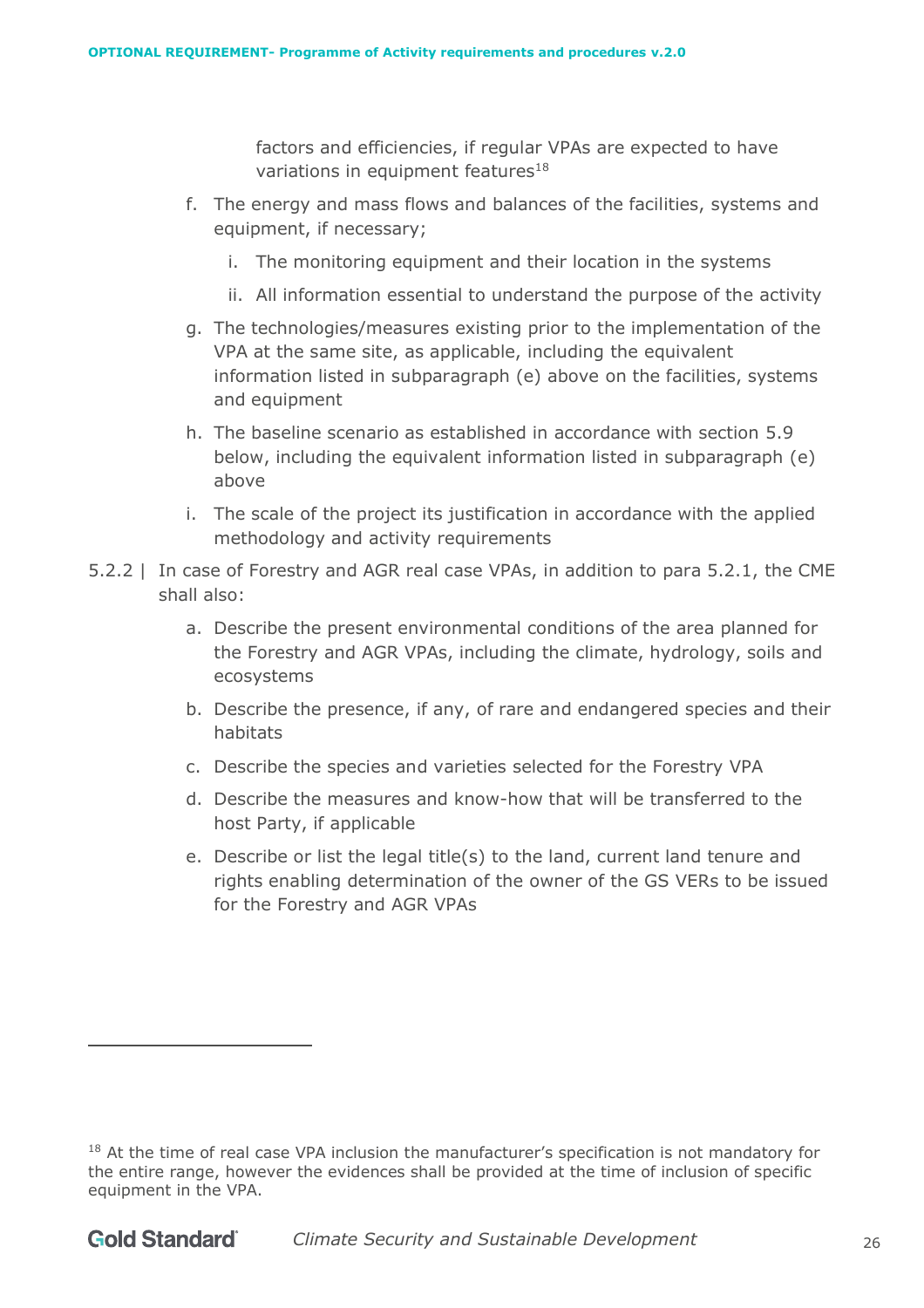# <span id="page-26-0"></span>**5.3 | Demonstration of Additionality**

- 5.3.1 | The CME shall demonstrate the additionality at real case VPA level in line with the *[Principles & Requirements](https://globalgoals.goldstandard.org/101-1-gold-standard-for-the-global-goals-principles-requirements/)* or applicable Activity or Methodology Requirements using one of the following options:
	- a. Positive lists of technologies or deemed additionality criteria as per applicable [activity requirements.](https://globalgoals.goldstandard.org/200-activity-requirements/)
	- a. With the exception of specific GS4GG Activity or Product Requirements as stated in the relevant standards, Gold Standard-approved Additionality tool or an applicable CDM EB approved additionality tool:
		- *i. [Tool for the demonstration and assessment of additionality](https://cdm.unfccc.int/methodologies/PAmethodologies/tools/am-tool-01-v7.0.0.pdf) (Tool 01),*
		- *ii. [Combined tool to identify the baseline scenario and demonstrate](https://cdm.unfccc.int/Reference/tools/index.html)  [additionality](https://cdm.unfccc.int/Reference/tools/index.html) (Tool02),*
		- *iii. [Demonstration of additionality of small-scale project activities,](https://cdm.unfccc.int/methodologies/PAmethodologies/tools/am-tool-21-v1.pdf/history_view) under specific Activity Requirements for small-scale Projects (Tool 21).*
		- *iv. [Additionality of first-of-its-kind project activities](https://thegoldstandard1.sharepoint.com/technical/Documents/00%20Standard%20Documents/01%20GS4GG%20Rule%20Updates/2021_updates/PoA%20Requirements%20and%20Procedures/Additionality%20of%20first-of-its-kind%20project%20activities) (Tool 23)*
		- *v. [Positive lists of technologies](https://cdm.unfccc.int/methodologies/PAmethodologies/tools/am-tool-32-v3.0.pdf) (Tool 32)*
- 5.3.2 | The CME shall apply the latest version of additionality tool or positive list available at the time of first submission<sup>19</sup> (Preliminary Review) of real case VPA.
- 5.3.3 | The CME shall, include conditions in real case VPA for inclusion of its regular VPAs to systematically demonstrate additionality at regular VPA level as follows:
	- a. If deemed additionality criteria as per applicability activity requirements or positive list of technologies is to be applied, condition to ensure that the latest version of deemed additionality criteria or positive list of technologies, available in the relevant standard documents requirements at the time of first submission of regular VPA, is applied
	- b. If an additionality tool is to be applied, conditions to ensure the latest version of additionality tool available at the time of first submission of regular VPA is applied
	- c. If the real case VPA applies large-scale methodologies, for example GS approved CDM methodology, the conditions shall derive from the

 $19$  First submission refers to the process of uploading all project documents (as required) on the GS Impact Registry and payment of applicable fees to Gold Standard.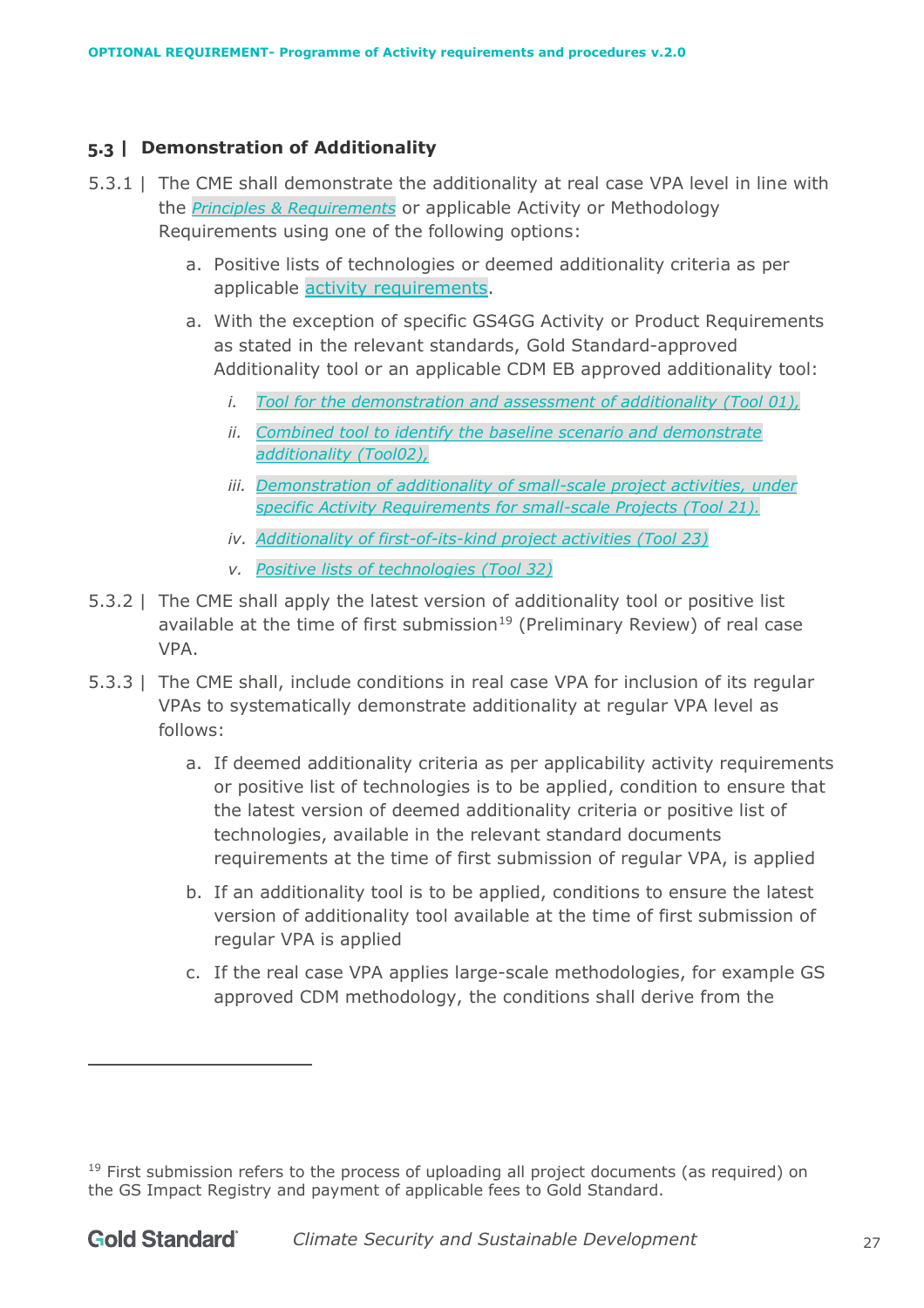requirements contained in the additionality section of the applied methodologies

- d. If the VPA is small-scale and applies only small-scale methodologies, the conditions shall derive from the requirements contained in the additionality section of the applied methodologies, or if such section does not exist, from the "*[Methodological tool: Demonstrating additionality of](https://cdm.unfccc.int/methodologies/PAmethodologies/tools/am-tool-21-v13.1.pdf)  [small-scale project activities](https://cdm.unfccc.int/methodologies/PAmethodologies/tools/am-tool-21-v13.1.pdf)*" and, where necessary, any applicable additionality tool. In any case, the requirements laid out in the applied methodology(ies) shall take precedence
- e. If investment analysis is used for the demonstration of additionality under the options referred to in subparagraphs  $c \& d$ , the conditions shall:
	- i. Define the input parameters that will be used in the investment analysis, together with a description of how the values for these parameters will be obtained for each regular VPA. The additionality of each regular VPA shall then be assessed by using the actual values, applicable to that VPA at the time of inclusion, in the investment analysis conducted for the purpose of demonstrating the additionality of the VPA; or
	- ii. Define technical<sup>20</sup> and economic criteria with a range of values for each input parameter, which qualify a regular VPA for inclusion in the PoA. The CME shall take into account regulatory and policy circumstances available at the time of designing such criteria. Under this option, the eligibility criteria shall be updated every three years in order to correctly reflect the technical and market circumstances for a VPA implementation. The CME shall follow the design changes requirements and procedure to update the eligibility criteria. At the time of inclusion of a regular VPA, the CME shall assess whether the actual values applicable to the VPA at that time fall within the range.
- 5.3.4 | If the real case VPA applies a combination of large-scale methodologies or large-scale and small-scale methodologies, and the combination results in

 $20$  Technical and economic parameters that are technology specific (e.g. ranges of load factors, sizes of installation, wind speed); Parameters reflecting the investment climate: (i) Subsidies or other financial flows; (ii) Tariffs; (iii) Depreciation; (iv) Power purchase agreements; (v) Other parameters determining market circumstances; Ranges of costs (capital investment, operating and maintenance costs, etc.) and revenues (income from electricity sale, subsidies/fiscal incentives, official development assistance (ODA)).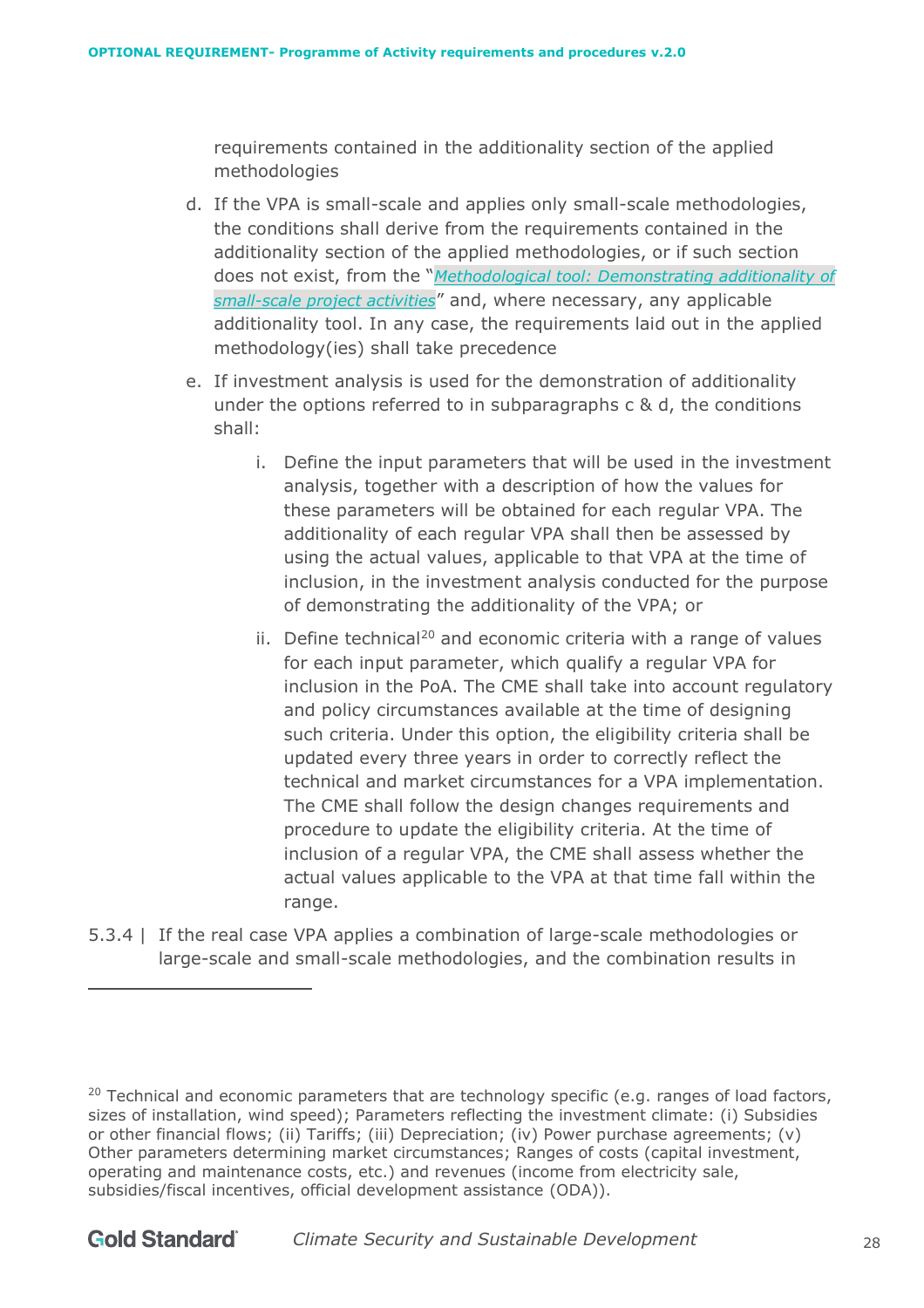changed cash-flow for individual measures in comparison to the situation where the measures are implemented separately, the conditions shall be such that additionality is demonstrated for the measures both individually (i.e. for each of the measures) and collectively (i.e. for the combination of the measures).

5.3.5 | For retroactive real case VPAs, the CME shall demonstrate prior consideration in accordance with *[GHG Emissions Reduction & Sequestration Product](https://globalgoals.goldstandard.org/standards/501_V2.0_PR_GHG-Emissions-Reductions-Sequestration.pdf)  [Requirements](https://globalgoals.goldstandard.org/standards/501_V2.0_PR_GHG-Emissions-Reductions-Sequestration.pdf)*.

# <span id="page-28-0"></span>**5.4 | Start date, duration and crediting period**

- 5.4.1 | Unless otherwise stated in a specific Methodology or Product Requirements, the crediting period start date of real case VPA is either the VPA Start Date or two years prior to the date of Design Certification or Inclusion Date – whichever is later. For the VPA Start date definition, refer to the Project Start Date as defined in the *[Principles & Requirements](https://globalgoals.goldstandard.org/100-gs4gg-principles-requirements/)* or applicable activity requirements, if includes a definition of start date.
- 5.4.2 | For VPA, the CME shall define:
	- a. Start date of VPA
	- b. Expected operational lifetime of VPA
	- c. Crediting period start date of VPA and ensure that crediting period:
		- i. shall be selected and specified at the time of inclusion as per relevant *[Activity Requirements](https://globalgoals.goldstandard.org/)* or applicable methodology in the absence of these, *[Principles & Requirements](https://globalgoals.goldstandard.org/101-1-gold-standard-for-the-global-goals-principles-requirements/)*.
		- ii. shall start on or after the PoA crediting cycle start date.
		- iii. shall not exceed the end of the duration of the PoA, regardless of the VPA inclusion date or start date.
- 5.4.3 | For VPA, the CME shall:
	- a. determine only one start date for the crediting period of the real case VPA, even in cases of phased implementation of the VPA i.e., it is the first of the respective dates.
	- b. specify the start date of the crediting period in the format dd/mm/yyyy and shall not attach any qualifications to the start date, such as "expected".

#### <span id="page-28-1"></span>**5.5 | Safeguarding Assessment**

5.5.1 | The CME shall conduct the Safeguarding Principles Assessment and corresponding monitoring and reporting plan as per the *[Safeguarding Principles](https://globalgoals.goldstandard.org/100/101-4-gold-standard-for-the-global-goals-safeguarding-principles-requirements)  [& Requirements](https://globalgoals.goldstandard.org/100/101-4-gold-standard-for-the-global-goals-safeguarding-principles-requirements)* at the real case VPA level.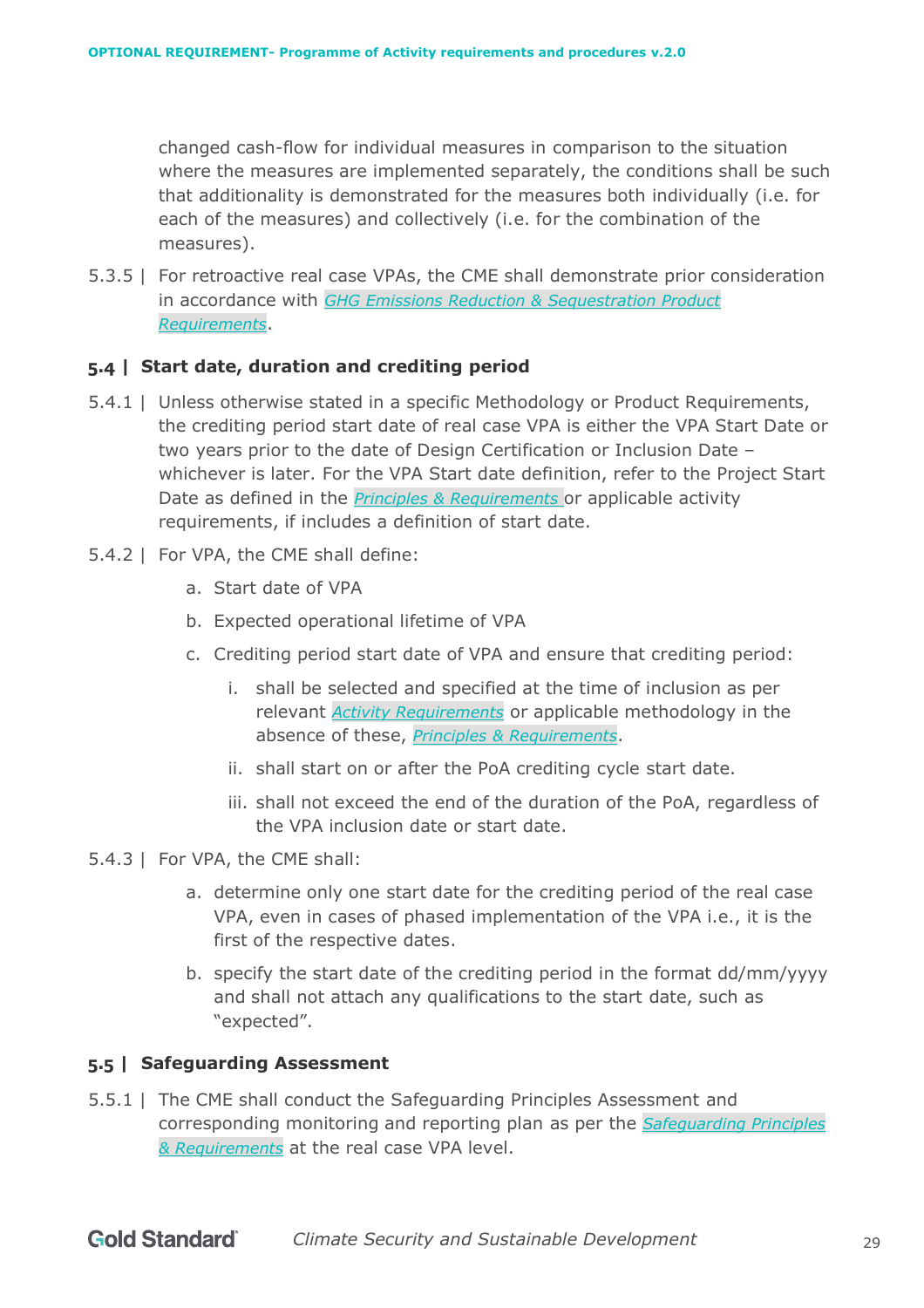- 5.5.2 | In real case VPA, the CME shall select one of the following or both options for safeguarding assessment as inclusion criteria for its regular VPAs;
	- a. Safeguarding assessment and monitoring and reporting shall be conducted at the each regular VPA level,
	- b. Regular VPAs shall be exempted from Safeguarding assessment, where monitoring and reporting of identified risk and mitigation plan shall be conducted following real case VPA level safeguarding assessment outcome, where applicable.
- 5.5.3 | If CME opts for option (b) of paragraph 5.5.2 above, in such cases,
	- a. the CME shall provide explanation and justifications with supporting evidence for selection of this option in real case VPA, including conditions or circumstances under which option (b) shall not be applicable.
	- b. the CME shall include inclusion criteria based on identified risks and mitigation plan in real case VPA DD with respect to the relevant safeguarding principles.
	- c. the VVB shall validate, and Gold Standard shall approve applicability of option (b),
	- d. the CME shall demonstrate compliance with inclusion criteria for each of its regular VPAs.
	- e. the option (b) shall only be applied to regular VPAs submitted for inclusion within three years of crediting period start date of real case VPA.
	- f. The CME may seek reapproval for option (b) after three years demonstrating compliance with the requirements outlined above in sub paragraph a to d above. Such re-approval may be validated and submitted for approval with the verification request. After re-approval the option (b) can be applied until crediting period end date of real case VPA.

# <span id="page-29-0"></span>**5.6 | Contributions to SDGs**

- 5.6.1 | The CME shall conduct the *[Sustainable Development Goals](https://sustainabledevelopment.un.org/)* (SDGs) impact assessment at the real case VPA level as per *[Principles & Requirements](https://globalgoals.goldstandard.org/100-gs4gg-principles-requirements/)*. To demonstrate compliance with SDG impact assessment requirements, the CME shall:
	- a. demonstrate a clear, direct contribution to least three Sustainable Development Goals (SDGs) by comparing the Project Scenario to the Baseline Scenario. One of three SDGs must be SDG 13, climate action.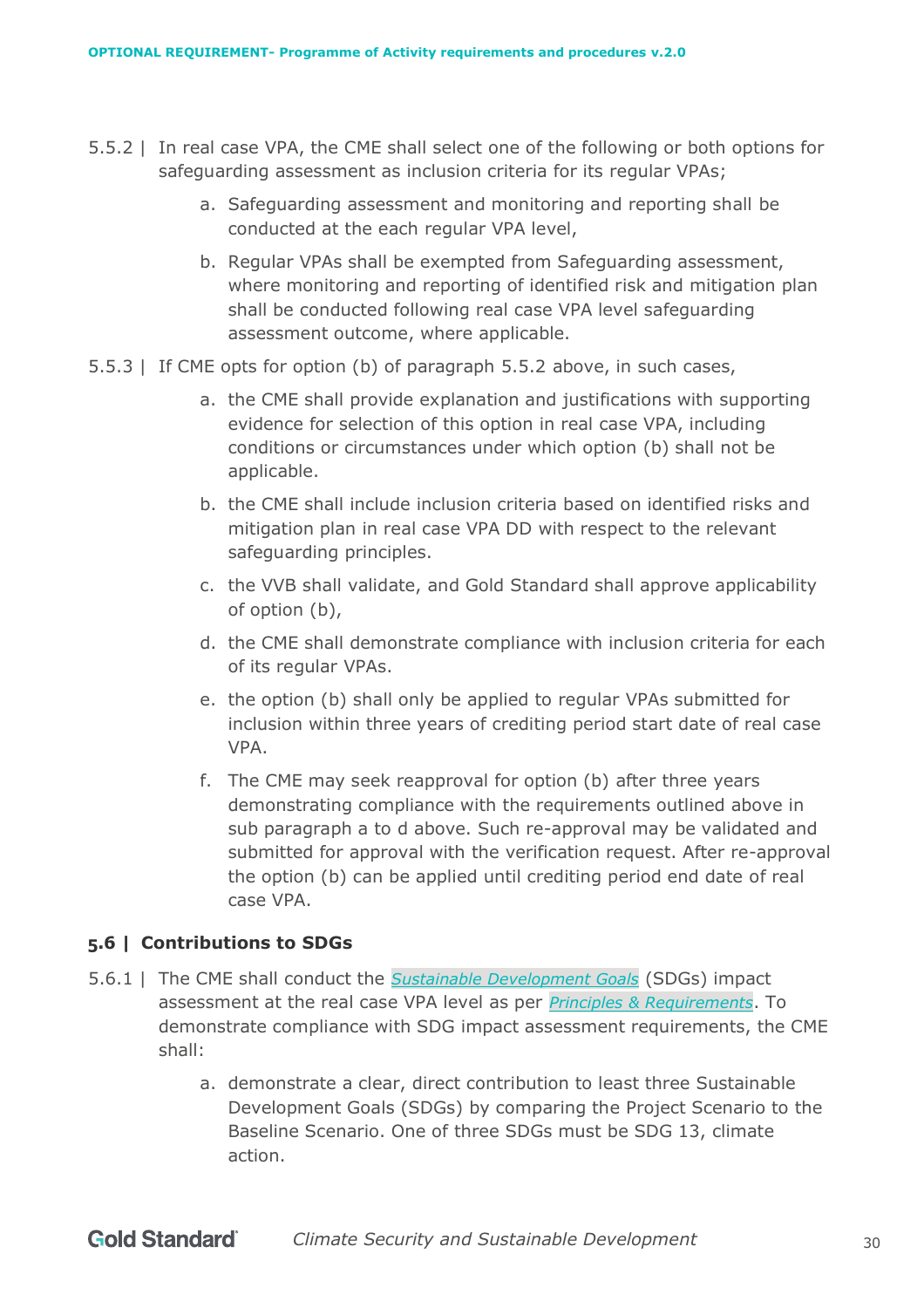- b. identify the relevant monitoring indicators and/or monitoring parameters corresponding to selected SDGs and its target
- c. define the monitoring approach for each monitoring indicator and/or monitoring parameters
- 5.6.2 | In the real case VPA, the CME shall also select one or both of the following options for SDG impact assessment as inclusion criteria for its regular VPAs;
	- a. SDG impact assessment shall be conducted at each regular VPA level
	- b. SDG impact assessment conducted at real case VPA level is representative and applicable to its regular VPAs, where the CME may conduct monitoring of SDG impacts at individual VPA level or group of VPAs level following a sampling approach
- 5.6.3 | If CME opts for option (b) of paragraph 5.6.2 above, in such cases,
	- a. the CME shall provide explanation and justifications with supporting evidence for selection of this option in real case VPA, including conditions or circumstances under which option b shall not be applicable.
	- b. the CME shall include inclusion criteria based on identified SDG impacts and monitoring plan in real case VPA DD with respect to the relevant SDGs. If a sampling approach for monitoring at group VPAs level is to be applied, it shall be defined in the real case VPA DD.
	- c. the VVB shall validate, and Gold Standard body shall approve applicability of option (b).
	- d. the CME shall demonstrate compliance with inclusion criteria for each of its regular VPAs

# <span id="page-30-0"></span>**5.7 | Stakeholder Consultation**

- 5.7.1 | The Stakeholder consultation at the real case VPA level shall be conducted as per *[Stakeholder Consultation and Engagement Requirements](https://globalgoals.goldstandard.org/100-gs4gg-stakeholder-consultation-requirements-guidelines/)*.
- 5.7.2 | In the real case VPA, the CME shall also select one of the followings or both options for Stakeholder consultation as inclusion criteria for its regular VPAs:
	- a. Stakeholder consultation shall be conducted at the each regular VPA level
	- b. Stakeholder consultation may be conducted for a group of regular VPAs, where the applicability requirements included in paragraph below shall be complied with.
- 5.7.3 | If CME opts for option (b) of paragraph 5.7.2 above, in such cases: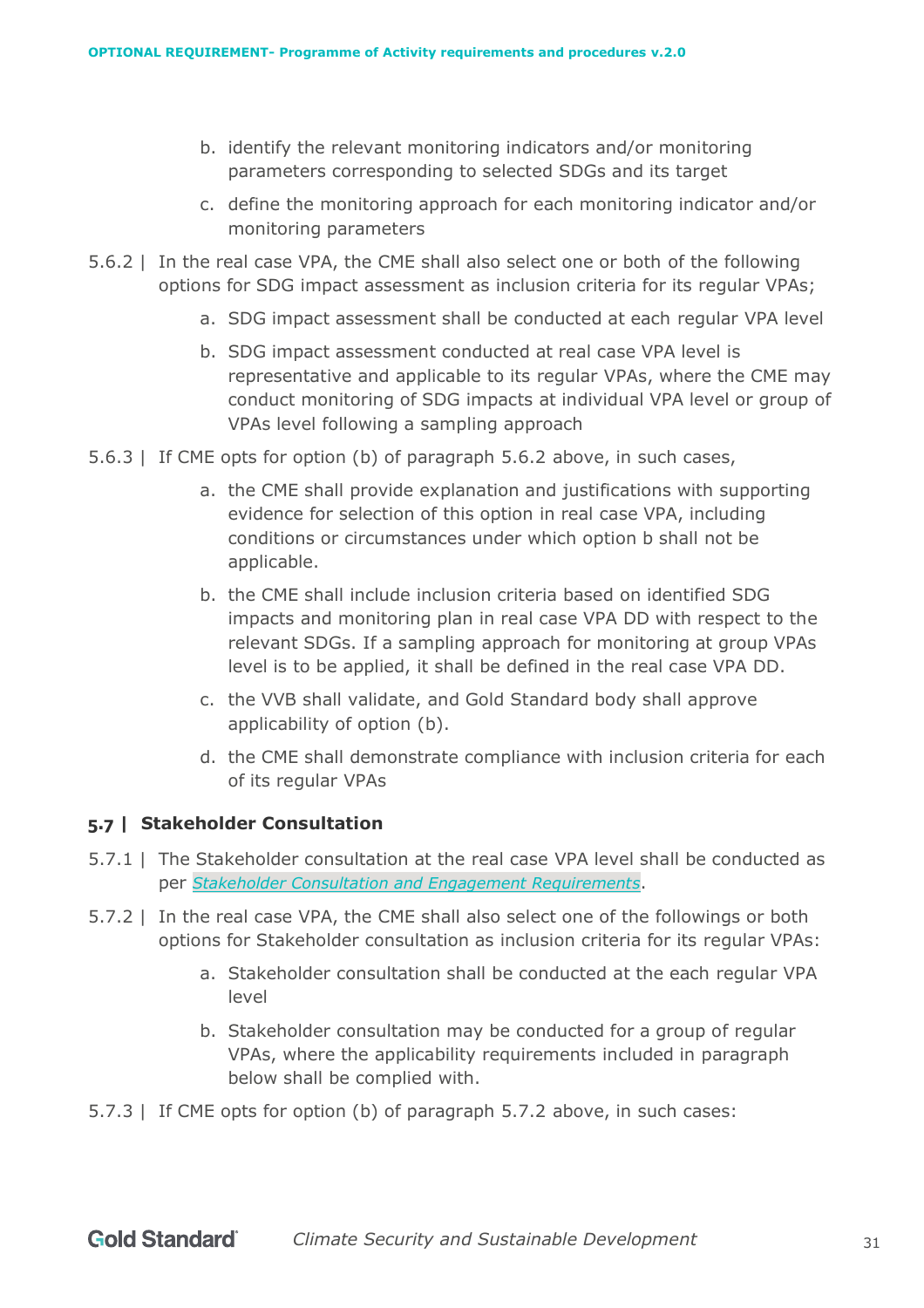- a. Option (b) is limited to the group of regular VPAs that are implemented or to be implemented within the geographic boundary of one host country.
- b. The CME shall clearly identify geographical boundary of stakeholder consultation and invite stakeholders accordingly.
- c. During the group stakeholder consultation, the CME shall clearly indicate to the stakeholders the period for which the consultation is valid and their intentions to add new VPAs to the PoA.
- d. The regular VPAs<sup>21</sup> shall be submitted for inclusion within two years of the grouped physical meeting.
- e. The stakeholder consultation report shall be submitted to Gold Standard with inclusion request for  $1<sup>st</sup>$  regular VPA of the group.
- f. For all such regular VPAs, the CME should during monitoring gather feedback from local stakeholders – primarily end users and impacted stakeholder groups on the project implementation and its impacts, on a sample basis as part of ongoing feedback mechanism.

# <span id="page-31-0"></span>**5.8 | Application of Baseline and Monitoring Methodology(ies)**

#### <span id="page-31-1"></span>**a. General requirements**

- 5.8.1 | For first real case VPA submitted with the proposed PoA, the CME shall select the latest or valid<sup>22</sup> version of an approved methodology and methodological tool available at the time first submission of real case VPA to Gold Standard.
- 5.8.2 | For new real case VPA after PoA listing, the CME shall apply the latest version of the methodology or combination of the methodologies, available at the time of its first submission to Gold Standard.
- 5.8.3 | The CME shall include the references (titles, versions and reference numbers) of the selected methodology(ies) that are applied to the real case VPA, including any other methodologies or methodological tools to which the

 $21$  At the time of physical meeting, identification of all corresponding VPAs of the group is not mandatory as long as compliance to inclusion criteria defined at real case VPA and PoA, where applicable, can be demonstrated at the time of inclusion of VPAs.

 $22$  The valid version of a methodology is its latest version, or a previous version if the submission of the request for registration of the proposed PoA to the Gold Standard is still within the grace period of the previous version for application.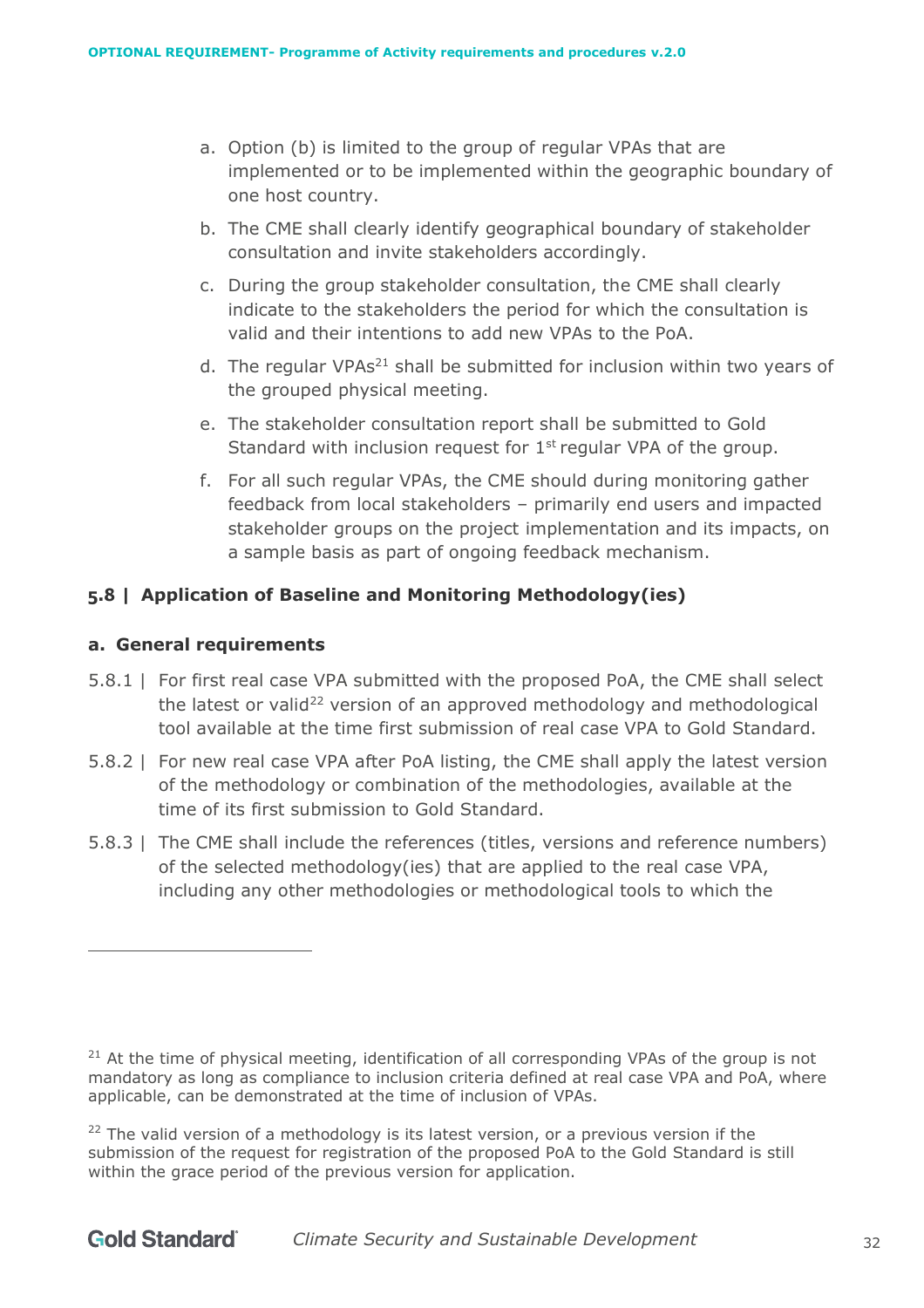selected methodologies refer. The information shall also be included in the PoA DD as required per *Section [4.11 |](#page-14-4) above*.

- 5.8.4 | The CME shall ensure that the design of the real case VPA adheres to all the requirements in the applied methodology(ies) and the other applied methodological regulatory documents refer in.
- 5.8.5 | The CME shall demonstrate in the real case VPA why the selected methodology<sup>23</sup> is applicable to its regular VPAs by showing that the design of the real case VPA meets all applicability conditions of these regulatory documents.
- 5.8.6 | Refer to *Section 4.11 [b above](#page-15-0)* for application of multiple methodologies and combination of methodologies.

#### <span id="page-32-0"></span>**b. VPA boundary, sources, and greenhouse gases (GHGs)**

- 5.8.7 | In accordance with the applied methodology(ies) in real case VPA, the CME shall:
	- a. define the project boundary including the physical delineation of the VPA, and
	- b. select the sources and GHGs that are included/excluded in the project boundary and provide explanation with justification for the choice.
- 5.8.8 | In accordance with the applied methodology(ies) in real case VPA involving Forestry or AGR activity, instead of paragraph 5.8.7 above, the CME shall,
	- a. define the project boundary that geographically delineates the proposed VPA under the control of the CME or the project participants, including information allowing for the unique identification of the VPA. If the proposed VPA contains more than one discrete area of land, each discrete area of land shall have a unique identification. AND
	- b. select the carbon pools, emission sources and GHGs to account for in the project boundary of the real case VPA, and provide explanation with justification for the choice
- 5.8.9 | In accordance with the applied methodologies in real case VPA involving Forestry and AGR activity, the CME shall also:

 $23$  Where applicable, the selected methodologies, methodological tools and guidelines applied in accordance with the selected methodologies.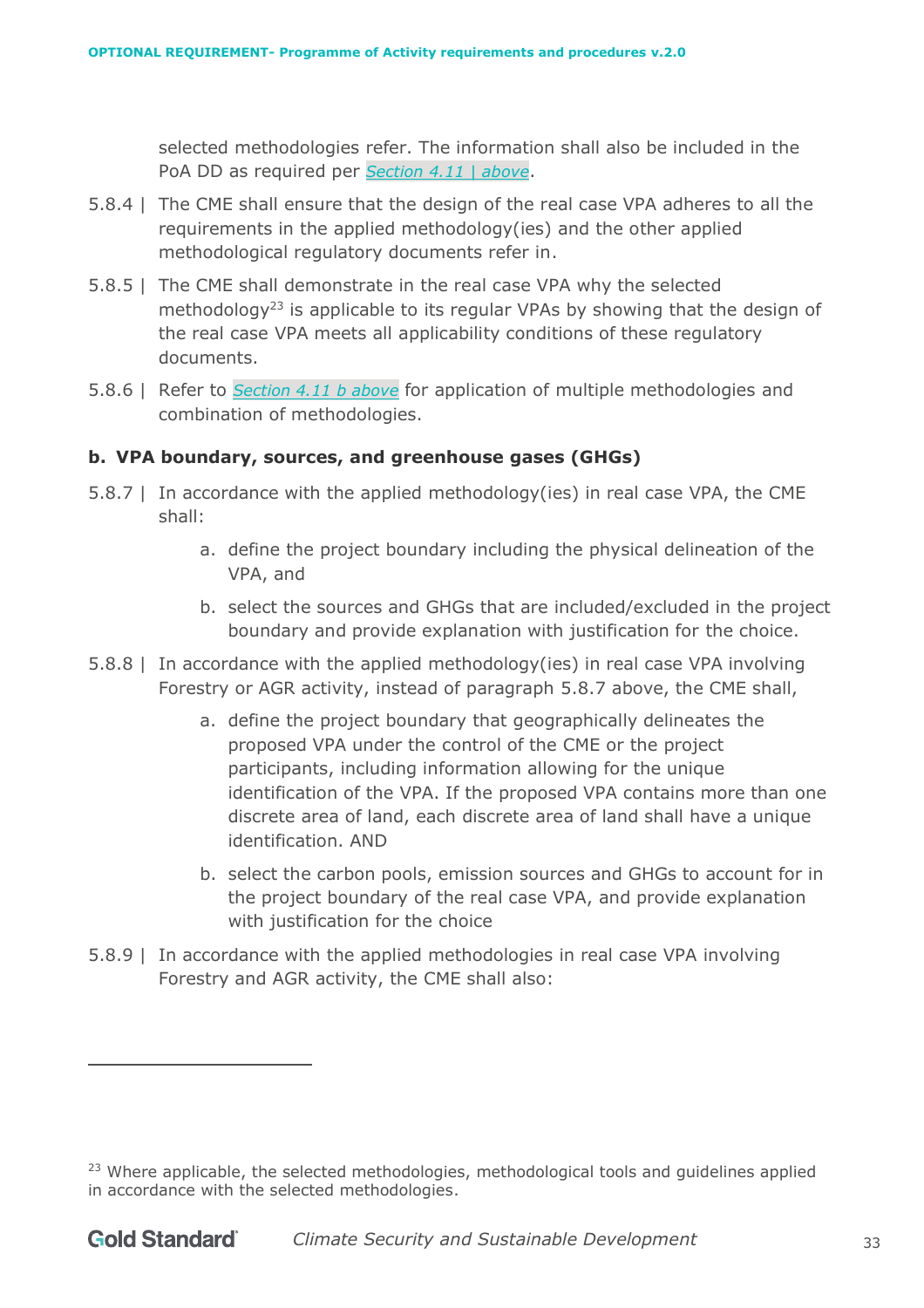- a. describe how to define the project boundary of its regular VPAs, including how to determine the physical delineation of each regular VPAs, and
- b. which sources, which carbon pools (for Forestry and AGR VPAs) and GHGs are to be included/excluded in its regular VPAs boundary, under which conditions or circumstances.
- 5.8.10 |For Forestry and AGR, the CME shall demonstrate that
	- a. For all areas of land planned for the proposed VPA, the secured rights and  $CO<sub>2</sub>$ -rights as required by the LUF activity requirements is already established or is expected to be established.
	- b. When submitting the real case VPA DD to a VVB for validation, the CME or the project participants;
		- i. shall have established the control over at least two-thirds of the total area of land planned for the proposed VPA.
		- ii. shall demonstrate that all areas of land planned for the proposed VPA comply with all relevant requirements, except for those related to the control.
	- c. If the control over the project areas has not been established for all areas of land planned for the proposed VPA when submitting the VPA-DD to a VVB for validation, the CME shall:
		- i. Demonstrate additionality separately for:
			- a. The area of land for which the control over the VPA has already been established
			- b. The entire area of land
		- ii. Estimate the baseline net GHG removals by sinks separately for:
			- a. The area of land for which the control over the VPA has already been established
			- b. The entire area of land
		- iii. Express each of the estimates of baseline net GHG removals by sinks referred to in subparagraph (ii) above on a per-hectare basis. The larger of these estimates shall be used to determine the baseline net GHG removals by sinks for the VPA.
- 5.8.11 |For all areas of land for which the control for the VPA has not yet been established when the VPA-DD is submitted to a VVB for validation, the CME shall provide evidence of control at the latest by the time of submitting the monitoring report that covers the first monitoring period for the VPA to a VVB for verification. Planned Emission Reductions (PERs) shall not be issued for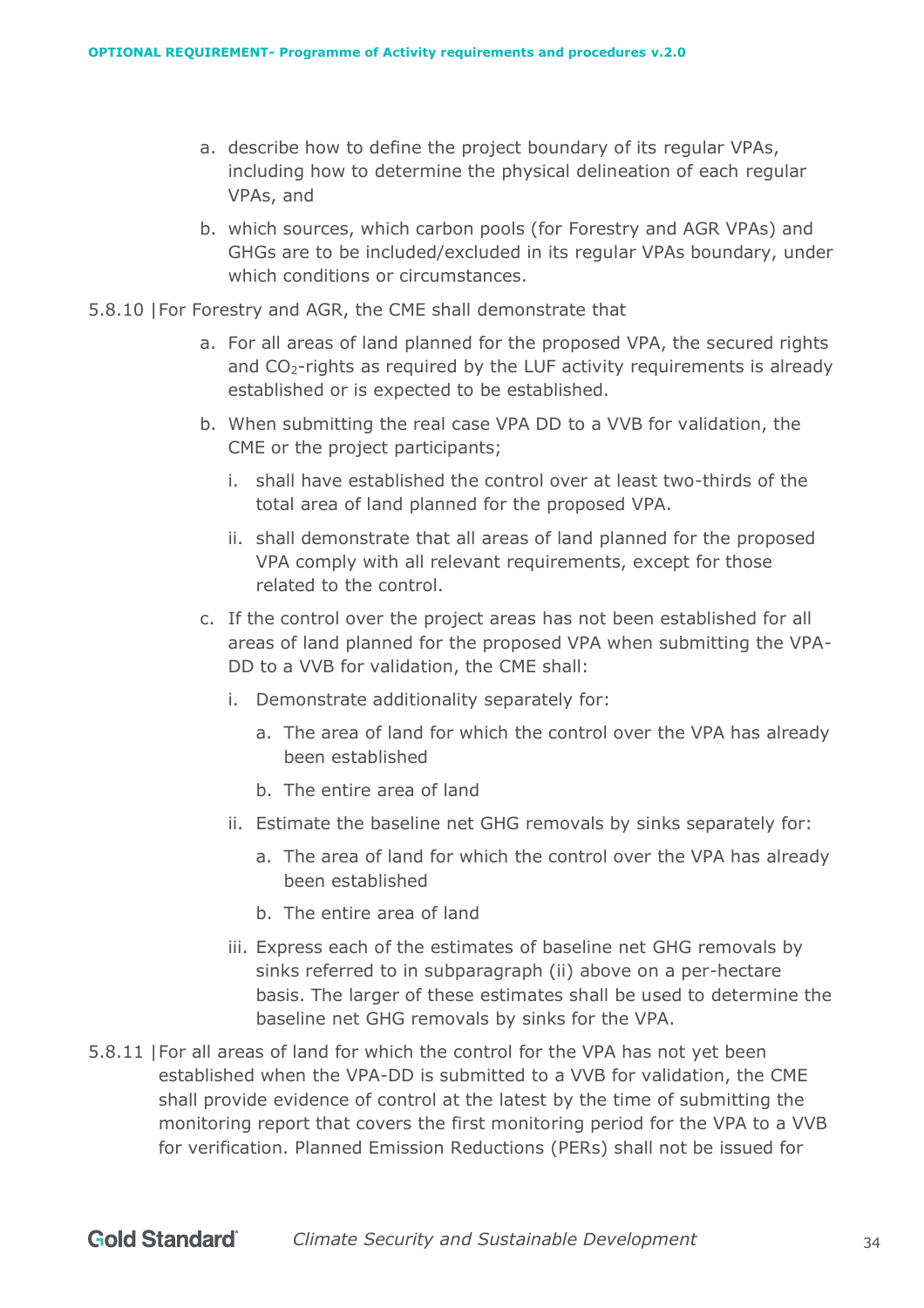the parcels of land for which the control has not been established during the first verification.

- 5.8.12 |When submitting the monitoring report that covers the first monitoring period for the Forestry and AGR real case VPA to a VVB for verification, the project boundary of the VPA shall be fixed in such a way that it covers only the area of land for which the control over the VPA has been established.
- 5.8.13 |For Forestry and AGR VPAs, the CME shall demonstrate that each discrete area of land to be included in the project boundary is eligible for a VPA in accordance with the applied methodologies.
- 5.8.14 |For Forestry and AGR VPAs, the CME shall outline how the non-permanence shall be addressed following the *[Land-use & Forests Risks & Capacities Guideline](https://globalgoals.goldstandard.org/203g-ar-luf-risks-capacities-guideline/)  – [Gold Standard for the Global Goals](https://globalgoals.goldstandard.org/203g-ar-luf-risks-capacities-guideline/)* and outline the non permanence approach for regular VPAs.

#### <span id="page-34-0"></span>**5.9 | Baseline scenario**

- 5.9.1 | In real case VPA the CME shall establish and describe the baseline scenario for the real case VPA in accordance with the applied methodology, including the following information;
	- a. the facilities, systems and equipment to be operated under the real case VPA and in the baseline scenario, and clear explanation on how the same types and levels of services provided by the real case VPA would have been provided in the baseline scenario.
	- b. in case of replacement of the existing equipment, estimation of the point in time when the existing equipment would be replaced in the absence of the proposed real case VPA in accordance with the CDM methodology Tool 10 *["Tool to determine the remaining lifetime of](https://cdm.unfccc.int/methodologies/PAmethodologies/tools/am-tool-10-v1.pdf/history_view/)  [equipment"](https://cdm.unfccc.int/methodologies/PAmethodologies/tools/am-tool-10-v1.pdf/history_view/)*. In case small-scale real case VPA, the CME may disregard this requirement for household devices/appliances to be used in VPA.
- 5.9.2 | In case a Forestry and AGR real case VPA, instead of paragraph above, the CME shall establish and describe the baseline scenario separately for each stratum in the proposed Forestry and AGR VPA in accordance with the applied methodology.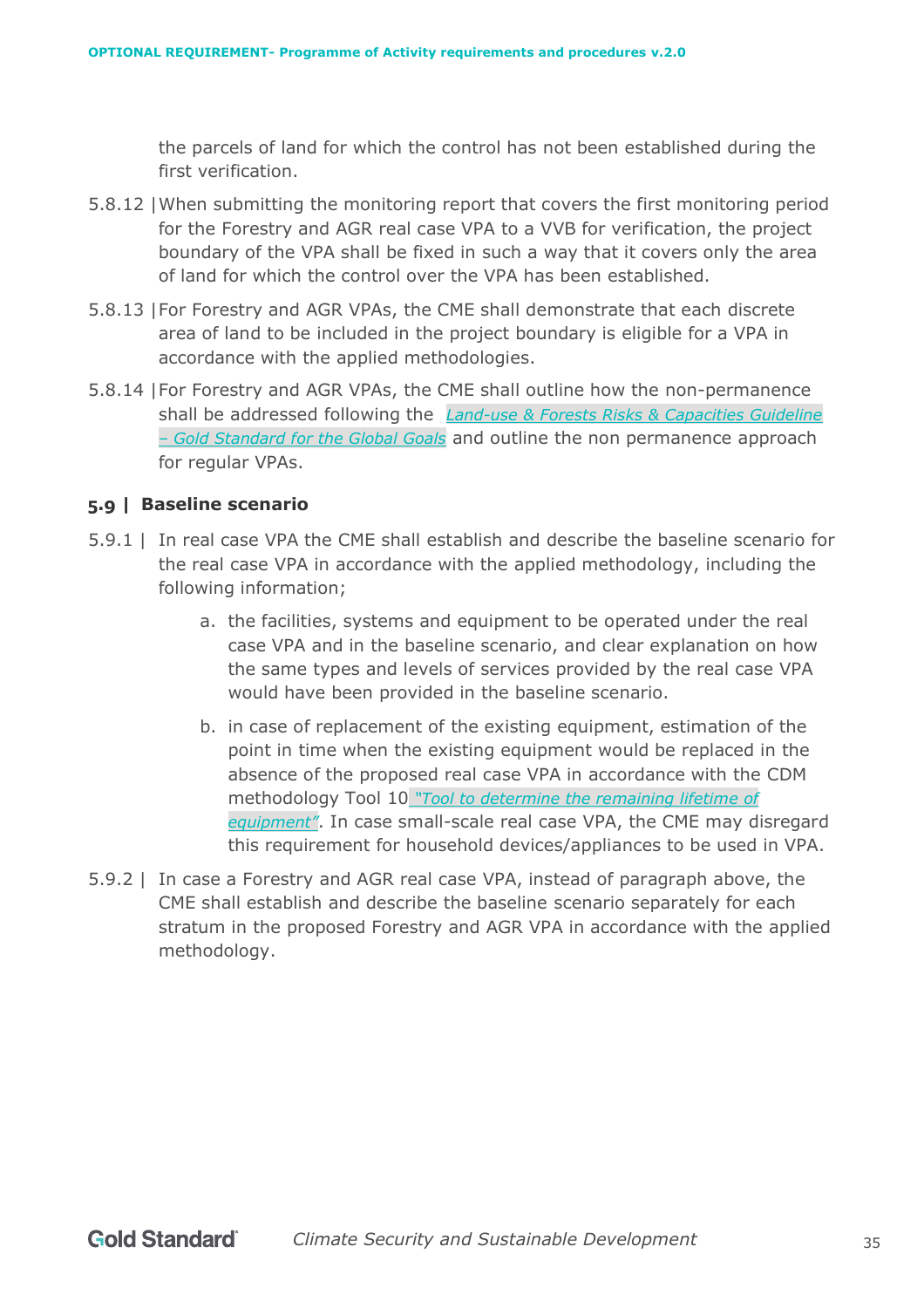- 5.9.3 | In case of small scale and microscale VPAs, if a suppressed demand<sup>24</sup> and corresponding baseline scenario is established, it should be explained and justified as per appliable methodology requirements.
- 5.9.4 | In the real case VPA the CME shall also describe how to establish the baseline scenario for each of its regular VPAs in accordance with the applied methodologies and the provisions described in sub-paragraph below
	- a. As a general principle, relevant national and/or sectoral policies, regulations and circumstances shall be taken into account in the establishment of the baseline scenario, without creating perverse incentives that may impact host Parties' contributions to the ultimate objective of Paris agreement.
- 5.9.5 | In case of Forestry and AGR real case VPA instead of paragraph above, the CME shall describe how to establish the baseline scenario separately for each stratum in each of the regular Forestry and AGR VPAs, including the land use that would occur in the absence of the regular Forestry and AGR VPA, in accordance with the applied methodologies, and the provisions below.
	- a. When describing how to establish the baseline scenario, the CME shall take into account relevant national and/or sectoral policies, regulations and circumstances, such as historical land use practices, without creating perverse incentives that may impact the host Party's contributions to the ultimate objective of the Paris Agreement.

#### <span id="page-35-0"></span>**5.10 | Estimation of emissions reductions or net anthropogenic removals**

- 5.10.1 |The CME shall describe in accordance with the applied methodology in real case VPA:
	- a. how to undertake ex-post calculations of baseline, project and leakage GHG emissions by sources, or baseline and actual net GHGs removals by sinks, as well as GHG emission reductions or net anthropogenic GHG removals to be achieved by real case VPA, and
	- b. provide the ex-ante calculation of GHGs for each year of the crediting period in accordance with the applied methodologies, and
	- c. describe all steps to be undertaken for calculations and provide all results

<sup>&</sup>lt;sup>24</sup> As per GS4GG requirements, suppressed demand scenario cannot be applied for large scale projects; Products and Impact Statements sold as Assets cannot be stacked (i.e. have different revenue streams) when using a suppressed demand baseline as the definition of baseline may be contradictory.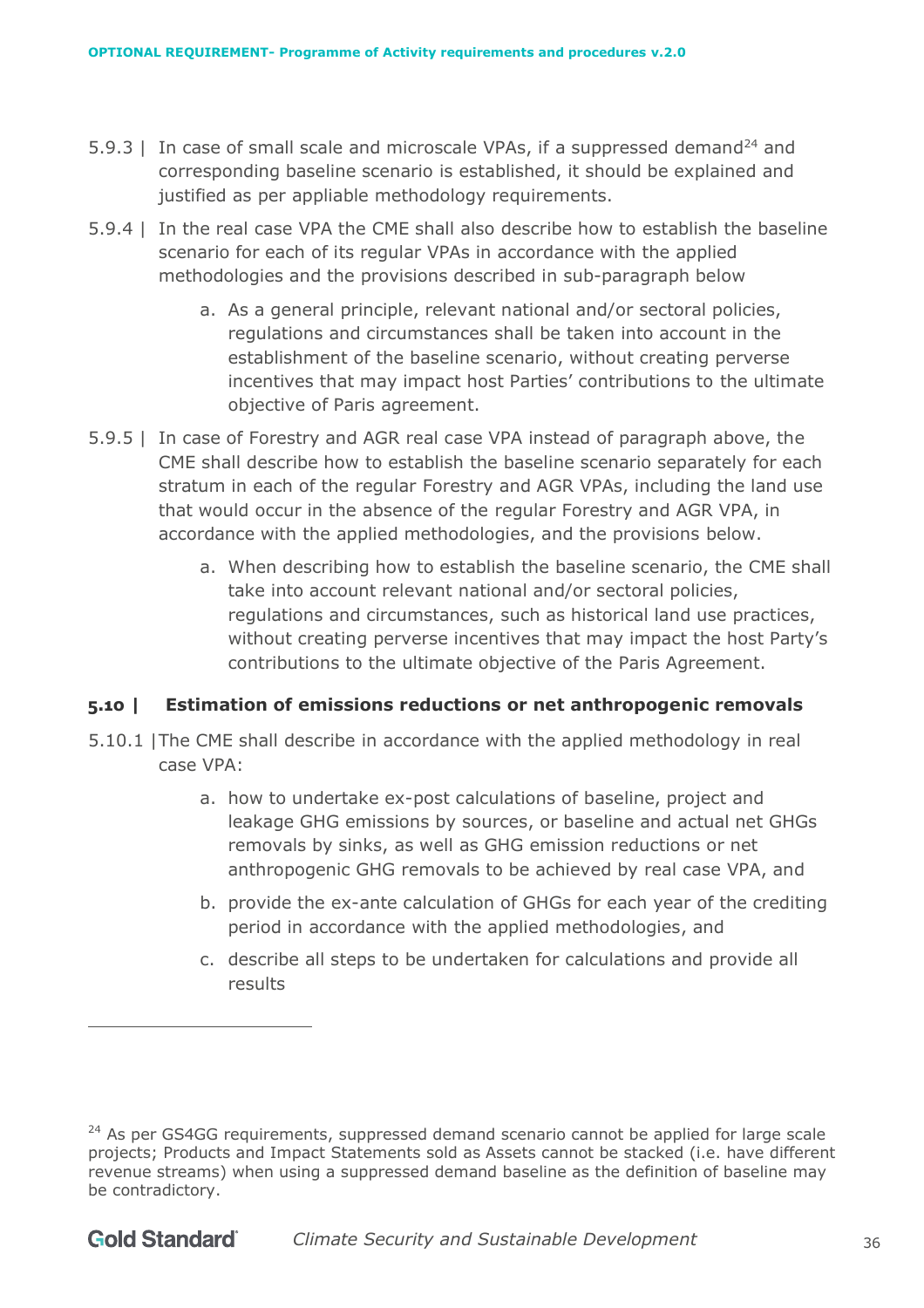- d. If the VPA contains more than one component, apply requirements (a), (b) & (c) for each component separately
- e. the data and parameters that will be determined ex-ante and remain fixed throughout the crediting period. These data and parameters shall be available at the time of the validation for inclusion of the VPA.
- 5.10.2 |In real case VPA, the CME shall also:
	- a. describe the approach on how to undertake the ex-ante and ex-post calculations of baseline, project and leakage GHG emissions and GHG emission reductions or baseline and actual net anthropogenic GHG removals by sinks, and leakage (in case of FORESTRY and AGR) to be achieved by each of the regular VPAs, in accordance with the applied methodologies. The CME shall describe all steps to be undertaken for these calculations.
	- b. justify the choice if the applied methodologies include different scenarios or cases or provide different options and/or default values to choose from.
	- c. describe how to determine and justify the selection of the data and parameters that will not be monitored but are determined before the registration of the real case VPA and remain fixed throughout the real case VPA crediting period and can be applied in case of its regular VPAs. These data and parameters shall be available at the time of the validation of the real case VPA. If this data and parameters are different from those indicated by the applicable methodology, the CME shall request a deviation following *[Deviation approval procedure](https://globalgoals.goldstandard.org/110-par-deviation-approval-procedure/)*.
- 5.10.3 |The CME shall ensure that the application of default data in the estimation of GHG emission reductions or net anthropogenic GHG removals for the real case VPA results in conservative estimates.
- 5.10.4 |To determine the performance of the equipment to be used in the real case VPA and its regular VPAs, if required for the calculation of GHG emission reductions, the CME shall use:
	- a. The appropriate values, or the values calculated based on the methods, specified in the applied methodologies and the other applied methodological regulatory documents
	- b. The national standard for the performance of the equipment type (the CME shall identify the standard used) if the values referred to in subparagraph (a) above is not available
	- c. An international standard for the performance of the equipment type, such as International Organization for Standardization (ISO) and International Electrotechnical Commission (IEC) standards (the coordinating/managing entity shall identify the standard used) if the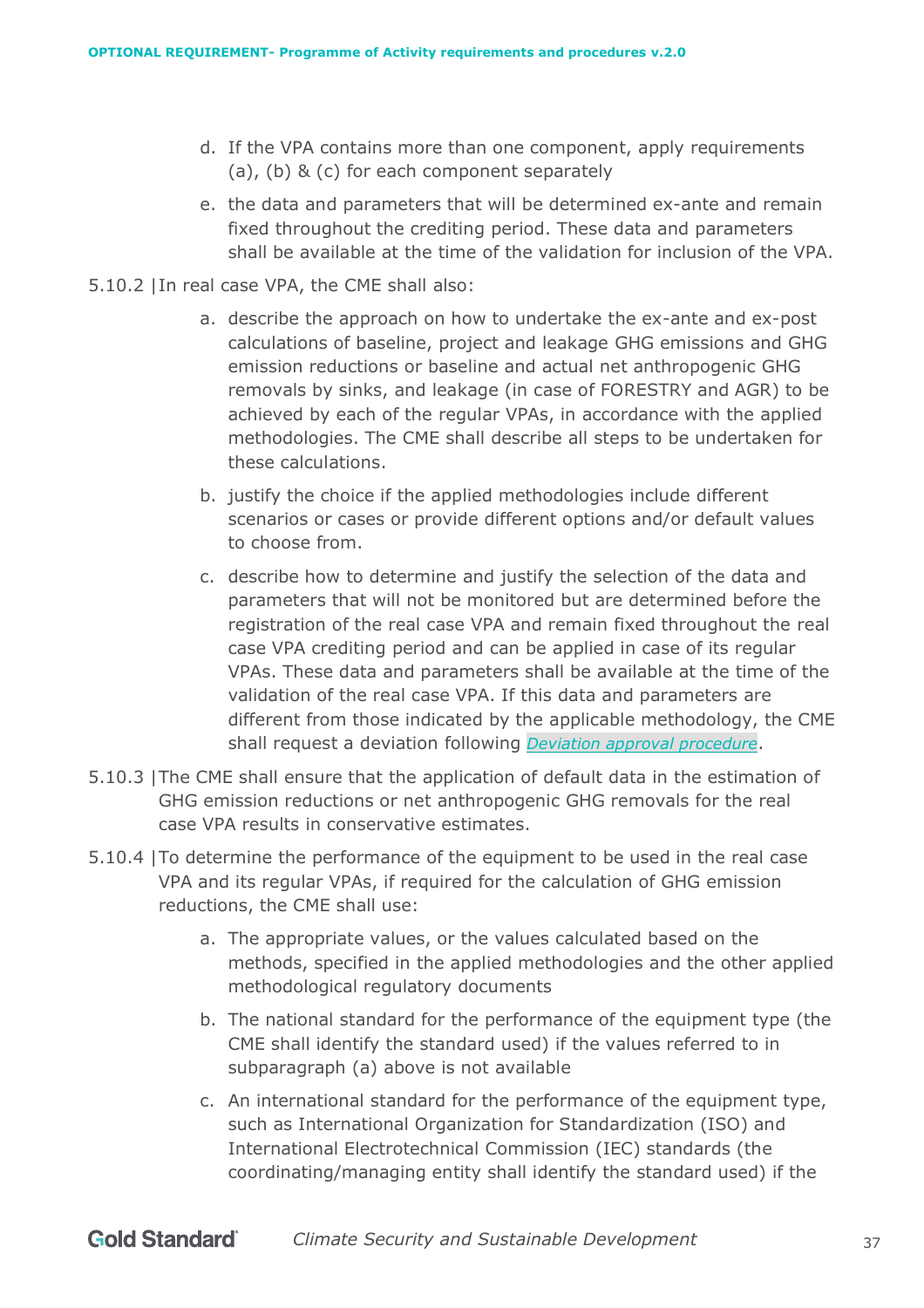values referred to in subparagraphs (a) and (b) above are not available

- 5.10.5 |The manufacturer's specifications, provided that they are tested and certified by national or international certifiers, if the values referred to in subparagraphs (a)−(c) above are not available
- 5.10.6 |Performance data from test results conducted by an independent entity for the equipment to be installed under the real case and regular VPAs, if the values referred to in subparagraphs (a)−(d) above are not available
- 5.10.7 |The CME shall use the valid version of the norms, specifications, standards and test procedures referred to in applied methodology, as available at the time of submission of real case VPA or its regular VPAs, as applicable, to a VVB for validation.
- 5.10.8 |The CME may use sampling for the determination of parameter values for calculating GHG emission reductions and net anthropogenic GHG removals (in case of Forestry and AGR) if the applied methodologies, allow this. In such cases, in real case VPA, the CME shall
	- a. develop and describe a sampling plan in accordance with the "*[Standard: Sampling and surveys for CDM project activities and programme](https://cdm.unfccc.int/Reference/Standards/index.html)  [of activities](https://cdm.unfccc.int/Reference/Standards/index.html)*" for non Forestry or AGR projects
	- b. develop and describe a sampling plan
- 5.10.9 |In case of small scale activities, if leakage is to be considered, the CME shall consider leakage only within the boundaries host country, unless otherwise required by the applied methodologies or the other applied methodological regulatory documents.

# **5.11 | Monitoring Plan**

- 5.11.1 |The CME shall develop and describe the monitoring plan for the proposed real case VPA in accordance with the applied methodology and other methodological regulatory documents, other applicable GS4GG rules and requirements, and the provisions in paragraphs below.
- 5.11.2 |In the real case VPA, the CME shall also describe how to develop a monitoring plan for its regular VPAs in accordance with the applied methodology and other methodological regulatory documents, other applicable GS4GG rules and requirements, and the provisions in paragraphs below.
- 5.11.3 |In developing a monitoring plan for real case and its regular VPA, the CME shall apply the following unless the applied methodology state otherwise;
	- a. Data variables that impact the GHG emission reductions continuously (e.g. quantity of fuel inputs, amount of heat or electricity produced, gas captured) shall be measured continuously and recorded at appropriate intervals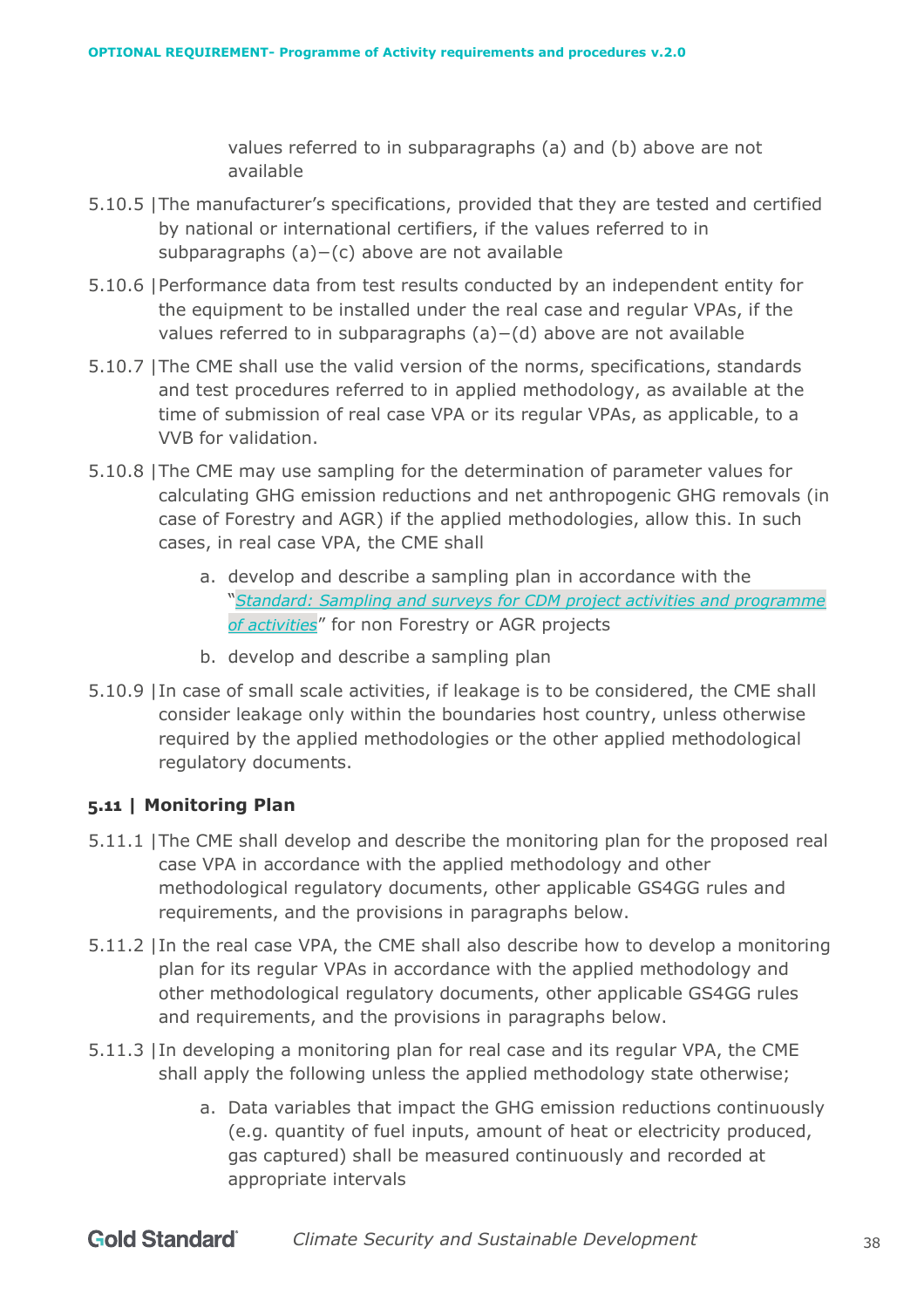- b. Data variables that are generally constant (e.g. emission factors, calorific value, system efficiencies) shall be measured or calculated at least once a year
- c. Measuring equipment shall be certified to national or IEC standards
- d. The calibration of measuring equipment shall be carried out by an accredited person or institution
- e. Measured data with high levels of uncertainty shall be compared with data from other sources to check the consistency
- 5.11.4 |For parameters to be monitored/measured in accordance with the applied methodology(ies) and tools, the monitoring plan shall include the following:
	- a. The measurement methods and procedures, including accepted industry standards or national or international standards that will be applied; the measuring equipment that will be used; how the measurements will be undertaken; the accuracy of the measurement methods; the measurement intervals; and the responsible person/entity who/that will undertake the measurements
	- b. Specifications of the calibration frequency for the measuring equipment and the calibration procedures to be applied and the responsible person/entity who/that will perform the calibration. If neither the applied methodologies, nor the other applicable guidance specify any requirements for calibration frequency for measuring equipment, the CME shall ensure that the equipment is calibrated either in accordance with the local/national standards or the manufacturer's specifications. If local/national standards or the manufacturer's specifications are not available, international standards may be used
	- c. Quality assurance and quality control (QA/QC) procedures
	- d. Uncertainty levels, methods and the associated accuracy level of measuring instruments to be used for various parameters and variables
- 5.11.5 |The monitoring plan shall also include the following other elements:
	- a. The operational and management structure to be put in place to implement the monitoring plan
	- b. Provisions to ensure that data monitored and required for verification and issuance are kept and archived for at least two years after the end of the final crediting period or the last issuance of VERs, whichever occurs later
	- c. Definition of responsibilities and institutional arrangements for data collection and archiving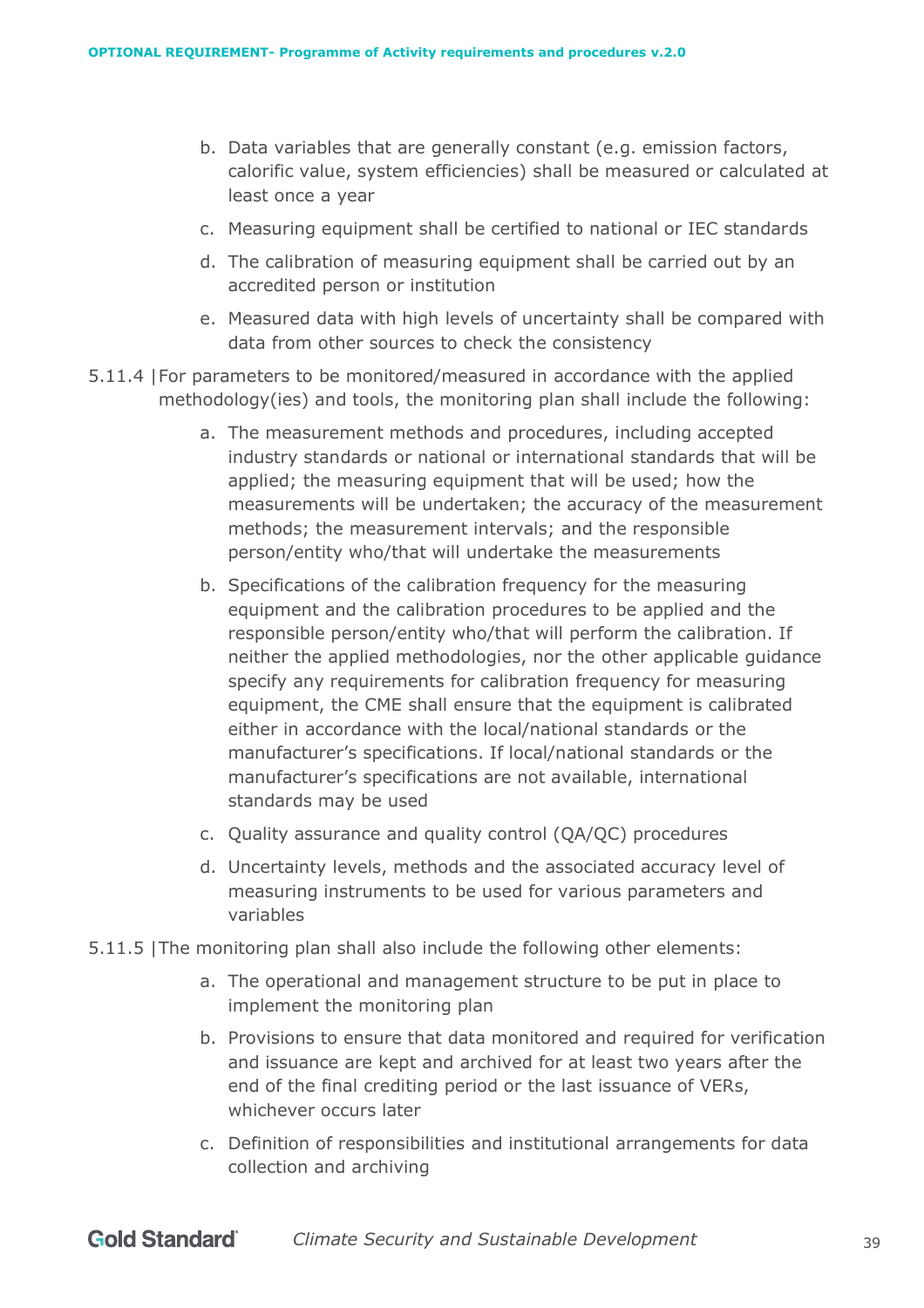- 5.11.6 |In case of Forestry and AGR real case VPAs, the CME shall describe:
	- a. how to plan management activities for each of the regular Forestry and AGR VPAs, including harvesting cycles, and verifications such that a systematic coincidence of verifications and peaks in carbon stocks is avoided.
	- b. how to monitor forest establishment and management (Forestry) and/or agricultural land management (AGR), if required for compliance with the applicability conditions of the applied methodologies.
	- c. how to determine and record the geographic coordinates of the project boundary, including boundaries of strata if any, for each of the regular Forestry and AGR VPAs.
	- d. describe or provide reference to, standard operating procedures and QA/QC procedures for data monitoring, as required by the applied methodologies, to be applied for each of the regular Forestry and AGR VPAs.
	- e. how to identify measures to minimise potential leakage and describe how these will be implemented for each of the regular Forestry and AGR VPAs.
	- f. how to specify the procedures for periodic review of the implementation of activities and measures to minimise leakage, if required by the applied methodologies, for each of the regular FORESTRY and AGR VPAs.

# **5.12 | Eligibility and inclusion criteria for regular VPAs**

- 5.12.1 |In the real case VPA DD, the CME shall define the eligibility criteria for inclusion of its regular VPAs in the PoA by setting out required conditions for a regular VPA to be included in the PoA.
- 5.12.2 In the real case VPA DD, the CME shall, at a minimum include, the following<sup>25</sup> eligibility criteria for inclusion for its regular VPAs in the PoA:
	- a. Conditions to ensure compliance with PoA-specific requirements,
	- b. Condition to confirm that geographical boundaries of regular VPA is consistent with the geographical boundary of the PoA

<sup>&</sup>lt;sup>25</sup> The validating VVB and/or the Gold Standard may specify additional criteria depending on the specific characteristics of a PoA during validation and or design certification process.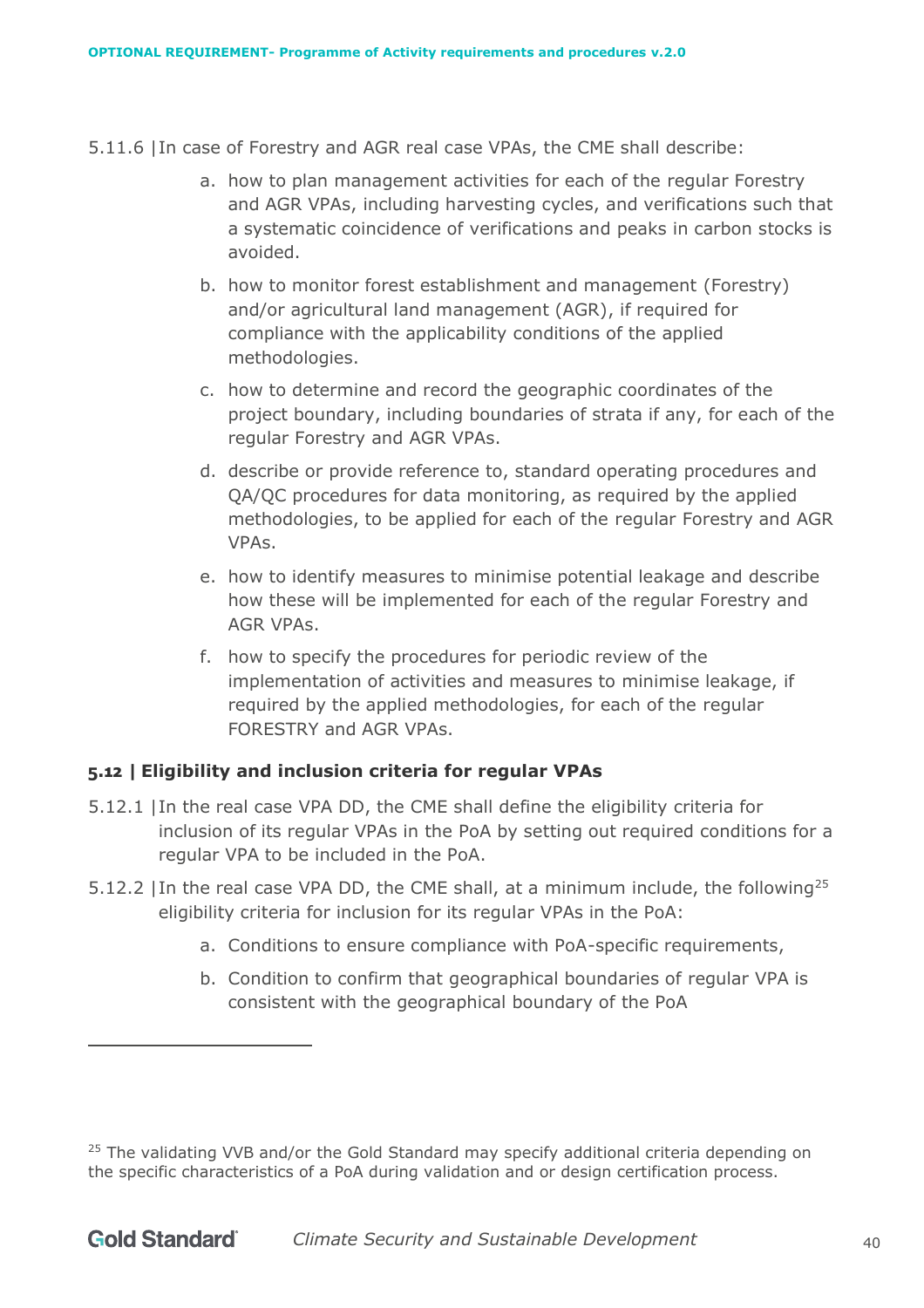- 5.12.3 |Conditions to provide an affirmation that funding from Annex I Parties, if any, does not result in a diversion of official development assistance (ODA);
	- a. Conditions to avoid double counting of GHG emission reductions or net anthropogenic GHG removals, such as unique identifications of product and end-user locations (e.g., programme logo)
	- b. Conditions to confirm that regular VPA is neither registered with Gold Standard and/or CDM project activities or other carbon credit scheme, included in another registered PoA, nor the project activities that have been deregistered
	- c. Conditions to confirm that scale and type of regular VPA is consistent with real case VPAs and if the real case VPA is small-scale or microscale, conditions to ensure that regular VPAs that will be included meet the small-scale or microscale thresholds and remain within those thresholds throughout the crediting period of the VPAs
- 5.12.4 |Conditions to check the start date of regular VPA through documentary evidence;
	- a. Conditions to check that crediting period type and total crediting year are in compliance with that selected at PoA level and that the crediting period of the VPA shall not exceed the end of the duration of the PoA, regardless of the crediting period start date or type of the VPA
	- b. Conditions to ensure that regular VPAs meet the requirements for demonstration of additionality in line with the modalities defined in real case VPA
	- c. Conditions to ensure compliance with the applicability of the applied methodology at real case VPA level
	- d. Conditions to ensure the same technology/measures and methodology and/or methodology combinations and are within ranges defined in the real case VPA, where applicable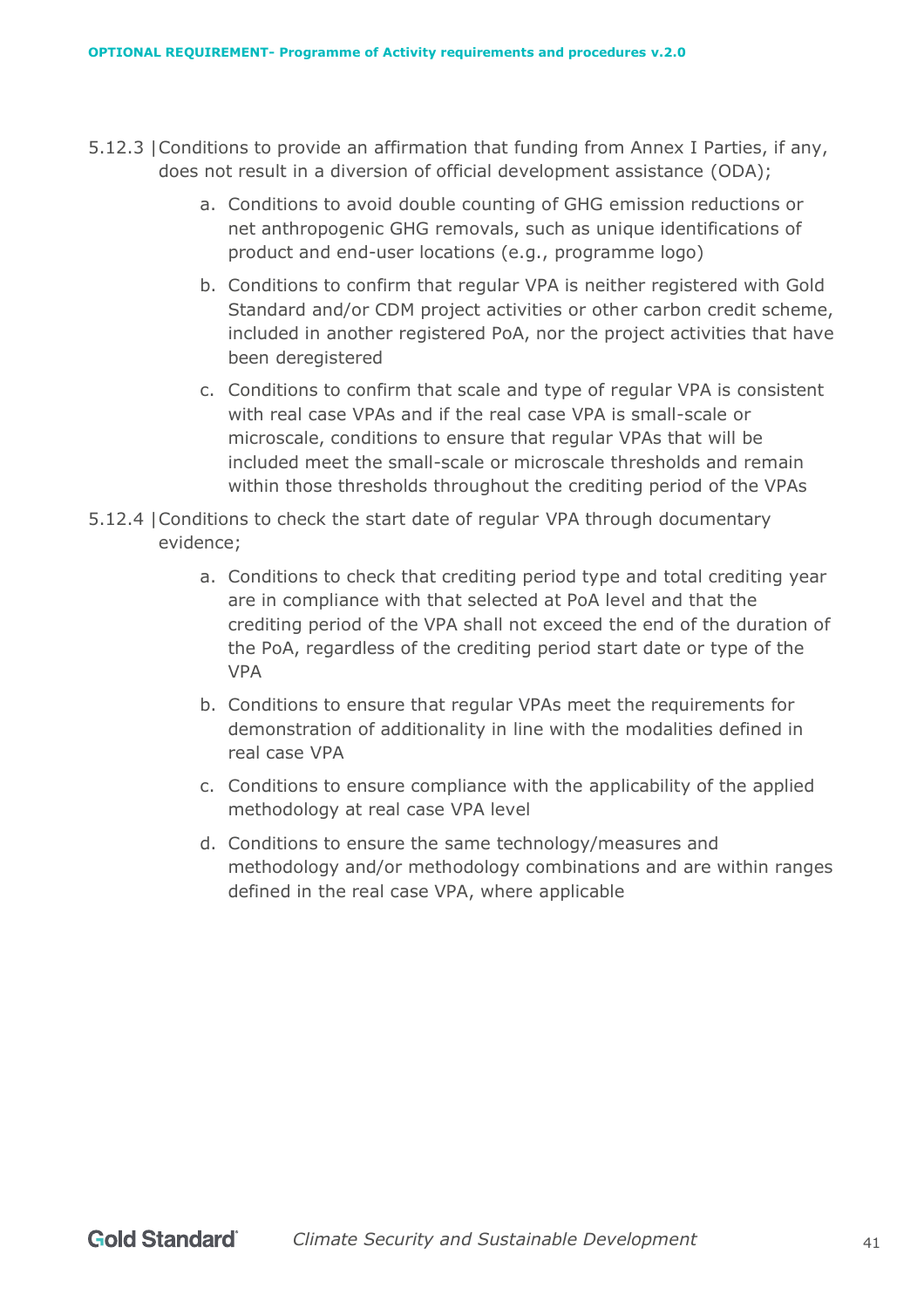- e. Conditions to provide Specification of the technology/measure<sup>26</sup>, such as the level and type of service<sup>27</sup>, as well as performance specification based on, inter alia, testing/certification
- f. Condition to identify the target group (e.g. domestic/commercial/ industrial, rural/urban, grid-connected/off-grid), and where applicable, distribution mechanisms (e.g. direct installation)<sup>28</sup>
- g. Conditions related to undertaking local stakeholder consultation, safeguarding assessment, SDG contribution assessment in line with modalities defined in real case VPA
- h. Conditions to specify the approach to address non-permanence through the project entire crediting period and that shall be applied to all regular VPA for Forestry and AGR VPAs
- i. Other requirements
- 5.12.5 |The CME shall provide details of the approach chosen for site-visits in view of the inclusion of future regular VPAs in the real case VPA DD.
- 5.12.6 |The CME shall take into consideration the fact that a site visit by the VVB may be required when a new technology/methodology is introduced into the PoA (if not completed at the time of registering the PoA).
- 5.12.7 |The Gold Standard can mandate site-visits if a risk is identified at a later stage of the certification cycle.

# **6| REGULAR VPA REQUIREMENTS**

## **6.1 | Description of the regular VPA**

6.1.1 | The CME shall describe the specific design of the regular VPA in the VPA DD. When describing the VPA design, the CME shall provide, inter alia, the following information:

<sup>27</sup> The level of service shall be defined in comparison with the baseline system being replaced.

<sup>28</sup> This is to re-test the validity of assumptions made at the PoA level. For example, in a lighting efficiency application, lighting usage hours of 3.5 hours per day would be valid if the target group is residences/households. Usage hours would be different in commercial applications.

 $26$  Specifications of the technology/measure shall include the type, capacity and other key features of the design of the systems. For example, indicating the installed capacity (in kW), size or dimensions, fixed/portable operation, and other key design features that make the project cook stoves efficient, would be appropriate; however, only indicating that all cook stoves will have an efficiency X% would not be sufficient.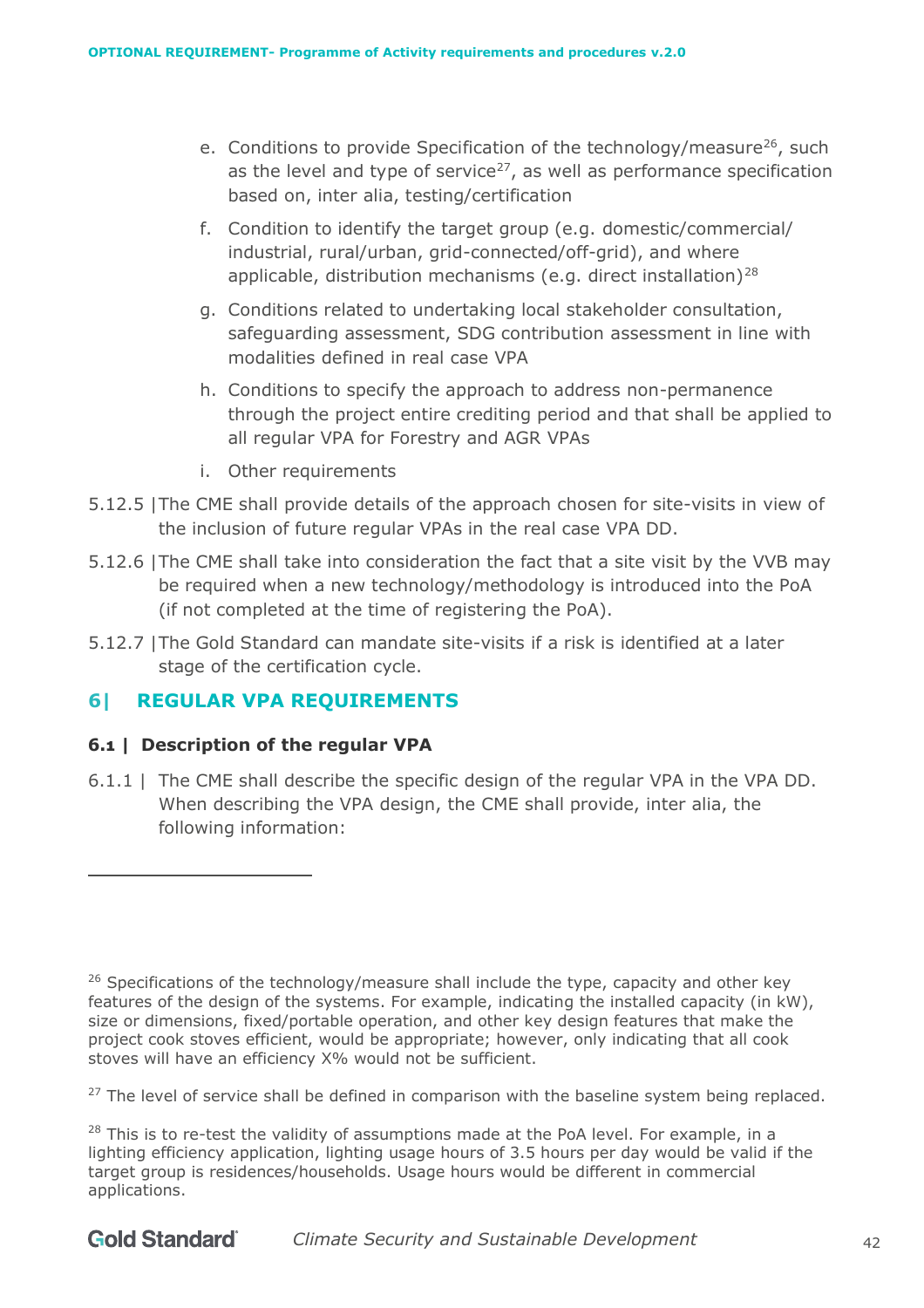- a. A unique title of the VPA referring to the one of the real case VPA
- b. The sectoral scopes linked to the methodology(ies) applied and relevant to the VPA
- c. The purpose and a general description of the VPA
- d. The physical/geographical location of the VPA
- e. The technologies and measures to be employed and/or implemented by the VPAs, including:
	- i. A list of the facilities, systems and equipment that will be installed and/or modified by the VPA
	- ii. The types and levels of services (such as the amount of certain type of cement produced or the amount of electricity fed into the electricity grid) provided by the facilities, systems and equipment and their relation, if any, to other facilities, systems and equipment outside the project boundary
	- iii. The arrangement of the facilities, systems and equipment
	- iv. The age and average lifespan of the equipment based on the manufacturer's specifications and industry standards that are within the specified range in the regular real case VPA
	- v. The installed capacities, load factors and efficiencies that are within the range specified in the corresponding real case VPA
- f. The energy and mass flows and balances of the facilities, systems and equipment, if necessary
	- i. The monitoring equipment and their location in the systems
	- ii. All information essential to understand the purpose of the project.
- g. The technologies/measures existing prior to the implementation of the VPA at the same site, as applicable, including the equivalent information listed in subparagraph (e) above on the facilities, systems and equipment
- h. A short summary of the baseline scenario as established in accordance with modalities, including the equivalent information listed in subparagraph (e) above
- 6.1.2 | In case of Forestry and AGR real case VPAs, in addition to para 6.1.1, the CME shall also:
	- a. Describe the present environmental conditions of the area planned for the Forestry and AGR VPAs, including the climate, hydrology, soils and ecosystems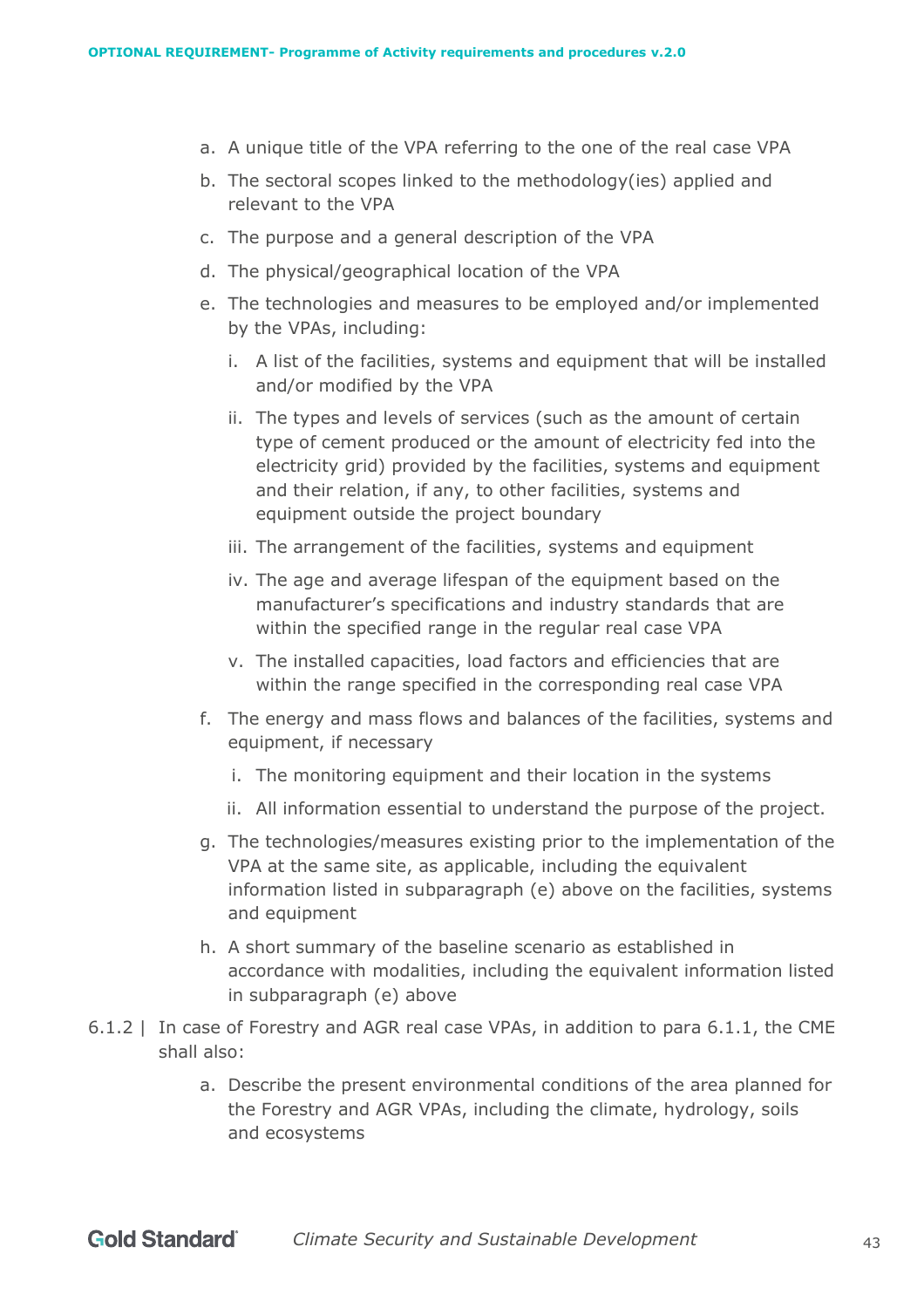- b. Describe the presence, if any, of rare and endangered species and their habitats
- c. Describe the tree species, varieties, stand arrangements; describe, if applicable, the harvesting cycle and type (selective harvesting or rotation forestry) selected for the Forestry VPA
- d. Describe the measures and know-how that will be transferred to the host Party, if applicable
- e. Describe or list the legal title(s) to the land, current land tenure and rights enabling determination of the owner of the GS VERs to be issued for the Forestry and AGR VPAs
- 6.1.3 | Each VPA shall correspond to one of the real case VPA. If a real case VPA contains more than one technology/measure, a regular VPA may correspond to any one of the technologies/measures or their combination covered by the corresponding regular real case VPA.
- 6.1.4 | The CME shall provide the geographic reference or other means of identification of the proposed VPA<sup>29</sup>, and demonstrate that it is within the geographical boundary of the registered PoA. A VPA shall be implemented in only one host country listed in the PoA -DD.
- 6.1.5 | The CME shall indicate whether the proposed VPA receives any public funding. If any public funding is received, the CME shall provide information on the sources of the public funding and an affirmation from host country that such funding does not result in a diversion of ODA and is separated from and not counted towards the financial obligations of donor countries.
- 6.1.6 | The CME shall identify entity/individual responsible for the operation of individual VPA (VPA implementers), including their names and contact details.
- 6.1.7 | The CME shall confirm that the proposed VPA is neither registered as a Gold Standard/CDM or other offset scheme project activity nor included in another registered PoA or an activity that has been deregistered.
- 6.1.8 | The CME shall declare, if applicable, the existence of a registered project activity or a VPA under a registered Gold Standard and/or CDM PoA whose

<sup>&</sup>lt;sup>29</sup> For example: the geographic reference for stationary VPAs (physical/geographical location of the VPA, including physical address (host Party, region/state/province, city/town/community, street name and number) and a map and, if necessary, other information allowing for the unique identification of the VPA (e.g. geographic coordinates)); the registration number or GPS devices for mobile VPAs.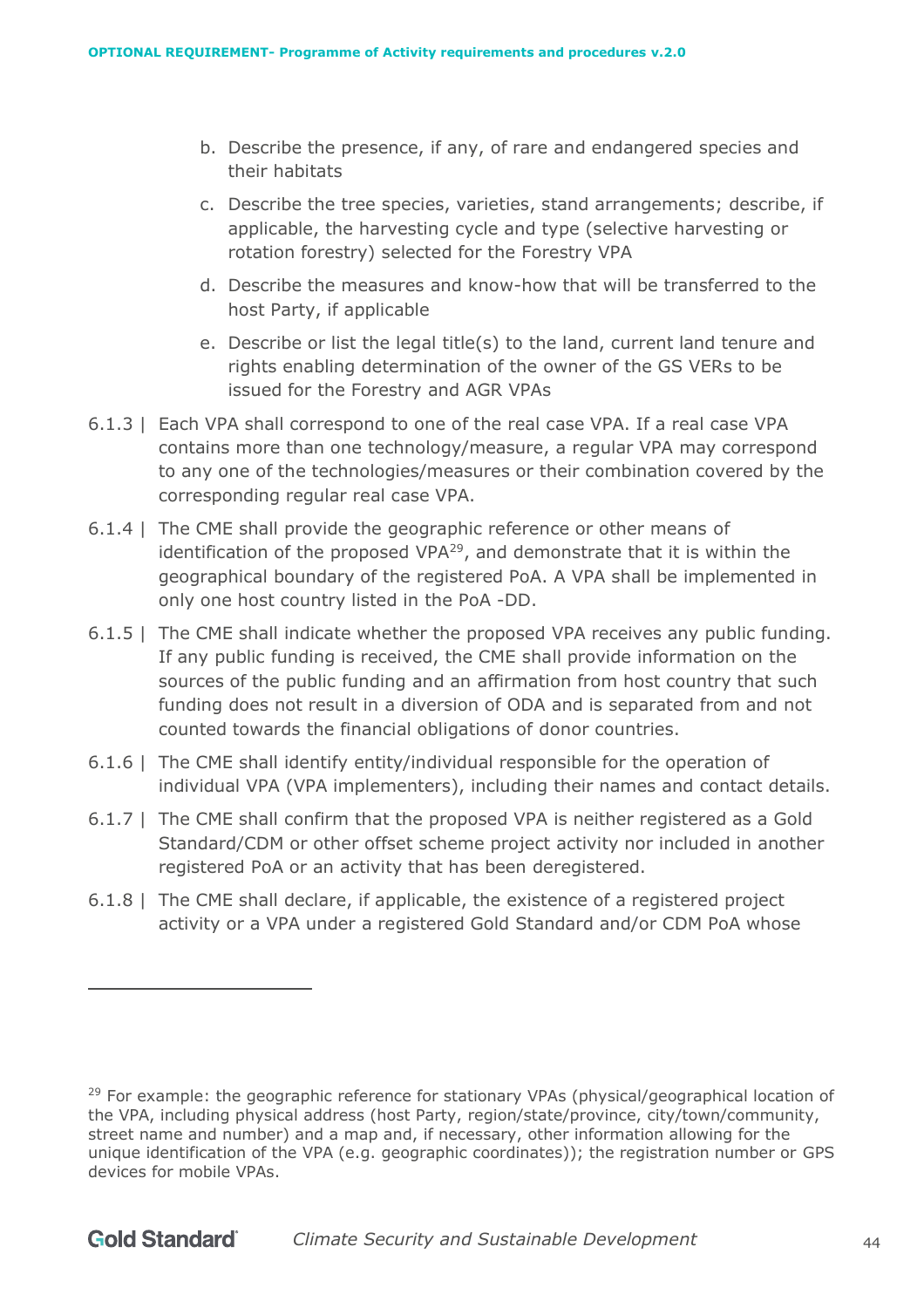crediting period has or has not expired (hereinafter referred to as former project) in the same geographical location<sup>30</sup> as that of the proposed VPA/CPA.

- 6.1.9 | If the CME identifies that the proposed VPA is in the same geographical location as that of a former project, it shall declare that the proposed VPA will not lead to the discontinuation or modification of the former project and does not decrease the GHG emission reductions or net anthropogenic GHG removals by the former project, and that the proposed VPA complies with the following conditions:
	- a. It utilises both a different measure and a different technology from those of the former project;
	- b. It does not share or utilise any of the assets of the former project;
	- c. It utilises a different resource type compared to the former project.
- 6.1.10 |The following definitions shall apply for paragraph above:
	- a. Measure<sup>31</sup>: fuel/feedstock switch, technology switch, methane destruction and methane avoidance
	- b. Technology: equipment or conversion process used for the production of goods or provision of services. Two different project activities/VPAs are considered to be using the same technology(ies) if they:
		- i. Provide the same kind of output and use the same kind of equipment and conversion process; or
		- ii. Undertake the same course of action that results in the same kind of effect (e.g. two projects using the same management practice such as fuel switching).
	- c. Assets: resources with economic value that an individual, corporation or country owns or controls with the expectation that it will provide future benefit; the assets could be physical such as project equipment, or non-corporeal such as permits and exclusive position in legislation. The definition of assets in this context excludes land
	- d. Output: the amount of goods or services produced by a technology

 $30$  The geographical location includes the project boundary excluding the location of nonproject-specific equipment such as electricity grid and district heating. It does not apply to distributed unit projects in which the project boundary consists of a region.

 $31$  "Guidelines for determining baselines for measure(s)" <http://cdm.unfccc.int/Reference/Guidclarif/meth/meth\_guid50.pdf>.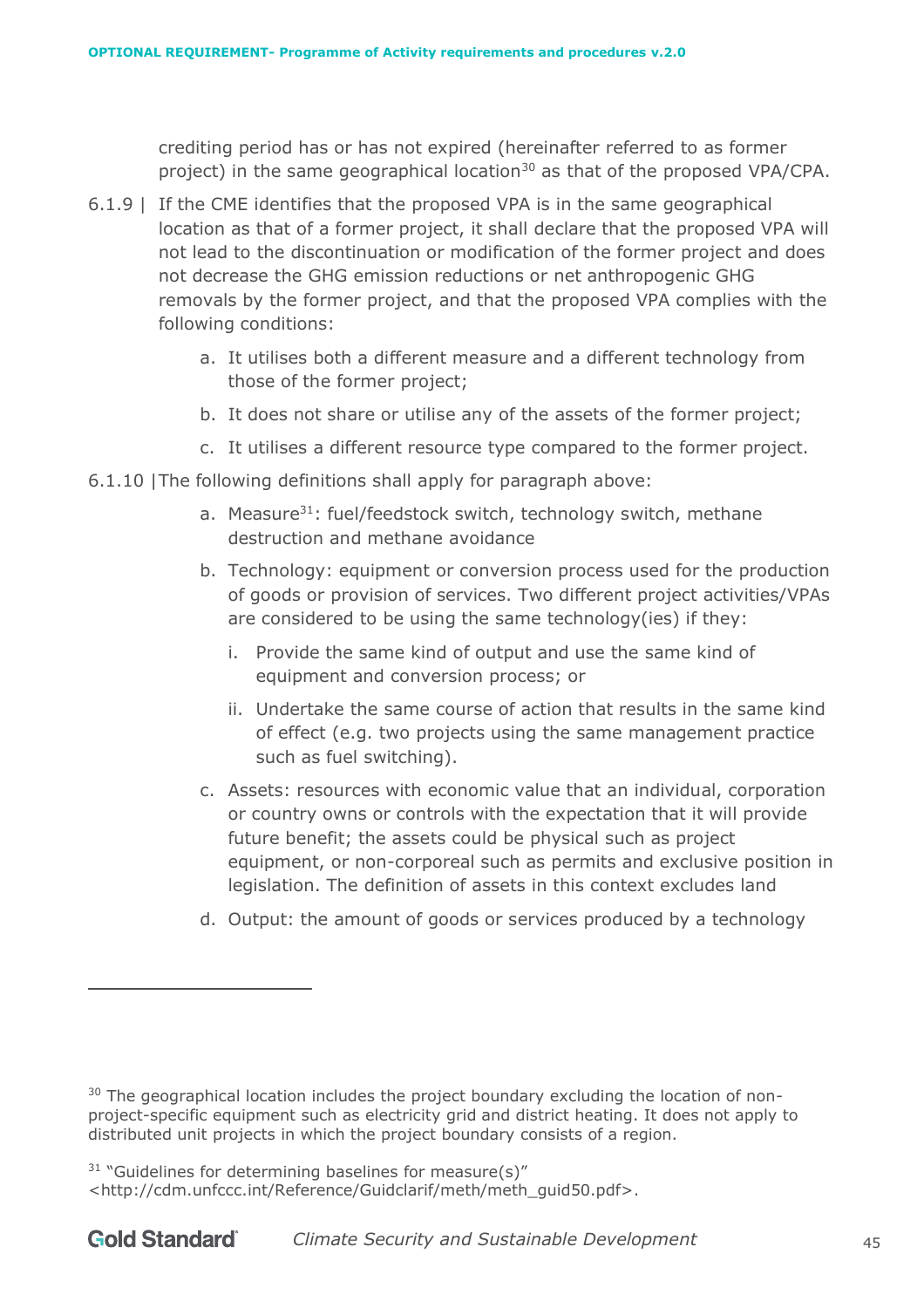- e. Resource: A source of supply or support needed for the production of an output. It may include categories of goods, energy and energy carriers that are supplied into the project location and are required for the implementation of the project activity/CPA, such as fossil fuel, byproduct of a process, biomass, solar, wind, or geothermal heat
- 6.1.11 |If the proposed VPA involves the implementation of distributed units in households and the conditions referred to in paragraphs 6.1.9 (a)−(c) above are not met, the CME shall request a VVB to validate and confirm by other means that the proposed VPA will not lead to the discontinuation or modification of the former project, and does not decrease the GHG emission reductions or net anthropogenic GHGs removals by the former project, in accordance with the "*[CDM validation and verification](https://cdm.unfccc.int/Reference/Standards/index.html) standard for programmes of [activities](https://cdm.unfccc.int/Reference/Standards/index.html)*".
- 6.1.12 |In all other cases, the CME may submit a request clarification, prior to the inclusion of the proposed VPA in the registered PoA.

# **6.2 | Demonstration of Additionality**

6.2.1 | The additionality at each regular VPA level shall be demonstrated in accordance with *Section [5.3 | above](#page-26-0)* and modalities in corresponding real case VPA requirements. For retroactive regular VPAs, the CME shall demonstrate prior consideration in accordance with *[GHG Emissions Reduction & Sequestration](https://globalgoals.goldstandard.org/standards/501_V2.0_PR_GHG-Emissions-Reductions-Sequestration.pdf)  [Product Requirements](https://globalgoals.goldstandard.org/standards/501_V2.0_PR_GHG-Emissions-Reductions-Sequestration.pdf)*.

## **6.3 | Start date, Duration and Crediting Period**

6.3.1 | The Start date, duration and crediting period of each regular VPA shall be defined in accordance with requirements outlined in *Section [5.4 | above](#page-28-0)*.

## **6.4 | Safeguards Assessment**

6.4.1 | The CME shall conduct the Safeguarding Principles Assessment at VPA level in accordance with modalities in corresponding real case VPA.

#### **6.5 | Contributions to SDGs**

6.5.1 | The CME shall conduct the *[Sustainable Development Goals](https://sustainabledevelopment.un.org/)* (SDGs) impact assessment at the VPA level in accordance with modalities in corresponding real case VPA.

#### **6.6 | Stakeholder Consultation**

6.6.1 | Stakeholder consultations at the VPA level in accordance with modalities in corresponding real case VPA.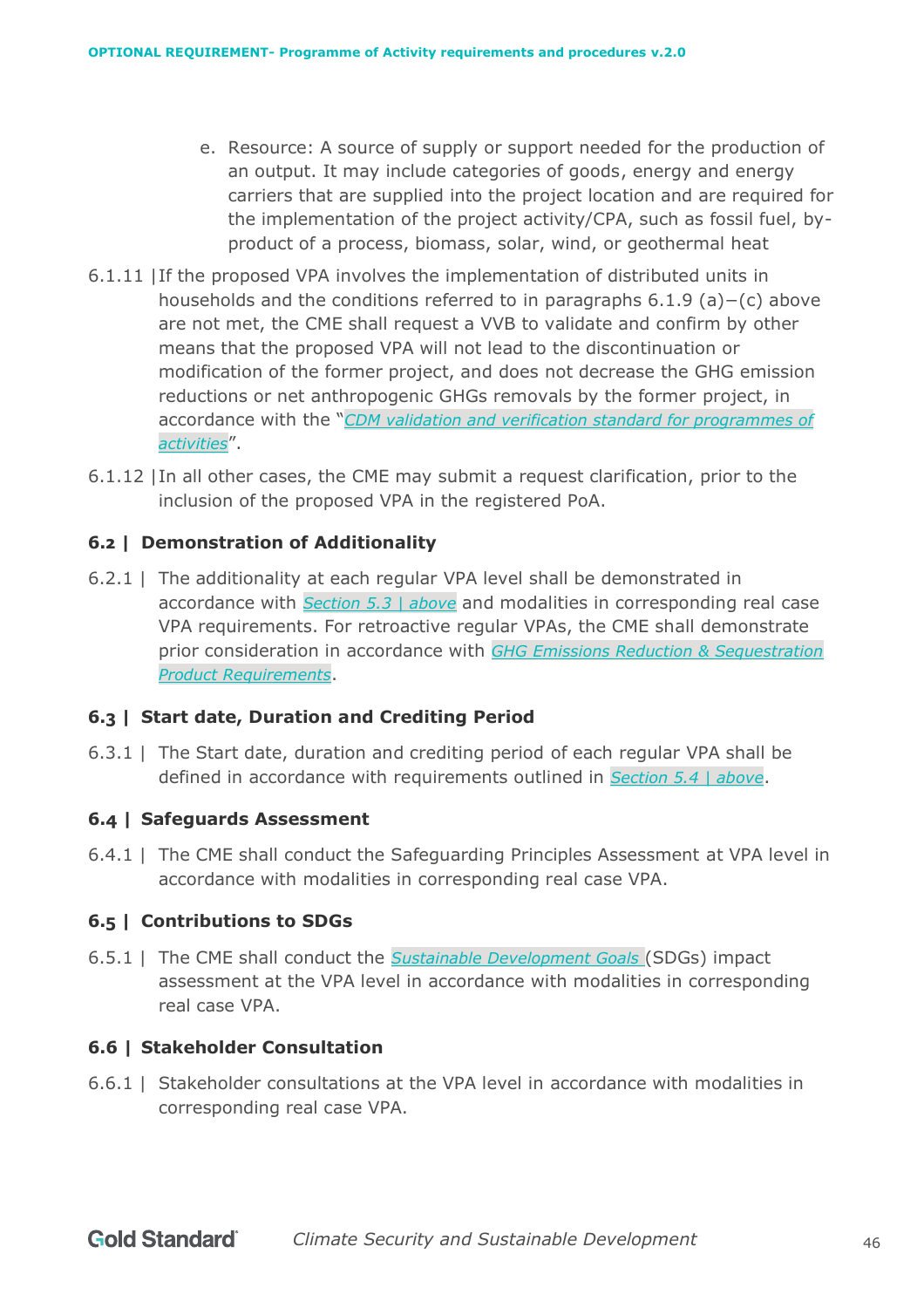# **6.7 | Application of Baseline and Monitoring Methodology(ies)**

#### **a. Reference of methodologies**

6.7.1 | The CME shall provide the references (titles, versions and reference numbers) of the selected methodologies, including any other methodologies or methodological tools that are applied to the proposed VPA, in accordance with the corresponding real case VPA.

## **b. VPA boundary, sources, and greenhouse gases (GHGs)**

- 6.7.2 | The CME shall describe the project boundary of the proposed VPA, including the physical delineation of the VPA, and the sources and GHGs that are included in the project boundary in accordance with modalities in corresponding real case VPA.
- 6.7.3 | In case of Forestry and AGR VPA, the CME shall
	- a. define the project boundary that geographically delineates the proposed VPA under the control of the CME or the project participants, including information allowing for the unique identification of the VPA. If the proposed VPA contains more than one discrete area of land, each discrete area of land shall have a unique identification.
	- b. demonstrate the control over eligible land in line with requirements of para 5.9.10.
	- c. select the carbon pools, emission sources and GHGs to account for in the project boundary of the proposed Forestry or AGR VPA in accordance with corresponding real case VPA.
- 6.7.4 | In case of Forestry or AGR VPA, the CME shall select and describe the approach for addressing the non-permanence in accordance with the approach outlined in real case VPA.

## **6.8 | Baseline Scenario**

- 6.8.1 | The CME shall establish and describe the baseline scenario of the proposed VPA in accordance with the modalities in corresponding real case VPA.
- 6.8.2 | The CME shall provide information on the facilities, systems, and equipment to be operated under the proposed VPA and in the baseline scenario, and clearly explain how the same types and levels of services provided by the VPA would have been provided in the baseline scenario.
- 6.8.3 | In case of replacement of existing equipment, the CME shall estimate the point in time when the existing equipment would be replaced in the absence of the proposed VPA in accordance with the latest version of CDM methodology Tool 10 ["Tool to determine the remaining lifetime of equipment"](https://cdm.unfccc.int/methodologies/PAmethodologies/tools/am-tool-10-v1.pdf/history_view/).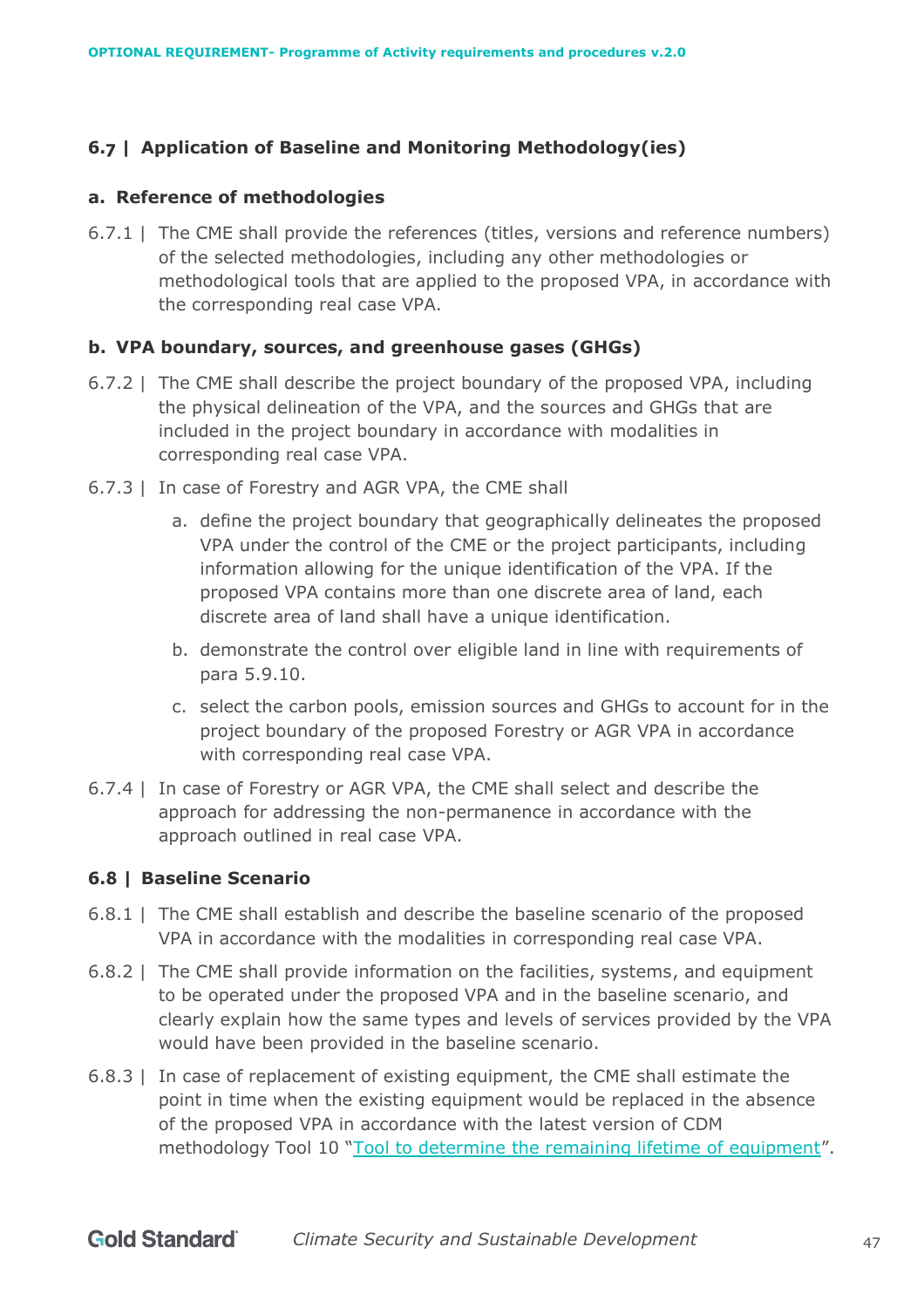In case small-scale VPA, the CME may disregard this requirement for household devices/appliances.

- 6.8.4 | In case of Forestry and AGR PoA, the CME shall establish and describe the baseline scenario separately for each stratum in the proposed Forestry and AGR VPA in accordance with the modalities in the corresponding real case Forestry and AGR VPA.
- 6.8.5 | If the corresponding real case Forestry and AGR VPA allows for the use of sampling for the determination of parameter values for calculating net anthropogenic GHG removals, the CME may use sampling in accordance with the sampling plan in the corresponding real case Forestry and AGR VPA.

#### **6.9 | Estimation of emissions reductions or net anthropogenic removals**

- 6.9.1 | The CME shall, in accordance with the modalities in the corresponding real case VPA, describe how to:
	- a. undertake the ex-post calculation of baseline, project, and leakage GHG emissions by sources, or baseline and actual net anthropogenic GHG removals by sinks, as well as GHG emission reductions or net anthropogenic GHG removals to be achieved by each of the regular VPAs
	- b. provide the ex-ante calculation of GHGs for each year of the crediting period
	- c. describe all steps to be undertaken for calculations and provide all results.
- 6.9.2 | The CME shall, in accordance with the modalities in the corresponding real case VPA, provide the data and parameters that will not be monitored but are determined before the inclusion of the VPA and remain fixed throughout the crediting period. These data and parameters shall be available at the time of the inclusion of the VPA.
- 6.9.3 | The CME shall ensure that the application of default data in the estimation of GHG emission reductions or net anthropogenic GHG removals for the proposed VPA is in accordance with the modalities in the corresponding real case VPA.

#### **6.10 |Monitoring Plan**

- 6.10.1 |The CME shall develop and describe the monitoring plan for the proposed VPA in accordance with the modalities in the corresponding real case VPA.
- 6.10.2 |The monitoring plan shall include all data, parameters and related information in accordance with the modalities in the corresponding real case VPA.
- 6.10.3 |The monitoring plan shall also include the other elements referred to in paragraph 5.8.33 above in accordance with the modalities in the corresponding real case VPA.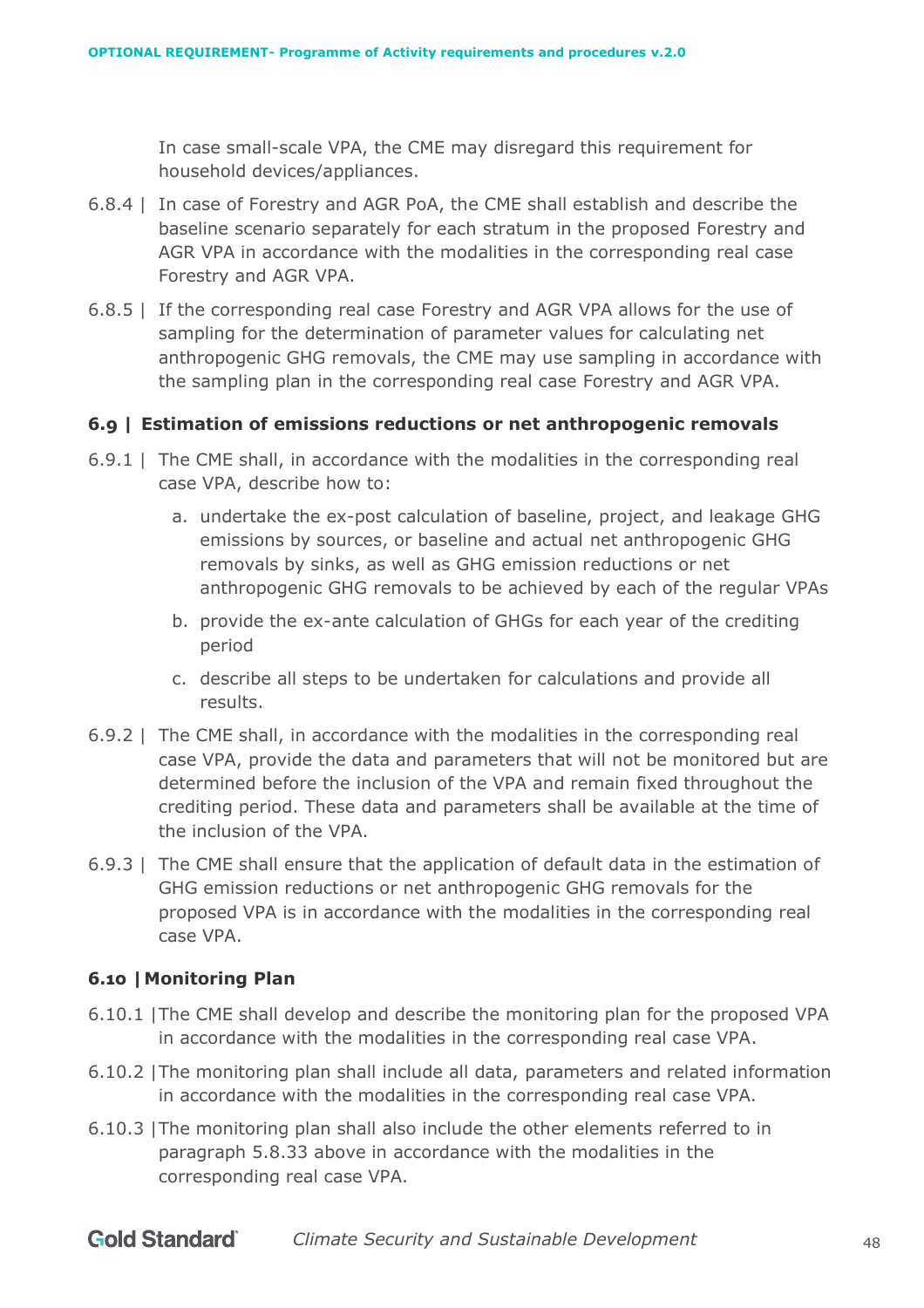## **6.11 | Eligibility for inclusion**

6.11.1 |The CME shall demonstrate how the proposed VPA meets the eligibility criteria for inclusion as defined in the corresponding real case VPA.

# **7| IMPLEMENTATION AND MONITORING**

#### **7.1 | General requirements**

- 7.1.1 | The CME shall:
	- a. implement and operate the registered PoA in accordance with the description in the registered PoA-DD and included VPA DDs, including all physical features.
	- b. monitor the registered PoA and its VPAs and its GHG emission reductions or net anthropogenic GHG removals and SDG impacts in accordance with the registered monitoring plan.
- 7.1.2 | The CME shall prepare, for each monitoring period, either a single monitoring report or multiple separate monitoring reports in the following manner:
	- a. In the case of a single monitoring report, the report shall contain all monitoring results of all or batch of VPAs corresponding to same real case VPA. In such a case,
		- i. the monitoring reports shall have the same monitoring period that encompasses all monitoring results to be obtained during the period.
		- ii. the start of the monitoring period shall be the earliest date of the monitoring period start date among all VPAs included in the monitoring report.
		- iii. the monitoring results of individual VPAs shall be separated in the monitoring reports
	- b. In the case of multiple separate monitoring reports, the report shall be prepared for individual VPAs containing all monitoring results of VPA

#### **7.2 | General description**

- 7.2.1 | The CME shall describe the implemented registered PoA and monitored GHG emission reductions or net anthropogenic removal in the Monitoring Report to provide an understanding of how the implementation and monitoring were conducted.
- 7.2.2 | When describing the implementation and monitoring, the CME shall provide the following information regarding the implemented registered PoA:
	- a. Title and GSID of the PoA
	- b. Name of the coordinating/managing entity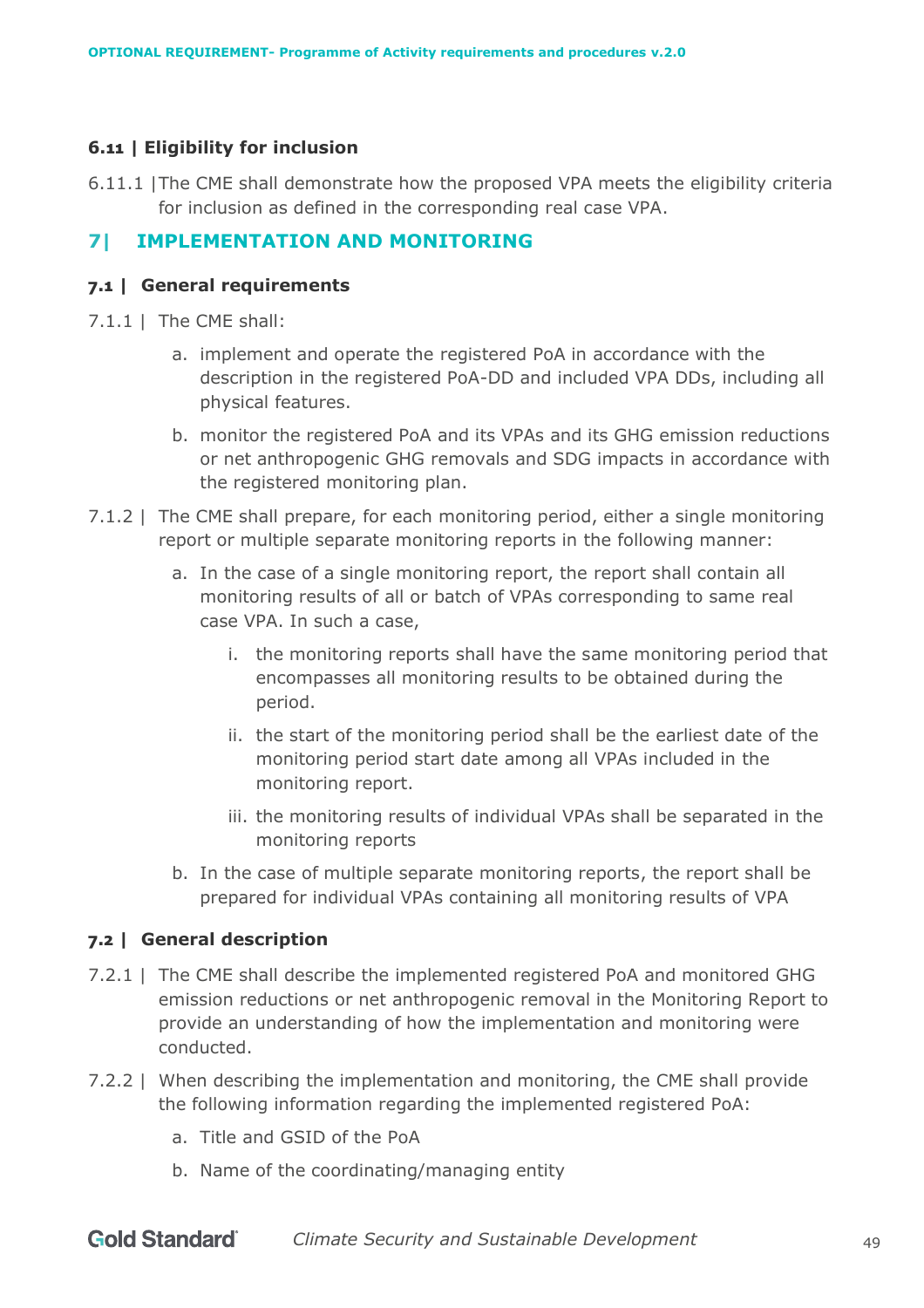- c. Titles, versions and reference numbers of the applied methodologies or methodological tools to which the applied methodologies refer
- d. Title, GSID, correspondence to a real case VPA and location of regular VPA covered by the monitoring report
- e. Type, start date and duration of the crediting period for each VPA covered by the monitoring report
- f. Monitoring period number and dates of coverage

#### **7.3 | Description of implemented registered PoA and real case VPA**

- 7.3.1 | The CME shall provide a description of the implemented registered PoA and its VPAs as follows:
	- a. Description of how the management system of the PoA was implemented
	- a. Description of how the single sampling plan covering all or batches of included VPAs corresponding to a single real case VPAs was implemented, if applicable
	- b. Description of the installed technologies, technical processes and equipment for the included VPAs
	- c. Information on the implementation and actual operation of the included VPAs, including relevant dates (e.g. construction, commissioning, start of operation). The CME shall;
		- i. describe the status of implementation and start date of operation for each site for a VPA that consists of more than one site.
		- ii. indicate the progress of the VPA achieved in each phase for a VPA with phased implementation.
- 7.3.2 | The CME shall indicate in the monitoring report, if any, changes to the PoA or VPAs are:
	- a. temporary deviations from the registered monitoring plan, the applied methodologies, or the other applied methodological regulatory documents, or
	- b. permanent changes (hereinafter referred to as post- registration changes). For post-registration changes that have been approved by Gold Standard, the CME shall indicate the dates of approval.

## **7.4 | Description of Monitoring System**

7.4.1 | The CME shall describe the monitoring system of the included VPAs and provide line diagrams (graphical schemes) showing all relevant monitoring points. This description may include data collection procedures (information flow including data generation, aggregation, recording, calculations, and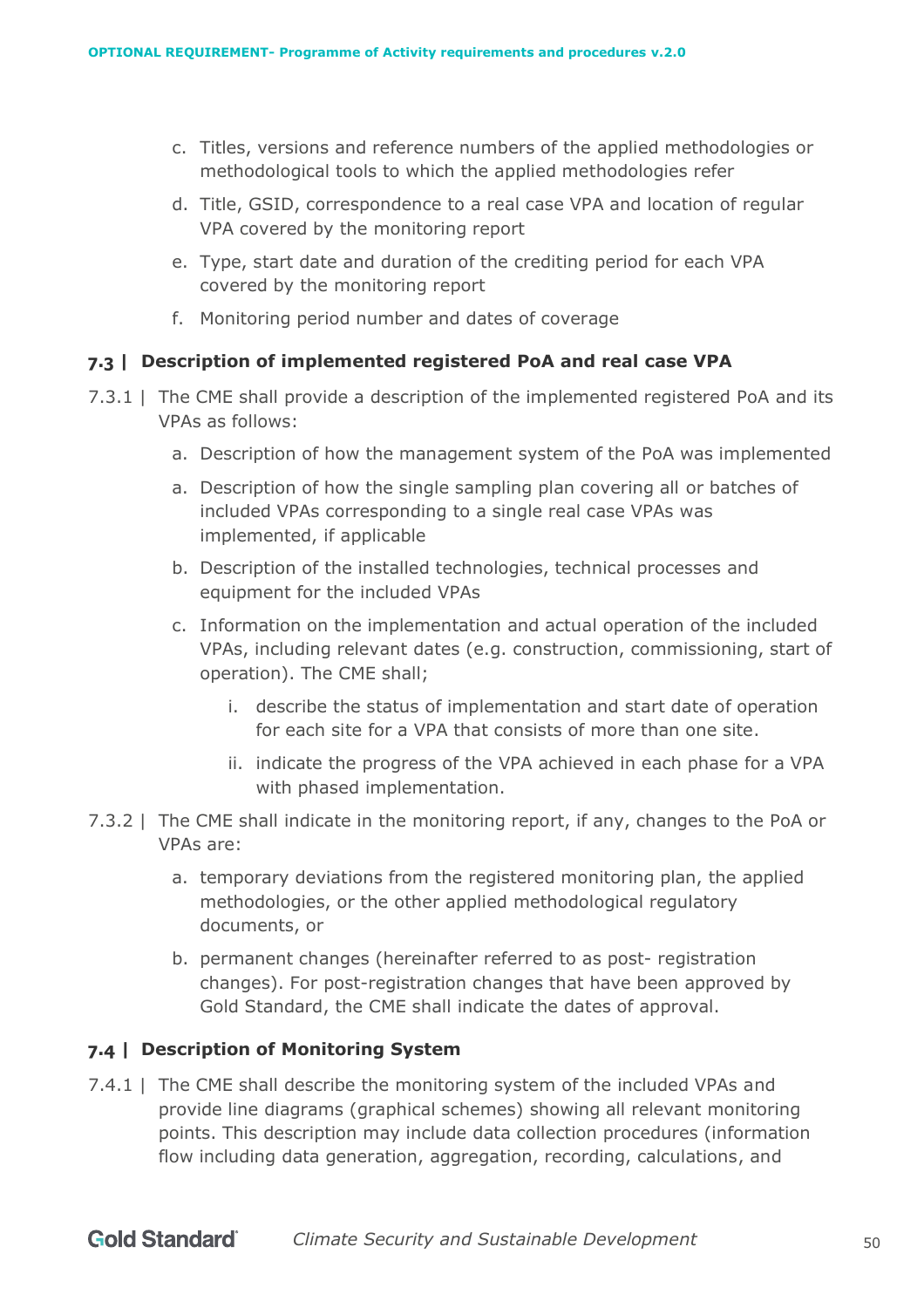reporting), organisational structure, roles and responsibilities of personnel, and emergency procedures for the monitoring system.

#### **7.5 | Data and Parameters**

- 7.5.1 | The CME shall provide all parameters used to calculate the baseline, project, and leakage GHG emissions by sources or the baseline and actual net GHG removals by sinks, as well as other relevant parameters of the included VPAs for the monitoring period as required by the registered monitoring plan, the applied methodology(ies), tools and related regulatory documents.
- 7.5.2 | The CME shall provide information on how data and parameters have been monitored, and for each parameter shall:
	- a. Provide the values of the monitored parameter for the purpose of calculating GHG emission reductions or net anthropogenic GHG removals. Where data are measured continuously, they shall be presented using an appropriate time interval (e.g., monthly for a monitoring period of six months or more; weekly for a monitoring period of less than six months; daily for a monitoring period of one month or less). For default values that are not fixed at the time of registration of the PoA or the inclusion of the VPA/CPAs, the most recent value shall be applied
	- b. Describe the equipment used to monitor each parameter, including details on accuracy class, and calibration information (frequency, date of calibration and validity), if applicable, as per the registered monitoring plan
	- c. Describe how the parameters are measured/calculated and the measurement and recording frequency
	- d. Provide and/or identify the sources of data (e.g. logbooks, daily records, surveys)
	- e. Provide the calculation method of the parameters, where relevant
	- f. Describe the QA/QC procedures applied (if applicable as per the registered monitoring plan)
	- g. Provide information about appropriate emission factors, IPCC default values and any other reference values that have been used in the calculation of GHG emission reductions or net anthropogenic GHG removals.
- 7.5.3 | If data and parameters monitored are determined by a sampling approach, the CME shall describe how the sampling has been conducted in accordance with the sampling plan in the registered monitoring plan.
- 7.5.4 | If a batch of VPAs corresponding to one real case VPAs is submitted as part of single monitoring report, the sampling may be conducted at the level of the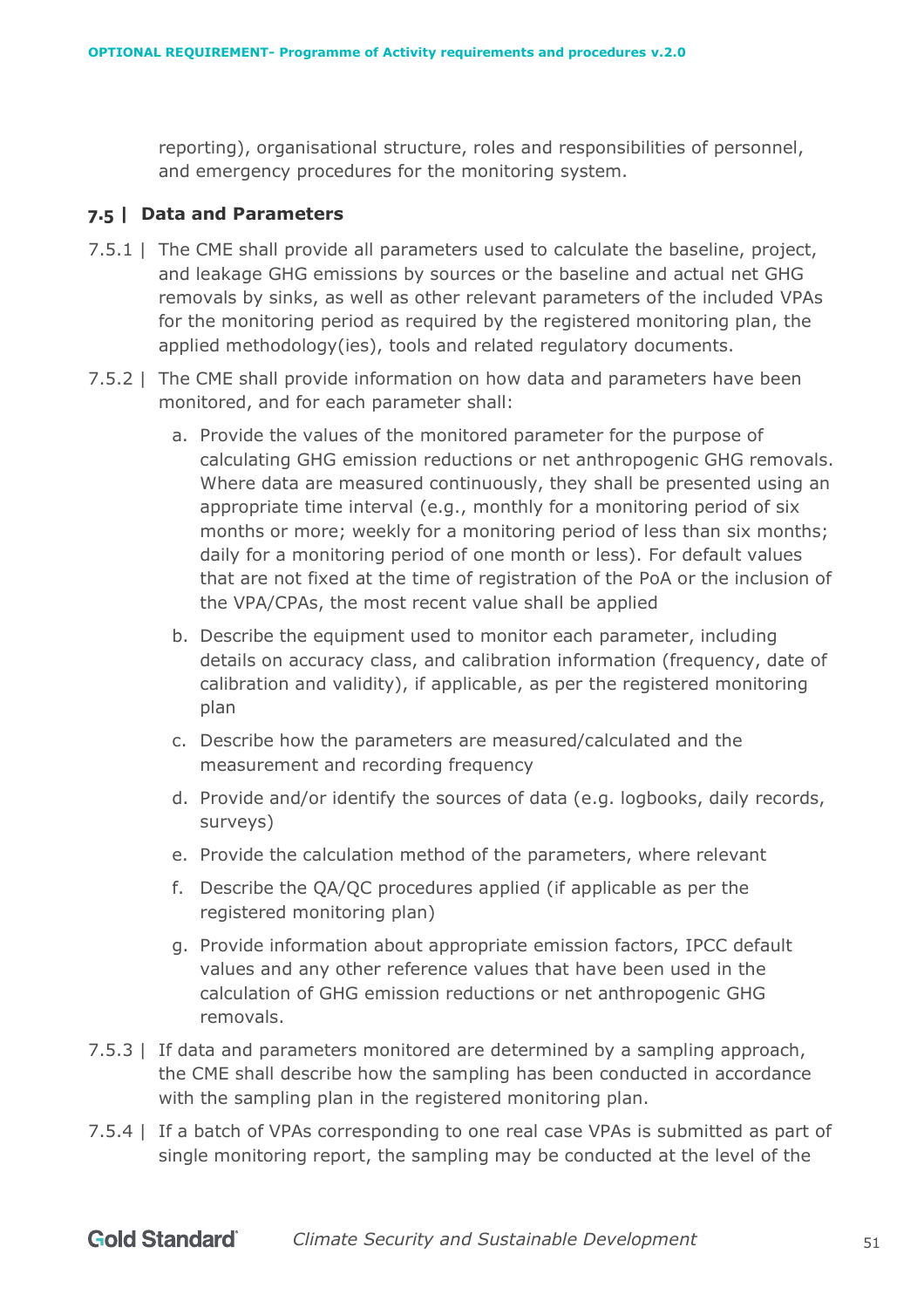batch or each VPA. For the limit on overall number of VPAs that can be included in a batch refer to applicable methodology.

#### **7.6 | Calculation of emission reductions and removal enhancements**

- 7.6.1 | The CME shall for each of the implemented VPAs for the monitoring period as per the applied methodology(ies), tools and related regulatory documents, identify the formula used for, and provide the calculation of,
	- a. Baseline GHG emissions or baseline net GHG removals
	- b. Project GHG emissions or actual net GHG removals
	- c. Leakage GHG emissions
	- d. GHG emission reductions or net anthropogenic GHG removals
- 7.6.2 | The CME shall provide a comparison of the emission reductions or removal enhancements achieved by the included VPAs with the estimates in the included VPA DDs.
- 7.6.3 | For any included VPA, except for Forestry and AGR VPAs, the CME shall explain the cause of any increase in the actual GHG emission reductions achieved during the monitoring period, including all information (i.e., data and/or parameters) that is different from that stated in the VPA -DD.
- 7.6.4 | For an included small scale or microscale or smallholder VPA, the CME shall:
	- a. demonstrate that the scale of the activities remained under the applicable limit for that type in each crediting year during the crediting period; or
	- b. If, during any crediting year, the scale goes beyond the limit of applicable type, cap the GHG emission reductions or net removal that are claimed for the monitoring year at the amount calculated with the limit of its type.
	- c. If, the emission reductions or net removal volume achieved over consecutive 24 months period corresponds to scale that goes beyond the limit of applicable type, the scale should be moved to appropriate project scale applying design change requirements at the next issuance request or at the time on next renewal of crediting period. In the interim, the project can only be issued as per sub-para b above.

# **7.7 | Verification of implementation of registered PoA and monitored emission reduction or net anthropogenic removals**

7.7.1 | The CME shall maintain all monitoring results of all VPAs in accordance with the record-keeping system identified in the registered PoA-DD and VPA DD.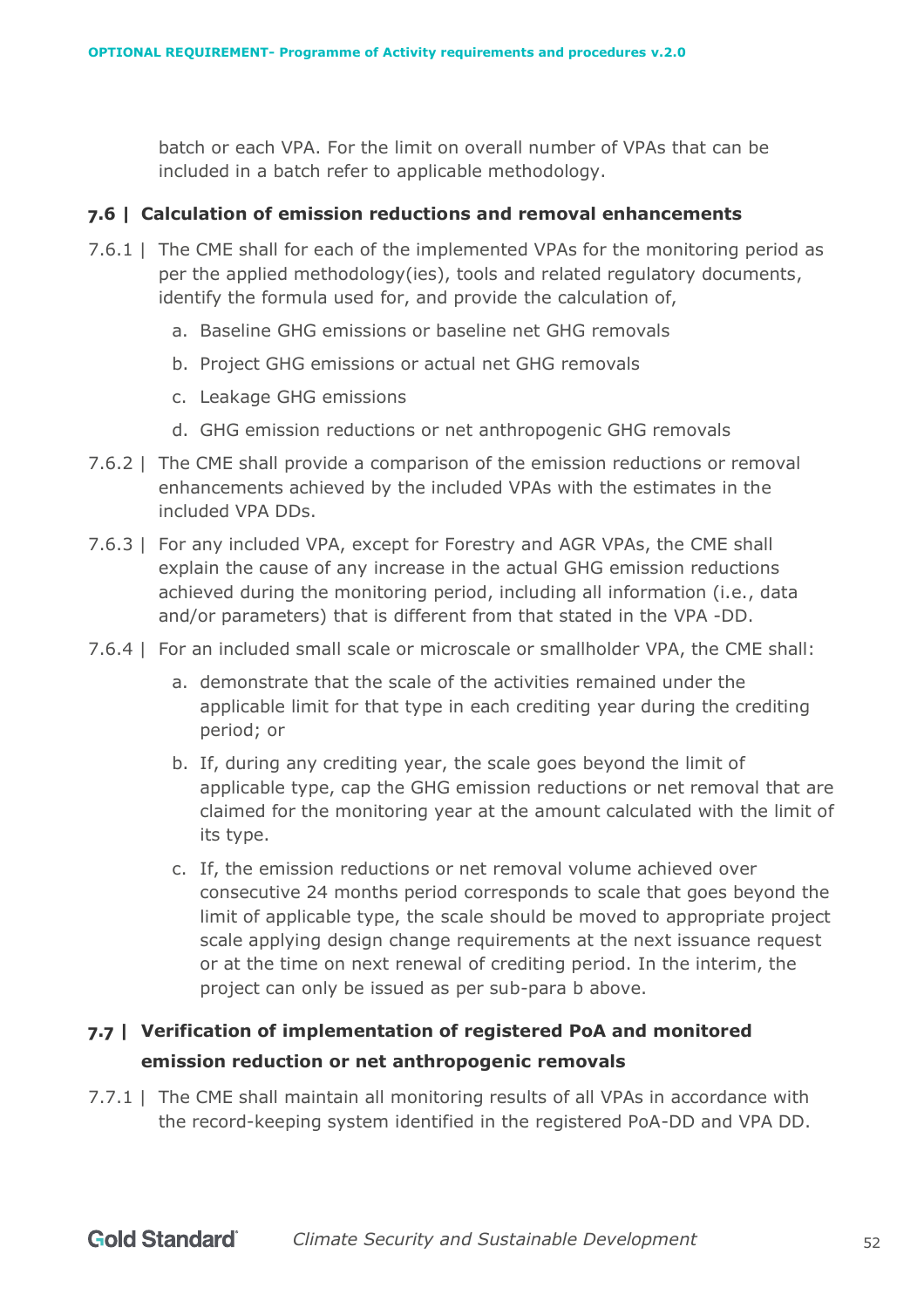# <span id="page-52-0"></span>**8| POA CERTIFICATION CYCLE AND PROCEDURES**

#### **8.1 | General overview**

- 8.1.1 | Certification for a PoA and its VPAs is based on a five-year renewable certification cycle as per the process below:
	- **a. Preliminary Review/Listing** The Preliminary Review (time of first submission) is conducted at the outset of the PoA and its real case VPAs before Listing on the *[Impact Registry](https://www.goldstandard.org/resources/impact-registry)*. During the Preliminary Review, Gold Standard conducts a 4 week desk review to assess whether the proposed PoA and real case VPAs have the potential to conform to the applicable requirements and may therefore progress to the Listed status. Note that,
		- a. PoA and its real case VPAs are required to undergo Preliminary Review, and both will be listed simultaneously upon completion of the preliminary review process; and
		- b. Regular VPAs (corresponding to a design certified real case VPA) requesting inclusion in a PoA are not required to go through preliminary review and may be submitted for inclusion following one of the VPA inclusion pathways, as applicable. Refer to VPA inclusion pathways, below.
	- **b. Validation and Design Review** Validation and Design review are conducted for the PoA and its real case VPAs and regular VPAs before achieving Design Certification and Inclusion respectively.

During Validation, the VVB conducts an independent evaluation of the PoA/real case VPA(s)/regular VPA(s) (as applicable) against the relevant GS4GG requirements and procedures (for further details please refer to *Section [8.3 | below](#page-54-0)*).

During Design Review (which follows Validation), Gold Standard reviews the PoA/VPA documents and validation opinion to determine the suitability of the PoA/real case VPA(s)/regular VPA(s) (as applicable) to be design certified and included in the PoA respectively (for further details please refer to *Section [8.4 | below](#page-56-0)*).

**c. Verification and Performance Review** – Verification and Performance Review are conducted for the real case VPAs and regular VPAs (of a PoA) before achieving Performance Certification and Issuance.

During Verification, the VVB conducts an independent evaluation of the implementation and monitoring of the real case VPA(s)/regular VPA(s) of a PoA (as applicable) and claimed SDG impacts including GHGs.

During Performance Review (which follows Verification), Gold Standard reviews the Monitoring Report and supporting documents including the VVB's verification opinion to determine the suitability of the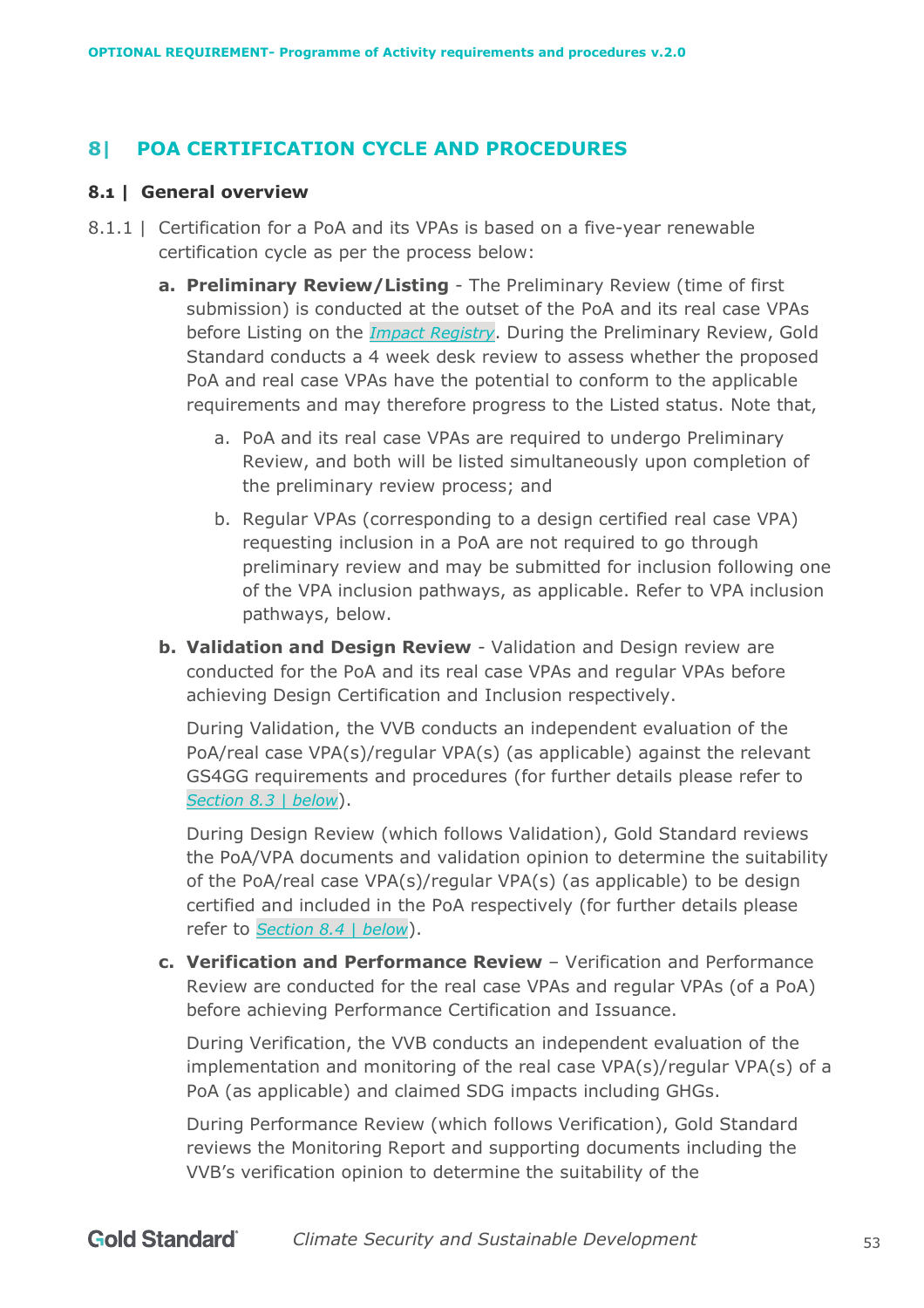implementation and monitoring of the real case VPA(s)/regular VPA(s) of a PoA (as applicable) and the claimed emissions reduction and SDG impacts for issuance. For further details please refer to *Section [8.5 | below](#page-60-0)*

#### <span id="page-53-0"></span>**8.2 | Preliminary Review/Listing**

- 8.2.1 | All real case VPAs submitted for inclusion in the PoA shall undergo the Preliminary Review before proceeding to validation and design review. The CME shall submit at minimum one real case VPA with PoA for Preliminary Review. Although not required, CMEs may submit regular VPA(s) with corresponding real case VPA(s) for Preliminary Review.
- 8.2.2 | Any regular VPAs, corresponding to a design certified real case VPA may be submitted for validation and/or inclusion review without preliminary review. Refer to VPA inclusion pathways *Section [8.4 | below](#page-56-0)*
- 8.2.3 | Requests for action, such as Corrective Action Requests (CARs)/Likely CARs/Forward Action Requests (FARs)/Clarifications (CLs)/Observations (OBs) may be raised during preliminary review and must be addressed during Validation. However, matters pertaining to Eligibility Principles as indicated in the preliminary review outcome shall be addressed prior to Listing. At preliminary review stage CARs, OBs and FARs are indicative only; further matters may be raised or interpreted differently by the VVB and/or Gold Standard during the further certification stage of PoA Cycle.
- 8.2.4 | During the preliminary review, Gold Standard may identify any further matters that require Expert Stakeholder opinion and recommendations not already pre-identified.
- 8.2.5 | The Preliminary Review starts when the CME has:
	- a. signed and submitted the Terms and Conditions AND
	- b. submitted the PoA and its real case VPA documentation AND
	- c. paid the fee for the Preliminary Review, where required.
- 8.2.6 | The minimum requirements for submission of PoA Documentation include Key Project Information - by uploading the following document:
	- a. Cover Letter
	- b. Terms and Conditions
	- c. Official Development Assistance declaration
	- d. PoA design consultation report & real case VPA stakeholder consultation
	- e. Draft PoA & real case VPA Design Document
	- f. Completed SDG Impact Tool (information for Step 1-5 of SDG Impact Tool is completed, whereas draft monitoring plan may be included later)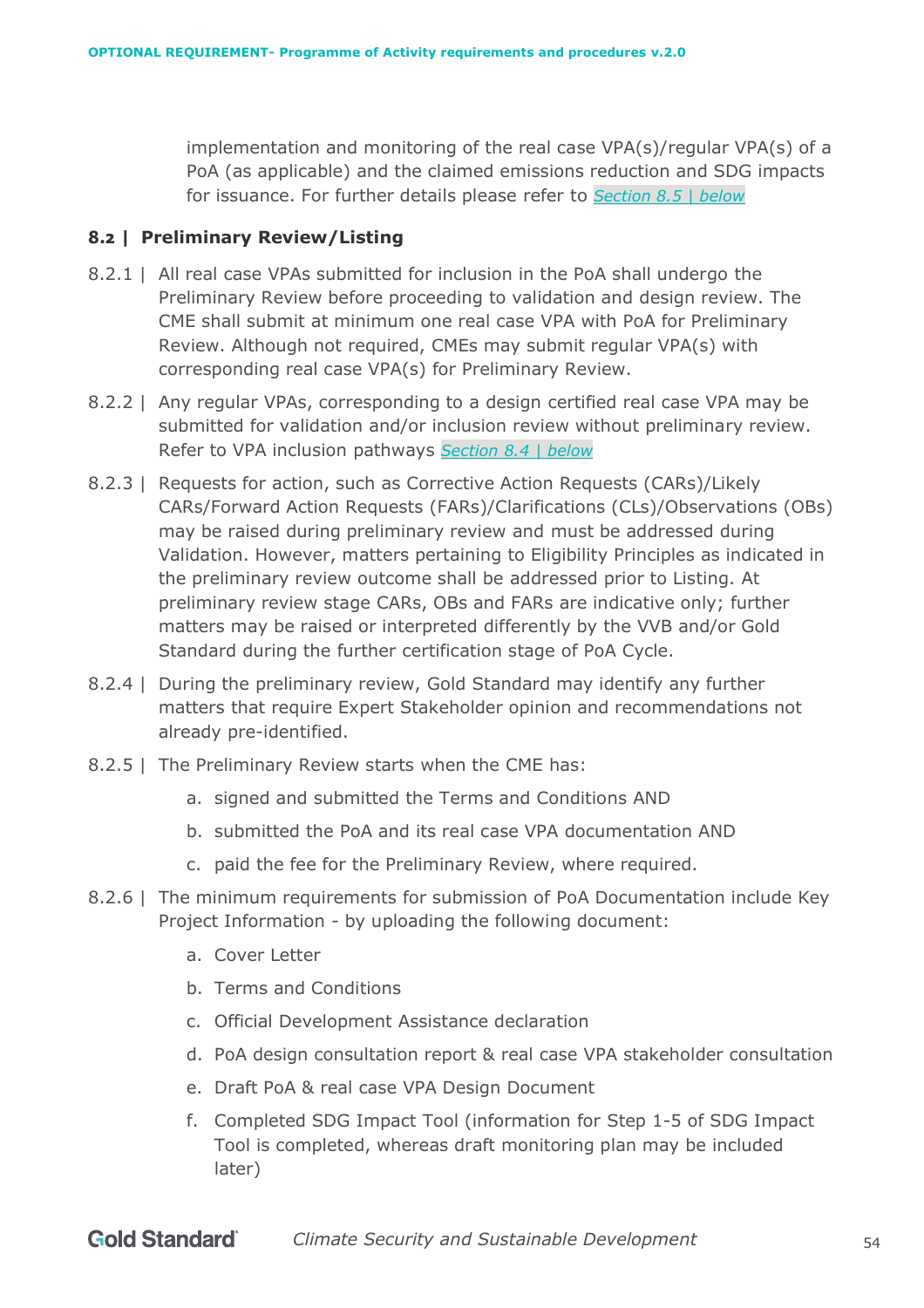- g. Confirmation of certification pathway and selection of Gold Standard Approved Methodologies and Product. A draft monitoring plan may be included.
- h. Any other relevant documents
- 8.2.7 | The Preliminary Review is intended as a guide to the CME and does not represent a Certification review or result in Certification. It does not guarantee that a PoA and its VPAs shall be successful in Validation or Design Review or ongoing Verification and Performance Review. Neither does it guarantee that further issues or alternative interpretation will not arise later.
- 8.2.8 | The outcome of the Preliminary Review may be:
	- a. a successful Review without any likely or potential CARs, FARs or OBs identified, OR
	- b. a successful Review with likely or potential CARs, FAR s or OBs identified but that are not required to be resolved prior to Listing, OR
	- c. an unsuccessful Review with at least one potential Non Conformity (NC) identified.
- 8.2.9 | With either outcome (a) or (b) the PoA and its real case VPAs will obtain 'Listed' status in the *[Impact Registry](https://www.goldstandard.org/resources/impact-registry)*. This means that:
	- a. The Key Project Information, draft PoA DD, real case VPA DD and supporting documentation are made publicly available<sup>32</sup>, AND
	- b. The CME may promote the PoA and its VPAs according to the Claims Guidelines as appropriate for Listed status.
	- c. The CME may proceed to Validation.

## <span id="page-54-0"></span>**8.3 | Validation and Design Review**

- 8.3.1 | A PoA and its VPAs shall achieve Design Certification by completing validation and design review.
- 8.3.2 | To start the validation of PoA and real case VPAs that have achieved Listing status, the CME shall:
	- a. contract an *[approved VVB](https://globalgoals.goldstandard.org/verification-validation-bodies/)* eligible for the activity type and pathway proposed, and
	- b. submit PoA and real case VPA documentation and supporting documents to the VVB.

<sup>&</sup>lt;sup>32</sup> [Public Disclosure Requirements for Project Documentation](https://globalgoals.goldstandard.org/rc-2021-public-disclosure-requirements-for-project-documentation/)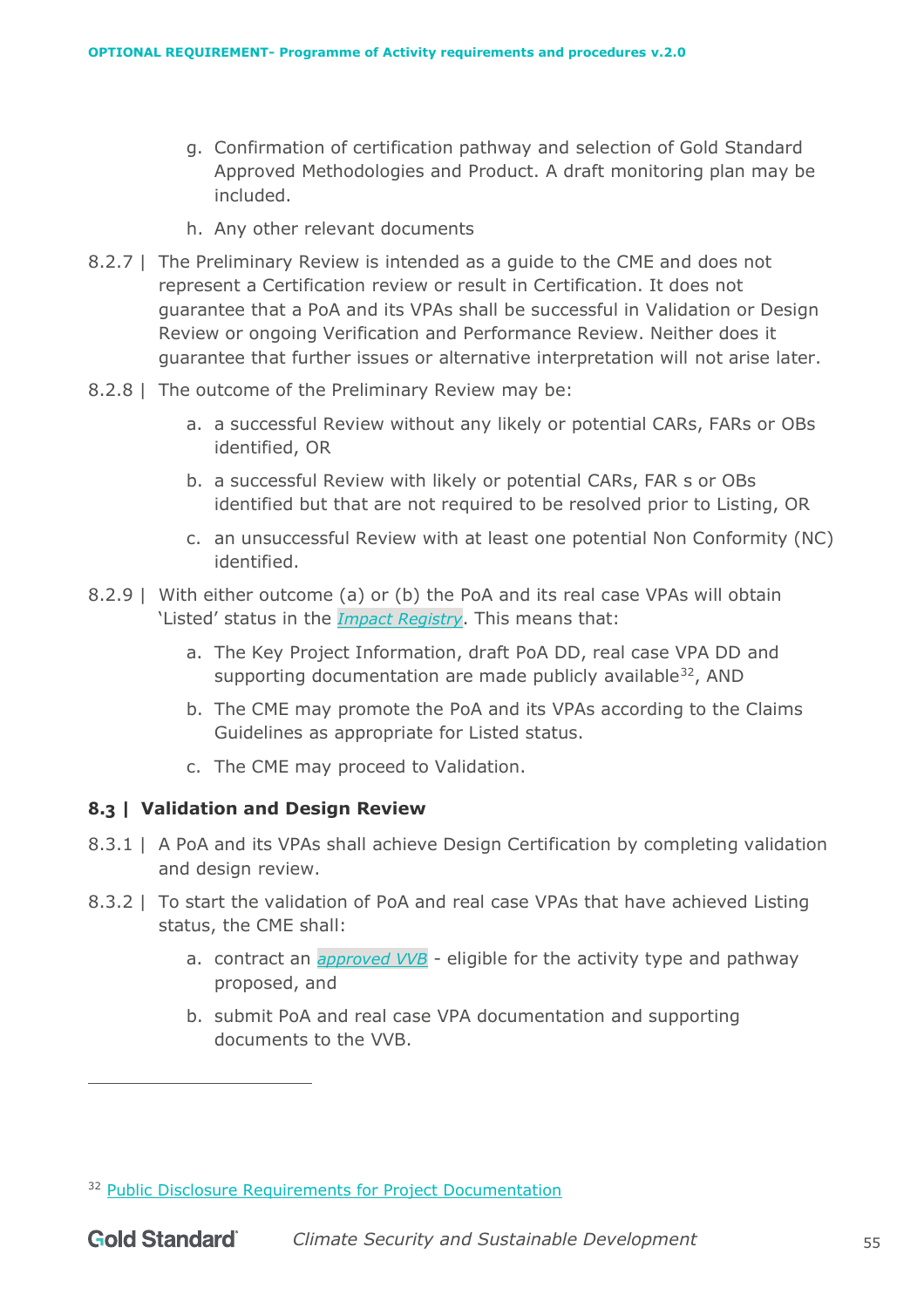- 8.3.3 | The Validation contract shall include VVB's engagement to respond to any clarifications, queries, OBs, FARs and CARs raised by Gold Standard during Design Certification Review.
- 8.3.4 | Validation includes a site visit by a VVB who assesses the up-front design and monitoring plan for a PoA and its real case VPA against applicable requirements. This includes validation of:
	- a. the PoA and VPA documentation including the design document and monitoring & reporting plan, including any updates to the key project information after listed status has been achieved.
	- b. Any supporting document and evidence to demonstrate conformity to all applicable GS4GG requirements.
- 8.3.5 | As part of validation, the VVB shall validate the appropriateness of the sampling approach (including approach proposed for site-visits) as part of the Validation Report. The VVB shall take into account the following factors, amongst others, while assessing proposed sampling approach for validation:
	- a. Risks related to the type(s) of project activity/ technology/ geographic location
	- b. Risks related to non-identification of emission and leakage sources
	- c. Risks related to double counting, especially in the case of distributed technologies.
	- d. Uncertainty with respect to the data monitored etc.
	- e. Risks related to environmental, economic or social safeguards
	- f. Risks on account of previous VPA having been erroneously included or other VPA facing significant grievances from local stakeholders or ongoing legal cases for existing VPA etc.
- 8.3.6 | Validation ends when VVB submits a final Validation Report with no open NCs and/or CARs, in the opinion of the VVB, to Gold Standard.
- 8.3.7 | The PoA and its real case VPAs shall complete Validation (defined as the date of submission of Validation Report by the VVB) within two years of successful listing of the PoAs and its real case VPAs. A new real case VPA submitted for inclusion after PoA design certification shall also complete validation within two years of successful listing of the real case VPA.
- 8.3.8 | Design review is a 4 week desk review conducted by Gold Standard of a PoA and its real case VPAs documentation and Validation Report submitted by VVB. The date of Design Certification is the last day of the 4 week Design Review period, even if the design review is concluded after this date.
- 8.3.9 | During the design review all PoA and VPAs documentation is made available to the Gold Standard *[Technical Advisory Committee \(TAC\)](https://www.goldstandard.org/about-us/governance)* and *[NGO Supporters](https://www.goldstandard.org/about-us/ngo-supporters)* for review who can raise any requests for clarification.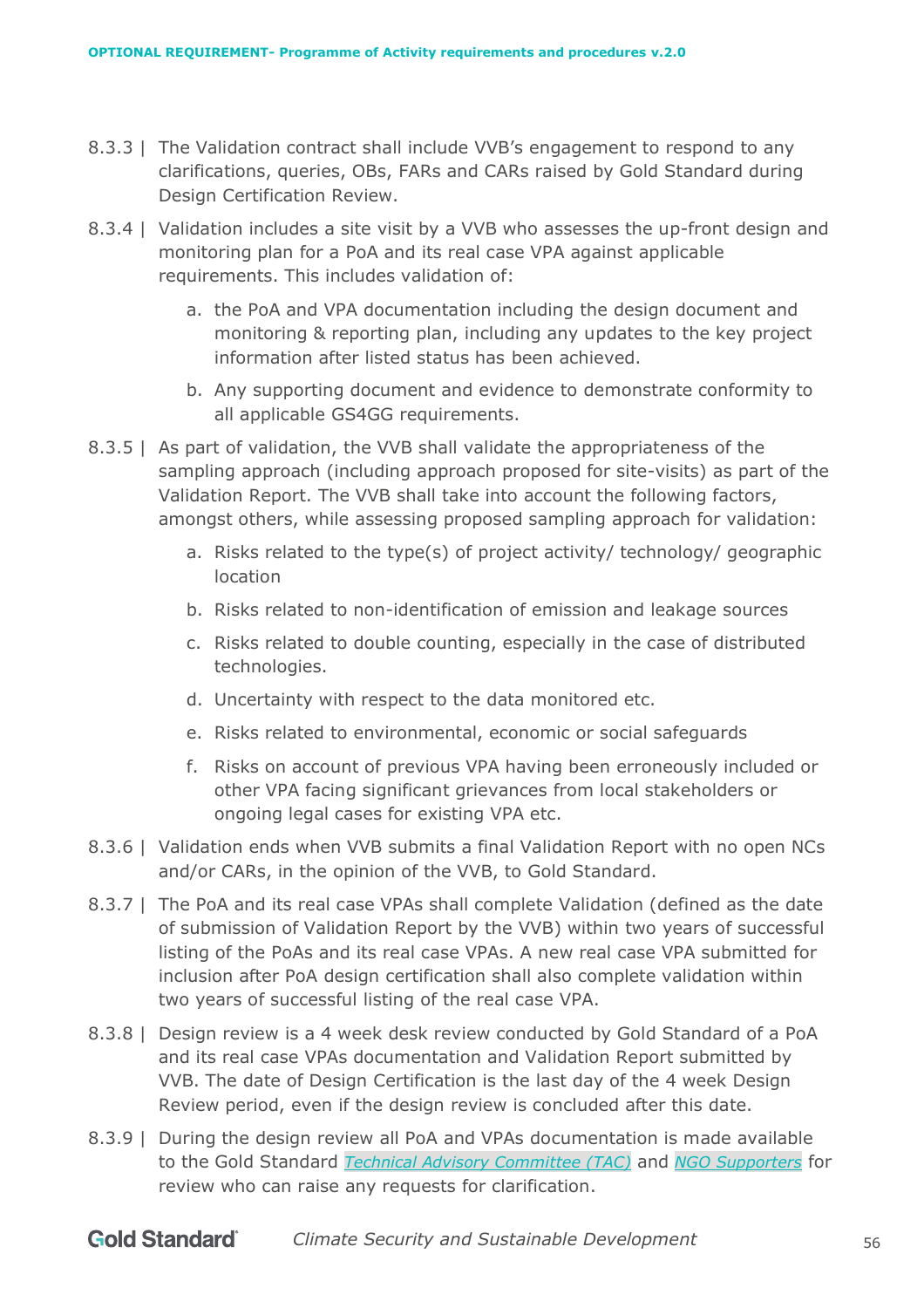- 8.3.10 |During Design Review, new CARs, FARs and OBs may be raised by any party. Design Review is concluded when all CARs/CLs are successfully closed. If any new CARs or FARs are opened, these shall be addressed by CME and/or the VVB, as applicable.
- 8.3.11 |A positive conclusion of the Design Review results in Certified Design status, which means that:
	- a. The PoA and its real case VPA Design Document, supporting documentation, Monitoring & Reporting Plan and final Validation Report shall be made public (unless otherwise agreed with Gold Standard, for example in the case of commercially or personal security sensitive information $33$ ).
	- b. The PoA and its real case VPAs becomes eligible for Performance Certification.
	- c. The CME may promote the PoA and its VPAs according to the *[Claims](https://globalgoals.goldstandard.org/105-par-claims-guidelines/)  [Guidelines](https://globalgoals.goldstandard.org/105-par-claims-guidelines/)* as appropriate for Certified Design status Projects.
	- d. The CME may include and/or request performance certification for regular VPAs following one of the VPA inclusion pathways, as applicable (refer to Section VPA inclusion, below)

# <span id="page-56-0"></span>**8.4 | VPA Inclusion**

## **a. Regular VPA**

- 8.4.1 | To include a regular VPA in a design certified PoA, the CME shall ensure that the proposed VPA complies with the latest version of the design certified PoA and its corresponding real case VPA and relevant GS4GG rules and requirements as referred in registered PoA and real case VPA, unless a decision by TAC puts the applied methodology and/or methodological tool on hold.
- 8.4.2 | The date of VPA Design Certification (inclusion date) is the last day of Design Review period, applicable as per the inclusion pathway, even if the design review is concluded after this date
- 8.4.3 | A regular VPA may be included in the PoA by following one of the applicable pathways mentioned below. The figure below provides a schematic of all the three VPA inclusion pathways.

<sup>&</sup>lt;sup>33</sup> [Public Disclosure Requirements for Project Documentation](https://globalgoals.goldstandard.org/rc-2021-public-disclosure-requirements-for-project-documentation/)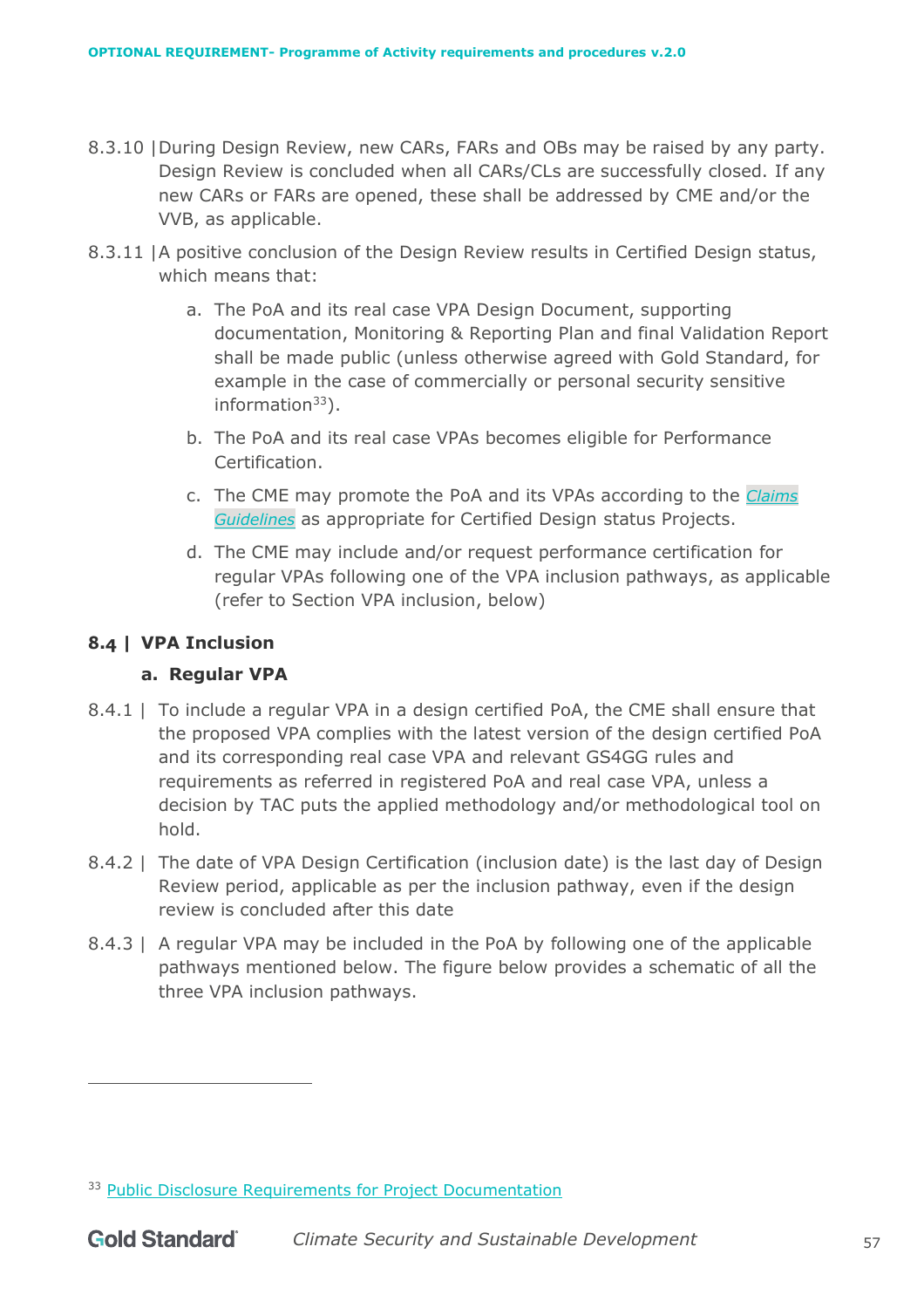

**Figure 2 – VPA Inclusion pathways**

## **i. Inclusion of regular VPAs**

- 8.4.4 | This pathway can be used by all proposed/implemented regular VPAs irrespective of their start dates and involves following two actions:
	- a. Compliance check by VVB: Prior to inclusion of a regular VPA, the VVB shall conduct a compliance check with respect to the inclusion criteria defined in the PoA-DD and real case DD. The VVB shall submit a formal inclusion request by submitting VVB's Inclusion Report to Gold Standard.
	- b. Design Certification Review by Gold Standard: After the compliance check by a VVB, Gold Standard shall conduct a Design Certification Review (2 weeks) of the regular VPAs before being formally included in the PoA.
- 8.4.5 | The design review period starts when:
	- a. the relevant documents (VPA DD, VVB Inclusion Report and other documentation) are submitted to Gold Standard, and
	- b. design review fee is paid.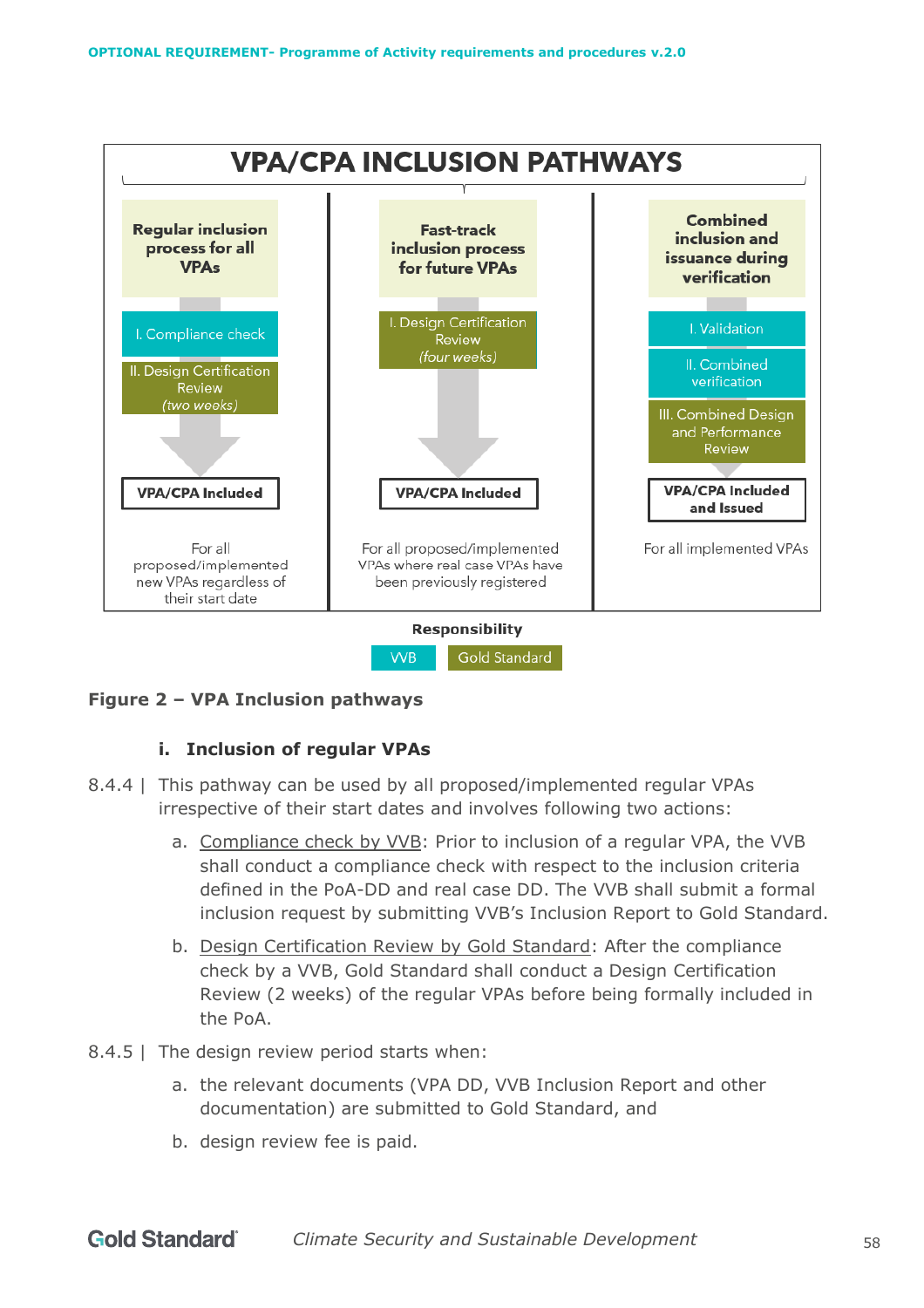8.4.6 | The Gold Standard may conduct spot-checks for any of the proposed VPAs for inclusion by the VVB, based on a target-random approach. The spot-check will entail Gold Standard carrying out a full review as opposed to a compliance check done normally. Where selected for spot check, the VPA will undergo three week review period.

#### **ii. Fast-track inclusion of regular VPAs**

- 8.4.7 | This pathway involves a four-week Design Certification Review by Gold Standard only and does not require a compliance check by a VVB.
- 8.4.8 | The design review period starts when;
	- c. the relevant documents (VPA DD, Validation report and other supporting documents) are submitted to Gold Standard, and
	- d. design review fee is paid.
- 8.4.9 | This pathway can be used for all proposed/implemented regular VPAs irrespective of their start dates provided that the CME can demonstrate that the regular VPA:
	- a. involves operations and implementation in the same host country, and
	- b. corresponds to a design certified real case VPA (and applying the same inclusion criteria and technology/measure), and
	- c. apply same methodology or combination of methodologies in accordance with modalities of real case VPA.
- 8.4.10 |This pathway cannot be used by regular VPAs in the following situations:
	- a. where identified as not applicable in the *[Preliminary Review Request Form.](https://globalgoals.goldstandard.org/standards/T-PreReview_V1.1-Preliminary-review-request-form.docx)* For such cases, Gold Standard shall identify and inform CME via preliminary review request form of real case VPA if this pathway is not available or likely conditions and requirements and/or timeframe until when this pathway would not be available for corresponding real case VPAs). For example, material issues were identified at the preliminary review stage for a given real case VPA that requires a VVB assessment; regular VPAs are likely to involve assessment areas that requires compliance check by a VVB.
	- b. which belong to the type/scope of activities for which currently inclusion of new VPAs is temporarily put on hold by TAC, for example due to an ongoing investigation.
- 8.4.11 |For the regular VPAs directly included by the CME applying the Fast Track inclusion pathway, the VVB that performs the first verification for such VPAs shall confirm that they comply with the requirements defined for the inclusion of VPAs in the registered PoA and corresponding VPAs. If the VVB finds that they do not comply with any of the applicable requirements, then: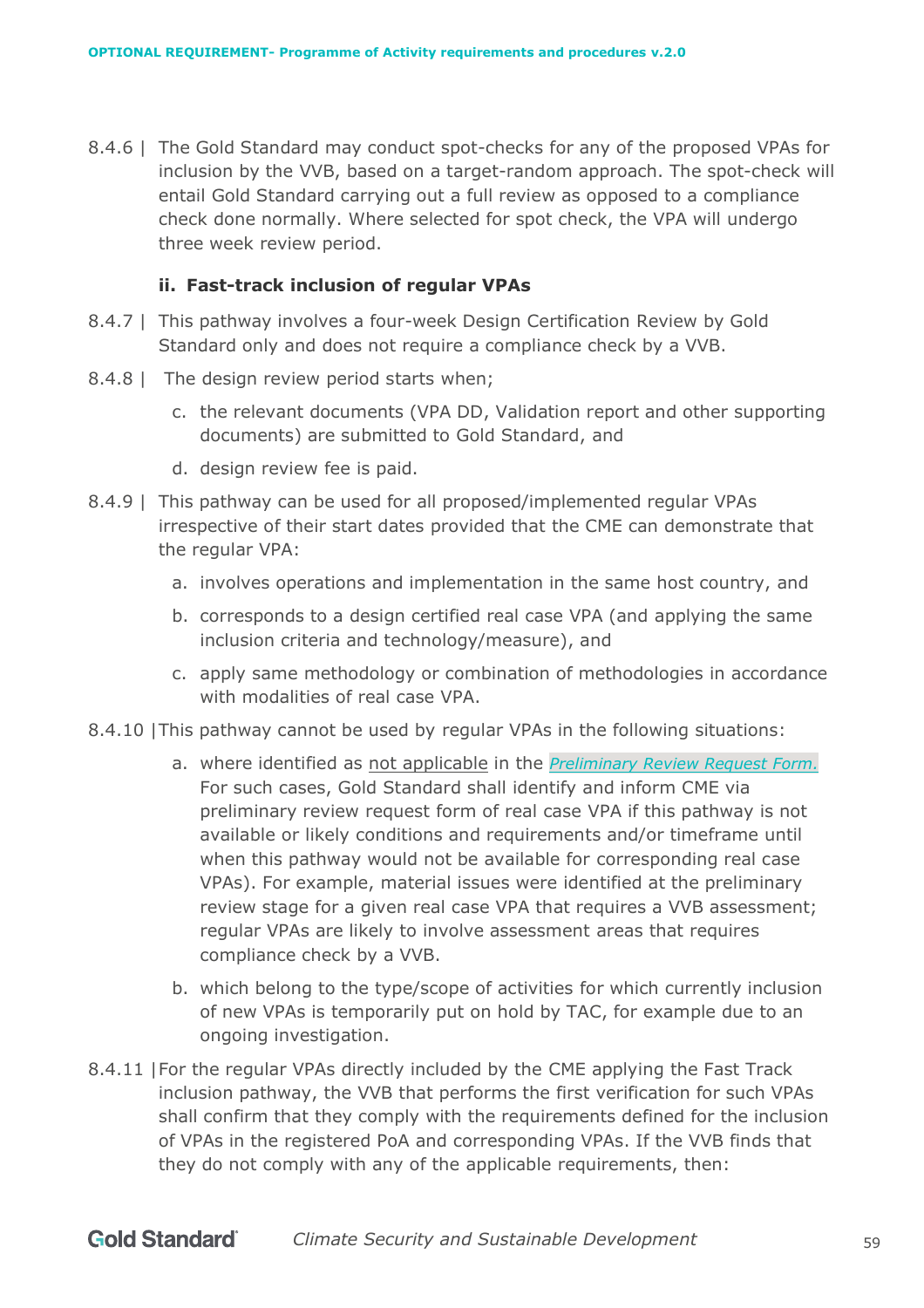- a. Such VPAs shall be deemed to be erroneously included and will be further assessed in line with the requirements defined for treatment of erroneously included VPAs in section 3.5 above.
- b. The requirements mentioned in section 3.5 above will also apply to resolve the established non-conformity and no new regular VPAs shall be included without the positive conclusion of VVB compliance check for the next two VPAs.
- 8.4.12 |For the regular VPAs directly included by the CME following Fast track inclusion pathway, the VVB shall conduct the site visit within two years of a VPA's start date.

## **iii. Combined inclusion and issuance of real-case and regular VPAs**

- 8.4.13 |This pathway allows for inclusion and issuance of GSVERs for implemented VPAs in the PoA for achieving. This pathway entails the following three phases:
	- a. **Validation/ compliance check:** The VVB shall conduct a validation (real case VPAs)/ compliance check (regular VPAs) for inclusion of new VPA in the PoA.
	- b. **Verification:** The VVB shall conduct a verification of all new VPAs and/or any existing VPA. The VVB may combine verification assessment for all VPAs with same monitoring period start and end date in a single Verification Report. Also, the VVB may carry out a combined site visit for both validation and verification process.
	- c. **Combined Design and Performance Review:** Gold Standard shall carry out a combined Design and Performance Review (6 weeks) of all new VPAs and Performance Review of all existing VPAs (as applicable) together.
- 8.4.14 |The combined design and performance review period starts when;
	- a. the relevant documents (VPA DD, VVB reports and other documents) are submitted to Gold Standard, and
	- b. applicable review fee is paid.

#### **b. New real case VPA**

- 8.4.15 |To include a new real case VPA in a design certified PoA, the CME shall submit a design change request with revised PoA DD and the proposed new real case VPA-DD.
- 8.4.16 |The new real case VPAs shall undergo preliminary review, validation and design review following the certification steps outline in *Section [8.2 | above](#page-53-0)* and *[8.3 | above](#page-54-0)*.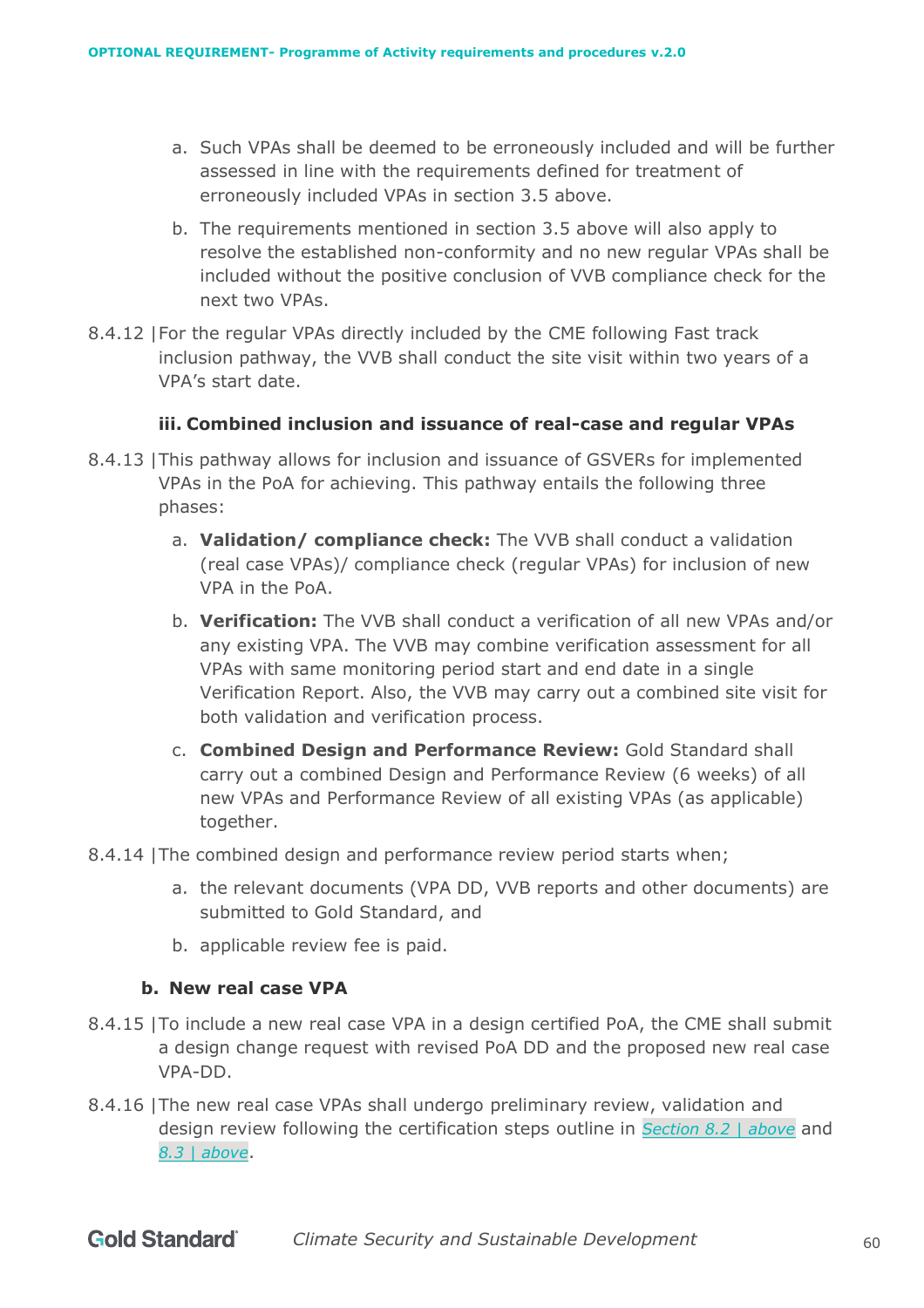- 8.4.17 |A positive conclusion of the inclusion Review of regular or new VPA results in Certified Design status, which means that:
	- e. The regular and new real case VPA Design Document, supporting documentation, Monitoring & Reporting Plan and final Validation Report shall be made public (unless otherwise agreed with Gold Standard, for example in the case of commercially or personal security sensitive information $34$ ).
	- f. The PoA regular and new real case VPAs becomes eligible for Performance Certification.
	- g. The CME may promote the regular and new real case VPAs according to the *[Claims Guidelines](https://globalgoals.goldstandard.org/105-par-claims-guidelines/)* as appropriate for Certified Design status Projects.
	- h. The CME may include and/or request performance certification for regular and new real case VPAs, as applicable.

## <span id="page-60-0"></span>**8.5 | Verification and Performance Review**

- 8.5.1 | Verification may start after:
	- a. PoA and VPAs has achieved Gold Standard Certified Design status (it may also be combined with validation, see 'Combined inclusion and issuance of real-case and regular VPAs' pathway), AND
	- b. The CME has contracted an eligible VVB, AND
	- c. The CME has submitted the Monitoring Report to the VVB.
- 8.5.2 | Verification includes a site visit by a VVB who assesses the following against all GS4GG Requirements including applicable Activity Requirements, Gold Standard Methodology and Product Requirements:
	- a. The Monitoring Report (including any updates in Annual Reports)
	- b. All supporting evidence and documents included by the CME to demonstrate conformity
- 8.5.3 | An *[approved VVB](https://globalgoals.goldstandard.org/verification-validation-bodies/)* eligible for the activity type and pathway proposed shall be directly appointed by the CME. The VVB shall be retained by the CME to review and respond to queries raised during the Performance Review.
- 8.5.4 | Unless otherwise stated (for example in an applied Methodology or Product Requirements), the same VVB may undertake Validation/inclusion and Verification of given VPAs. Please refer to the requirements outlined in rule update "*[Validation and Verification by same VVB](https://globalgoals.goldstandard.org/ru-2020-validation-and-verification-by-same-vvb/)*" in this regard.

<sup>&</sup>lt;sup>34</sup> [Public Disclosure Requirements for Project Documentation](https://globalgoals.goldstandard.org/rc-2021-public-disclosure-requirements-for-project-documentation/)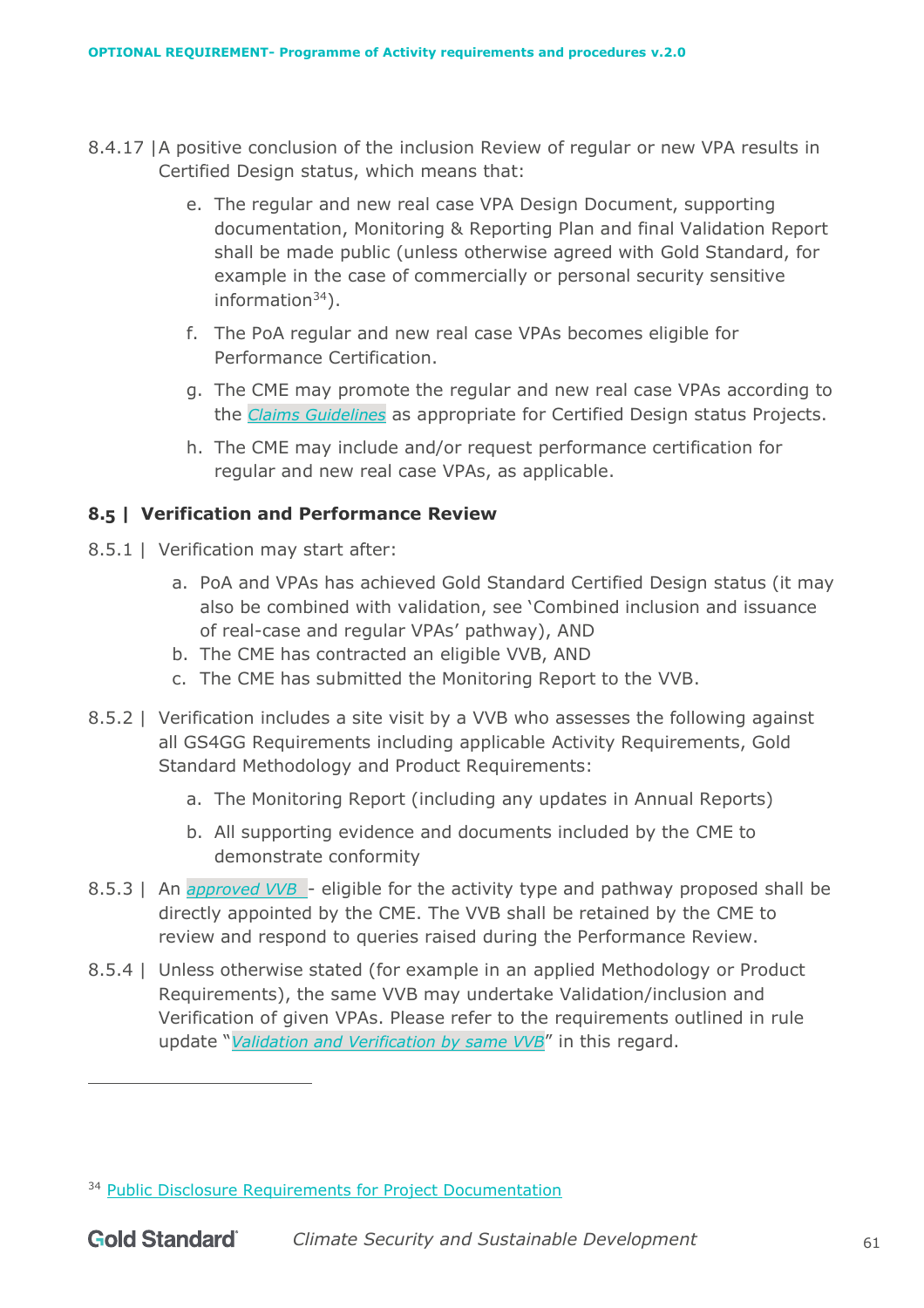- 8.5.5 | Verification must occur at least once during the five-year Certification cycle with the first Verification completed within two years of VPA Implementation Date or Design Certification, whichever is later. The VPA implementation date is defined as the date at which physical activity first becomes operational, for example, the commencement of energy generation or start of distribution of household technology.
- 8.5.6 | VVB shall conduct either systematic verification of their VPAs or apply cross VPA/CPA verification in line with the latest version of CDM guideline – *[Guidelines for sampling and surveys for CDM project activities and programme of](https://cdm.unfccc.int/Reference/Guidclarif/index.html)  [activities](https://cdm.unfccc.int/Reference/Guidclarif/index.html)*.
- 8.5.7 | The approach followed for verification shall be consistent with the monitoring approach. If the VPAs are systematically monitored, the verification shall also be carried out systematically for each VPA. When VPAs choose cross-VPA monitoring, they shall undergo cross-VPA verification.
- 8.5.8 | The CME shall submit monitoring reports for VPAs for which request of Performance Certification is intended. The CME can submit a combined monitoring report for all VPAs that correspond to same real case VPA as long as VPAs have the same monitoring period start and end date.
- 8.5.9 | The Performance Review starts when:
	- d. monitoring report and supporting documents and a positive verification report by VVB are submitted to the Gold Standard, (or in the case of Internal Verification, a VPA is successfully verified) and
	- e. applicable review fee is paid by CME
- 8.5.10 |The Gold Standard initiates a three-week performance review period for all VPAs submitted for performance certification. The Gold Standard systematically reviews VPAs that have been selected for verification.
- 8.5.11 |The Gold Standard *[Technical Advisory Committee \(TAC\)](https://www.goldstandard.org/about-us/governance)* and *[NGO Supporters](https://www.goldstandard.org/about-us/ngo-supporters)* may also raise requests for clarification and corrective action. All requests must be addressed in a satisfactory way for the verification to be approved and for issuance to proceed.
- 8.5.12 |For activities that are not verified by a VVB, spot-checks based on a targetrandom approach are conducted by Gold Standard. For randomly selected VPAs, the spot check review is conducted in three 3-week review period.
- 8.5.13 |The positive conclusion of the Performance Review period shall result in Gold Standard Certified Project status, which means that: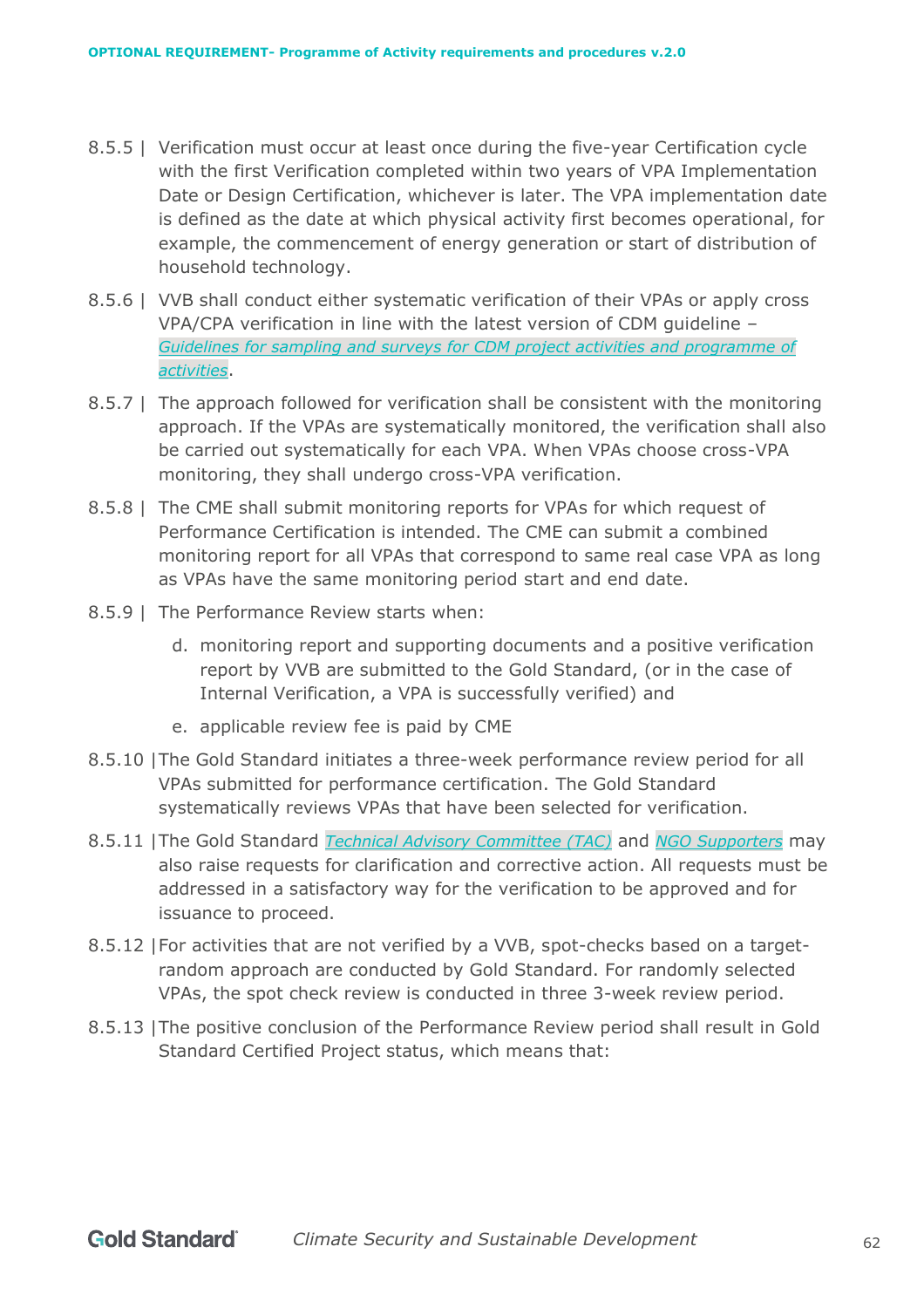- a. The VPAs Documentation, supporting documentation and Verification Report are made public via the Impact Registry<sup>35</sup>.
- b. The VPAs can issue any Gold Standard Certified Products or Impact Statements upon payment of required fee.
- 8.5.14 |Multiple VVBs may be contracted within a same PoA to verify different VPAs. In case of the choice of a sampling verification, each one of the VVB involved in the verification shall comply with the sampling approach defined in the *[PoA](https://globalgoals.goldstandard.org/wp-content/uploads/2017/06/101.1-OR-POA-T-GS4GG_PoA-DD_ver1.doc)  [DD](https://globalgoals.goldstandard.org/wp-content/uploads/2017/06/101.1-OR-POA-T-GS4GG_PoA-DD_ver1.doc)*.
- 8.5.15 |A VPA may take into account retroactive monitoring period for performance Certification of Certified Impact Statement and /or Products. The maximum period for Retroactive Certification is two years prior to the date of VPA Design Certification unless otherwise stated in a specific *[Activity requirements](https://globalgoals.goldstandard.org/200-activity-requirements/)* or *[Product Requirements](https://globalgoals.goldstandard.org/500-product-requirements/)*.
- 8.5.16 |A CDM PoA and its CPAs registered with the UNFCCC may be operational before submission for Design Certification under Gold Standard. In such a case, CERs generated for a maximum period of two years prior to Gold Standard Design Certification of the CPAs can receive Gold Standard labels retroactively, unless otherwise stated in the *[Product Requirements](https://globalgoals.goldstandard.org/500-product-requirements/)*.

# **8.6 | Design Changes to the PoA & VPA**

- 8.6.1 | The CME may make permanent changes proposed or actual to the implementation, operation or monitoring (design changes) of a registered PoA & included VPAs.
- 8.6.2 | The CME shall make and seek approval of design changes to a registered PoA & included VPAs by following all applicable requirements and approval procedures prescribed in the *[Design Change](https://globalgoals.goldstandard.org/standards/111_V.1.0_PAR_Design-change-requirements.pdf) Requirements*.
- 8.6.3 | PoA level Design Change request does not require the VPA level documents to be submitted for design change review upfront. For the PoA level design change request, the CME can only submit PoA related documents such as the PoA-DD.

# **8.7 | Deviations from applicable requirements**

8.7.1 | The CME may deviate from applicable standard and methodological requirements and procedures for the PoA and included VPAs prior to or after achieving Design Certification.

<sup>&</sup>lt;sup>35</sup> [Public Disclosure Requirements for Project Documentation](https://globalgoals.goldstandard.org/rc-2021-public-disclosure-requirements-for-project-documentation/)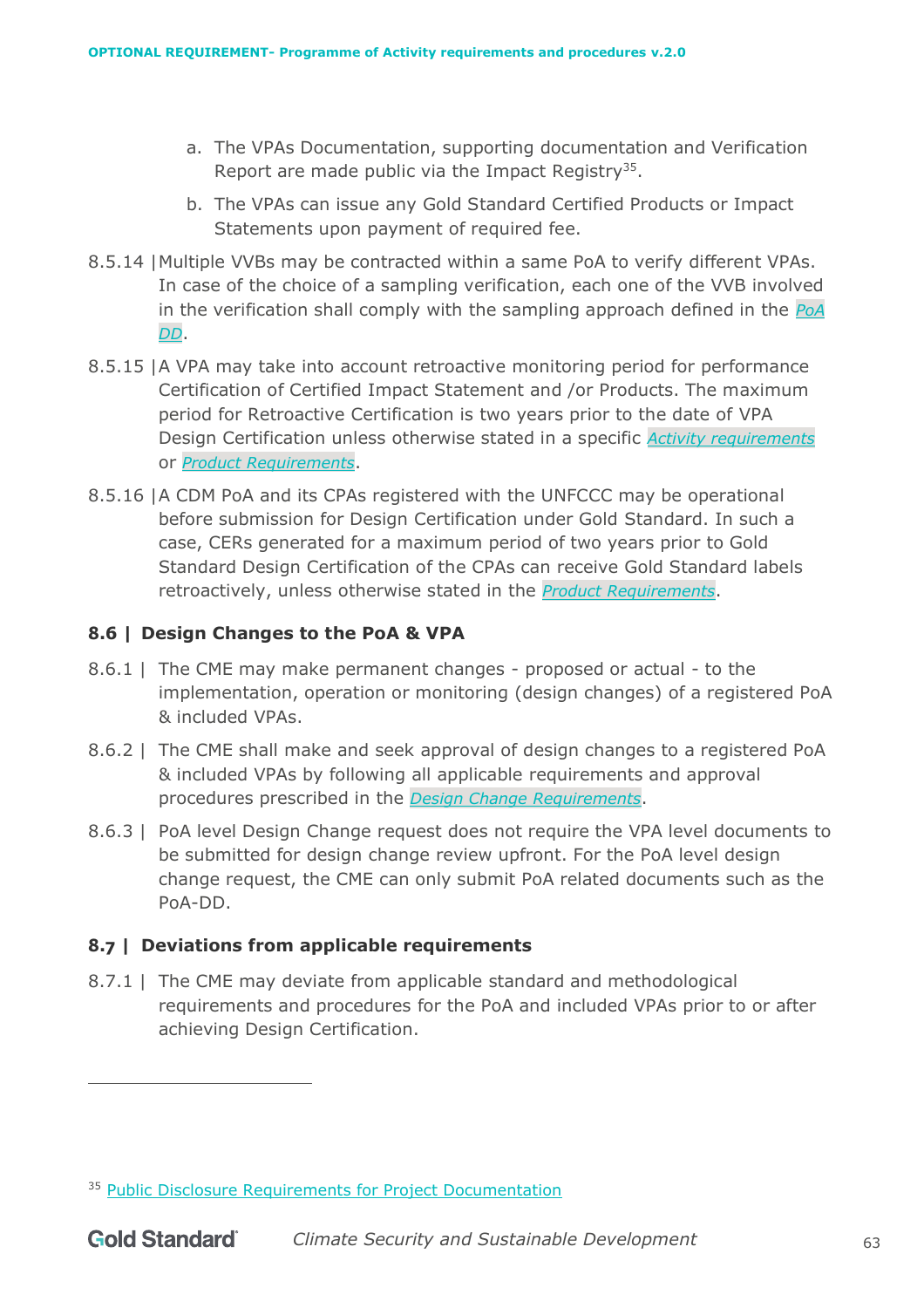8.7.2 | The CME shall make and seek approval of deviations(s) for the PoA and included VPAs by following all applicable requirements and approval procedures prescribed in the *[Deviation Approval](https://globalgoals.goldstandard.org/standards/111_V.1.0_PAR_Design-change-requirements.pdf) Requirements and Procedures*.

#### **8.8 | Annual reports**

- 8.8.1 | Transparent, annual update reports need to be provided for VPAs that have achieved the Design Certification status or have successfully transitioned to GS4GG. An annual report shall be submitted for each monitoring year by end of next calendar year for which verification is not completed<sup>36</sup>. If a verification is in progress but not completed, then an Annual Report is still required by the end of calendar year.
- 8.8.2 | Failure to provide Annual Reports as required shall result in the decertification of the VPAs.
- 8.8.3 | The Annual Report shall be submitted to Gold Standard which will be made publicly available.
- 8.8.4 | The Annual Report shall focus on information since the last Annual Report or Verification Report as appropriate and provide following information
	- a. A summary of the recent activities, events and actions related to the VPA,
	- b. A clear statement on how stakeholders may provide inputs/grievances,
	- c. A list of all inputs/grievances that have been received since the last Annual Report together with their respective answers/actions,
	- d. Any incidents or events that may impact the Outcomes/Impacts delivered to date (in terms of loss) or the ongoing Performance of the VPAs,
	- e. Any legal contest or dispute that has arisen,
	- f. Any updates to the Key Project Information, VPA Design Document, Monitoring & Reporting Plan and any other supporting documentation,
	- g. A brief descriptive summary of all monitoring information collected during the year,
	- h. Any update of the 'Project Participants & Secured Titles' (in case of changes)

<sup>&</sup>lt;sup>36</sup> For example, if a VPA does not complete the verification for monitoring year 2021 by 31st December 2022, the project shall submit an Annual report for monitoring year 2021 latest by 31st December 2022.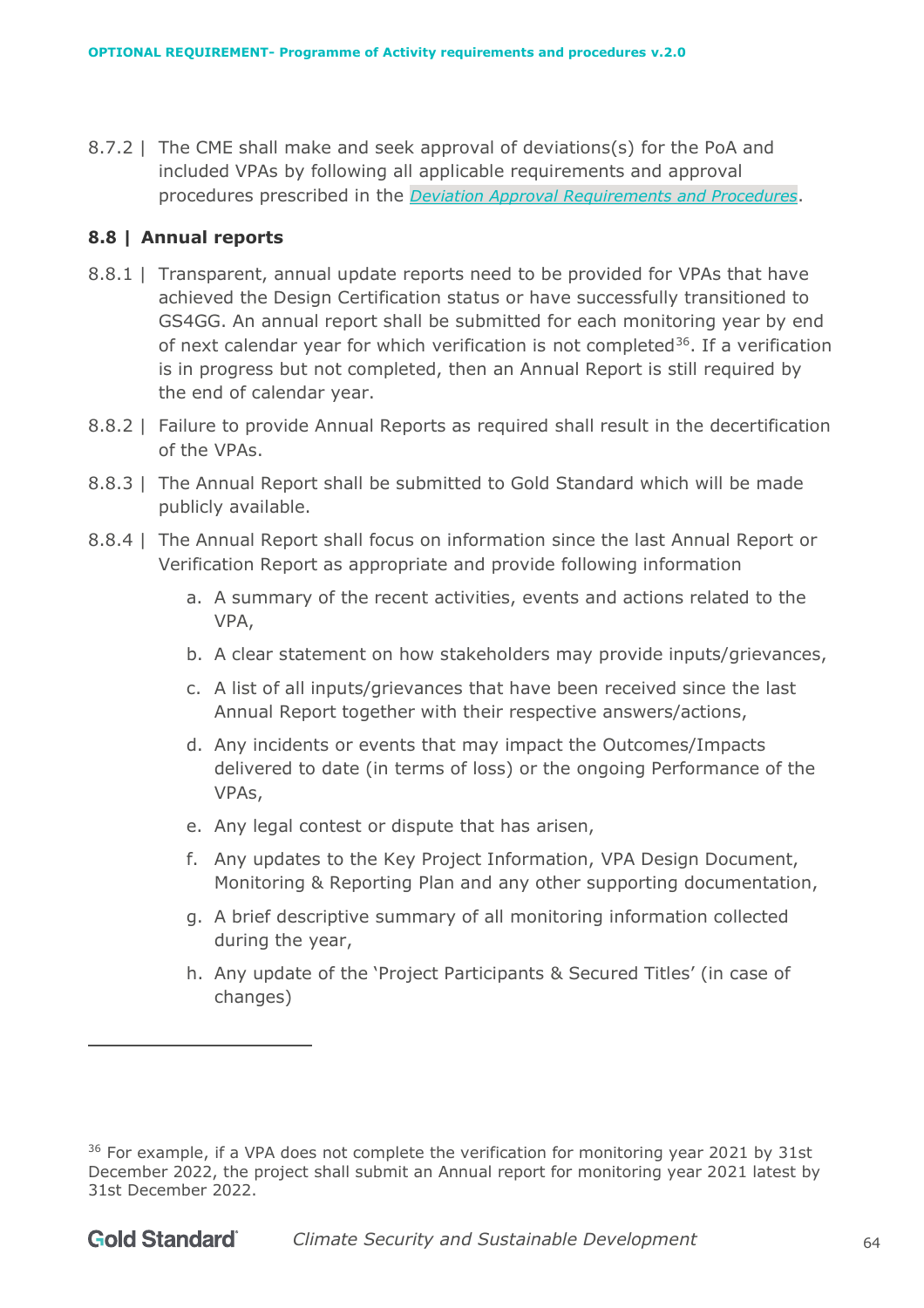- 8.8.5 | The CME shall attest to the accuracy of the information provided by its signature on the Annual Report. The signatory shall be an individual with legal signing authority as defined in the cover letter.
- 8.8.6 | Annual Reporting does not represent Certification nor any decision making or agreement to any design change by Gold Standard. Annual Reporting is intended as an opportunity to share progress and track key updates and confirms to Gold Standard that the VPAs remains active. With formal review of conformity to Requirements; any changes in approach shall be undertaken at Performance Certification only.

## **8.9 | Renewal of PoA & VPAs**

- 8.9.1 | To maintain Gold Standard Certified status beyond five years, a PoA and its VPAs shall undergo Design Certification Renewal. This renewal process shall begin (defined by the submission of a validation report by a VVB for renewal of crediting period of PoA and its VPAs to Gold Standard) no later than the last date of current crediting period. Design Certification Renewal may be completed after the last date of current crediting period.
- 8.9.2 | The crediting period start (renewal) date shall be the first day after the end date of the current crediting period of PoAs and its VPAs.
- 8.9.3 | A PoA must undergo Design Certification Renewal every 5 years. The PoAs that were registered under earlier versions of Gold Standard shall be renewed after the first 7 years and thereafter follow the GS4GG certification cycle<sup>37</sup> (i.e., 5 year renewals).
- 8.9.4 | All VPAs shall also be renewed following 5 year certification cycle. The VPAs that were included in the PoA - registered under earlier versions of Gold Standard;
	- a. VPAs included within the first crediting cycle of PoA (i.e., 7 years) shall follow the same 7 year, twice renewal model.
	- b. VPAs include after the first crediting cycle of such PoA and completion of transition to GS4GG shall follow the GS4GG Certification Cycle (i.e., 5 year renewals).
- 8.9.5 | Delay in the submission of validation report by a VVB for renewal of crediting period beyond the last date of current crediting period will result:

 $37$  The maximum total duration of the Transitioning PoA shall be 28 years as envisaged at time of registration under an earlier version of Gold Standard.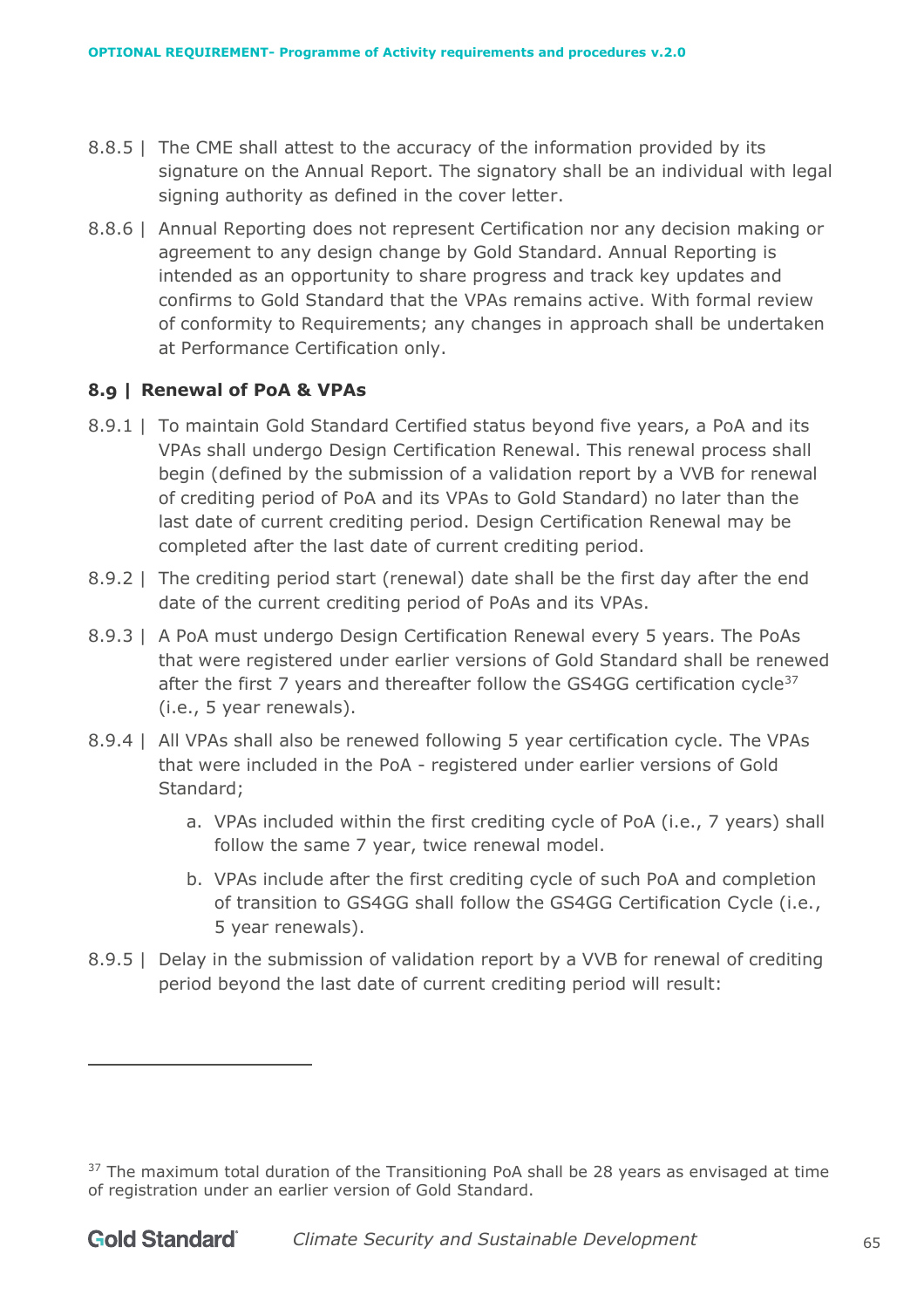- a. For PoA no new real case/regular VPAs can be included during the delay period;
- b. Real case and regular VPAs Certified Products and/or Impact Statements cannot be issued for period of delay. In such cases period of delay will be the period between end date of current crediting period and the submission of validation report by a VVB for renewal of crediting period. For example, a delay of 1 year beyond end date of the first crediting period shall mean that no issuance can be requested for period of delay of 1 year. However, the crediting period start and end date will be unchanged and will be determined as per para 8.9.2, above.
- 8.9.6 | A VVB shall validate the PoA and real case VPA for renewal of certification cycle. For regular VPAs renewal of certification, the CME may select any of the pathways outlined for inclusion of VPAs, Section 8.4, above.
- 8.9.7 | Design Certification Renewal follows the same process as Validation/ inclusion and Design Review (Design Certification) though the scope of assessment is limited to:
	- a. Changes in the PoA/VPAs as related to the General Eligibility Criteria
	- b. Incorporation of any relevant updates to the Gold Standard Requirements
	- c. Re-definition of baseline scenario and any impact of change on the eligibility principles, criteria and requirements
	- d. Any Gold Standard activity, product and methodology-specific requirements
	- e. Demonstration of Ongoing Financial Need, where relevant see Ongoing Financial Need

## **8.10 |Registration of multi-country PoAs**

- 8.10.1 |Multi-country Voluntary PoA shall provide a real case VPA DD for each country considered at the time of PoA validation. Exceptions may be requested on a case-by-case basis. The CME shall follow *[Deviation approval procedure](https://globalgoals.goldstandard.org/110-par-deviation-approval-procedure/)* for such deviation request.
- 8.10.2 |The deviation request shall be supported by documentation addressing the following elements of the [PoA DD](https://globalgoals.goldstandard.org/wp-content/uploads/2017/06/101.1-OR-POA-T-GS4GG_PoA-DD_ver1.doc) and [VPA DD,](https://globalgoals.goldstandard.org/wp-content/uploads/2017/06/101.1-OR-POA-T-GS4GG_VPA-DD_ver1.doc) (where submitted):
	- a. Additionality Where applicable PoA level additionality shall be demonstrated taking into account all countries in the PoA boundary.
	- b. Baseline scenario the baseline situation (as defined by the applied baseline methodology/methodologies) for all countries in the PoA boundary shall be similar and this shall be justified.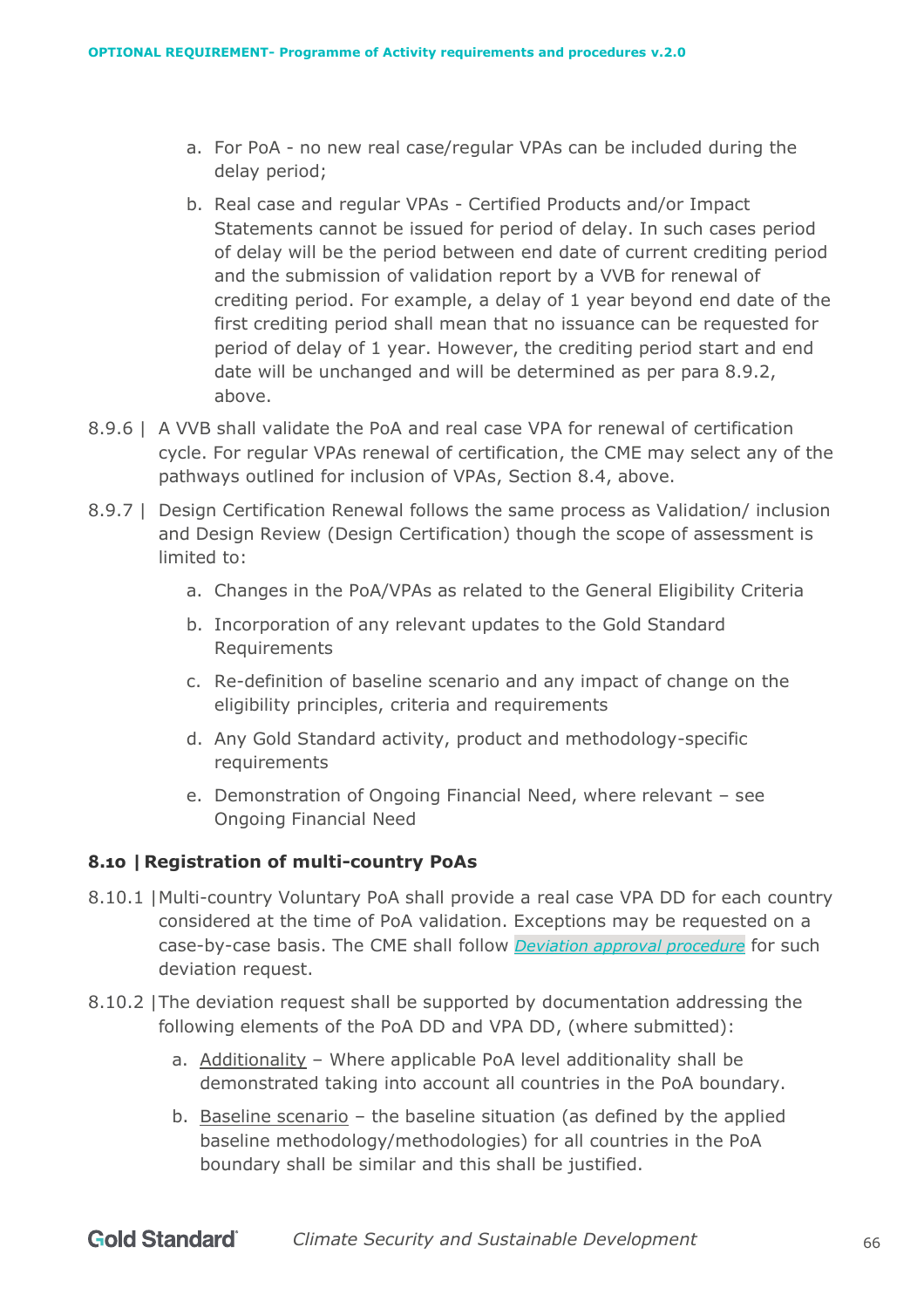- c. Emission reductions or other SDG Impact calculation (where applicable) a typical emission reduction calculation approach as per the applied methodology should be demonstrated in the PoA[/VPA DD](https://globalgoals.goldstandard.org/wp-content/uploads/2017/06/101.1-OR-POA-T-GS4GG_VPA-DD_ver1.doc) and the same approach shall be applied for VPAs from all countries in the PoA boundary.
- d. Legislation the legislation applicable to the applied technology shall be provided for all countries in the PoA boundary.
- 8.10.3 |The information given in the [PoA DD](https://globalgoals.goldstandard.org/wp-content/uploads/2017/06/101.1-OR-POA-T-GS4GG_PoA-DD_ver1.doc) and real case [VPA DD](https://globalgoals.goldstandard.org/wp-content/uploads/2017/06/101.1-OR-POA-T-GS4GG_VPA-DD_ver1.doc) should demonstrate with confidence that all targeted communities within the PoA boundary are homogeneous with respect to the above four points.
- 8.10.4 |Gold Standard Voluntary PoAs that are granted with this exception can submit one real case [VPA DD](https://globalgoals.goldstandard.org/wp-content/uploads/2017/06/101.1-OR-POA-T-GS4GG_VPA-DD_ver1.doc) (from one of the countries included in the PoA boundary) at the time of PoA Design Certification and subsequent real case/ regular VPA(s) for the other countries can be included in the PoA at a later stage.
- 8.10.5 |The PoAs that not are granted with this exception can add new countries to the PoA boundary after PoA design certification via a formal *Design [change](https://globalgoals.goldstandard.org/111-par-design-change-requirements/)  [request](https://globalgoals.goldstandard.org/111-par-design-change-requirements/)* and payment of the design change fee. This process requires submission of a real case [VPA DD](https://globalgoals.goldstandard.org/wp-content/uploads/2017/06/101.1-OR-POA-T-GS4GG_VPA-DD_ver1.doc) for activities developed in each of the countries.

## **8.11 |CDM PoAs**

- 8.11.1 |All documentation submitted for CDM validation shall undergo Gold Standard Validation and Design Certification review, as applicable, following the options below:
	- a. In case of a full PoA certification i.e., all CPAs of a CDM registered PoA wanting to certify under Gold Standard, the CDM registered PoA and CPA level documents along with the PoA and CPA DD shall be provided to Gold Standard.
	- b. In the case of a single CPA is submitted for Design Certification under Gold Standard, the process followed is the same as that for either a regular or a retroactive standalone project, as applicable.
	- c. Under special circumstances for CDM PoA (such as when the CDM PoA CME is not willing to act as CME for Gold Standard), Design Certification at the CPA level can be allowed. This is evaluated on a case-by-case basis. The CME or CPA owner in agreement with CDM PoA CME should submit a request for clarification to Gold Standard before initiating such process.
	- d. In the case of multiple CPAs submitted for Design Certification, a Gold Standard PoA-DD is created for those CPAs to seek Design Certification and the following steps are followed: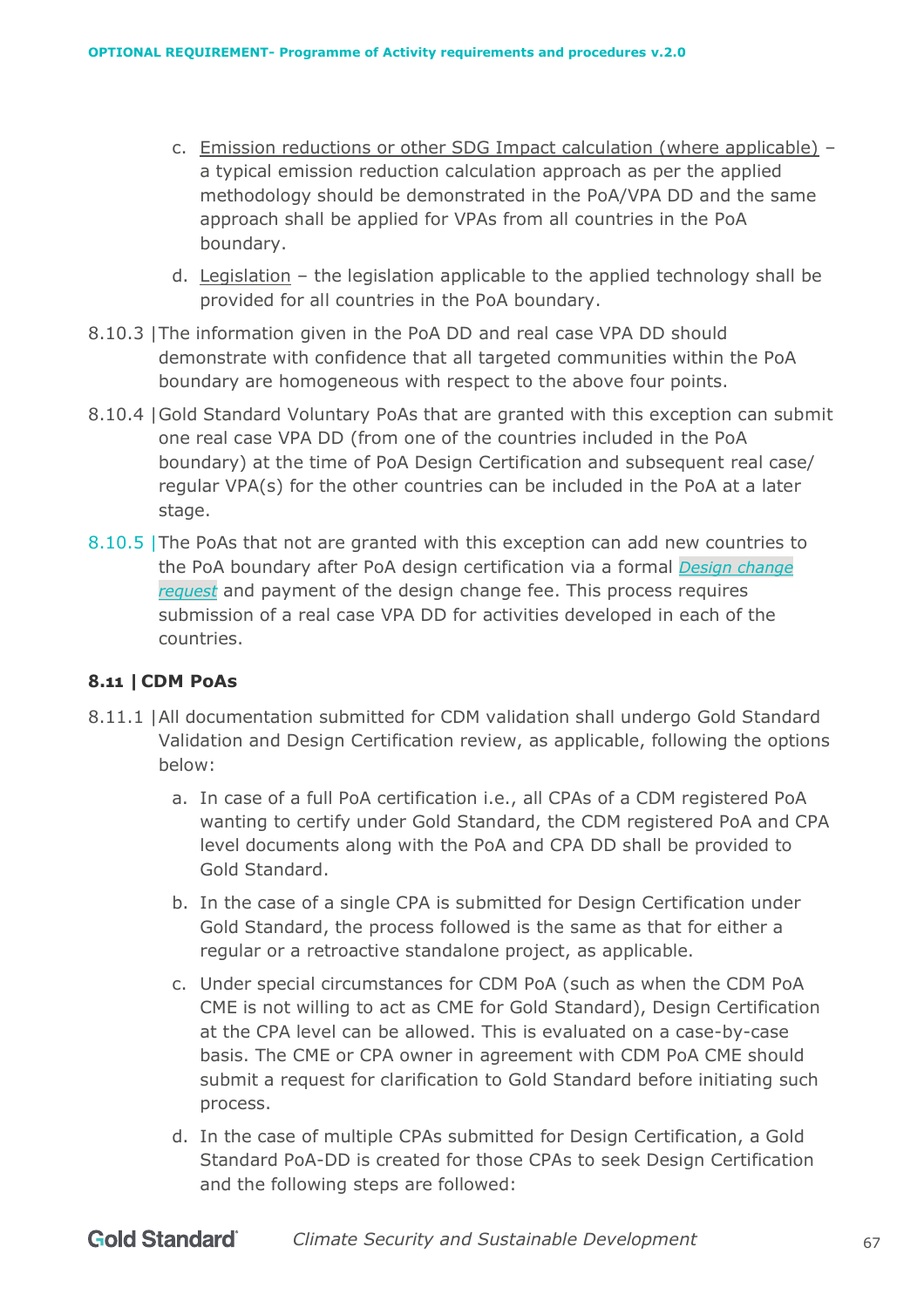- i. PoA/CPA level stakeholder consultation is conducted
- ii. PoA validation and Design Certification. Documentation to be submitted to Gold Standard include the registered CDM-PoA-DD and the additional information required for the Gold Standard PoA-DD not included in the CDM-PoA-DD, (e.g. sampling verification for Gold Standard is different from CDM), along with the specific CPA-DD and CPA KPI.
- iii. CPA inclusion based on the CDM-CPA-DD, the CPA KPI and the VVB Validation/inclusion report
- iv. CPA verification based monitoring reports and verification reports for activities chosen for actual verification by the VVB and all verification reports.
- 8.11.2 |The following conditions shall also be satisfied for the labelling of CERs:
	- a. The serial numbers associated with the CERs issued to the relevant CDM PoA by the UNFCCC must allow for a clear differentiation among the various CPAs;
	- b. A CDM PoA-DD and a GS PoA KPI must be submitted to Gold Standard for approval. These documents will contain all the information necessary to allow the VVB to perform a compliance check for the subsequent CPAs. It will be submitted together with a first CPA-DD; and
	- c. Gold Standard CPA documentation, i.e., the CPA-DD and the CPA-KPI must be delivered for each one of the Gold Standard applicant CPAs.

## **8.12 |Publicly Available Information**

- 8.12.1 |Final versions of the following PoA and VPA related information and documents shall be made publicly available<sup>38</sup> on the Gold Standard Impact Registry:
	- a. Stakeholder Consultation Report
	- b. Safeguarding assessment
	- c. PoA-DD and VPA-DDs, Ex-ante emission reduction and other impacts spreadsheets
	- d. Monitoring Reports, ex-post emission reduction and other impacts spreadsheets
	- e. IRR/financial analysis spreadsheet, where additionality is justified applying financial additionality

<sup>&</sup>lt;sup>38</sup> [Public Disclosure Requirements for Project Documentation](https://globalgoals.goldstandard.org/rc-2021-public-disclosure-requirements-for-project-documentation/)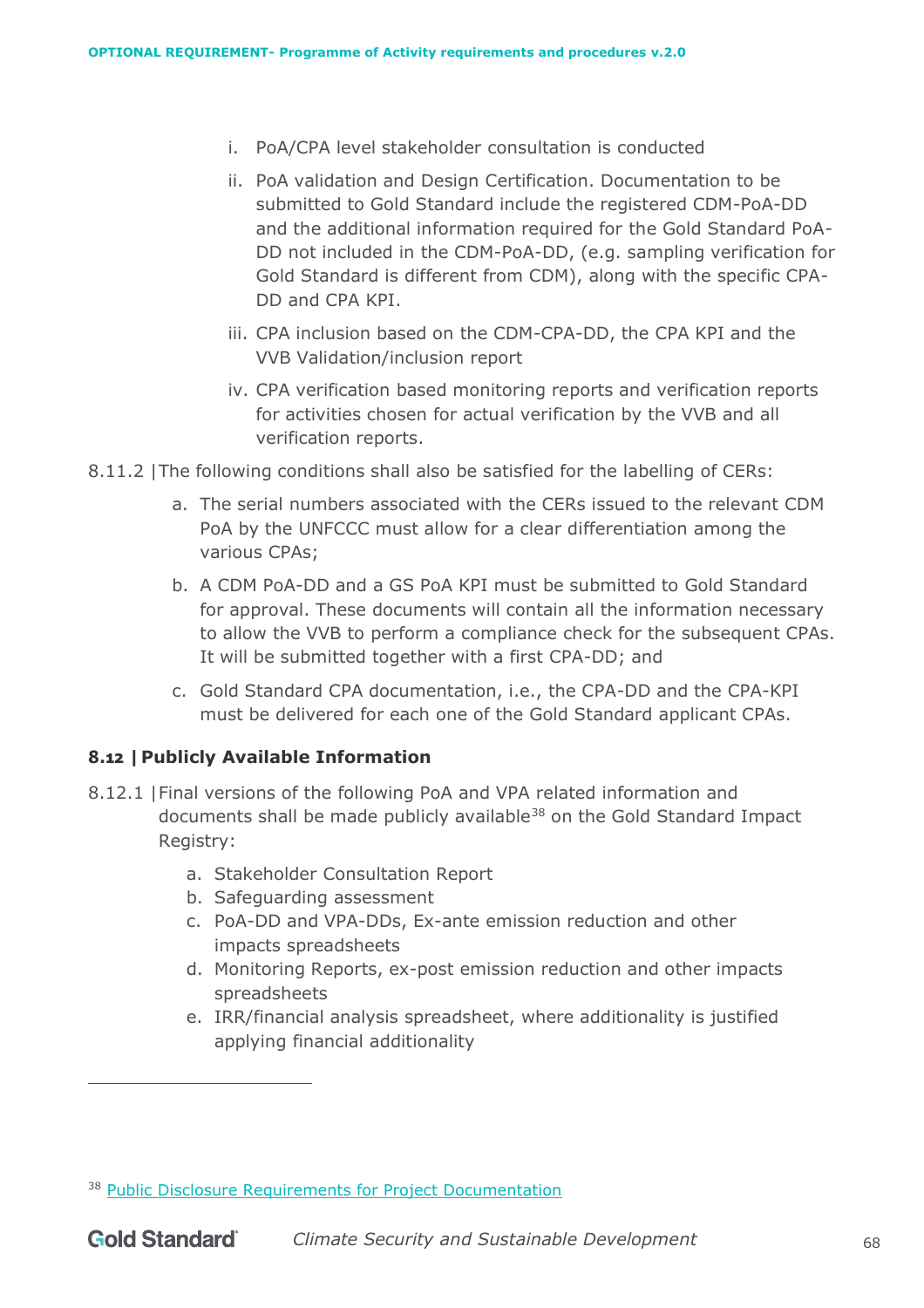- f. Validation, Compliance and Verification Reports by VVB.
- g. Any other relevant project documents deemed necessary by CB/VVB to ensure transparency
- 8.12.2 | Confidential Information shall be treated as per the rule clarification Public [Disclosure Requirements for Project Documentation.](https://globalgoals.goldstandard.org/rc-2021-public-disclosure-requirements-for-project-documentation/)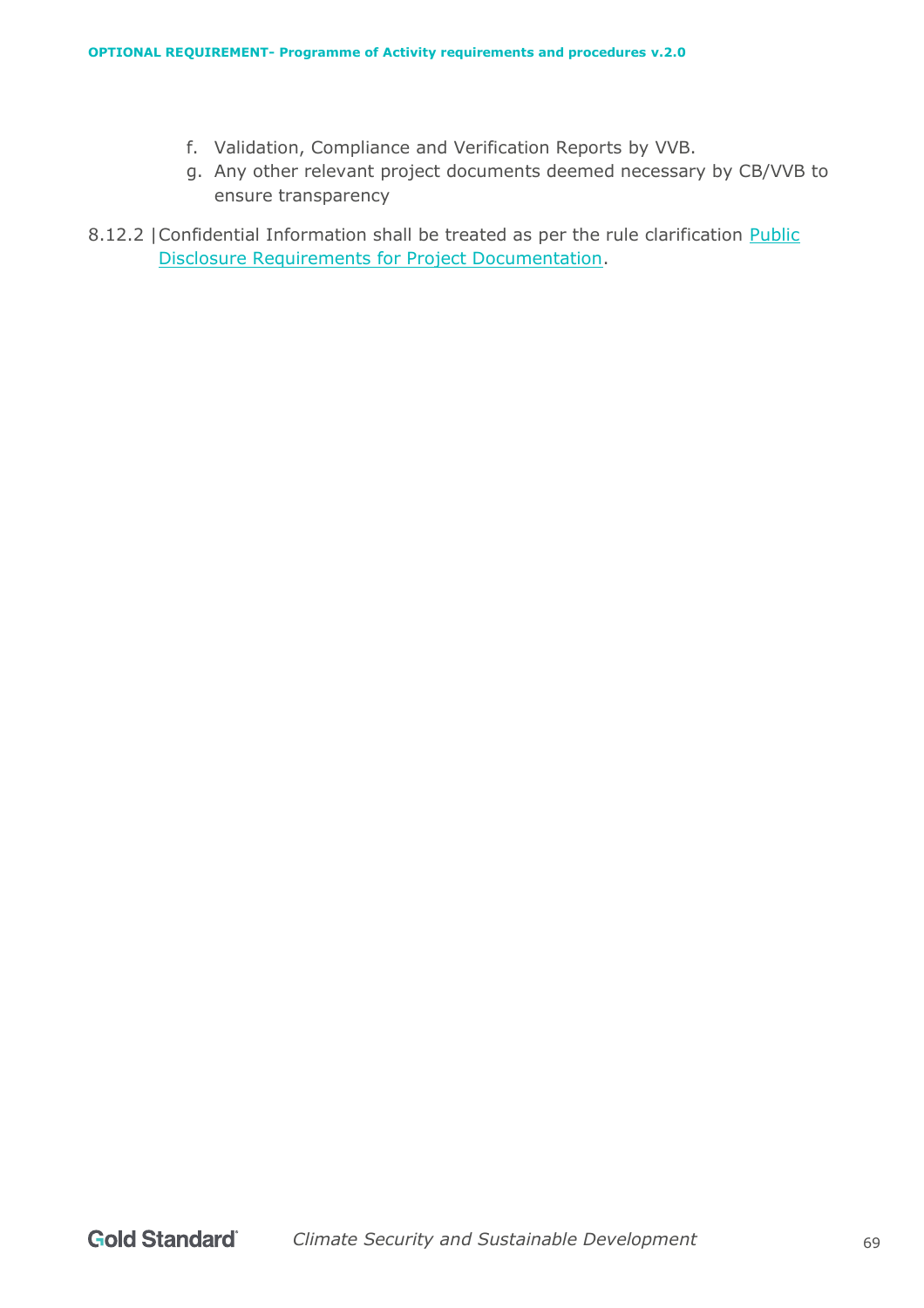## **ANNEX -1 INSTRUCTION FOR CONSIDERATION OF CROSS EFFECTS FOR THE APPLICATION OF MULTIPLE METHODOLOGIES FOR POA**

## **I. GUIDANCE**

- 1. These instructions are applicable to a programme of activity (PoA) seeking to apply multiple technologies/measures and/or approved methodologies.
- 2. Cross effects may occur when multiple technologies/measures are implemented, applying either one methodology or multiple methodologies. See section 2 below for some examples of cross effects.
- 3. If a single methodology is consistently applied in each VPA in a PoA but using multiple technologies/measures, it may potentially lead to overestimation of greenhouse gas (GHG) emission reductions when several technologies/measures interact with each other (e.g. methodology ACM0012). The cross effects in such situations shall be addressed through additional guidance related to the application of the methodology for a PoA in the applied methodologies.
- 4. The CME shall consider the following situations to identify cross effects. These situations are neither exhaustive nor mutually exclusive and are intended to serve as examples only:
	- a. Type I: Cross effects could occur when there is an exchange of energy (thermal, mechanical or electrical) or mass transfer between different measures within a VPA or between VPAs, where the transfer occurs from a primary or independent measure to a dependent measure;
	- b. Type II: Cross effects could also occur when several measures rely on the same information when estimating GHG emission reductions. For example, several measures refer to historical fuel/electricity/heat consumption, or a default value.
- 5. The CME shall consider that when combining different types of measures, for example, energy efficiency and fuel switch, the baselines for different measures shall be determined sequentially and not simultaneously. The baseline of the second technology/measure shall be set after considering the effects of the implementation of the first technology/measure. For Type II cross effects, once the baseline is estimated/determined for one of the measures, the secondary (tertiary, etc.) measure should not use the same historical/default values, but an adjusted value taking into account a scenario in which the primary measure is implemented:
	- a. For Type I cross effects, the energy/mass stream of the dependent measure shall be determined conservatively, taking into account the output of the primary measure;
	- b. For Type II cross effects, once a baseline is estimated/determined, the secondary (tertiary, etc.) measure shall not use the historical/default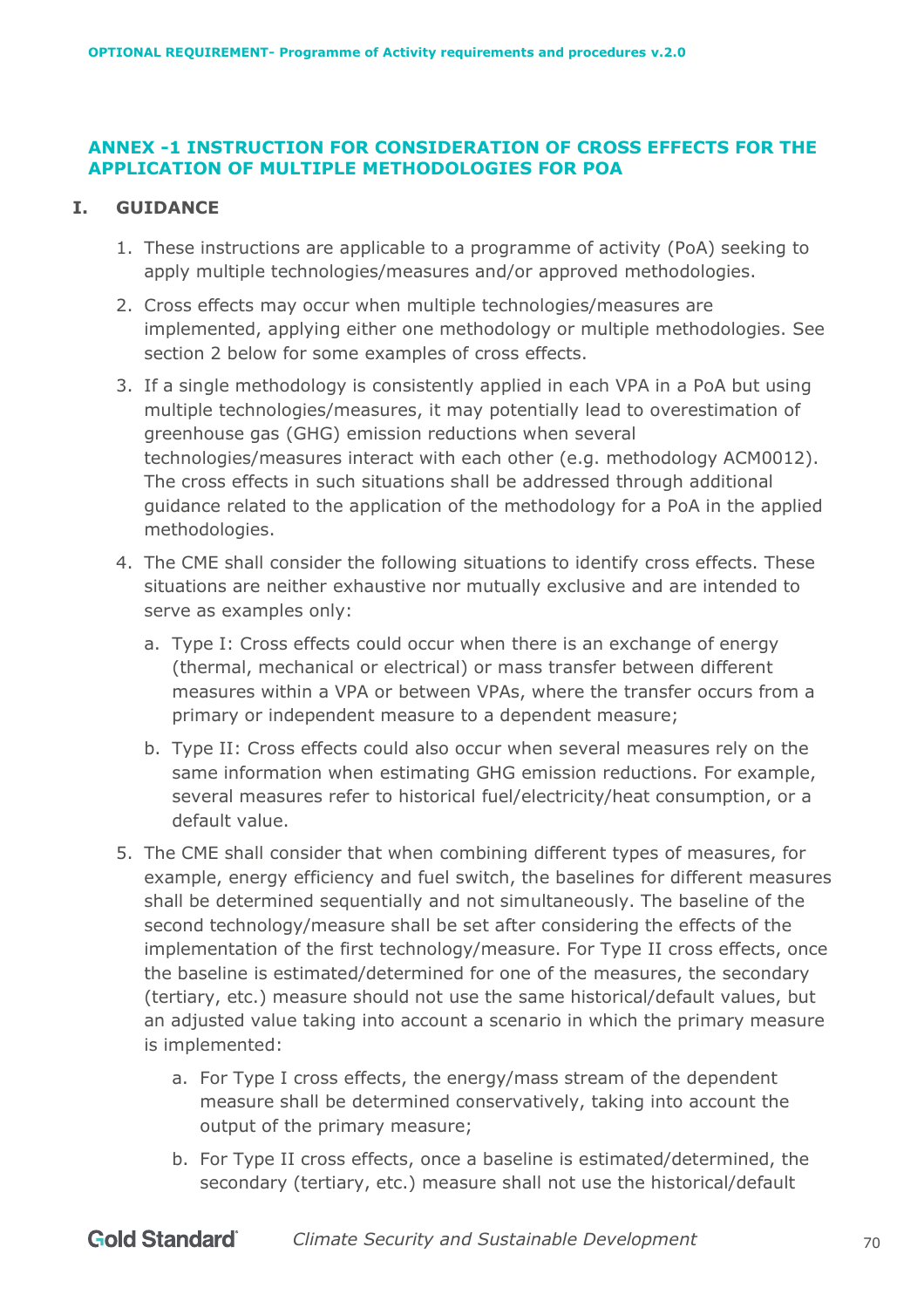values, but an adjusted value taking into account a scenario in which the primary measure is implemented.

## **II. EXAMPLES**

- 1. **Example 1 (Type I):** For a biogas recovery and utilisation VPA, the primary measure is to recover the biogas and the other measure is to utilise the biogas for power generation. In this case, the GHG emission reductions are determined on the basis of the amount of methane emissions avoided and the fossil fuel displaced for power generation, and the additionality should be evaluated together for both components.
- 2. **Example 2 (Type II):** Considering a VPA implementing energy-efficiency measures in a building including two measures:
	- a. Measure A: lighting energy efficiency is achieved under one component by replacing the inefficient bulb with an efficient technology applying a relevant methodology;
	- b. Measure B: lighting control efficiency is also implemented as a separate component applying a different methodology in the same building.
- 3. If historic energy consumption for lighting is used by both components, then it is likely that GHG emission reductions are over-estimated due to cross effects. Similarly, if measure B precedes measure A in terms of timelines for implementation, and measure B uses historic information for the baseline and measure A uses default factors (e.g. 3.5 hours of usage per day and a difference in wattages of the incandescent lamps and compact fluorescent lamps as in the methodology AMS-II.J), potentially there can be over-estimation due to cross effects.
- 4. Reduced energy consumption of the lights should be taken into account when determining savings from the light controls project and vice versa.
- 5. **Example 3 (Type II):** In a fossil fuel-based power plant, an energy-efficiency measure is implemented by introducing more advanced technology (e.g. improved blades in an existing steam turbine). As a result of this energy-efficiency measure, the required steam for generating the same amount of electricity is reduced. A second measure may be implemented to switch from fossil fuel to biomass in the boiler. In this example, the saved energy consumption due to the energy-efficiency measure should be taken into account when determining the quantity of fossil fuel displaced in the fuel switch measure.

----------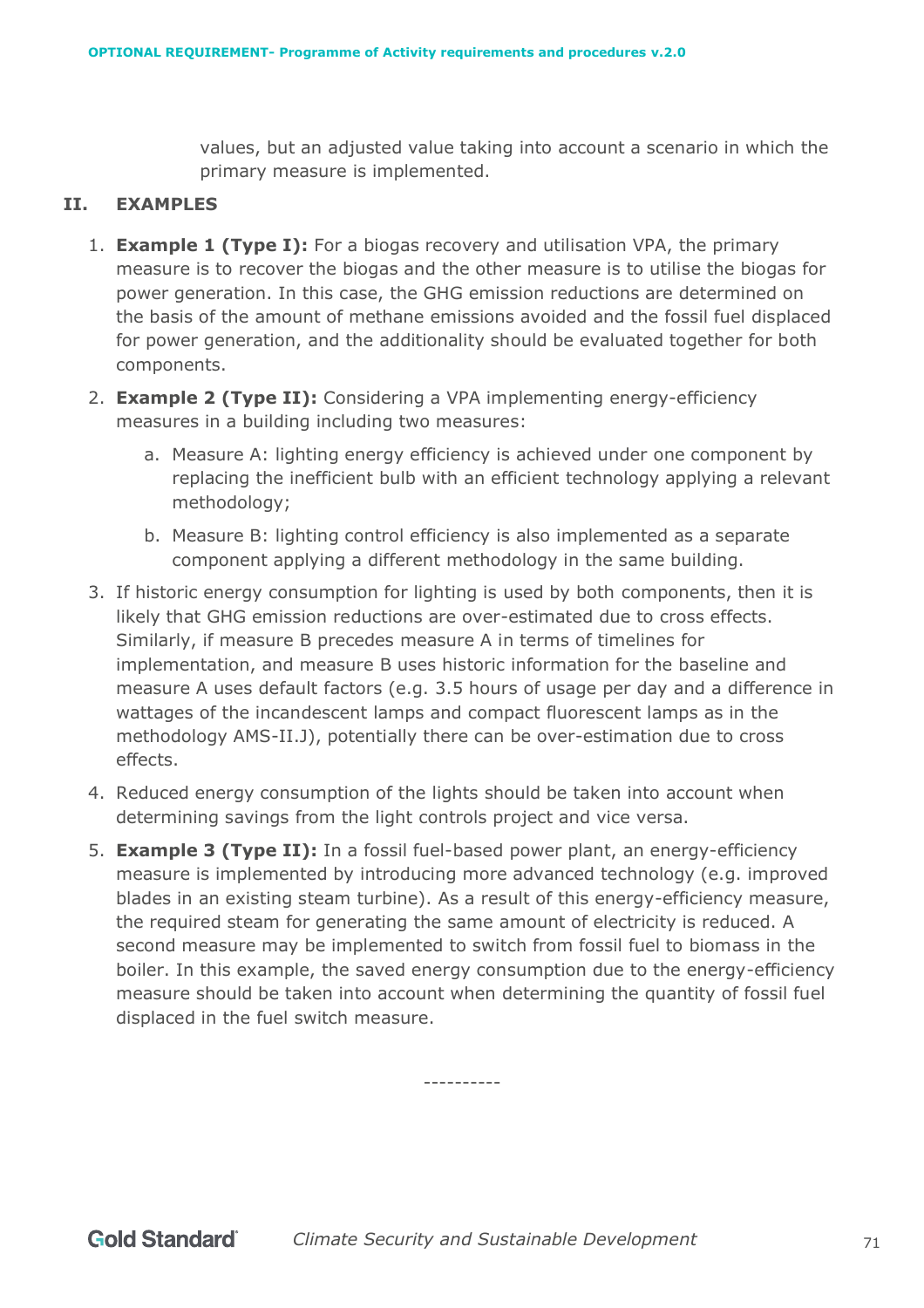# **ANNEX -2 MICROSCALE PROGRAMME OF ACTIVITIES REQUIREMENTS**

## **1 SCOPE AND APPLICABLITY**

- 1.1.1 Microscale Programme of Activities (MPoA) refers to a PoA that involves implementation of microscale voluntary project activities (VPA). Refer to *Section [5.1 | aboveType and scale,](#page-21-0) above*. The rules and requirements mentioned in the main document for PoA/ VPAs shall apply to MPoA.
- 1.1.2 This annex outlines the requirements and exemptions that are only applicable to MPoA and its VPAs. In case of any discrepancy, the rules in this Annex shall prevail. Note that Microscale PoAs that are not validated and verified by Gold Standard approved VVB are not [eligible](https://globalgoals.goldstandard.org/corsia-updates/) to generate and supply credits to the CORSIA scheme.
- 1.1.3 The Gold Standard Technical Advisory Committee (TAC) reserve the right to discontinue the MPoA scheme at any time in the case it's observed as being abused. In such cases, activities under MPoA already submitted or registered remain eligible for their remaining crediting period.

# **2 APPLICATION OF BASELINE AND MONITORING METHODOLOGY**

2.1.1 In addition to the methodology requirements outlined in the main document, the CME developing a MPoA may describe and submit a new methodology as part of the POA DD documentation for approval by Gold Standard. Refer to the [Microscale Project Requirements](https://globalgoals.goldstandard.org/108-par-microscale-project-requirements/) for further details.

## **3 CERTIFICATION CYCLE AND PROCEDURE**

## **3.1 Preliminary Review/Listing**

3.1.1 The procedure and requirements for mPoA and VPA for preliminary review are the same as outlined in *Section [8.2 |Preliminary](#page-53-0) Review*.

## **3.2 Validation and Design Review**

3.2.1 Validation of the MPoA and its VPAs shall be conducted using one of the following options:

## **a. Validation and Verification Body:**

- 3.2.2 The procedure and requirements for this option are the same as outlined in *Section [8|](#page-52-0) POA CERTIFICATION [CYCLE AND PROCEDURES](#page-52-0)*.
- 3.2.3 In case CME proposes a new methodology (para 2.1.1), the VVB shall also include an opinion on the new methodology and its applicability.

## **b. Certification Body:**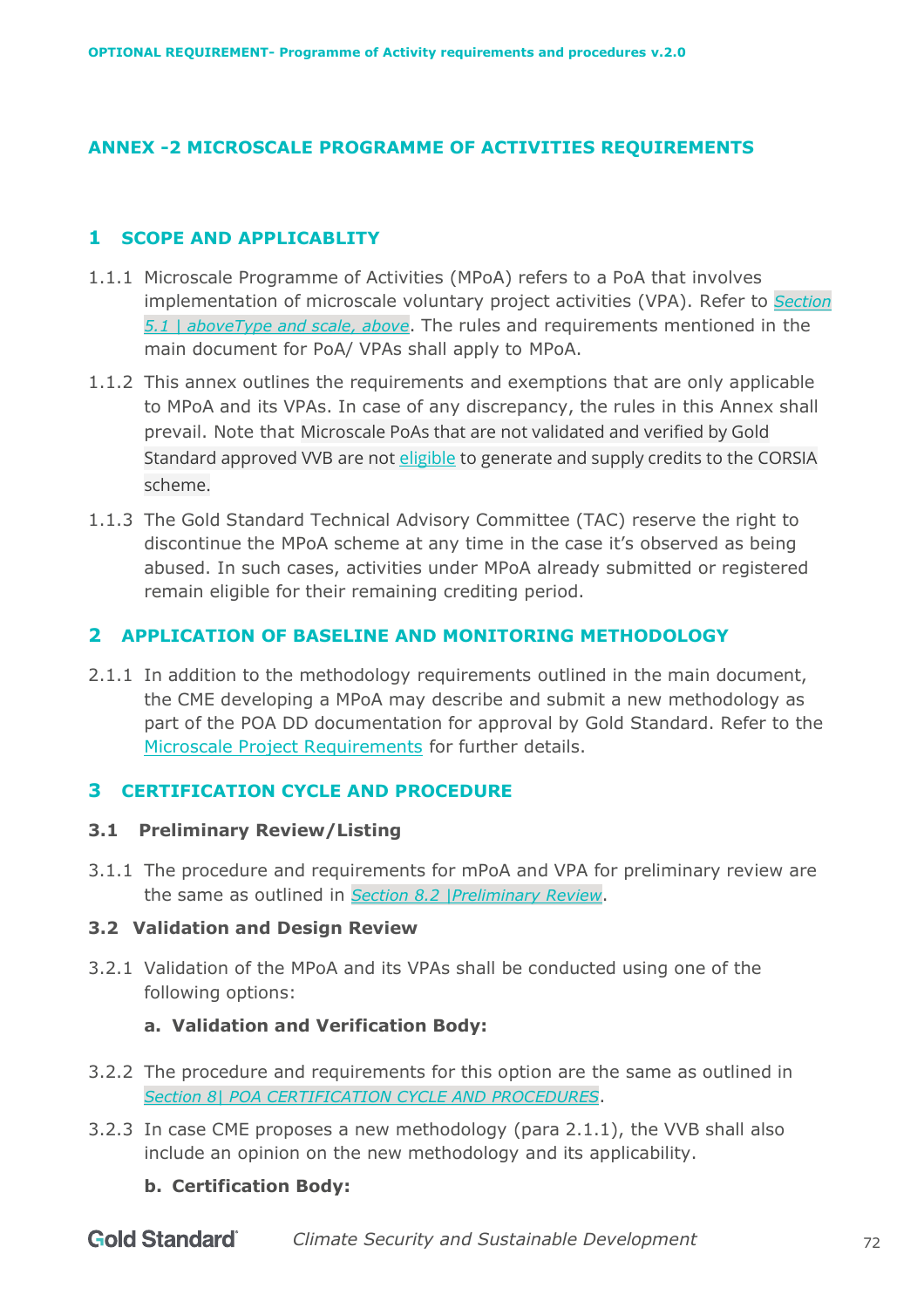- 3.2.4 For this option, the CME may opt for Validation and Verification fund (VVF) by appointing the certification body  $(CB)^{39}$  of Gold Standard following the procedure outlined in the section below.
- 3.2.5 The following procedure applies to the Validation and Verification Fund option:
	- a. The CB shall be notified of the selection of the VVF option for validation.
	- b. The CME shall submit the complete MPoA/VPA documentation along with supporting evidence to the CB to initiate the validation process.
	- c. The CB will decide and notify the CME whether the MPoA is selected for external validation by a VVB, or will be validated internally by CB. In both cases, the VVF covers the validation costs.
	- d. In the case when a MPoA is selected for external validation by a VVB, the CME shall provide competitive quotes from three VVBs. Based on the quotes, the CB will contract and pay the VVB from the VVF and the MVPA will follow the steps of a regular validation as outlined in *Section [8|](#page-52-0) [POA CERTIFICATION](#page-52-0) [CYCLE AND PROCEDURES.](#page-52-0)*
	- e. For an internal validation, the CME will be notified on whether the PoA and its activities are selected for an appraisal of sustainable development aspects, including SDG 13, by an Objective Observer. The VVF will cover these costs.
	- f. At all times, any assistance from the VVF is subject to the availability of funds. The decision is made through a 'target-random' selection among microscale activities opting to make use of the VVF.
- 3.2.6 During validation by the CB, the CB acts as a VVB and the CME and CB shall follow the requirements and procedures, including site visit requirements, as stated in Section 8.3 to complete the validation. The CB shall comply with site visit requirements through one of the following options:
	- a. Through the use of an Objective Observer
	- b. Through a site visit by the CB
- 3.2.7 The validation ends when the CB completes the final version of the validation report, taking into account any Objective Observer's Validation Appraisal Report(s).
- 3.2.8 Design review shall follow the steps outlined in para [8.3.8 |](#page-55-0) to [8.3.11 |a](#page-56-0)bove.

## **3.3 VPA inclusion**

- 3.3.1 The CME may request for the inclusion of VPAs at any time during the duration of the PoA following the pathways outlined in Section *[8.4 | above.](#page-56-1)*
- 3.3.2 Note that for MPoA where VVF option is opted for, the CB acts as a VVB, therefore the CB shall follow and complete the steps outlined for VVB in Section *[8.4 | above](#page-56-1)*.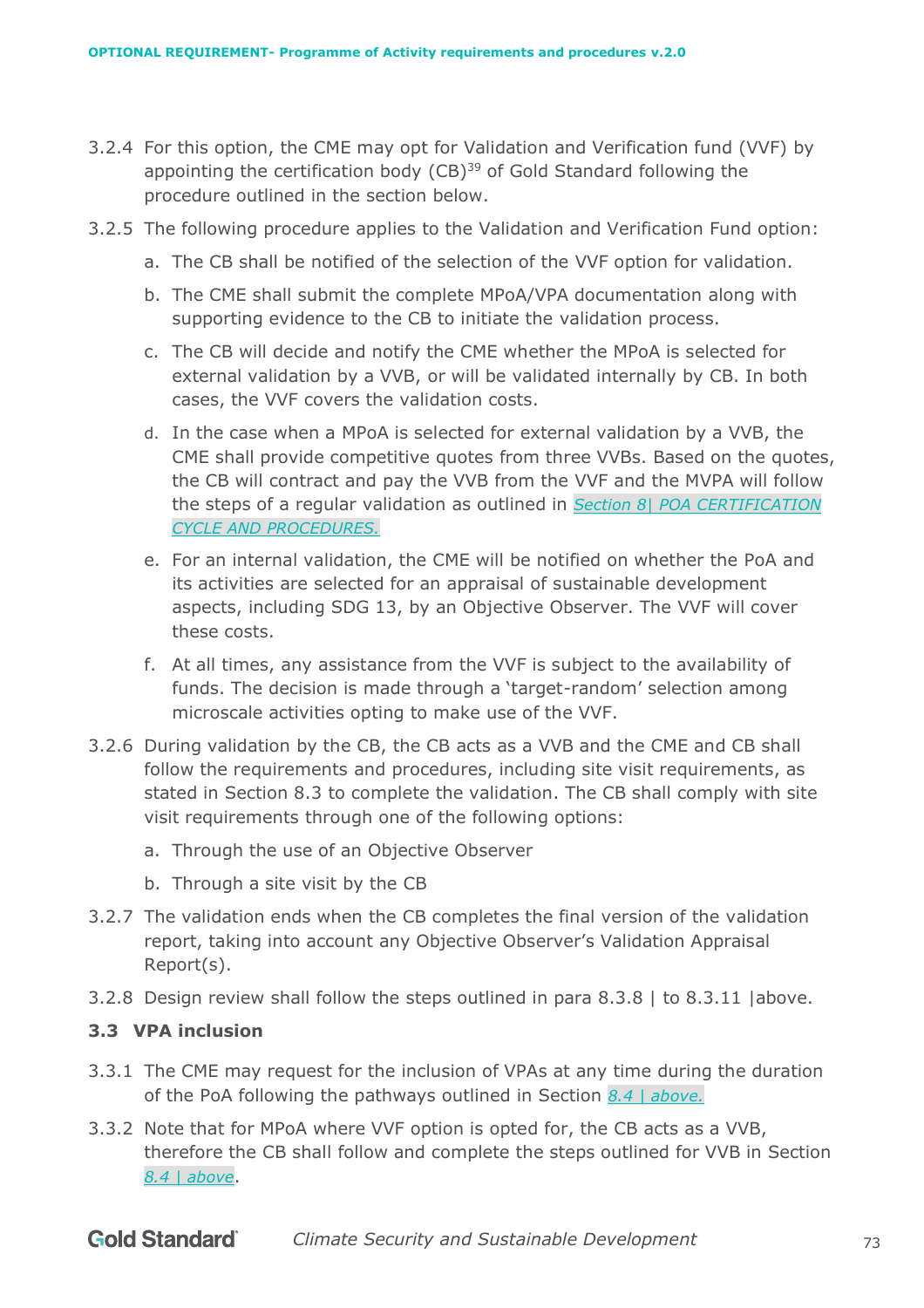- 3.3.3 For a VPA, the compliance check ends with positive conclusion of the CB's assessment where:
	- a. If an Objective Observer is appointed for appraisal of the VPA then the selected VPA undergoes a site visit by the Objective Observer for sustainability aspects including SDG 13. The compliance check by CB takes into account the Objective Observer's assessment before concluding the opinion and inclusion report.
	- b. If no Objective Observer is appointed, the CB conducts a compliance check based on a desk review of sustainable development aspects, including SDG 13. The compliance check ends with positive conclusion of CB assessment.
- 3.3.4 After a successful compliance check by the CB and submission of CB's inclusion Report to Gold Standard, the VPA must undergo a two-week review period during which the Technical Advisory Committee (TAC) and NGO Supporters can request clarification or corrective actions.
- 3.3.5 Upon successful completion the review period, the proposed VPA is formally included in the Programme.
- 3.3.6 The two-week review period starts on the day relevant documents (VPA-DD, Validation Appraisal Report and Inclusion Report) are submitted to Gold Standard. The formal date retained for the inclusion is when the two-week review period ends, even if actual inclusion takes longer due to potential requests for clarification or corrective action.
- 3.3.7 The process is different for a VPA undergoing a complete validation in view of an inclusion. In such a case, the VPA must go through a four-week review period and potential requests for clarification or corrective action must be closed for the inclusion to be approved. The formal date retained for the inclusion is when the four-week review period ends, even if actual inclusion takes longer due to potential requests for clarification or corrective action.

## **3.4 Verification and Performance Review**

3.4.1 MPoA Verification shall be conducted in either of the following ways:

# **a. Validation and Verification Body:**

3.4.2 The CME may initiate the performance certification following the procedure and requirements outlined in *Section [8.5 |V](#page-60-0)erification and Verification and* [Performance](#page-60-0)  *.*

<sup>&</sup>lt;sup>39</sup> SustainCERT is Gold Standard's appointed certification body responsible for internal validation and verification of mPOA.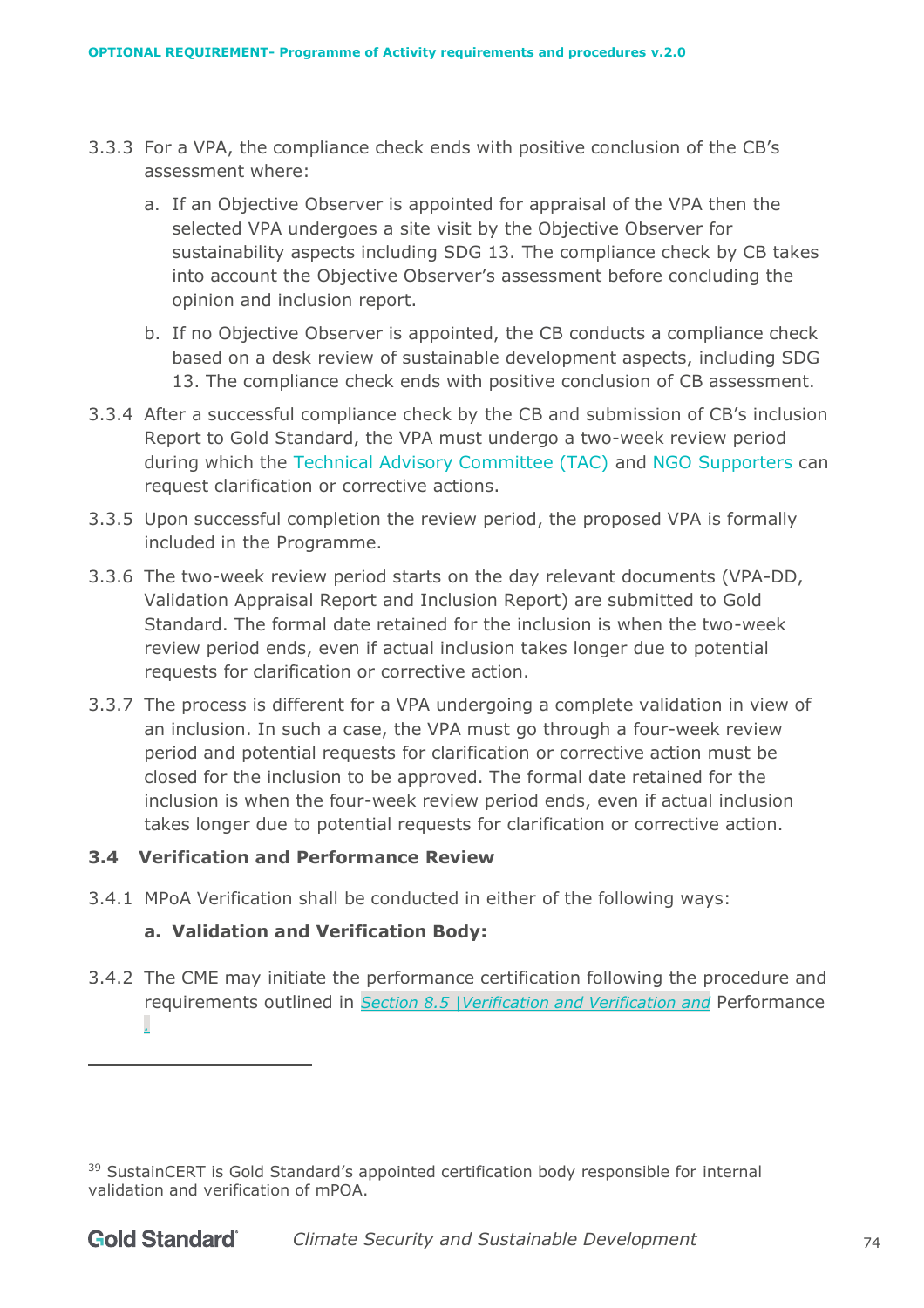### **c. Certification Body:**

- 3.4.3 For this option, the CME may opt for Validation and Verification fund (VVF) by appointing the certification body  $(CB)^{40}$  of Gold Standard following the procedure outlined in the section below.
	- a. The CB shall be notified of the selection of the VVF option for verification.
	- b. The CME shall submit the Monitoring Report together with supporting evidence and documents to CB to initiate the verification process.
	- c. The CB will decide and notify the CME on whether the VPA(s) is selected for an external verification by VVB or will be verified internally by CB. In both cases, the VVF covers the costs.
	- d. In the case when VPA(s) is selected for external verification by a VVB, the CME shall provide competitive quotes from three VVBs. Based on the quotes, CB will contract and pay the VVB from VVB and the VPA(s) will follow the steps of a regular verification.
	- e. For an internal verification, the CME is notified on whether the VPA(s) is selected for an appraisal of sustainable development aspects, including SDG 13, by an Objective Observer, or if these will be verified internally by CB alone. The VVF will cover these costs.
	- f. At all times, any assistance from the VVF is subject to the availability of funds. This decision is made through a 'target-random' selection among microscale activities opting to make use of the VVF.
	- g. If CME deliberately provide information that is incorrect to obtain Gold Standard status, or to inflate the SDG outcomes and impacts, the PoA will be subject to an investigation by Gold Standard. If such wrongdoing is suspected and the resulting investigation shows that the PoA or its VPAs documentation is fraudulent and credible evidence shows the negative intent of the CME and or Project Developer, the party submitting the project is permanently disqualified and this is publicly announced (see Gold Standard Terms & Conditions for more details).

<sup>40</sup> SustainCERT is Gold Standard's appointed certification body responsible for internal validation and verification of mPOA.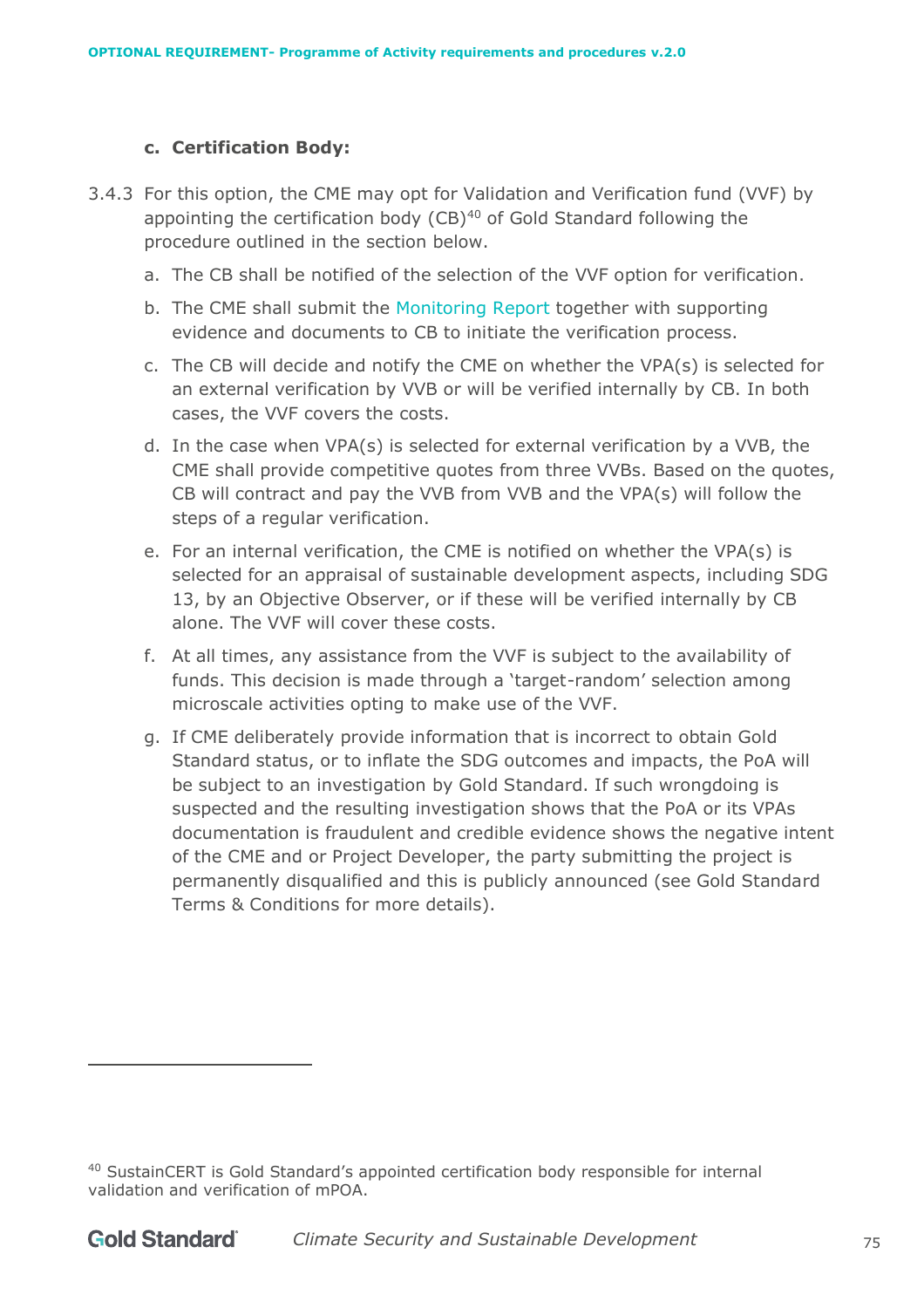- 3.4.4 During verification by CB, the CB acts as a VVB and the CME and CB shall follow the CB acts as a VVB and the CME and CB shall follow the requirements and procedures, including site visit requirements, as stated in Section 8.5 to complete the verification.
- 3.4.5 During verification, the CB shall comply with the site visit requirements through one of the following options:
	- a. Through the use of an Objective Observer
	- b. Through a site visit by the CB
- 3.4.6 The Performance Review is conducted as per sections [8.5.10 |](#page-61-0) to [8.5.16 |](#page-62-0)  [above.](#page-62-0)

### **3.5 Selection, role and responsibilities of objective observers/CB**

- 3.5.1 In view of the inclusion and verification of VPAs to a MPoA, a target-random approach is applied to the VPAs appraisal, making use of an Objective Observer at validation, inclusion and/or verification stage by CB.
- 3.5.2 A microscale VPA must be subjected to an Objective Observer appraisal and site visit following the site visit requirements as applicable to PoAs/ VPAs and selected pathways as outlined in the main documents.
- 3.5.3 Upon request from the CB and in time for validation, inclusion or verification, the CME shall identify and provide the names and contact details of at least three independent experts (e.g. academics from local universities, staff from local NGOs or local consultancies, etc.) who shall appraise VPAs with respect to sustainable development aspects, including SDG 13. The CB appoints one or more Objective Observers amongst the people suggested and/or other experts chosen from the Gold Standard NGO Supporters, Roster of Experts, or representatives of development organisations with host country experience such that environmental and socio-economic impacts can be credibly assessed. Experts are selected based on an assessment of the relevance of their expertise and knowledge of the local conditions.
- 3.5.4 For any VPA not selected for an appraisal by an Objective Observer at stage of inclusion, the CME shall conduct a self-assessment of the risks associated with respect to the safeguarding principles (human rights abuse, environmental degradation, non-adherence to labour laws, corruption, etc.), check completeness of stakeholder consultations as well as assess contribution to three SDGs.

#### **a. VPA Validation/Inclusion stage**

- 3.5.5 Objective Observers visit the site at validation/inclusion or verification stage to provide an independent assessment of the following:
	- a. to Safeguarding Principles & Requirements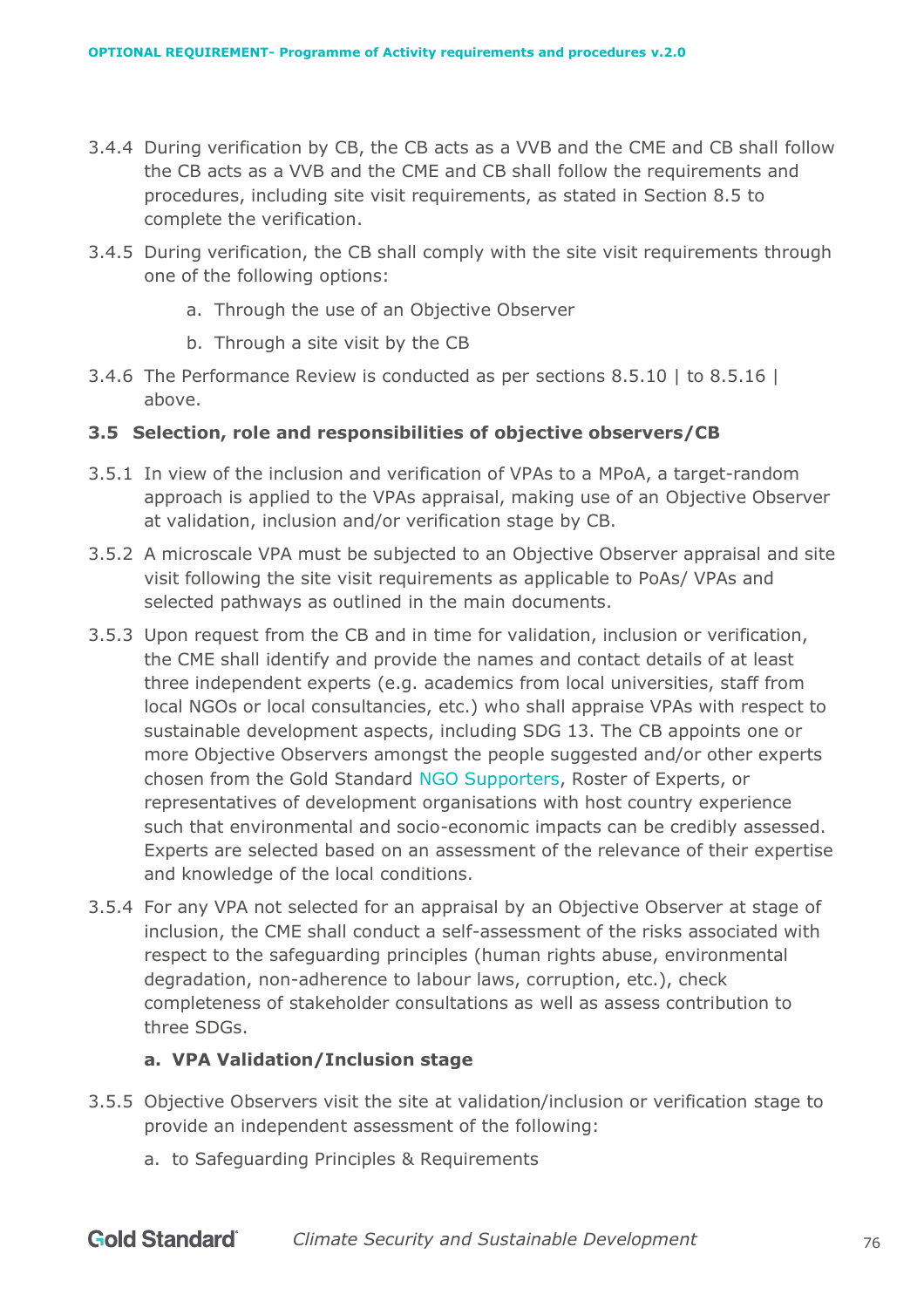- b. contributions to three SDGs with mandatory contribution to SDG-13
- c. completeness of stakeholder consultations
- 3.5.6 During MPoA validation, when risks with regards to the safeguarding principles are identified, the CME is required to prepare and submit an appropriate mitigation plan. This will be evaluated by CB or the Objective Observer who will evaluate the appropriateness of the mitigation measures and they will be reported in the Validation Appraisal Report and Validation/Inclusion report. Inputs from stakeholders during the design consultation, Stakeholder Consultation (1st round) and Stakeholder Feedback Round (SFR) shall be taken into account for this assessment. SDGs Impact indicators shall also be included in the monitoring plan and discussed with Stakeholders.
- 3.5.7 The Validation Appraisal Report completed by Objective Observers and Validation/Inclusion report by CB will be made available to the Gold Standard Technical Advisory Committee (TAC) and NGO Supporters at the time of review and will form part of the MPoA design certification process. The appraisal and CB validation report will be made publicly available following project design certification.

### **b. VPA Verification stage**

- 3.5.8 During verification, if an Objective Observer is selected for an appraisal then he/she shall visit the site to:
	- a. Confirm the status of VPA(s) operation,
	- b. Assess the SDG contribution by the VPA(s)
	- c. Assess if the mitigation plan is effectively implemented and negative impacts and risks are being effectively mitigated,
	- d. Check that other negative impacts have not resulted due to implementation and operation of the VPAs.
- 3.5.9 The Objective Observer may also report a new issue observed during the verification.
- 3.5.10The Verification Appraisal Report and Verification report by CB will be made available to the Gold Standard Technical Advisory Committee (TAC) and NGO Supporters at the time of review and will form part of the issuance review. The Verification Appraisal Report and Verification report by CB will be made publicly available after the conclusion of the performance review.
- 3.5.11 For VPA(s) not selected for an appraisal by an Objective Observer(s) at verification stage, and in view of any request for issuance, the CME shall include relevant information in the monitoring report including,
	- a. Assess the status of the VPA operation compared with the certified design,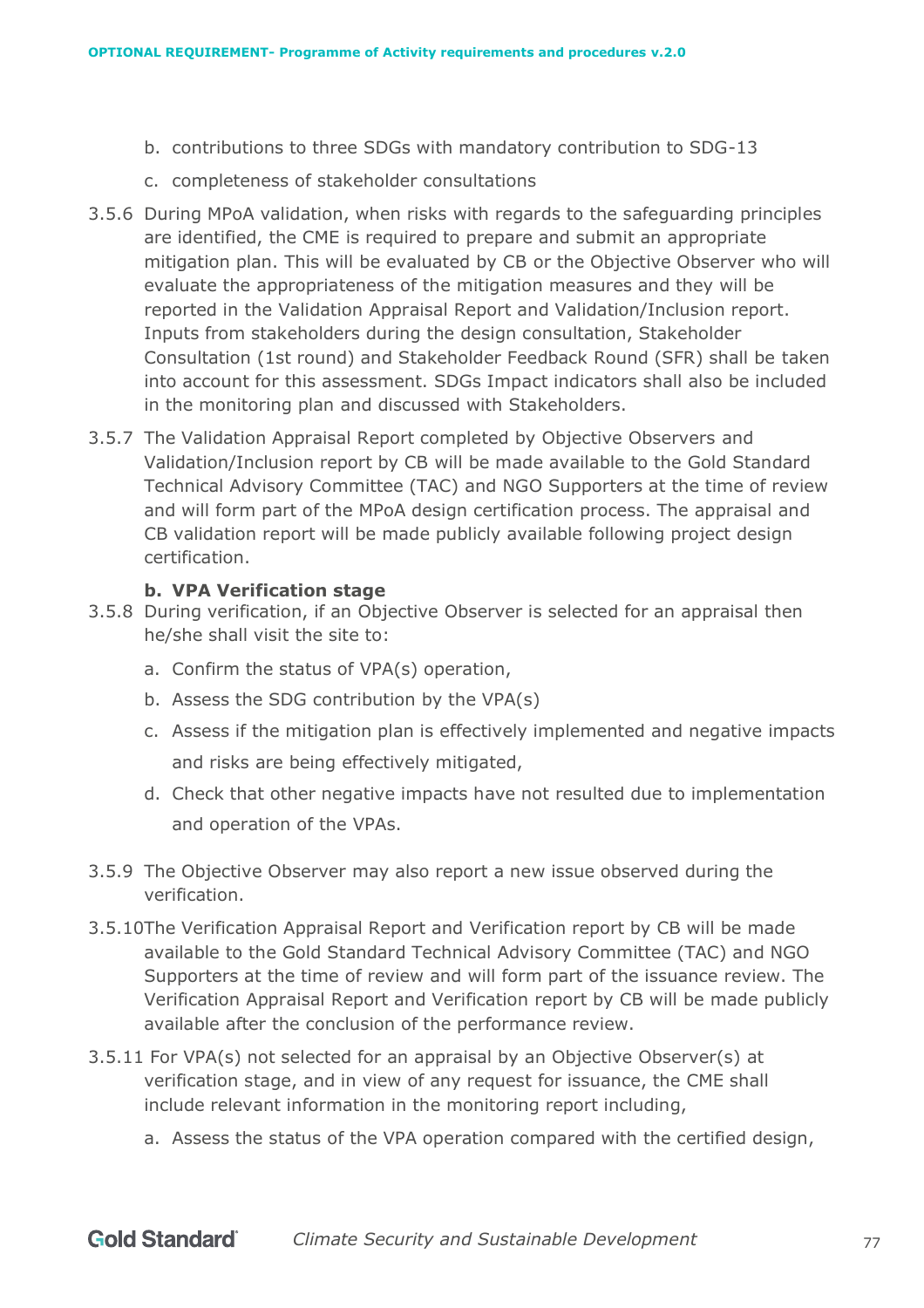- b. assess if the mitigation plan is effectively implemented and negative impacts and risks have been mitigated, and
- c. check that other negative impacts have not resulted due to implementation and operation of the VPA.

### **3.6 Publicly available information**

- 3.6.1 Final versions of the following PoA- and VPA-related information and documents shall be made publicly available on the Gold Standard Impact Registry:
	- h. Stakeholder Consultation Report
	- i. Safeguarding assessment
	- j. PoA-DD and VPA-DDs, Ex-ante emission reduction and other impacts spreadsheets
	- k. Monitoring Reports, ex-post emission reduction and other impacts spreadsheets
	- l. IRR/financial analysis spreadsheet, where additionality is justified applying financial additionality
	- m. Validation, Compliance and Verification Reports, independently of the certification pathway selected and whether the CB acts as a VVB.
	- n. Objective Observer validation/verification appraisal reports
	- o. Any other relevant project documents deemed necessary by CB/VVB to ensure transparency
- 3.6.2 Confidential Information shall be treated as per the rule clarification [PUBLIC](https://globalgoals.goldstandard.org/rc-2021-public-disclosure-requirements-for-project-documentation/)  [DISCLOSURE REQUIREMENTS FOR PROJECT DOCUMENTATION.](https://globalgoals.goldstandard.org/rc-2021-public-disclosure-requirements-for-project-documentation/)

 $\mathbb{R}^n$  . The contract of the contract of the contract of the contract of the contract of the contract of the contract of the contract of the contract of the contract of the contract of the contract of the contract of